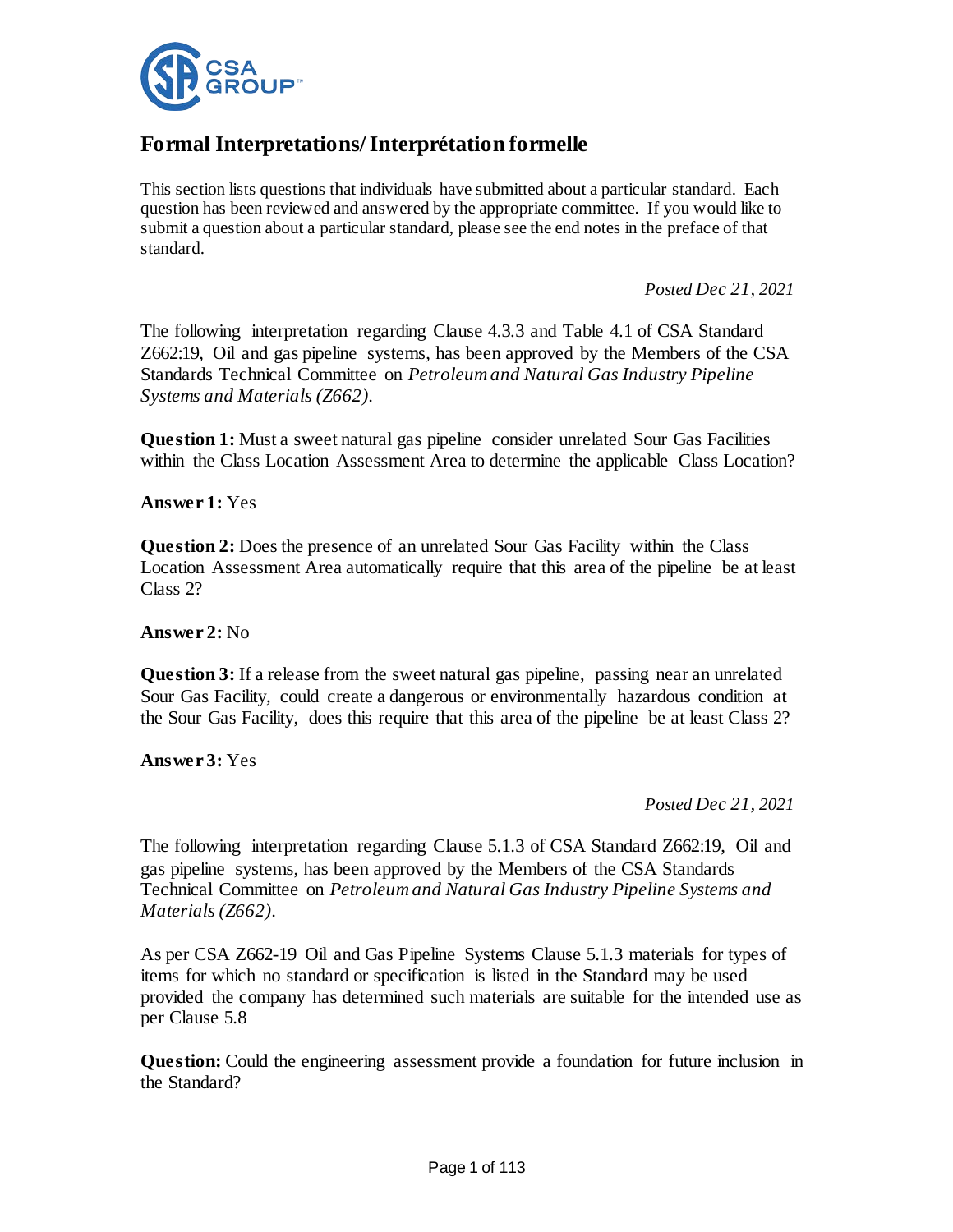

**Answer:** This is not part of the interpretation of the standard. Recommendations for future inclusion in the standard are addressed by the CSA Request for Change process.

*Posted Dec 21, 2021*

The following interpretation regarding Clause 10.13.2.2 of CSA Standard Z662:19, Oil and gas pipeline systems, has been approved by the Members of the CSA Standards Technical Committee on *Petroleum and Natural Gas Industry Pipeline Systems and Materials (Z662)*.

**Question 1:** Does Clause 10.13.2.2 impose "weld restraint level" as an essential change for qualification of in-service welding procedures?

# **Answer 1:** No

**Question 2:** Does Clause 10.13.2.2 impose "weld cooling rates" as an essential change for qualification of in-service welding procedures?

# **Answer 2:** Yes

**Question 3:** If "weld restraint level" was not measured or characterized in any way (quantitatively or qualitatively), or was not documented in the procedure qualification record at the time a welding procedure specification was qualified in accordance with Clause 7.17, does Clause 10.13.2.2 prohibit the use of that welding procedure for inservice welding?

**Answer 3:** No. However, application of external forces during in-service weld joint fit up should be considered.

*Posted Dec 21, 2021*

The following interpretation regarding Clauses 4.14.2.11.c) and 4.14.3.8.d) of CSA Standard Z662:19, Oil and gas pipeline systems, has been approved by the Members of the CSA Standards Technical Committee on *Petroleum and Natural Gas Industry Pipeline Systems and Materials (Z662)*.

**Question:** Regarding portions of compressor and pump stations piping systems designed in accordance with ASME B31.3 as permitted in Clause 4.14.2.11.c), 4.14.3.8.d) and related notes, is it intended that users would follow the requirements of ASME B31.3 "in its entirety", without further supplementary requirements of any kind (including other than design) being imposed by other clauses in CSA Z662?

**Answer:** No, "in its entirety" only applies to design requirements for compressor and pump station piping.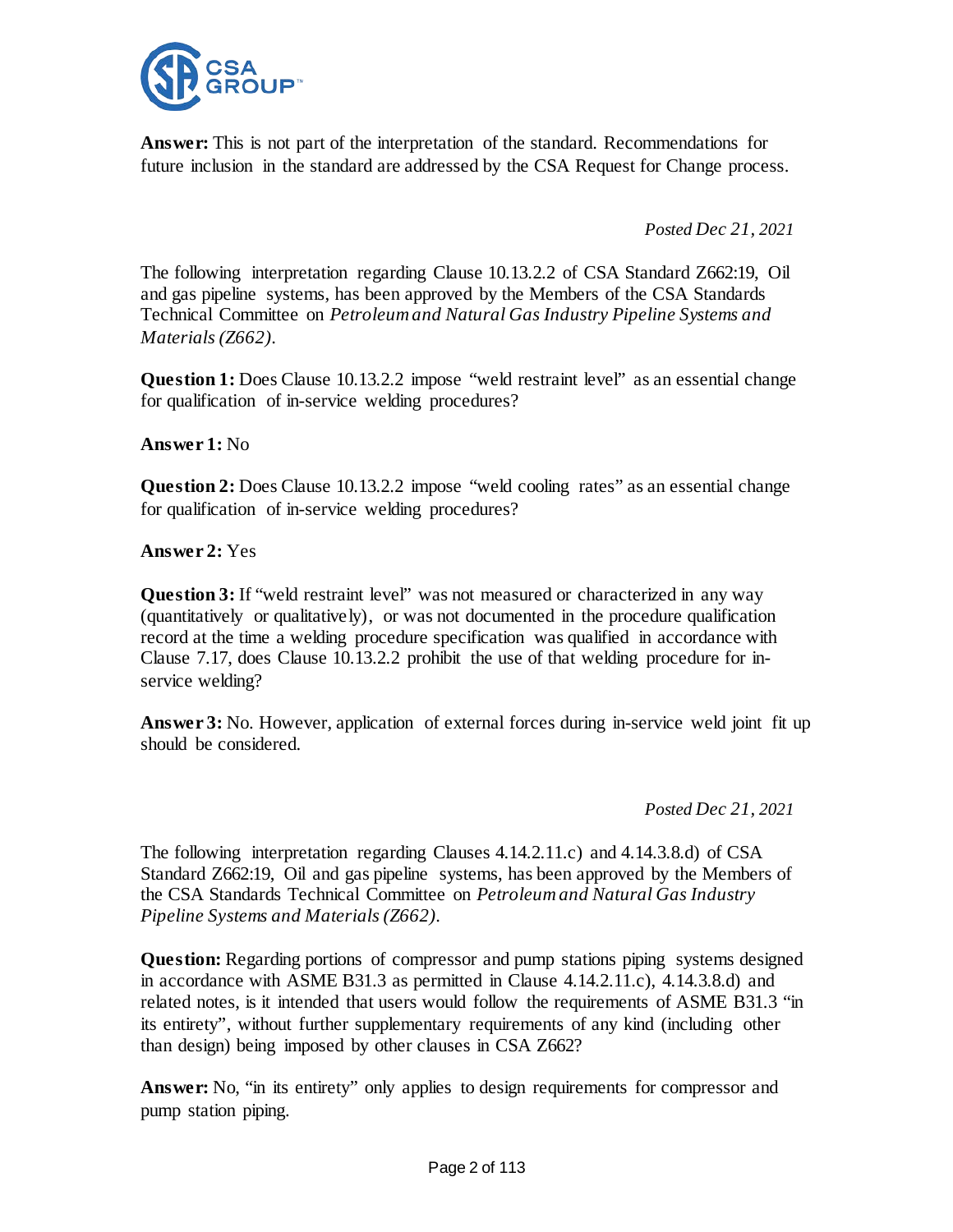

*Posted Dec 21, 2021*

The following interpretation regarding Clause 4.3.18 and 4.3.19 of CSA Standard Z662:19, Oil and gas pipeline systems, has been approved by the Members of the CSA Standards Technical Committee on *Petroleumand Natural Gas Industry Pipeline Systems and Materials (Z662)*.

**Question 1:** In Table 4.6 Design of welded branch connections, the ratio of nominal branch diameter to nominal run diameter is calculated using the nominal diameter of the branch pipe or fitting (i.e., NPS) and not the exact outside diameter or the diameter of hole in the run pipe  $(D_0)$ .

**Answer 1:** Agree.

**Question 2:** Can the area of reinforcement calculations in Clause 4.3.19 be used to demonstrate that reinforcement is not required to control stress levels within safe limits (not considering stresses that could be induced by other loads) despite the applicable items in Table 4.6 indicating that reinforcement shall be complete encirclement type, pad type, saddle type, or welding outlet fitting type.

**Answer 2:** Yes.

*Posted Dec 21, 2021*

The following interpretation regarding Clause 7.9.2 and Figure 7.2 of CSA Standard Z662:19, Oil and gas pipeline systems, has been approved by the Members of the CSA Standards Technical Committee on *Petroleum and Natural Gas Industry Pipeline Systems and Materials (Z662)*.

**Question:** Can the maximum allowable offset of 1.6 mm referred to in Clause 7.9.2 be added to the nominal internal offset (bi) of 2.4 mm permitted in Figure 7.2 Note 2.a, thereby allowing for a total of up to 4.0 mm internal offset without requiring an internal taper transition or internal taper weld as otherwise required by Figure 7.2 Notes 2.b through 2.d?

**Answer:** No

*Posted Dec 21, 2021*

The following interpretation regarding Clause 4 of CSA Standard Z662:19, Oil and gas pipeline systems, has been approved by the Members of the CSA Standards Technical Committee on *Petroleum and Natural Gas Industry Pipeline Systems and Materials (Z662)*.

**Question 1:** Can the Flexibility Characteristic and Flexibility Factor related to Table 4.8 Sketch C be used for complete encirclement type of reinforcement that are welded to the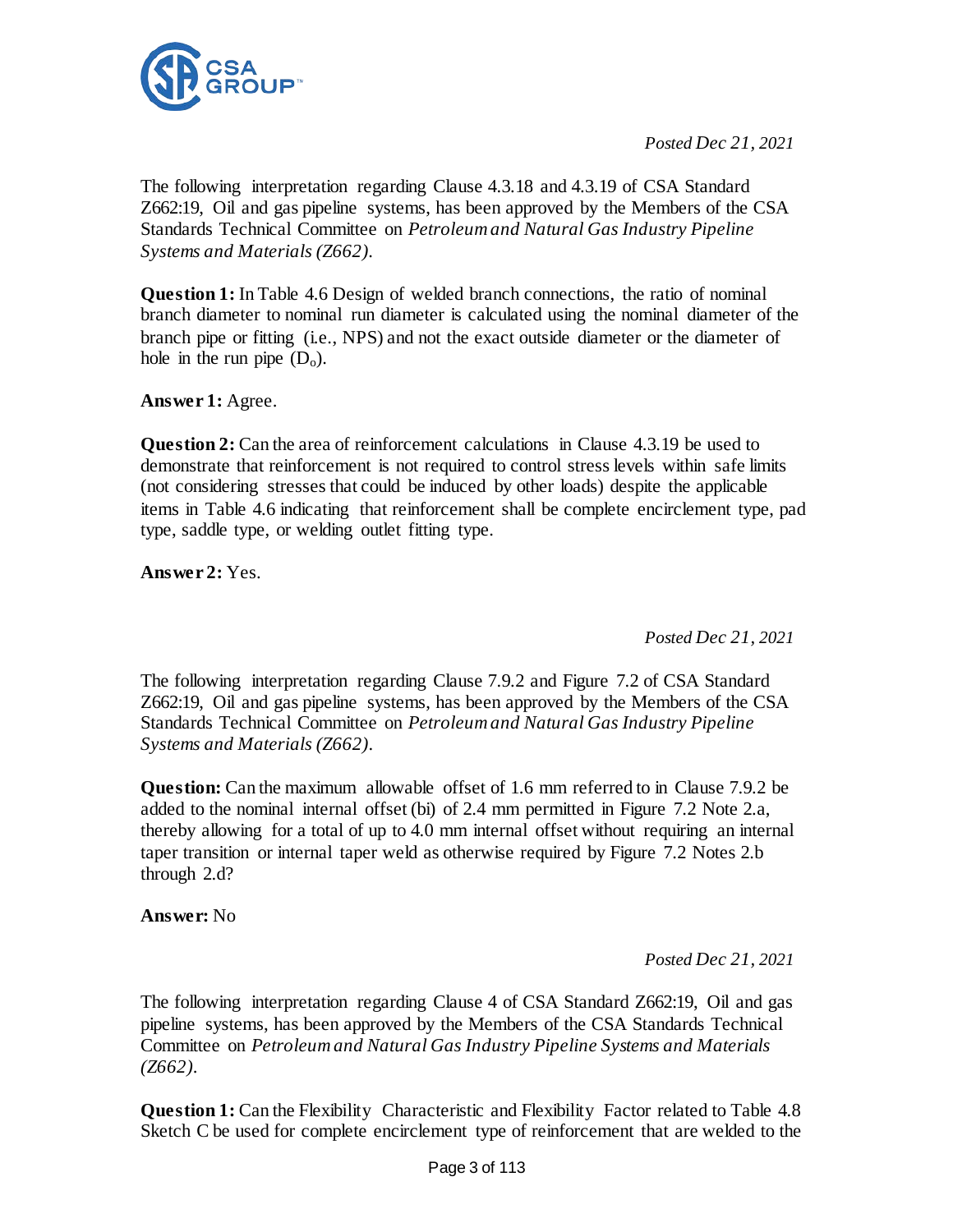

branch piping but not welded to the run pipe?

**Answer 1:** No

**Question 2:** In the event that sketch C cannot be used, can the designer default to using sketch D instead?

**Answer 2:** Yes

*Posted Dec 21, 2021*

The following interpretation regarding Clauses 4.11.1 and 4.11.2 of CSA Standard Z662:19, Oil and gas pipeline systems, has been approved by the Members of the CSA Standards Technical Committee on *Petroleum and Natural Gas Industry Pipeline Systems and Materials (Z662)*.

**Question 1a:** Would geohazard or unfavorable conditions that could create instability during the installation of the pipeline at the cover required in Table 4.9 be considered an adverse condition?

**Answer 1a:** Yes, provided it prevents installation with the required depth

**Question 1b:** Would impact to an adjacent infrastructure during the installation of the pipeline at the cover required in Table 4.9 be considered an adverse condition?

**Answer 1b:** No, unless it prevents installation with the required depth

**Question 2:** Would a utility already at the pipeline depth be considered an adverse condition that would allow reduced cover?

**Answer 2:** No, unless it prevents installation with the required depth

**Question 3:** Would a utility already at the pipeline depth that the pipeline could be routed beneath be considered an adverse condition that would allow reduced cover?

**Answer 3:** No

*Posted Dec 21, 2021*

The following interpretation regarding Clauses 13.3.8.1 and 13.3.9.4 of CSA Standard Z662:19, Oil and gas pipeline systems, has been approved by the Members of the CSA Standards Technical Committee on *Petroleum and Natural Gas Industry Pipeline Systems and Materials (Z662)*.

## **Circumstances**

A Polyethylene pipeline is designed and constructed to CSA Z662 Clause 13.3. The design engineer wants a pipeline with a maximum operating pressure (MOP) of 100 psi.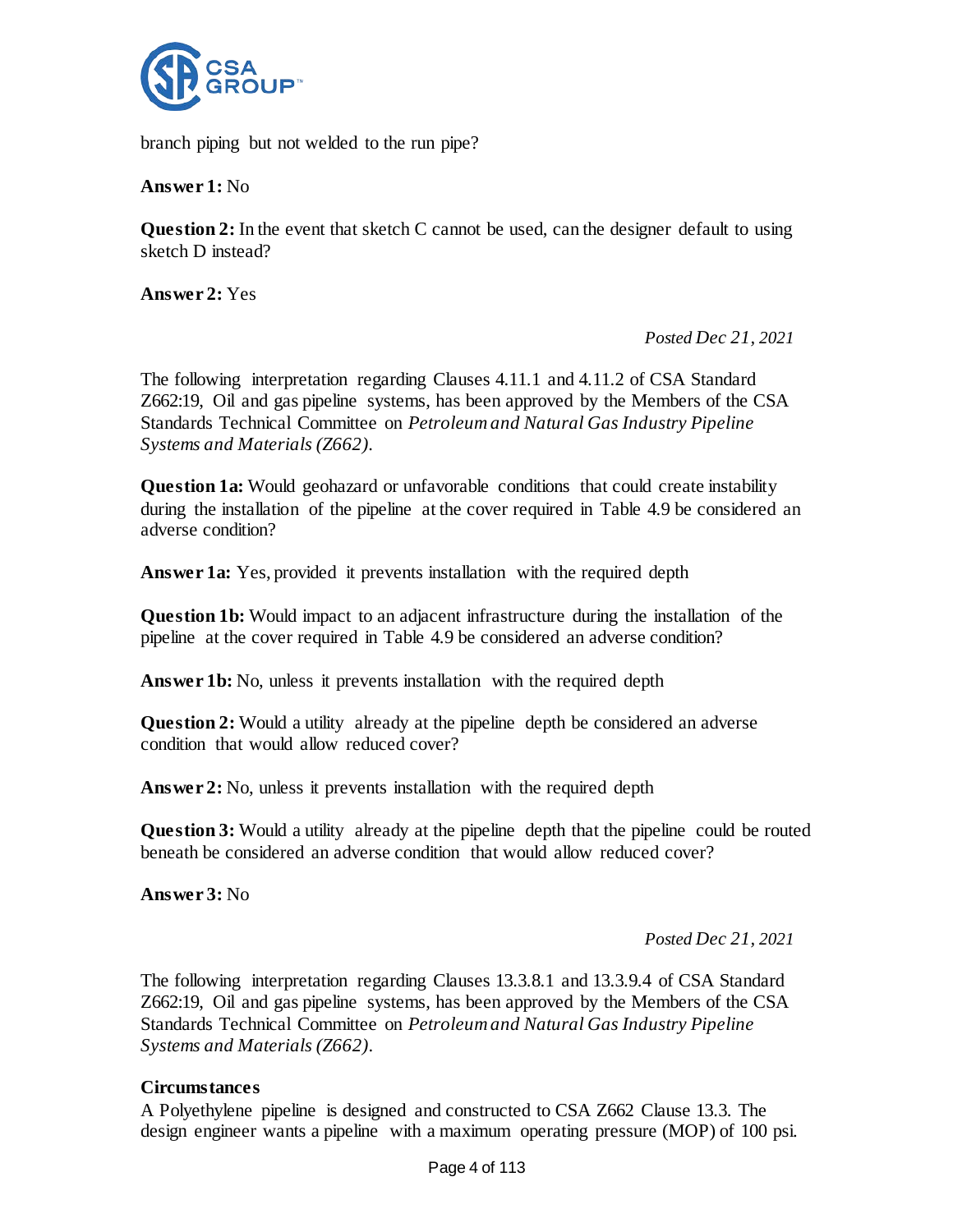

He back calculates the required Standard Dimension Ratio (SDR) using the formula given in Clause 13.3.2.2. Due to standard sizes of polyethylene pipe and availability of materials, he selects an SDR with a thicker wall than the minimum calculated. Using that wall thickness, he back calculates an effective design pressure per the formula in Clause 13.3.2.2 of 150 psi, because the wall thickness is much more than required. Clause 13.3.8.1 requires a pressure test at least 1.25 x the design pressure

**Question 1:** In this situation, is the "design pressure" referenced in clause 13.3.8.1 intended to be the "intended MOP", in that the minimum test pressure required is 1.25 x  $100\pi$ i = 125 psi?

# **Answer 1:** Yes

**Question 2:** In this situation, is the "design pressure" referenced in clause 13.3.8.1 intended to be the "effective" design pressure as back calculated from the equation given in clause 13.3.2.2 using the actual thicker wall used in the project, and that the minimum test pressure required is

 $1.25 \times 150 \text{ psi} = 187.5 \text{ psi}$ ?

# **Answer 2:** No

**Question 3:** Should the reference to "design pressure" in Clause 13.3.8.1 actually be referencing "intended maximum operating pressure"?

# **Answer 3:** Yes

**Question 4:** Similar situation as above, if this case was a repair piece of pipe with a higher thickness than required, is the "design pressure" referenced in clause 13.3.9.4 intended to be the "intended MOP", in that the minimum test pressure required is 1.25 x  $100\pi$ i = 125 psi?

# **Answer 4:** Yes

**Question 5:** Should the reference to "design pressure" referenced in Clause 13.3.9.4 actually be referencing "intended maximum operating pressure"?

# **Answer 5:** Yes

*Posted Dec 21, 2021*

The following interpretation regarding Table 4.2 of CSA Standard Z662:19, Oil and gas pipeline systems, has been approved by the Members of the CSA Standards Technical Committee on *Petroleum and Natural Gas Industry Pipeline Systems and Materials (Z662)*.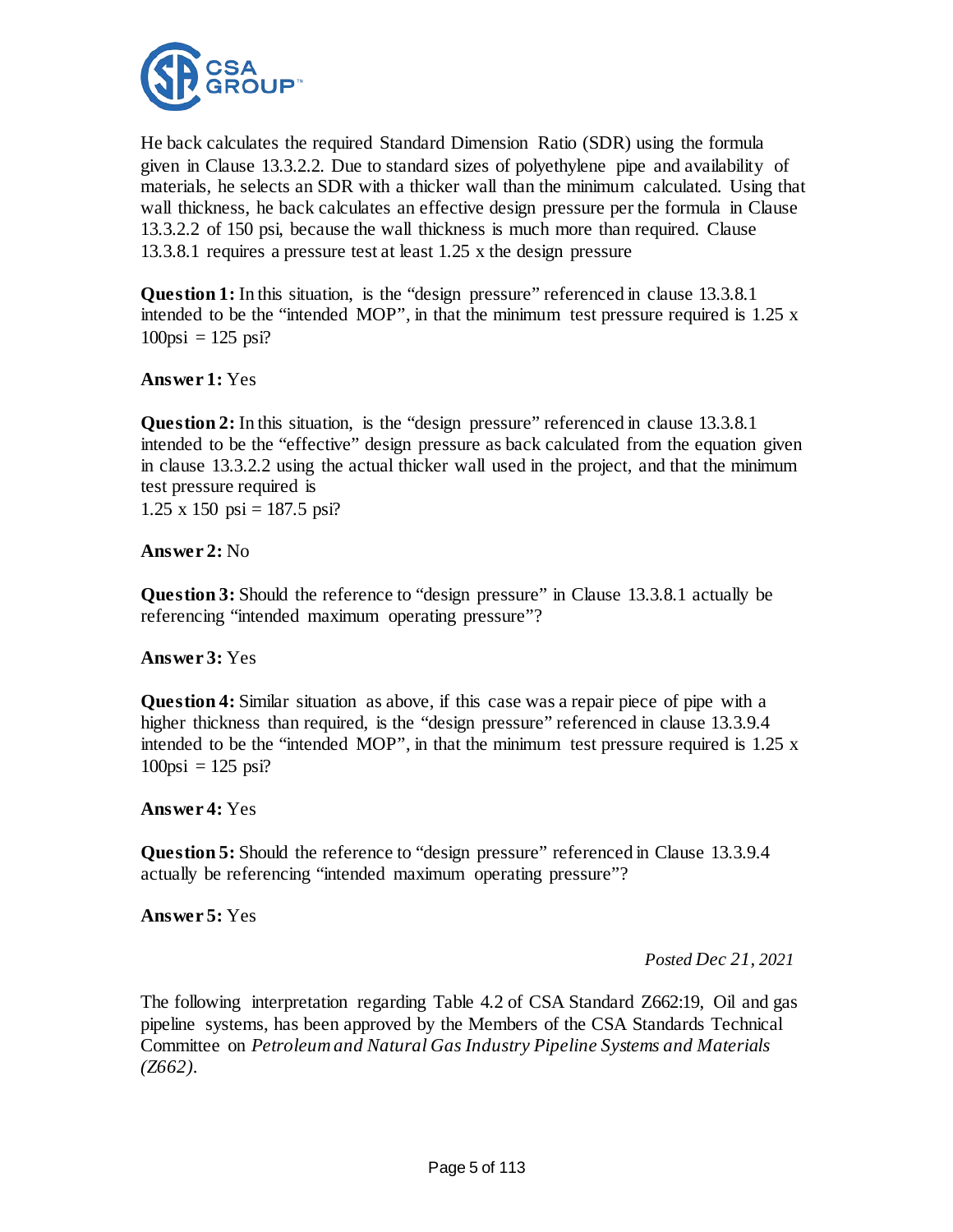

**Question 1:** Should concrete slab protected crossings be considered equally as good as "cased crossings"?

**Answer 1:** No

**Question 2:** Should concrete slab protected crossings have the same location factors as "cased crossings"?

**Answer 2:** No

**Question 3:** Does "All except uncased railway crossings" include concrete slab protected uncased railway crossings?

**Answer 3:** No

*Posted Dec 21, 2021*

The following interpretation regarding Table 7.3, 7.10, Clauses 7.8.1.5, 7.8.2.4, and 7.8.2.7 of CSA Standard Z662:19, Oil and gas pipeline systems, has been approved by the Members of the CSA Standards Technical Committee on *Petroleum and Natural Gas Industry Pipeline Systems and Materials (Z662)*.

# **Circumstances 1**

A circumferential in-service sleeve welding procedure is qualified in accordance with Clause 7.17 and Table 7.10 with the run pipe in horizontal position. Welding is conducted using uphill progression.

**Question 1a:** Is this welding procedure qualified for pipe position with any inclination?

**Answer 1a:** Yes, as per Table 7.10

**Question 1b:** Or is it limited with pipe inclination up to 45 degree?

**Answer 1b:** No

## **Circumstances 2**

A circumferential in-service sleeve welding procedure is qualified in accordance with Clause 7.17 and Table 7.10 with the run pipe in horizontal position. Welding is conducted using uphill progression.

**Question 2:** For a welder who made this test weld, or a welder who is tested with the run pipe in horizontal position, is the welder qualified for pipe position with inclination up to 45 degree?

**Answer 2:** Yes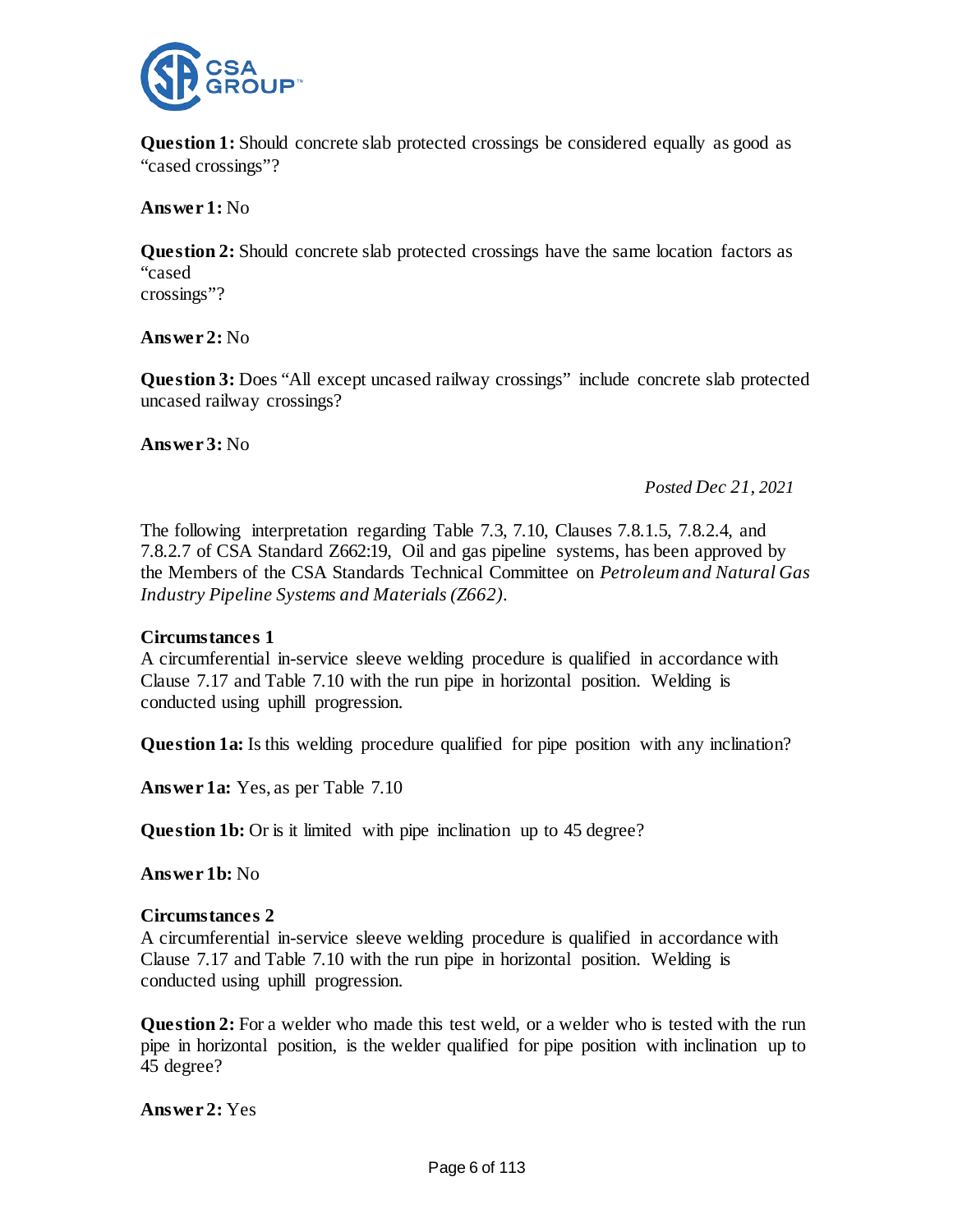

# **Circumstances 3**

As an alternative way to qualify the welder for in-service sleeve welding: If the welder is qualified on welding an in-service branch connection whose outside diameter is at least 50% of the outside diameter of the run pipe and the test weld was made with the branch on the side of the run pipe

**Question 3a**: In consideration of Clause 7.8.1.5 is the welder qualified for in-service sleeve welding?

**Answer 3a:** Yes **Question 3b:** Does this testing qualify the welder for in-service sleeve welding on all positions and with no limitation on pipe inclination?

**Answer 3b:** Yes

*Posted Dec 21, 2021*

The following interpretation regarding Clauses 10.5, 10.6, and Figures 3 and 4 of CSA Standard Z245.11-17, Steel fittings, has been approved by the Members of the CSA Standards Technical Committee on *Petroleumand Natural Gas Industry Pipeline Systems and Materials (Z662)*

**Question 1:** Can a counter-bore and taper be used as an end preparation to align materials of matching grade if the fitting wall thickness is greater than the matching pipe, this is not an explicit option in Figure 3, Recommended End Preparations?

Answer 1: Yes. Figure 3 is recommended but not exclusive.

**Question 2:** Is there a limit on the length of the transition region within a fitting, particularly for a counter bore and taper end preparation?

**Answer 2:** No, it is not addressed.

**Question 3:** Can a counter-bore and taper end preparation be used on a fitting if the grade is less than the matching pipe provided than the counterbore wall thickness is suitable for the material grade? Clause 10.6 and Figure 4 seem to prohibit it.

**Answer 3:** No.

**Question 4:** If 1) or 3) are yes, is it required that the fitting integrity, i.e. not impacting fitting pressure rating, is maintained when a counter-bore and taper end preparation is applied to a fitting be completed?

**Answer 4:** It is not addressed in the standard.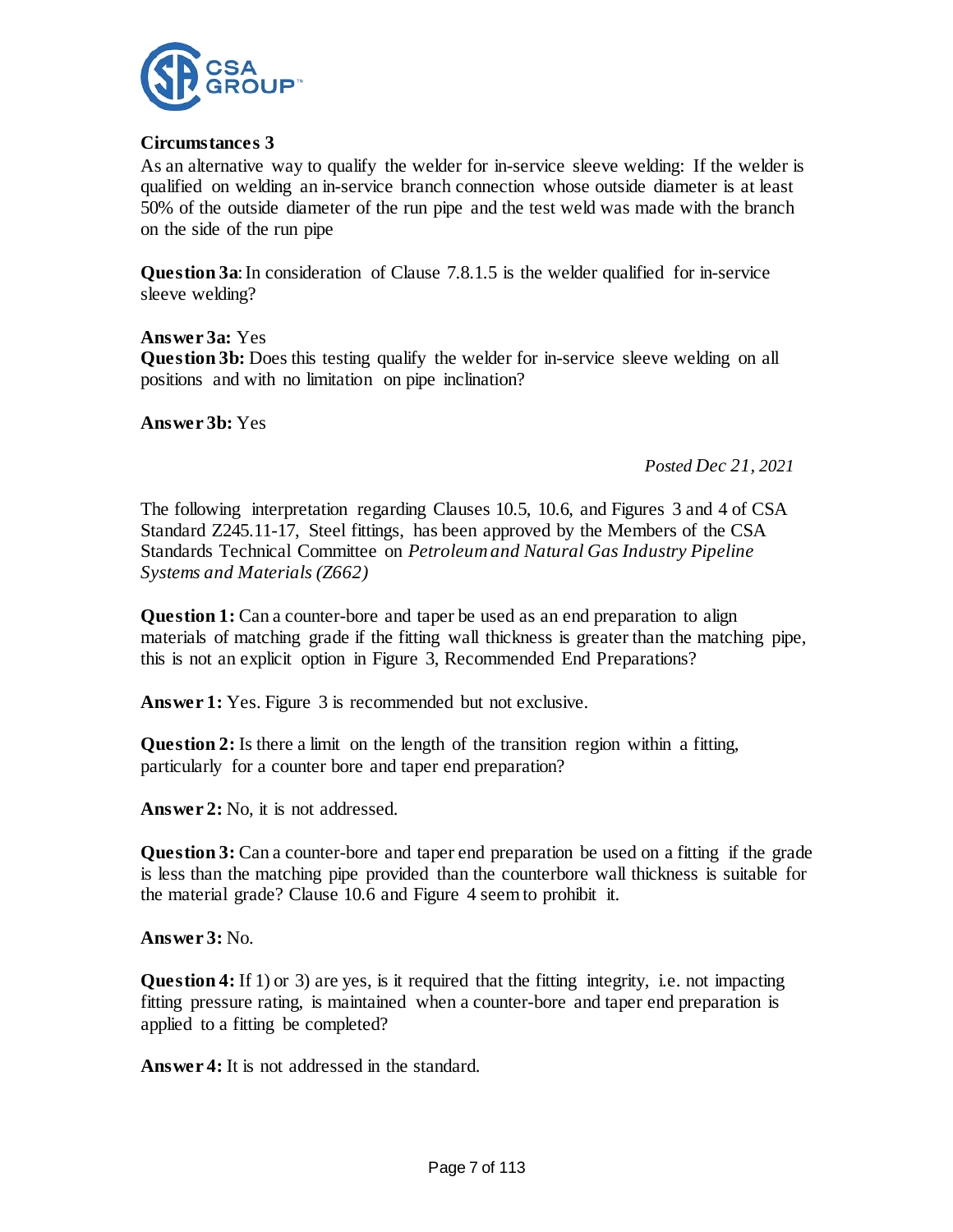

*Posted Dec 21, 2021*

The following interpretation regarding Clauses 1.2.3, 7.6.1.2, and 7.6.3.1 of CSA Standard Z245.1-18, Steel Pipe, has been approved by the Members of the CSA Standards Technical Committee on *Petroleum and Natural Gas Industry Pipeline Systems and Materials (Z662).*

**Question 1:** For the manufacture of CAT II pipe with OD <114.3 mm; is a Charpy test mandatory to prove pipe body notch toughness properties in the form of energy absorption and fracture appearance?

**Answer 1:** Yes, as per Clauses 1.2.3, 7.6.1.1, and 8.4.

**Question 2:** For the manufacture of CAT II pipe with OD <114.3 mm; is it acceptable for the manufacturer to certify material to CAT II without performing a Charpy test?

**Answer 2:** No, only materials with proven notch toughness as per Clause 1.2.3 may be certified as Catt II.

**Question 3:** Can the manufacturer prove pipe body notch toughness properties in the form of energy absorption and fracture appearance through other means? Clarification of 'other means': Other means to be defined by the manufacturer and shall guarantee the CAT II compliance of the material to the customer. An example of other means is a strict control on the chemical composition and steel making, forming and heat treatment process combined with Charpy tests formed on other, larger OD products, produced in the same conditions.

**Answer 3:** No, as per Clause 7.6.1.1 and 8.4

*Posted Nov 22, 2021*

The following interpretation regarding Clause 12.8.4.1 of CSA standard B139 Series, Installation code for oil-burning equipment, has been approved by the Members of the CSA Technical Committee on *Fuels and Appliances.*

**Question:** Are certified vent connectors complying with section 12.2 also subject to the requirements of section 12.8.4.1?

## **Answer:** Yes

**Note:** Yes; however, a separate wall thimble is not required provided that the combustion venting product is certified to one of ULC-S604, ULC-S609 or ULC-S629 and includes the (otherwise optional) testing of a wall penetration unit for clearance to combustibles that meets the requirements of ULC-S641. For clarity, if the venting product is listed to one of those standards but was not evaluated for a wall penetration for clearance to combustibles, or is listed to ULC/ORD-C959, then a wall penetration device listed to ULC-S641 would still be required.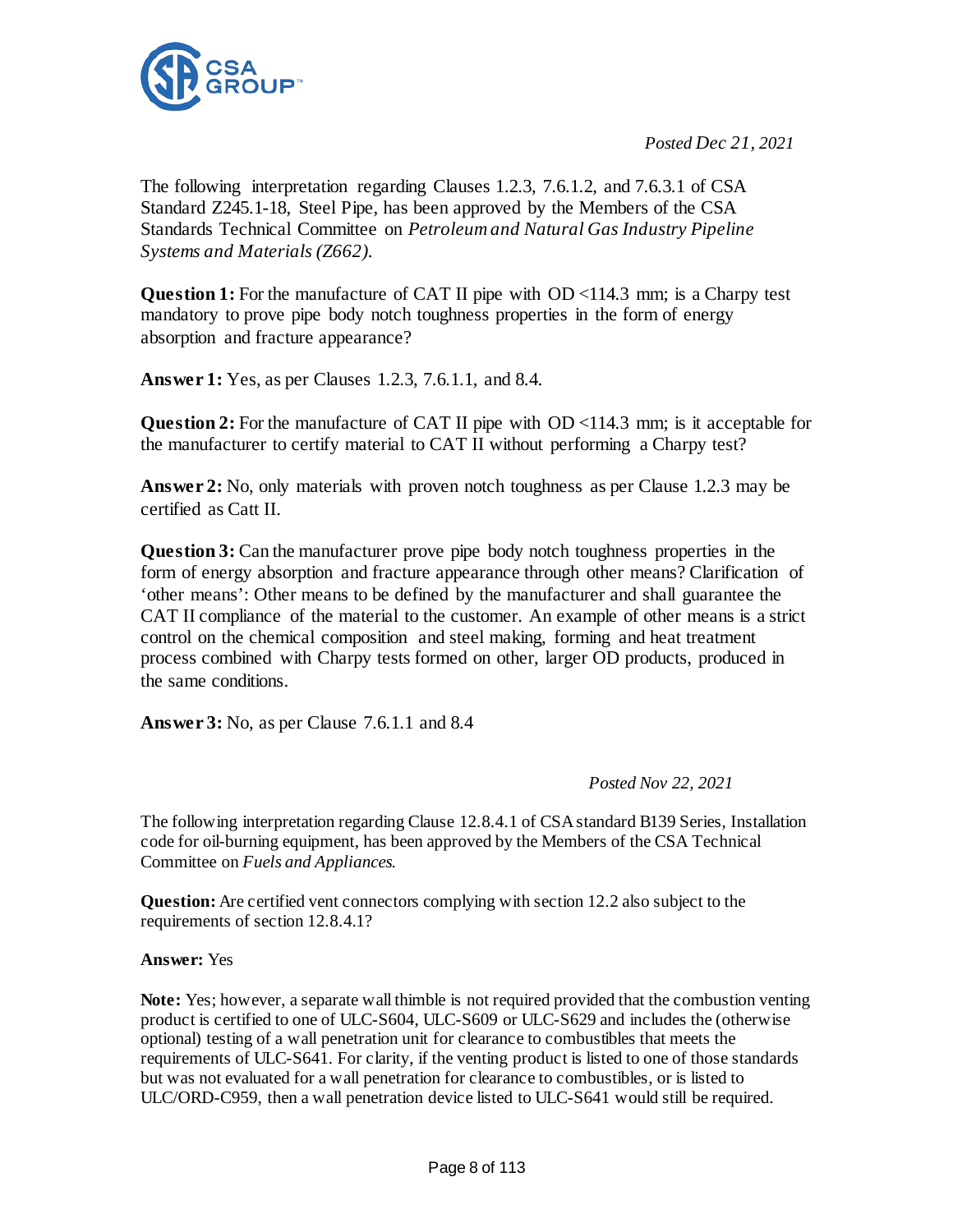

*Posted Oct 28, 2021*

The following interpretation regarding CSA C22.1:21, Canadian Electrical Code, Part I has been approved by the Members of the CSA Technical Committee on the *Canadian Electrical Code, Part I.*

**Question:** Is a storage-tank water heater considered a *heating device*?

**Answer:** Yes

*Posted Jul 29, 2021*

The following interpretation regarding Clause 11.2.4, of CSA Standard N393-13 has been approved by the Members of the CSA Technical Committee on *Fire protection for facilities that process, handle, or store nuclear substances (Z964)*

**Question 1:** Is it the intent of Subsection 11.2.4 to mandate that annual drill/response-exercises are performed onsite in order to test off site fire departments which may or may not fall under provincial regulations?

**Answer 1:** No

**Question 2:** Is the intent of Subsection 11.2.4 to perform annual drills of the onsite fire response team typically referred to as a fire brigade?

**Answer 2:** No

**Note:** The answer is "no" to both questions. The new edition wording will be updated to clarify these requirements. The annual drill is to test the nuclear facility's overall fire response capability, whether it is an on-site fire brigade, off-site brigade or combination of them both.

## *Posted Jul 29, 2021*

The following interpretation regarding Clause 7.10.1.3, of CSA Standard N393-13 has been approved by the Members of the CSA Technical Committee on *Fire protection for facilities that process, handle, or store nuclear substances (Z964)*

**Question:** CSA N393-13 Clause 7.10.1.3 states that 'HEPA filters shall meet the combustibility requirements of ANSI/UL 586 and ANSI/UL 900.' Nuclear facility ventilation systems usually require AG-1 (Section FC, HEPA Filters) compliant HEPA filters. AG-1 Compliant HEPA filters are available as compliant with combustibility rating of UL586, however not with UL900. AG-1 only accepts UL900 compliance for Medium Efficiency Filters (Section FB). Do HEPA filters that are compliant with AG-1 and UL586 meet the intent of CSA N393-13 Clause 7.10.1.3?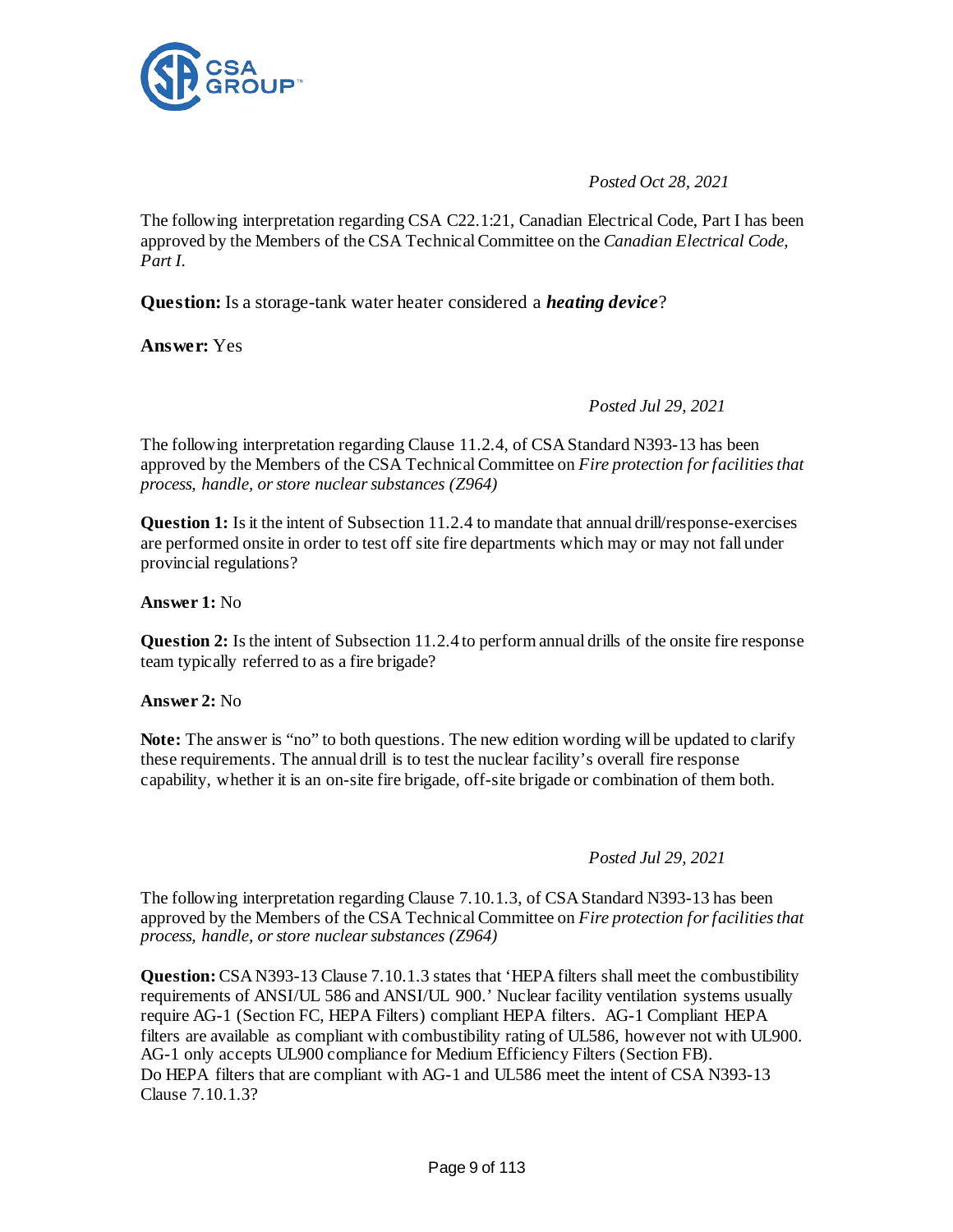

**Answer:** Yes. They meet the intent. The new edition clause will be updated to add clarification.

## *Posted Jul 29, 2021*

The following interpretation regarding Clause 7.2.1.10.1 of CSA Standard N293-12 has been approved by the Members of the CSA Technical Committee on *Fire protection or Nuclear Power Plants (Z961)*

**Question:**CSA N293-12 Clause 7.2.1.10.1 overrides the requirement from CAN/ULC S527-11 Clause 4.11.2.1.C. Is this interpretation correct?

**Answer:** No.

## *Posted Jul 19, 2021*

The following interpretation regarding Clause 6.2.6, Secondary Fuel Requirements, and Clause 6.2.7, Standby Fuel of CSA standard Z317.2, Special requirements for HVAC systems in health care facilities, has been approved by the Members of the CSA Technical Committee on Health Care Facilities (Z257.)

**Question:** Should electricity be subject to Article 6.2.6 when it is used as the primary source of heating?

## **Answer**: No

Notes:

-There are other related clauses that speak to providing heat to a HCF in the event of failure. Please refer to the Clause 6.2.7 and the Note of Clause 6.2.6.

-Reliability from a supplier is not the intent of these clauses. The intent behind this clause is to ensure that in the event of unusually challenging conditions, the HCF can continue to operate. More specifically, clause 6.2.7 provides for the ability to operate a HCF as "an island" in the event of non-deliverable fuel. Depending on the situation (for example ice storms in Quebec), the only way for the HCF to provide heat to occupants would be by being self-reliant. -Z317.2 stipulates conformance to back-up heating supplies and catastrophic events management as dictated by Z8000. - Therefore, conformance to the applicable sections of Z8000 is necessary in order to fully comply with Z317.2. That being said, conformance to Z317.2 requires conformance to clause 6.2.7, which in turn, dictates conformance with clause 7.9 of CSA Z8000. -The answer is predicated on having two different energy sources (electricity and other fuel sources).

## *Posted Jul 19, 2021*

The following interpretation regarding Clause L.4 of N285.0-08 Updates 1 & 2, has been approved by the Members of the CSA Technical Committee on CANDU Nuclear Power Plant Pressure-Retaining Systems and Components (Z953).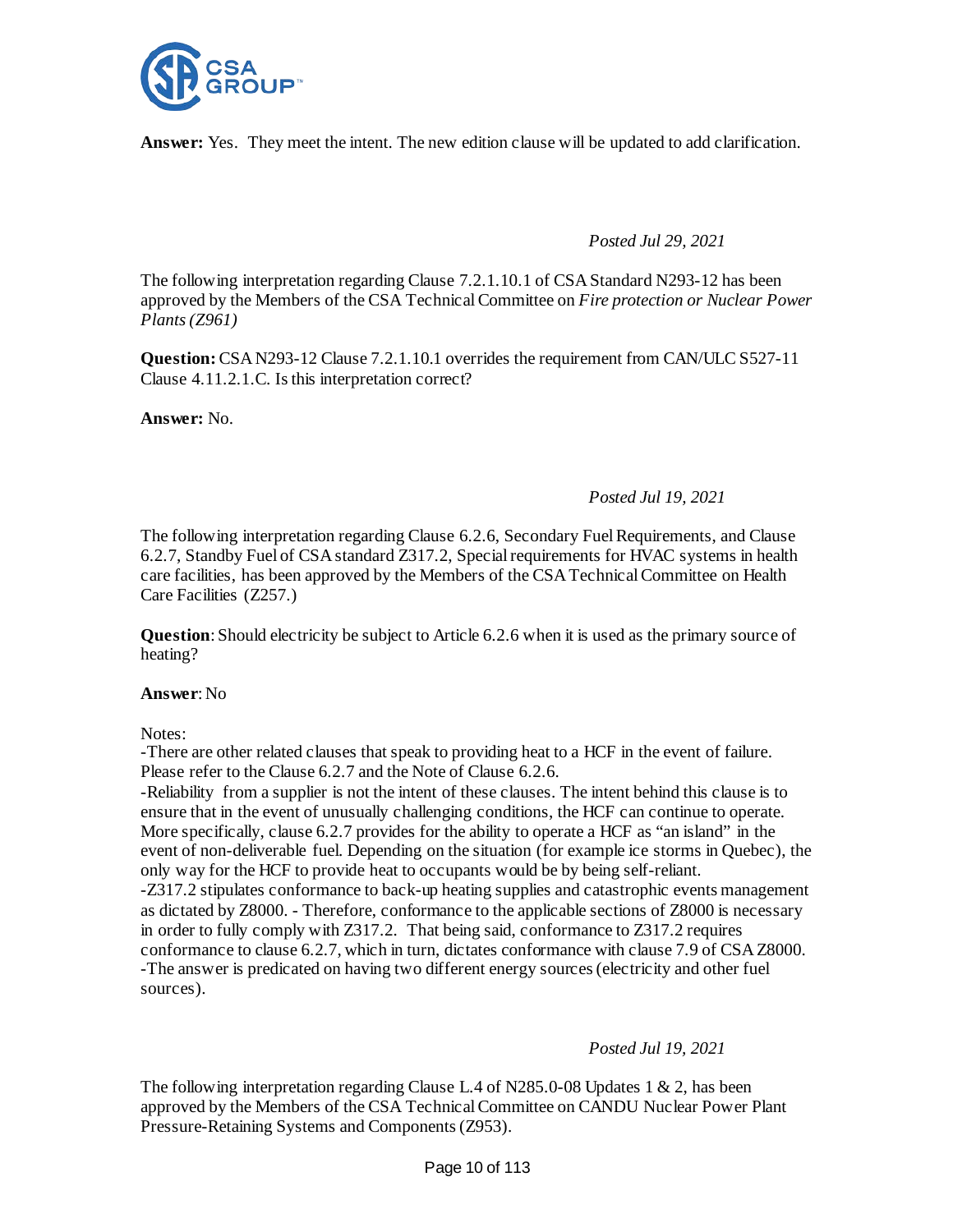

**Question**: Per CSA N285.0-08 Updates 1 & 2, Clause 7.8, for evaluating the as-built condition of Class 1, 1C, 2, 2C, 3, 3C or 4 components using Annex L, when there is no increase in the stresses but the total stresses remain above 80%, is a registration update/re-registration required?

**Answer**: Yes.

*Posted Jul 19, 2021*

The following interpretation regarding Clause 1.5, 2.2, 4.3.7.2 to 4.3.7.4, 10.3.7, 10.3.8, 10.7.1, 16.8.7, and Table 4.2 of CSA Standard Z662:19, Oil and gas pipeline systems, has been approved by the Members of the CSA Standards Technical Committee on *Petroleum and Natural Gas Industry Pipeline Systems and Materials (Z662)*.

A pipeline is constructed to an earlier edition of CSA Z662 (e.g. 2015) and requires some instances of change as shown below (change in service, increase in MOP, resumption). The class location designation as assessed per Clause 10.7.1 has not changed since the 2019 edition has been released. The pipeline has also not had a new crossing per 10.8.1.

**Question 1a:** If the pipeline requires a change in service fluid (Clause 10.3.7) which modifies the application of the pipeline from one row in table 4.2 to another e.g. "Gas (non-sour service)" to "Sour service fluid", or from "LVP liquid hydrocarbon (with low flammability)" to "LVP liquid hydrocarbon (with high flammability)" does the design thickness calculation have to use location factors and/or designations as determined by the 2019 edition?

## **Answer 1a:** Yes

**Question 1b:** If the pipeline requires a change in service condition per clause 16.8.7, which does not change the application of the pipeline from one row in table 4.2 to another e.g. remains "sour service fluid" does the design thickness calculation have to use location factors and/or designations as determined by the 2019 edition.

## **Answer 1b:** No

**Question 2a:** Is it the intent of the standard that, if the pipeline from the scenario in Q1a) requires a change in service fluid (Clause 10.3.7) from one type of LVP (other than fresh water), to another type of LVP (other than fresh water) e.g. from LVP multiphase to LVP liquid hydrocarbon (with high flammability) do the DGA requirements as specified in clauses 4.3.7.2 through 4.3.7.4 apply?

## **Answer 2a:** No

**Question 2b:** Is it the intent of the standard that, if the pipeline requires a change in service fluid (Clause 10.3.7) from something other than LVP (e.g. Gas) to a type of LVP (other than fresh water), do the DGA requirements as specified in clauses 4.3.7.2 through 4.3.7.4 apply?

**Answer 2b:** Yes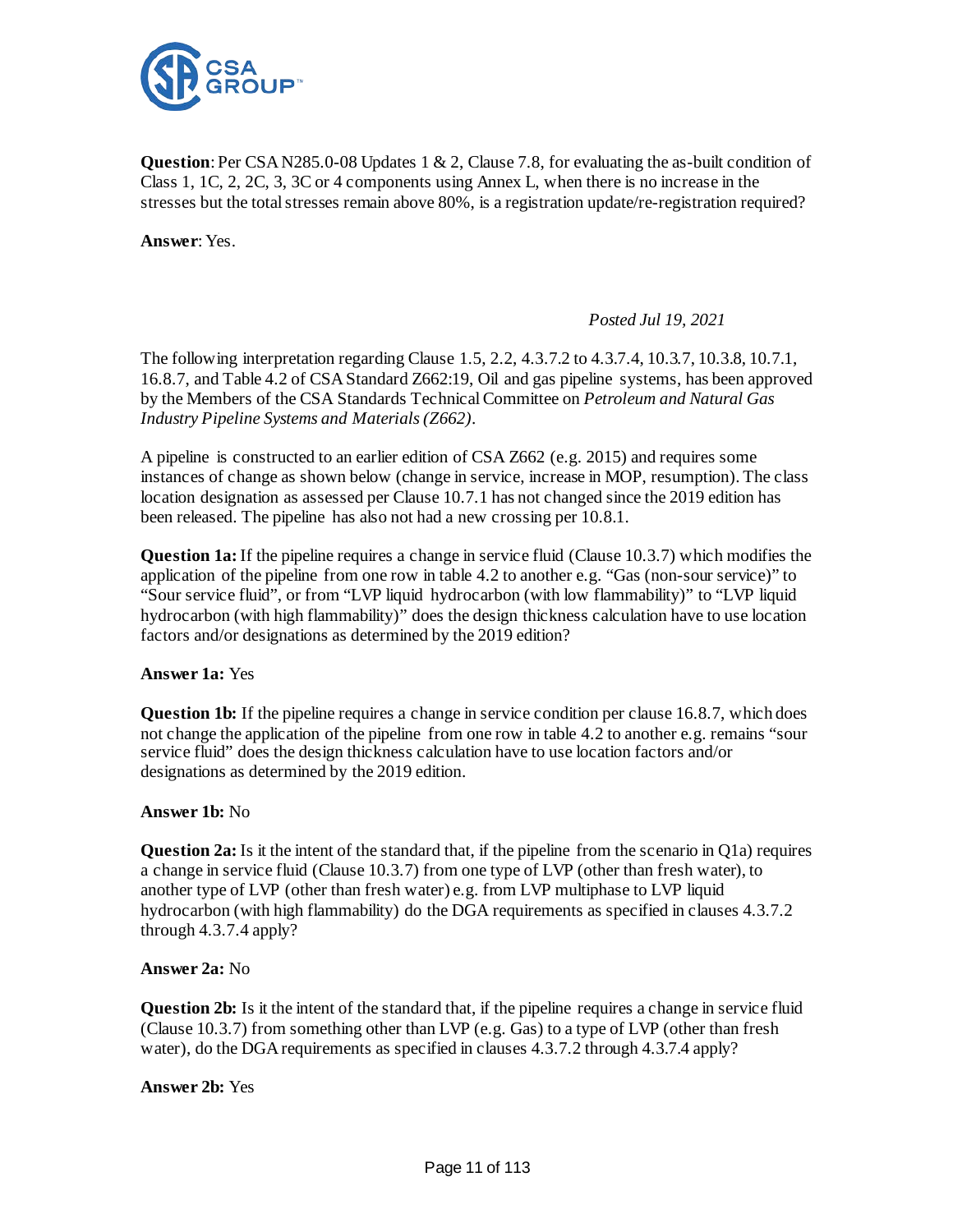

**Question 3:** If the pipeline from the scenario in Q1a) requires upgrading to a higher maximum operating pressure (clause 10.3.8) does the design thickness calculation have to use class location factors and/or designations as determined by the 2019 edition?

**Answer 3:** Yes

The following interpretation regarding Clause 1.5, 2.2, 4.3.7.2 to 4.3.7.4, 10.7.1, 10.7.2 of CSA Standard Z662:19, Oil and gas pipeline systems, has been approved by the Members of the CSA Standards Technical Committee on *Petroleum and Natural Gas Industry Pipeline Systems and Materials (Z662)*.

An LVP pipeline (other than freshwater) is constructed to an earlier edition of CSA Z662 (2015) and has been subject to a class location change as determined by clause 10.7.1 and 10.7.2 because of an increase in housing. This change in class location happens to have occurred by a river.

**Question 1a:** Does the company have to determine whether the river would be considered a DGA for this existing line per Clause 4.3.7.2?

## **Answer 1a:** No

**Question 1b:** Does the company have to determine if a release from the pipeline can affect this river or other DGA's in the area that the company has previously designated as required by Clause 4.3.7.3?

#### **Answer 1b:** No

**Question 1c:** Would Clause 4.3.7.4 apply to the scenario in Question 1a?

#### **Answer 1c:** No

The following interpretation regarding Clause 1.5, 2.2, 10.7.1, 10.15.2 of CSA Standard Z662:19, Oil and gas pipeline systems, has been approved by the Members of the CSA Standards Technical Committee on *Petroleum and Natural Gas Industry Pipeline Systems and Materials (Z662)*.

A pipeline is constructed to an earlier edition of CSA Z662 (e.g. 2015) and requires reactivation, per Clause 10.15.2, after a period of deactivation. Since the 2019 edition:

- The class location designation, as assessed per Clause 10.7.1, has not changed.
- The service fluid has not changed, as described in Clause 10.3.7
- There have been no new crossings per Clause 10.8.1.

**Question 1a:** Do the location factors and/or designations as determined by the 2019 edition now apply to the pipeline?

#### **Answer 1a:** No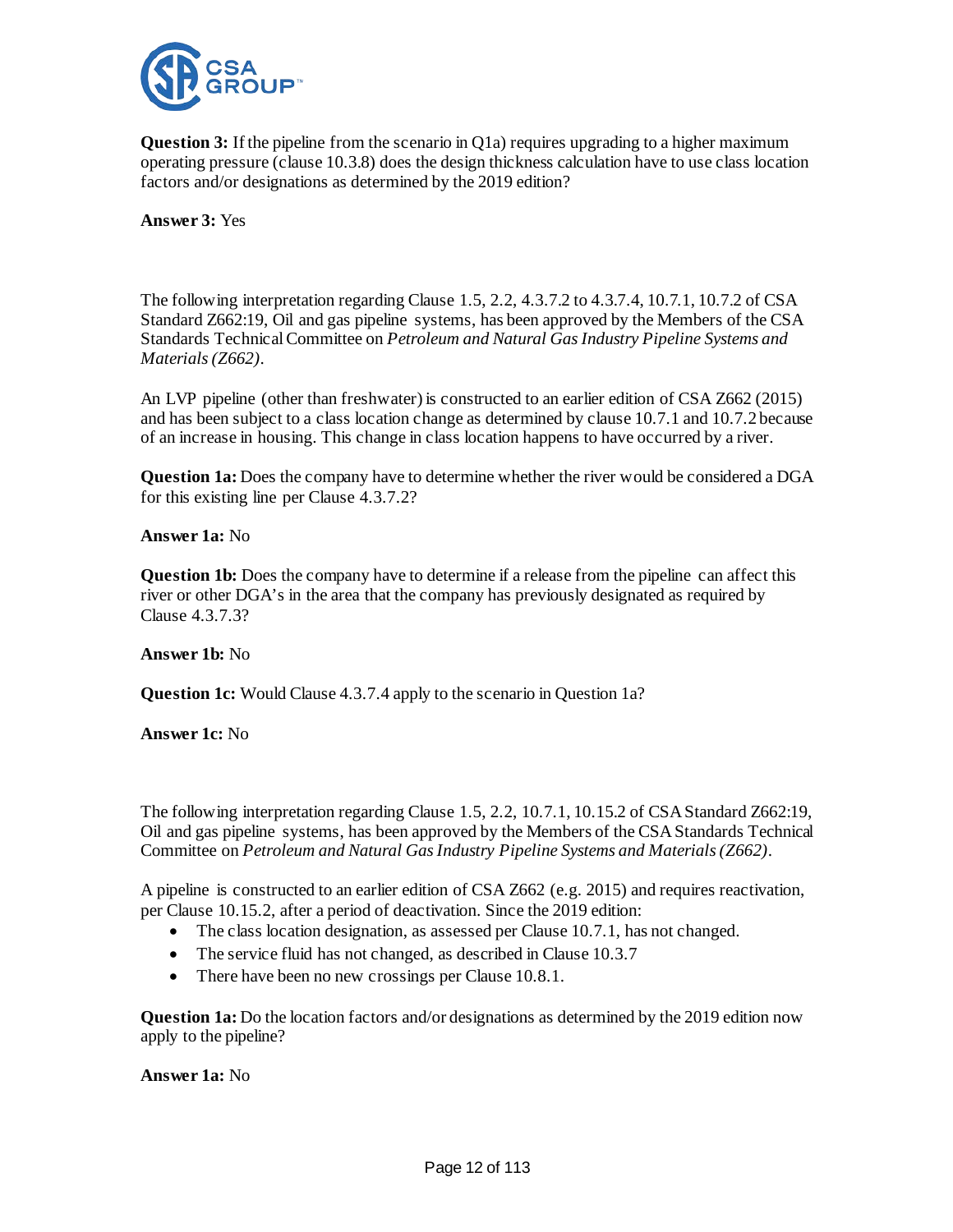

**Question 1b:** Do the DGA requirements as specified in Clauses 4.3.7.2 through 4.3.7.4 of the 2019 edition now apply to the pipeline described in Question 1a?

**Answer 1b:** No

The following interpretation regarding Clause 1.5, 2.2, 4.3.7.2 to 4.3.7.4, 10.10.2.5.1, 10.10.2.5.2, 10.11.2.3.1, 10.11.2.3.2 of CSA Standard Z662:19, Oil and gas pipeline systems, has been approved by the Members of the CSA Standards Technical Committee on *Petroleum and Natural Gas Industry Pipeline Systems and Materials (Z662)*.

An LVP pipeline (other than fresh water) is constructed to an earlier edition of CSA Z662 (e.g. 2015) and requires assessment of corroded areas per Clause 10.10.2.5.1 and assessment of grinding per Clause 10.11.2.3.1.

**Question 1a:** If the anomaly was in a location that could affect a DGA, do the limitations on location factor (Clause 4.3.7.4) apply to the equation in 10.10.2.5.1 or 10.11.2.3.1?

**Answer 1a:** No

**Question 1b:** If the pipeline was built to the 2019 edition and the anomaly was in a location that could affect a DGA, do the limitations on location factor (Clause 4.3.7.4) apply to the equation in 10.10.2.5.1 or 10.11.2.3.1?

**Answer 1b:** Yes

The following interpretation regarding Clause 1.5, 2.2, 10.7.1, 10.11.3 of CSA Standard Z662:19, Oil and gas pipeline systems, has been approved by the Members of the CSA Standards Technical Committee on *Petroleum and Natural Gas Industry Pipeline Systems and Materials (Z662)*.

**Example scenario:** A pipeline is constructed to an earlier edition of CSA Z662 (e.g. 2015) and requires permanent repair work per 10.11.3 (piping replacement). The class location designation, as assessed per Clause 10.7.1, has not changed since the 2019 edition has been released. The repaired sections of pipeline have also not been upgraded (had an increase in MOP) per clause 10.3.8, nor had a new crossing per 10.8.1.

**Question 1:** Does the design thickness calculation have to use class location factors and/or designations as determined by the 2019 edition?

**Answer 1:** No, provided the class location designation has not changed.

**Question 2:** Does the design thickness calculation have to consider DGA's as per Clauses 4.3.7.2 to 4.3.7.4?

**Answer 2:** No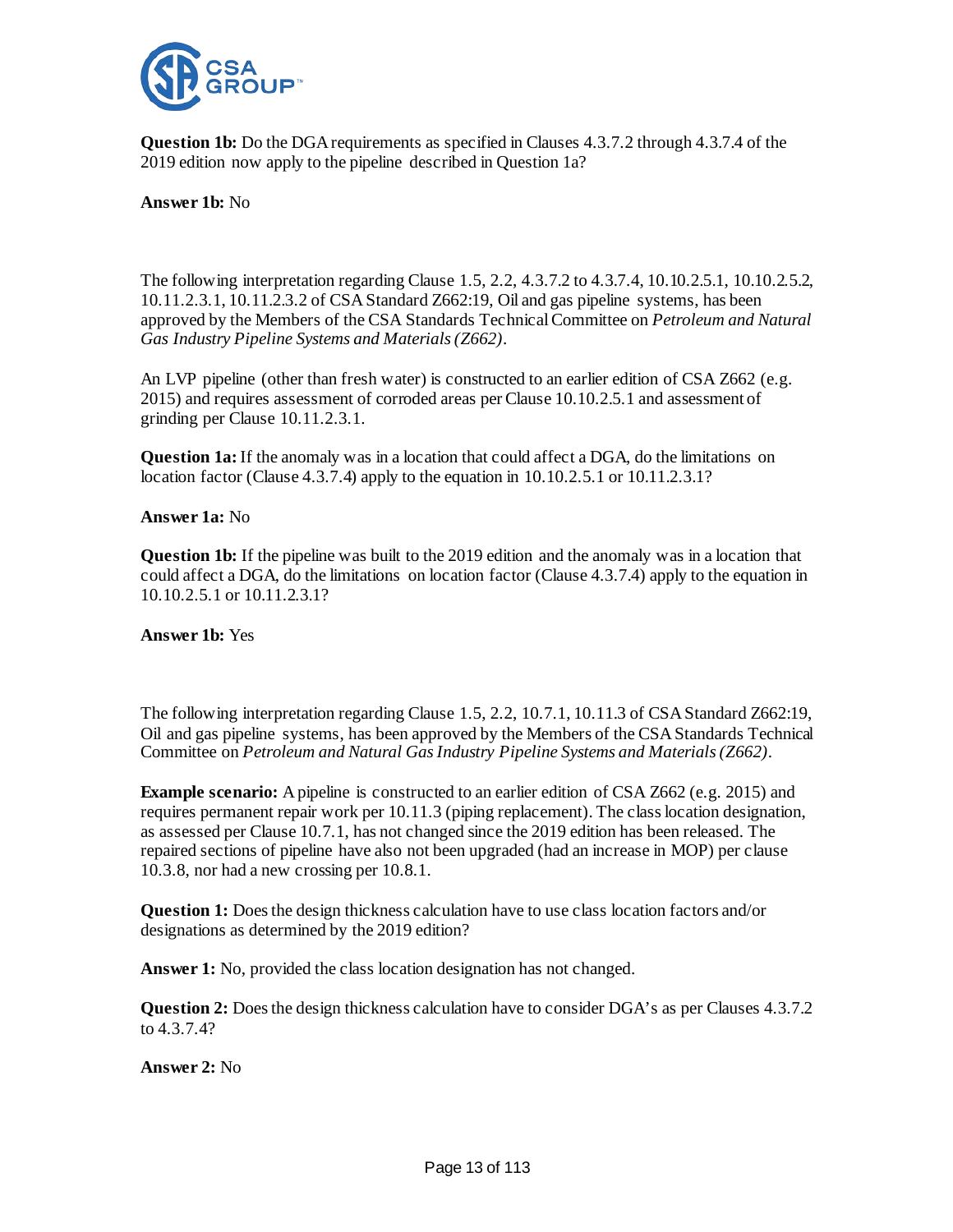

The following interpretation regarding Clause 4 of CSA Standard Z662:19, Oil and gas pipeline systems, has been approved by the Members of the CSA Standards Technical Committee on *Petroleum and Natural Gas Industry Pipeline Systems and Materials (Z662)*.

**Question 1:** If a system is designed to ASME B31.3, per CSA Z662:19 Clauses 4.14.2.11 c) or 4.14.3.8 d), would the requirements of CSA Z662:19, Clauses 4.3.16 through 4.3.20 be applicable?

**Answer 1:** No

**Question 2:** Under 4.3.12.2 Is MSS-SP97 Integrally Reinforced Forged Branch Outlet Fittings— Socket Welding, Threaded and Buttwelding Ends considered an applicable component standard?

**Answer 2:** Yes

**Question 3:** Under 4.3.18 b), does the term "welding outlet fitting type" include fittings manufactured to MSS-SP97 Integrally Reinforced Forged Branch Outlet Fittings— Socket Welding, Threaded and Buttwelding Ends?

**Answer 3:** Yes

**Question 4:** Where permitted by Clause 4.3.18, can Clause 4.3.19 be used to establish the adequacy of the design for welding outlet fittings?

**Answer 4:** Yes

**Question 5:** CSA Z662:19, Clause 4.3.19, does not explicitly allow for proof testing as a viable option for determining the adequacy of the design of a branch connection. If a fitting is ordered to be in accordance with MSS SP-97 where the adequacy of the design is established by proof testing, are the calculations in CSA Z662:19, Clause 4.3.19 mandatory?

**Answer 5:** No

The following interpretation regarding Clause 4.1.10 of CSA Standard Z662:19, Oil and gas pipeline systems, has been approved by the Members of the CSA Standards Technical Committee on *Petroleum and Natural Gas Industry Pipeline Systems and Materials (Z662)*.

**Question 1:** Is an Engineering assessment, as detailed in Clause 4.1.10, always required when designing a new pipeline

**Answer 1:** No

**Question 2:** Must the requirements of Clause 4.1.10 be applied to design focused engineering assessments, such as in 4.3.2.1 c)?

**Answer 2:** Yes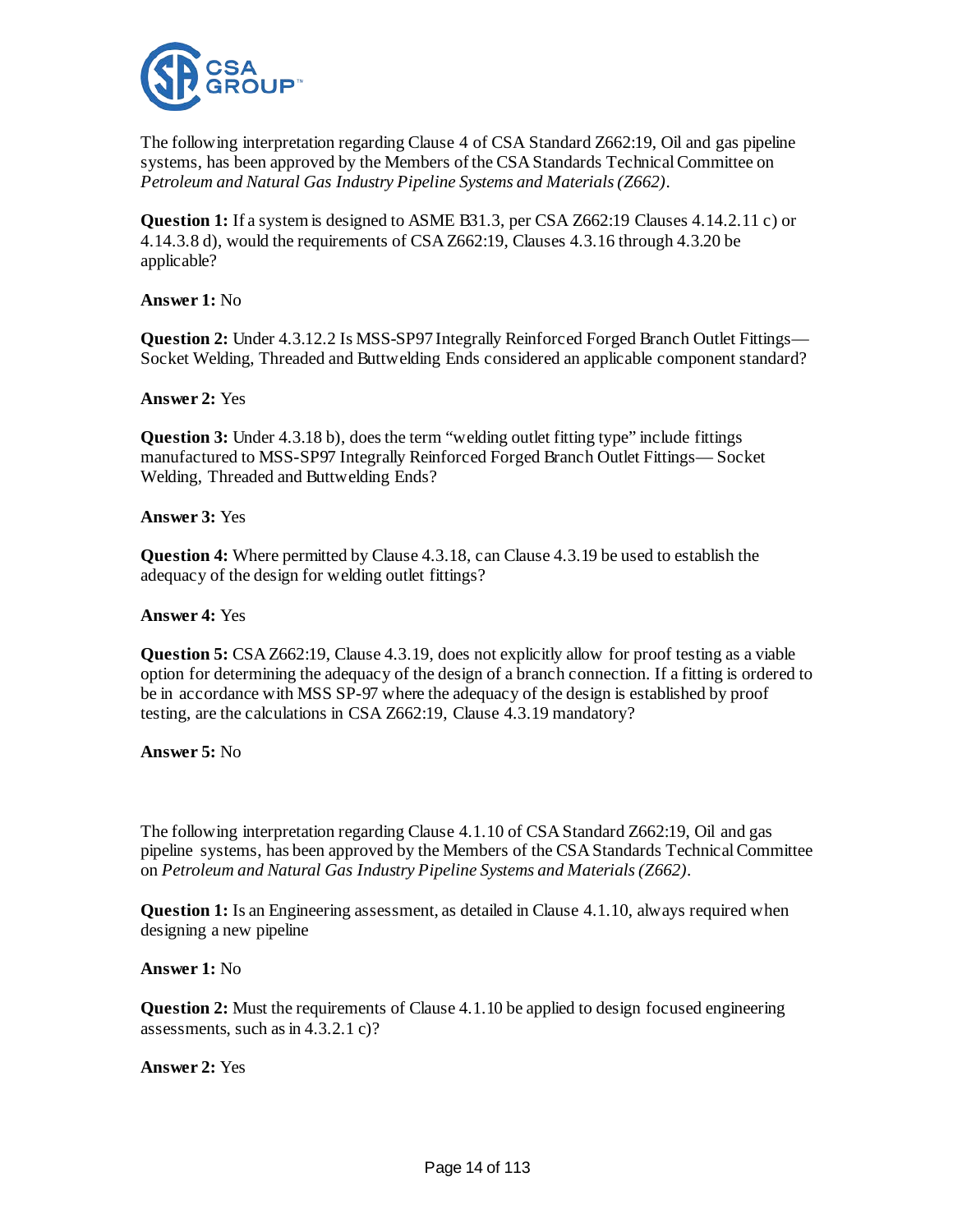

The following interpretation regarding Clause 4.3.14.2 of CSA Standard Z662:19, Oil and gas pipeline systems, has been approved by the Members of the CSA Standards Technical Committee on *Petroleum and Natural Gas Industry Pipeline Systems and Materials (Z662)*.

In regard to the requirements of CSA Z662 4.3.14.2 to verify the maximum circumferential stress due to internal pressure at any location in wrought steel welding elbows and factory-made bends:

**Question 1:** Is this clause intended to apply to listed fittings, which have undergone successful analyses or proof testing?

**Answer 1:** Yes

**Question 2:** Is this clause intended to apply only to unlisted fittings and factory-made bends?

**Answer 2:** No

**Question 3:** If the answer to 1 above is yes, does this then override the Interpretation of Z245.11-17 Clause 5.1 posted on July 17, 2019 for design wall thickness for critical areas for fittings subject to successful burst testing?

**Answer 3:** No

**Question 4:** Does the actual measured wall thickness for critical areas need to comply with B31.3 304.2.1 for wrought steel welding elbows, if proof testing data indicates that it is unwarranted (proof testing indicates a lower wall thickness can be used)?

**Answer 4:** No

**Question 5:** Must the requirements of Clause 4.3.14.2 be satisfied in addition to any proof test results?

**Answer 5:** Yes

The following interpretation regarding Clause 4.7.1 of CSA Standard Z662:19, Oil and gas pipeline systems, has been approved by the Members of the CSA Standards Technical Committee on *Petroleum and Natural Gas Industry Pipeline Systems and Materials (Z662)*.

**Question:** May soil restraint, such as that provided by specified depth of cover or soil density, be considered as a "special design measure" per clause 4.7.1?

**Answer:** Yes

The following interpretation regarding Clause 4.14.2.1 of CSA Standard Z662:19, Oil and gas pipeline systems, has been approved by the Members of the CSA Standards Technical Committee on *Petroleum and Natural Gas Industry Pipeline Systems and Materials (Z662)*.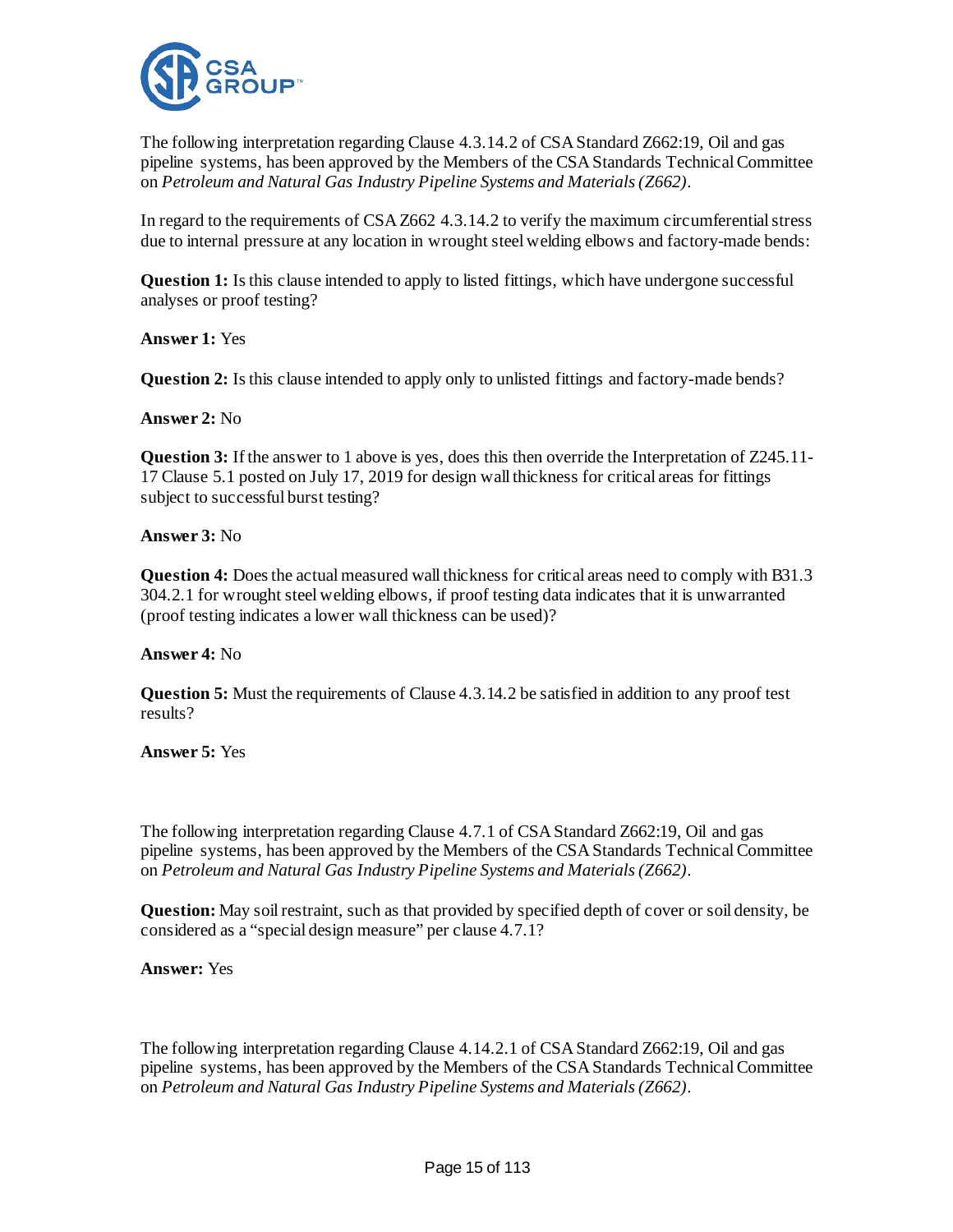

Clause 4.14.2.1 refers to individual "engine catwalks". We seek the following clarification with respect to that term:

**Question 1a:** CSA Z662 offers no definition of "engine catwalk". Is it correct to interpret that it is at the design engineer's discretion how this definition is applied?

**Answer 1a:** Yes, see Clause 1.4

**Question 1b:** Does the term "engine catwalks" include catwalks providing access to all integral engine components, therefore two exits are not required?

**Answer 1b:** See answer to 1a

**Question 1c:** Does "engine catwalks" include catwalks providing access to the engine air intake for the main compressor driver, therefore two exits are not required?

**Answer 1c:** See answer to 1a

**Question 1d:** Does "engine catwalks" include catwalks providing access to the engine exhaust for the main compressor driver, therefore two exits are not required?

**Answer 1d:** See answer to 1a

**Question 1e:** Does "engine catwalks" include catwalks providing access to motors driving fans associated with building ventilation, therefore two exits are not required?

**Answer 1e:** See answer to 1a

**Question 1f:** Does "engine catwalks" include catwalks providing access to motors driving fans associated with heat exchanger equipment, therefore two exits are not required?

**Answer 1f:** See answer to 1a

**Question 1g:** Does "engine catwalks" include catwalks providing access to overhead cranes that service the main compressor driver, therefore two exits are not required?

**Answer 1g:** See answer to 1a

Clause 4.14.2.1 refers to "operating floor". We seek the following clarification with respect to that term:

**Question 2a:** CSA Z662 offers no definition of "operating floor". Is it correct to interpret that it is at the design engineer's discretion how this definition is applied?

**Answer 2a:** Yes, see Clause 1.4

**Question 2b:** Is the term "operating floor" only applicable to the main floor area of a compressor building?

**Answer 2b:** No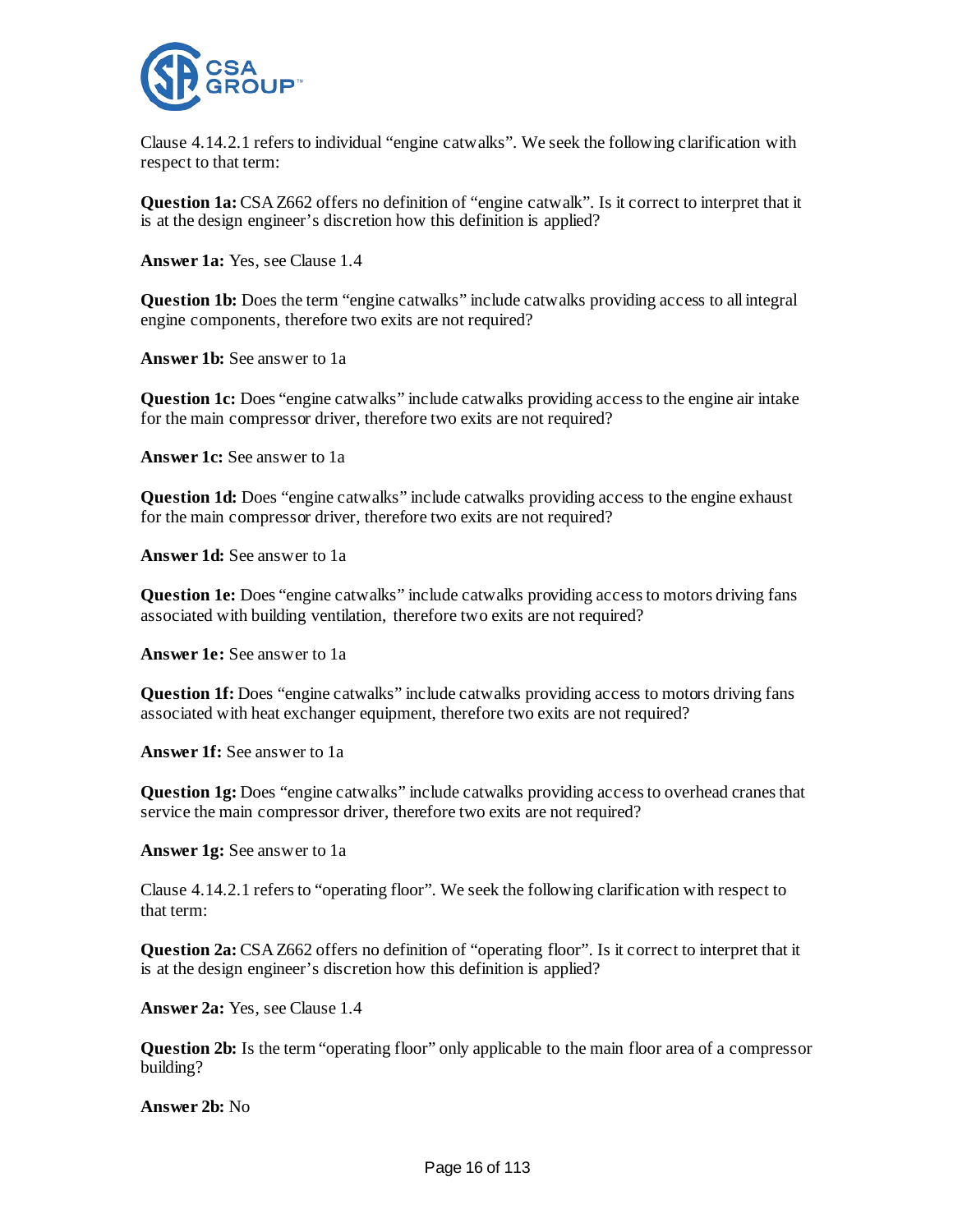

**Question 2c:** Is the term "operating floor" only applicable to the situation when the compressor is in operating mode?

**Answer 2c:** No

**Question 2d:** For the purpose of "two exits" in design, does the term "operating floor" include catwalks designed to access specific elevated equipment for periodic maintenance purposes only?

**Answer 2d:** No

Clause 4.14.2.1 refers to "…elevated walkways or platforms 3m or more above ground…" We seek the following clarification with respect to that phrase:

**Question 3a:** Does the phrase "…elevated walkways or platforms 3m or more above ground…" include walkway(s) or platform(s) that are located outside of a "main compressor buildings"?

**Answer 3a:** No

**Question 3b:** In certain design situations, there could be practical limit for the size of a platform where two exits would be infeasible or pose additional risk due to congestion on the floor within main compressor buildings. Can the number of exits and allowable escape path length for elevated walkways or platforms 3m or more above ground or floor level be established by a sitespecific risk/consequence analysis, performed by a competent engineering design professional?

**Answer 3b:** No

**Question 4:** The National Building Code of Canada has allowance for maximum areas and maximum egress lengths before two exits are required. Could the applicable building and fire codes be used to satisfy the requirements of CSA Z662 when determining the number of exits to be provided?

**Answer 4:** No

The following interpretation regarding Table 5.3 of CSA Standard Z662:19, Oil and gas pipeline systems, has been approved by the Members of the CSA Standards Technical Committee on *Petroleum and Natural Gas Industry Pipeline Systems and Materials (Z662)*.

**Question 1:** Does Note 18 to Table 5.3 apply to all sizes of ASTM A105 flanges?

**Answer 1:** Yes

**Question 2:** For the failures/incidents of ASTM A105 flanges that the addition of Note 18 to Table 5.3 is based on, what are the sizes of flanges involved? Do they involve any flanges of  $\lt$ NPS 4?

**Answer 2:** N/A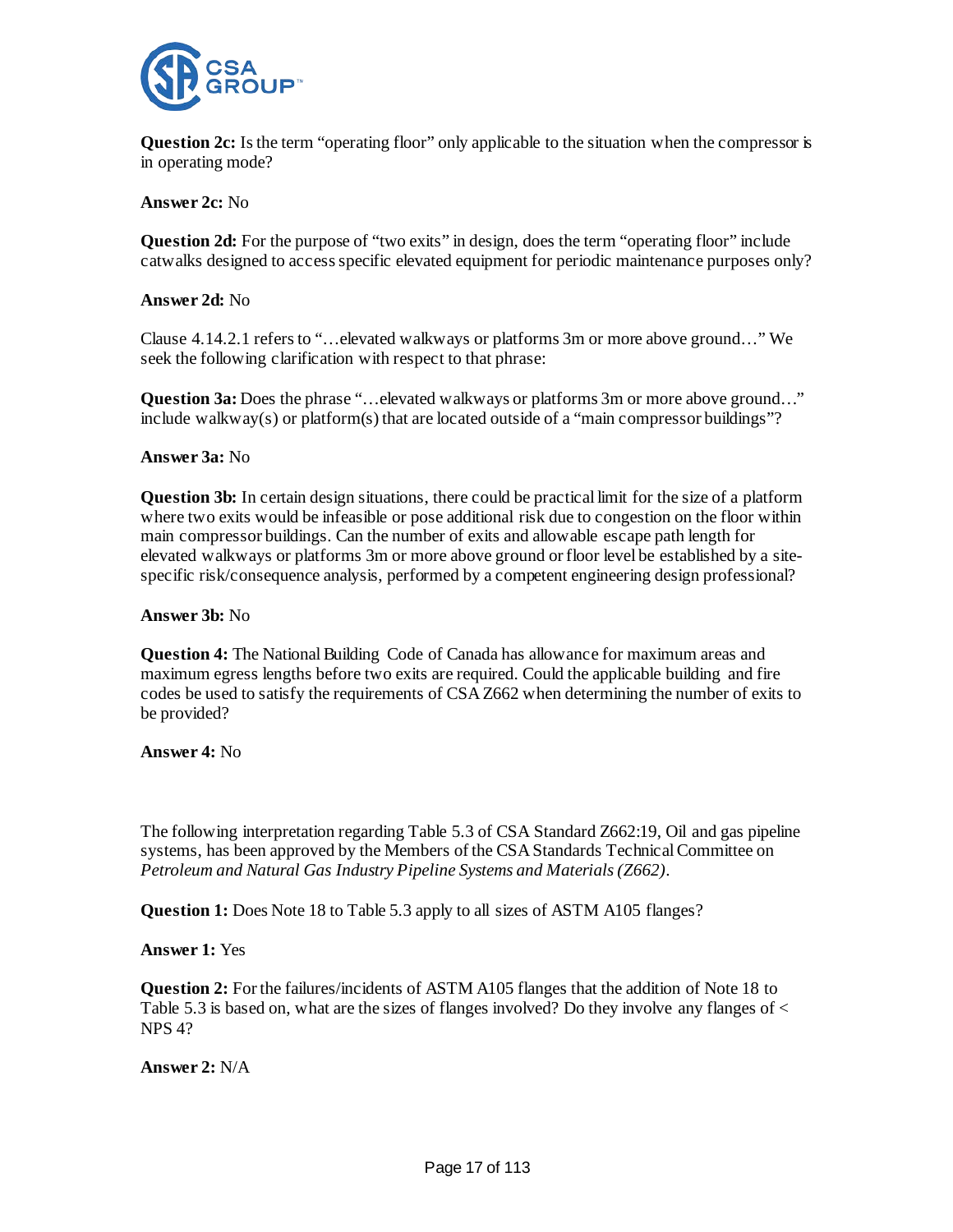

**Question 3:** Would the exemption of proven toughness requirement for components smaller than NPS 4 (and for valves of pressure class PN20), given in Clause 5.2.3.1, over-rule the Note 18 to Table 5.3 requirements, unless Note 18 is cited in the clause?

**Answer 3:** No, see answer to question 1

**Question 4:** Does Note 18 to Table 5.3 apply to ASTM A105 flange-ended valves also?

**Answer 4:** Yes

The following interpretation regarding Clause 5.3.5 of CSA Standard Z662:19, Oil and gas pipeline systems, has been approved by the Members of the CSA Standards Technical Committee on *Petroleum and Natural Gas Industry Pipeline Systems and Materials (Z662)*.

**Question 1:** In light of the changes to Clause 5.3.5 in Z662-19, and in consideration of stainless steel instrument and control tubing and piping specifically, are the design requirements of Z662- 19 Clause 4.19 superseded by the design requirements of ASME B31.3?.

**Answer 1:** No, they are supplemental

**Question 2:** In light of the changes to Clause 5.3.5 in Z662-19, and in consideration of stainless steel instrument and control tubing and piping specifically, are the pressure testing requirements of Z662-19 Clause 8.4 superseded by the pressure testing requirements of ASME B31.3?

**Answer 2:** Yes

The following interpretation regarding Clause 7.2.5 of CSA Standard Z662:19, Oil and gas pipeline systems, has been approved by the Members of the CSA Standards Technical Committee on *Petroleum and Natural Gas Industry Pipeline Systems and Materials (Z662)*.

**Question:** Under the provision of CSA-Z662, scope Clause 1.8, is it permissible to perform field joining of pipelines (circumferential butt welds) with the fully automatic, autogenous welding process identified as Induction-Kinetic Welding ("IKW"), previously approved under ASME IX, Code Case #2799? This would be a logical extension of the scope already permitted under Clause 7.2.5.?

**Answer:** No, out of scope. Further clarification is provided in the commentary to Clause 1.8

The following interpretation regarding Clause 7.2.7, 14.4.2, Annex I of CSA Standard Z662:19, Oil and gas pipeline systems, has been approved by the Members of the CSA Standards Technical Committee on *Petroleum and Natural Gas Industry Pipeline Systems and Materials (Z662)*.

**Question:** Is it permissible to add a supplemental PQR to the WPS with partial testing only (e.g. impact testing only) to qualify an increase in carbon equivalent beyond that permitted in Clause 7.2.7?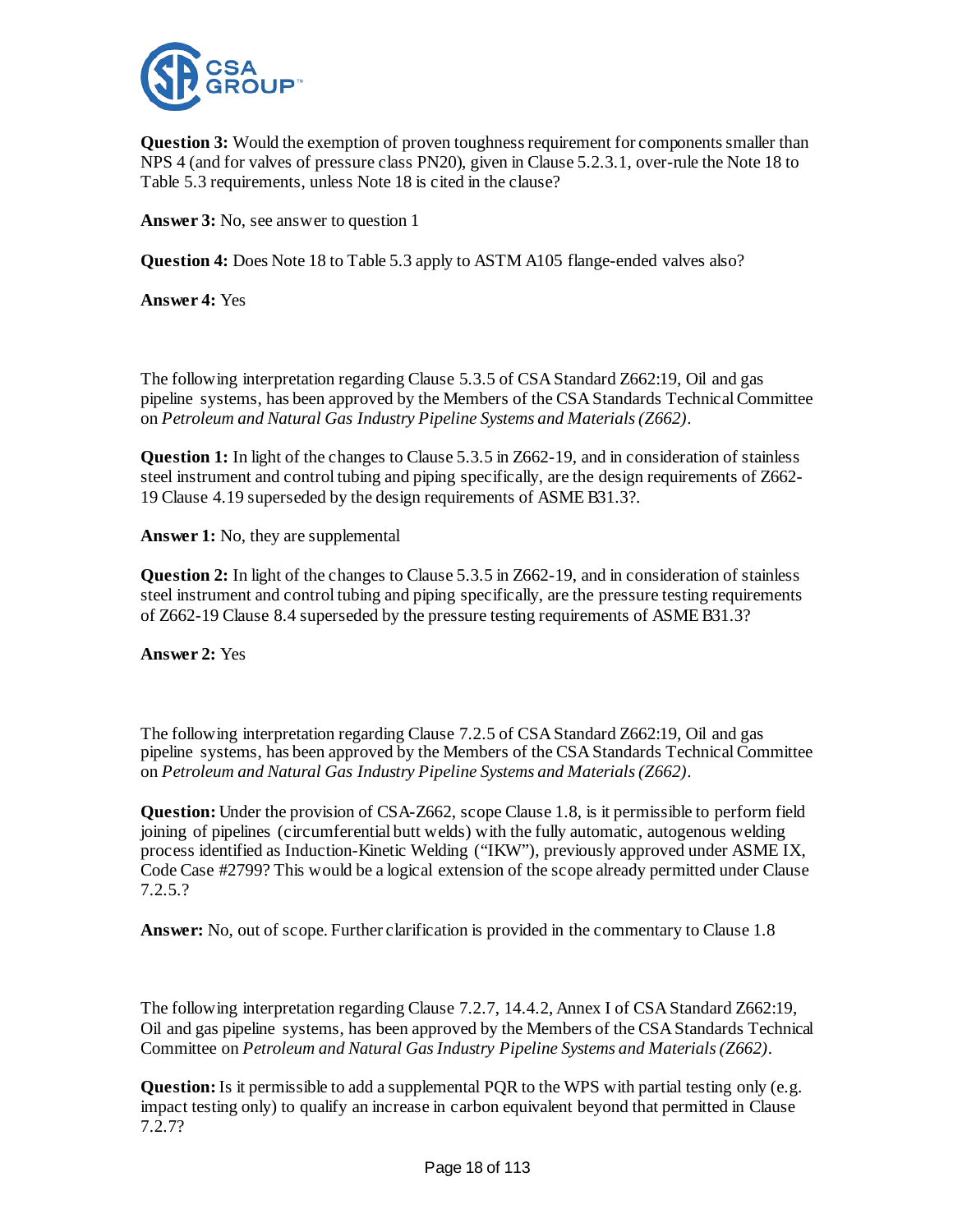

**Answer:** No, a full suite of testing is required per CSA Z662 Clause  $14.4.2$  (a) – (c)

The following interpretation regarding Clause 7.7.8.3 of CSA Standard Z662:19, Oil and gas pipeline systems, has been approved by the Members of the CSA Standards Technical Committee on *Petroleum and Natural Gas Industry Pipeline Systems and Materials (Z662)*.

**Question:** Is it the intent that acceptable "depth" measurement of a slag inclusion not exceed 1mm in any direction?

**Answer:** Yes

The following interpretation regarding Clause 7.9.15.2 of CSA Standard Z662:19, Oil and gas pipeline systems, has been approved by the Members of the CSA Standards Technical Committee on *Petroleum and Natural Gas Industry Pipeline Systems and Materials (Z662)*.

NPS 36 and NPS 42 x 18, CSA Z245.11 Grade 483, Barred Tee, BW ends are being supplied by the manufacturer in quenched and tempered followed by PWHT condition (i.e., PWHT is completed after welding the scraper bars in  $Q\&T$  tee) as per CSA Z245.11 clause 6.5.4 (b). These tees are fabricated from plates and are to be welded with CSA Z245.1 Grade 483 HQ (quench and tempered) pipe with nominal thickness of 22.1mm. The thicknesses of tees are 31.75mm and 38.1mm with a nominal thickness as shown below:



'Detail D' is for straight run end and 'Detail E' is for branch end

The tees are to be installed in Category II natural gas pipeline with MDMT -45 degree Celsius.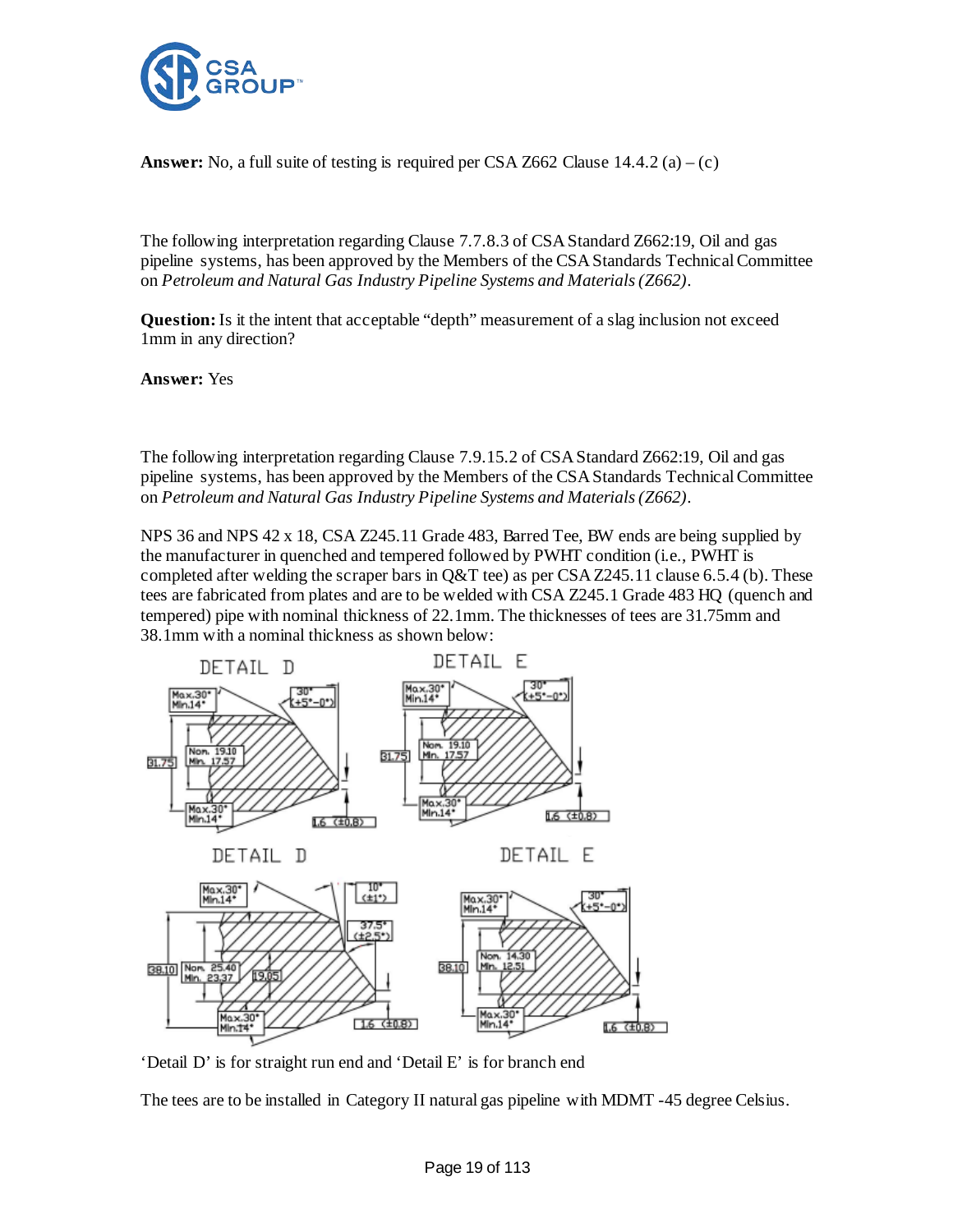

**Question:** Does Clause 7.9.15.2, mandate stress relieving for the girth welds between the above described pipe and trees to be completed at field using welding produce qualified under CSA Z662?

**Answer:** No

The following interpretation regarding Clause 8.7.7.4 of CSA Standard Z662:19, Oil and gas pipeline systems, has been approved by the Members of the CSA Standards Technical Committee on *Petroleum and Natural Gas Industry Pipeline Systems and Materials (Z662)*.

**Question 1:** When pressure testing in a controlled environment such as a heated shop is it acceptable to record the temperature of the testing fluid or pipe using a pressure/temperature recorder and record the ambient temperature using a thermometer?

#### **Answer 1:** No

**Question 2:** When pressure testing in a controlled environment such as a heated shop is it acceptable to record the ambient temperature one time during the testing period?

**Answer 2:** No

The following interpretation regarding Clause 10.6.1.1 of CSA Standard Z662:19, Oil and gas pipeline systems, has been approved by the Members of the CSA Standards Technical Committee on *Petroleum and Natural Gas Industry Pipeline Systems and Materials (Z662)*.

**Question:**Is it the intent of Clause 10.6.1.1 i) to dictate that operating companies perform periodic depth of cover measurement, on every buried pipeline, even if pipeline patrolling has not indicated a change in ground condition or increased pipeline threat?

**Answer:** No

The following interpretation regarding Clause 10.11.4.3 a) i) of CSA Standard Z662:19, Oil and gas pipeline systems, has been approved by the Members of the CSA Standards Technical Committee on *Petroleum and Natural Gas Industry Pipeline Systems and Materials (Z662)*.

**Question:** A stated in Clause 10.11.4.3 a) i), the sleeve system shall indicate an extrapolated sleeve system rated performance of at least 50 years. Given this requirement, does CSA consider 1000-hour survival testing as stated in Annex E.2.1 of ISO 24817, and Appendix V-2.1 of ASME PCC-2 Article 4.1, as adequate for determining long-term strains for the repair over a 50 year performance lifetime?

**Answer:** No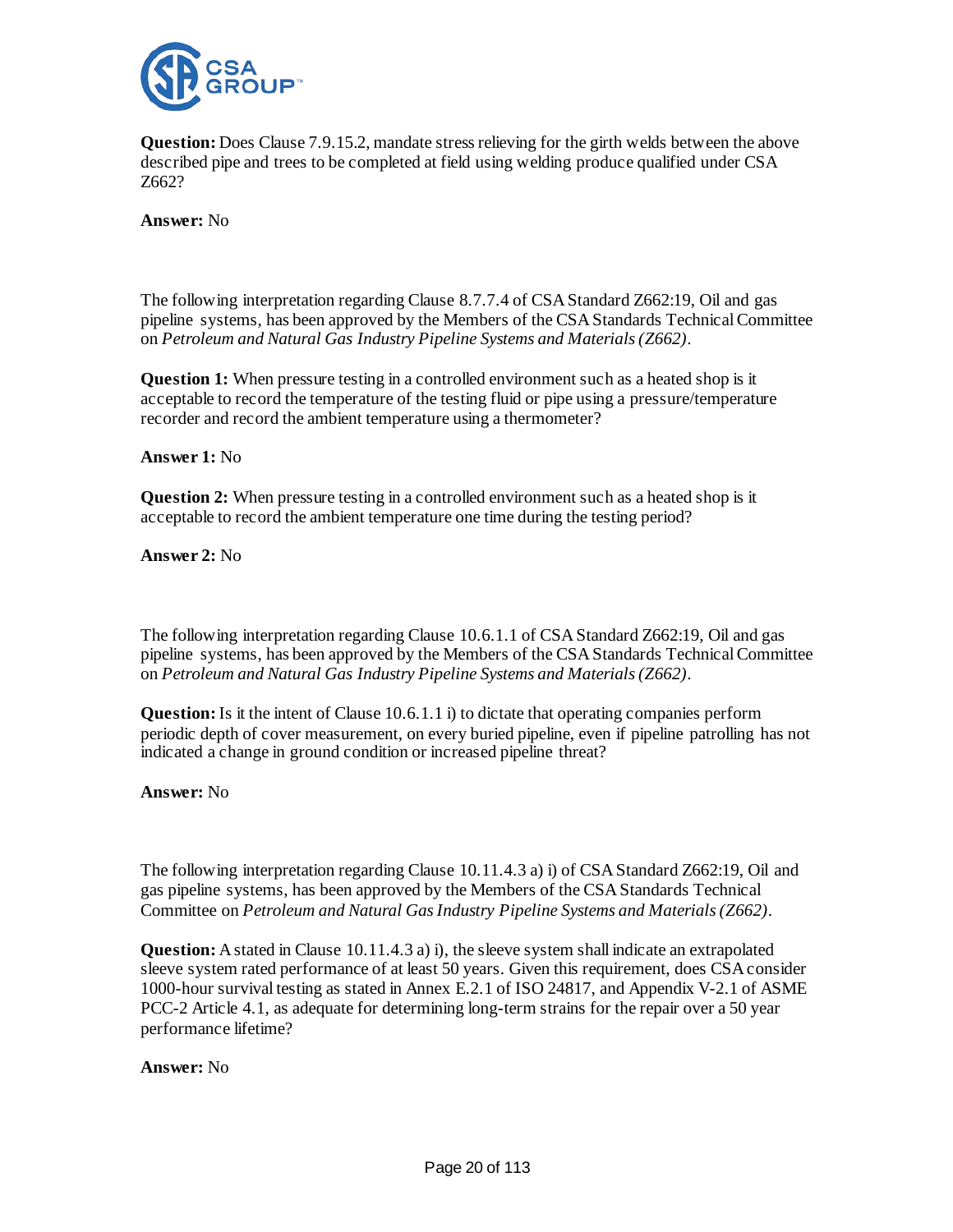

The following interpretation regarding Clause 10.13.1.1 of CSA Standard Z662:19, Oil and gas pipeline systems, has been approved by the Members of the CSA Standards Technical Committee on *Petroleum and Natural Gas Industry Pipeline Systems and Materials (Z662)*.

**Question 1:** Does the phrase "replacement of portions of pipeline systems" include replacement of piping as defined in clause 10.11.3?

#### **Answer 1:** Yes

**Question 2:** Does the phrase "replacement of portions of pipeline systems" in Clause 10.13.1.1 include abandoning existing piping in place and installing new pipe adjacent to the existing piping?

**Answer 2:** Yes

**Question 3:** If the answer to Question 2 is yes, does the standard specify a maximum allowable length for replacement?

**Answer 3:** No

**Question 4:** Does the phrase "replacement of portions of pipeline systems" in Clause 10.13.1.1 exclude removal of a section of existing piping and relocating the new piping to a different location to accommodate changes in surface land use?

**Answer 4:** No

The following interpretation regarding Clause 12.4.3 of CSA Standard Z662:19, Oil and gas pipeline systems, has been approved by the Members of the CSA Standards Technical Committee on *Petroleum and Natural Gas Industry Pipeline Systems and Materials (Z662)*.

**Question:** When performing a pressure upgrade of distribution piping in accordance with Clause 12.10.12, is Clause 12.4.3.6 intended to apply to historical polyethylene piping where RCP S4 data is not available?

**Answer:** Yes

The following interpretation regarding Clause 12.7.4 – 12.7.5 of CSA Standard Z662:19, Oil and gas pipeline systems, has been approved by the Members of the CSA Standards Technical Committee on *Petroleum and Natural Gas Industry Pipeline Systems and Materials (Z662)*.

**Question:** When joining piping within the scope of Clause 12, can a company choose to apply the requirements of Clauses 7.10.1.2. 7.10.1.3, 7.10.3, and 8.1.9 in addition to the requirements of Clauses 12.7.4 and 12.7.5?

**Answer:** Yes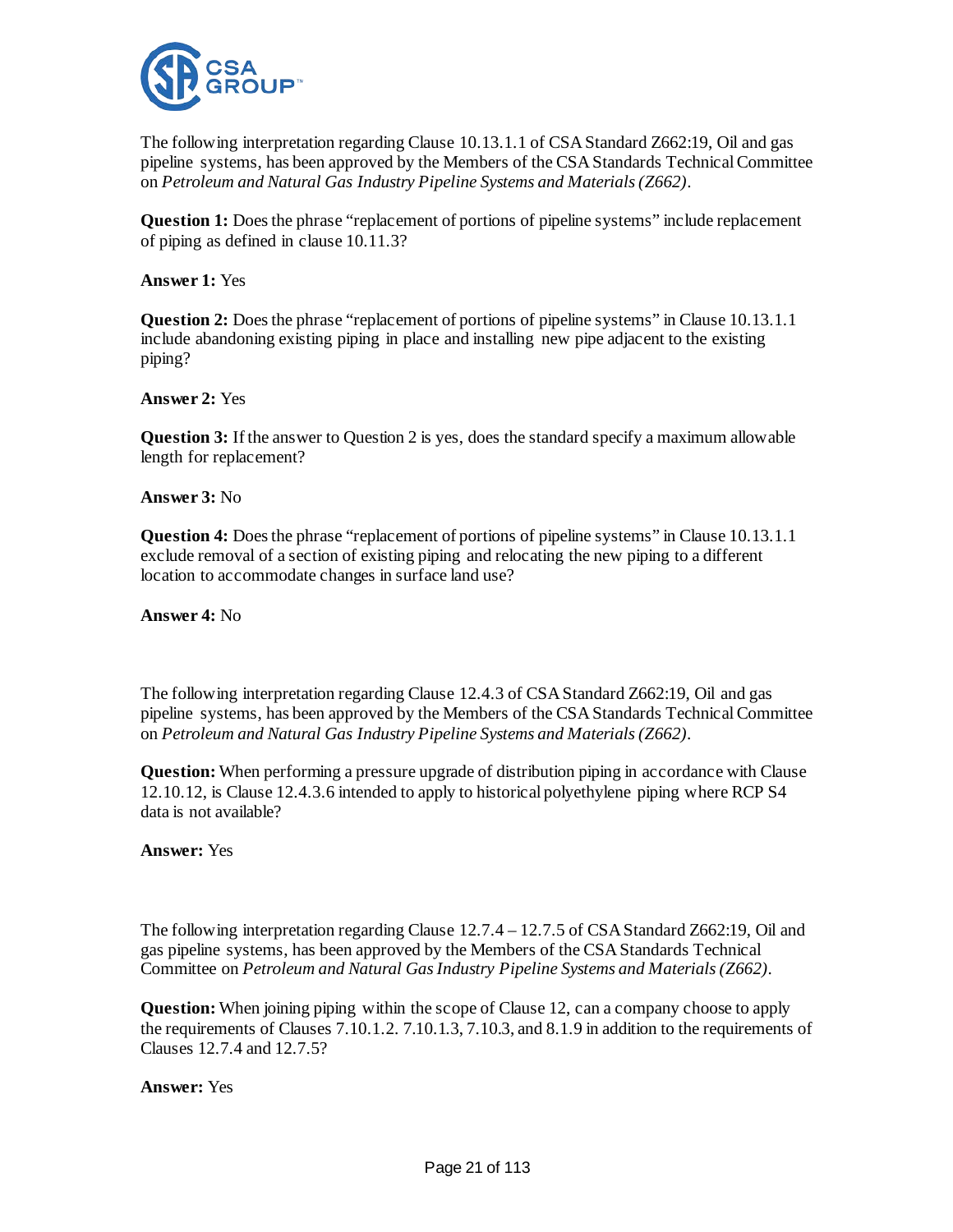

The following interpretation regarding Clause 12.7.5.2 of CSA Standard Z662:19, Oil and gas pipeline systems, has been approved by the Members of the CSA Standards Technical Committee on *Petroleum and Natural Gas Industry Pipeline Systems and Materials (Z662)*.

**Question:** Does Clause 12.7.5.2 include all welds that cannot be pressure tested?

**Answer:** Yes

The following interpretation regarding Clause 13.1.8.1, 13.1.8.4, 13.1.8.5 of CSA Standard Z662:19, Oil and gas pipeline systems, has been approved by the Members of the CSA Standards Technical Committee on *Petroleum and Natural Gas Industry Pipeline Systems and Materials (Z662)*.

**Question 1:** Does a liquid test consisting of a 4 hour strength test at 1.25 x intended maximum operating pressure (MOP) followed by a 4 hour leak test at 1.1 x intended MOP, completed after test pressure stabilization, satisfy the requirements CSA Z662-19 Clauses 13.1.8.1, 13.1.8.4, and 13.1.8.5 such that the system can be assigned the intended MOP.?

Answer 1: No, the minimum test pressure for the concurrent test is 1.25 times the intended maximum operating pressure for 8 hours, per Clause 13.1.8.4 and 13.1.8.5

**Question 2:** If the answer to Question 1 is "No", would the test described in Question 1 satisfy the requirements of CSA Z662-19 Clauses 13.1.8.1, 13.1.8.4, and 13.1.8.5 such that the system can be assigned a MOP that is 80% of the lowest test pressure obtained during the 8 hr test period specified in Clause 13.1.8.5 for a liquid test

**Answer 2:** Yes, provided that the requirements of Clause 13.1.9.1 are met.

The following interpretation regarding Clause 14.4.2, 16.6.2, Annex I of CSA Standard Z662:19, Oil and gas pipeline systems, has been approved by the Members of the CSA Standards Technical Committee on *Petroleum and Natural Gas Industry Pipeline Systems and Materials (Z662)*.

**Question:** Is it permissible to add a supplemental PQR to the WPS with partial testing only (e.g. impact testing only) to qualify an increase in carbon equivalent beyond that permitted in Clause 16.6.2 (as applicable)?

**Answer:** No, a full suite of testing is required per CSA Z662 Clause  $14.4.2$  (a) – (c)

The following interpretation regarding Clause 14.4.2 of CSA Standard Z662:19, Oil and gas pipeline systems, has been approved by the Members of the CSA Standards Technical Committee on *Petroleum and Natural Gas Industry Pipeline Systems and Materials (Z662)*.

**Question 1:** With respect to the requirement that welders and welding operators be qualified as specified in the ASME Boiler and Pressure Vessel Code, Section IX; is it permissible to use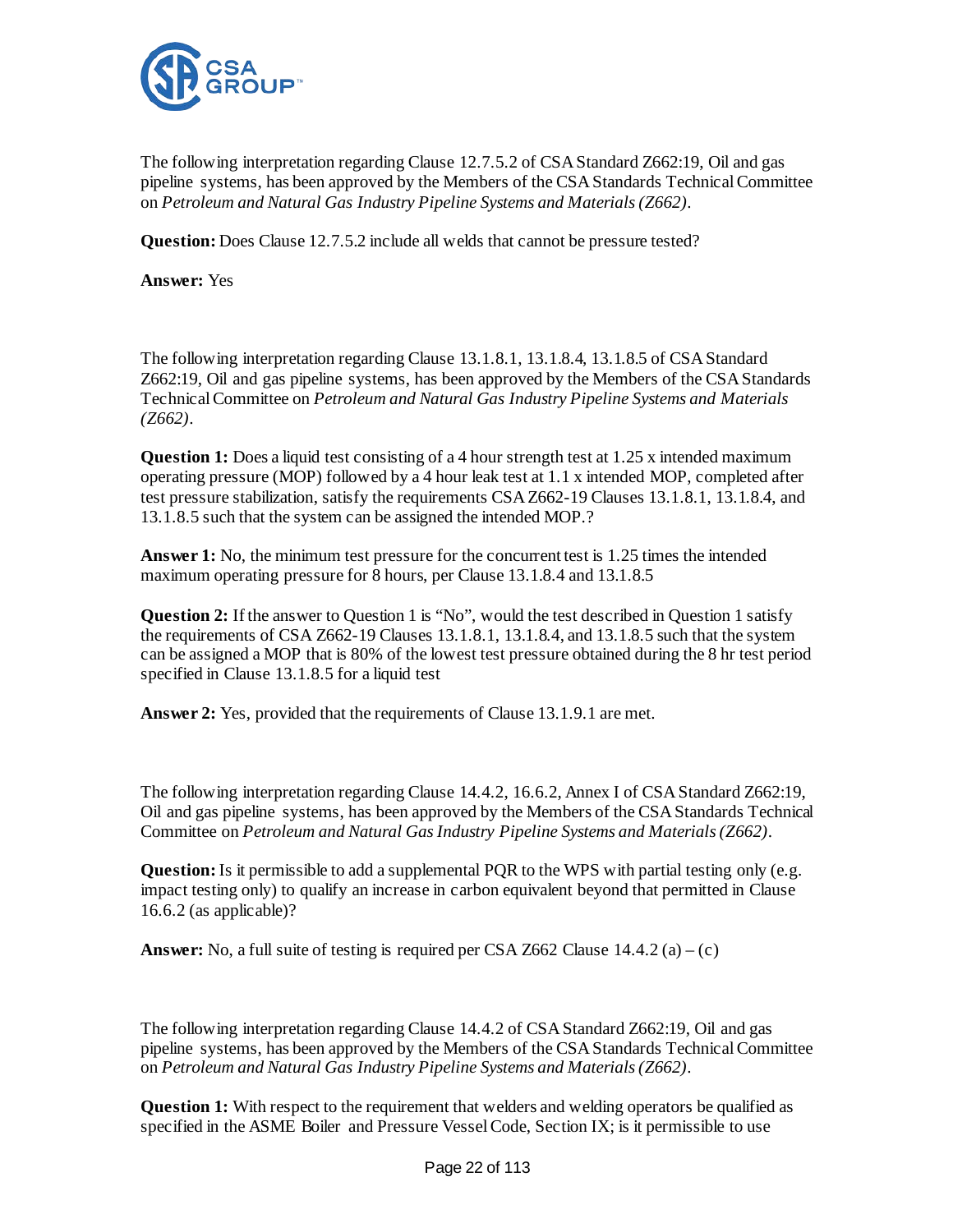

volumetric (radiographic or ultrasonic) nondestructive examination in lieu of mechanical bend testing, where permitted in accordance with ASME B&PVC Section IX QW-304 and QW-305?

**Answer 1:** Yes

**Question 2:** In addition to the visual acceptance criteria specified in QW-194 of the ASME B&PVC Section IX, is the test weld also required to meet the visual acceptance criteria of ASME B31.3 normal fluid service?

**Answer 2:** No

**Question 3:** With respect to the requirement that each test weld shall meet the normal fluid service acceptance criteria of ASME B31.3; is it permissible to solely use visual examination to verify conformance to this requirement?

## **Answer 3:** No

**Question 4:** If the answer to question 3 is no; is volumetric (radiographic or ultrasonic) nondestructive examination required to verify conformance to the normal fluid service acceptance criteria of ASME B31.3

**Answer 4:** Yes

The following interpretation regarding Clause 14.4.2 b) of CSA Standard Z662:19, Oil and gas pipeline systems, has been approved by the Members of the CSA Standards Technical Committee on *Petroleum and Natural Gas Industry Pipeline Systems and Materials (Z662)*.

**Question:** If a Welding procedure qualification test (PQR) is qualified using "Unlisted materials" as defined in Clause 14.1.5 b), but are listed with a P Number and Group Number in ASME Section IX, Table QW/QB-422; Can this PQR also be used to support a WPS written to weld materials listed in ASME Section IX, Table QW/QB-422 with the same P Number and Group Number that are defined as "Listed Materials" in Clause 14.1.5, a) in elevated temperature pipeline applications providing the same welding consumables are used in production as those used for the PQR as mentioned in Clause 14.4.2 b)?

**Answer:** Yes, provided the PQR tensile properties meet the requirements of B31.3 Table A-1 for the material to be welded.

The following interpretation regarding Clause 14.4.2 b) of CSA Standard Z662:19, Oil and gas pipeline systems, has been approved by the Members of the CSA Standards Technical Committee on *Petroleum and Natural Gas Industry Pipeline Systems and Materials (Z662)*.

**Question:**If a Welding procedure qualification test (PQR) is qualified using two separate "Unlisted materials" as defined in Clause 14.1.5 b); Can this PQR be used to support a WPS written to weld one of the "Unlisted materials" but specified in ASME section IX QW/QB-422 and within the same group # to itself providing the same welding consumables are used in production as those used for the PQR as mentioned in Clause 14.4.2 b)?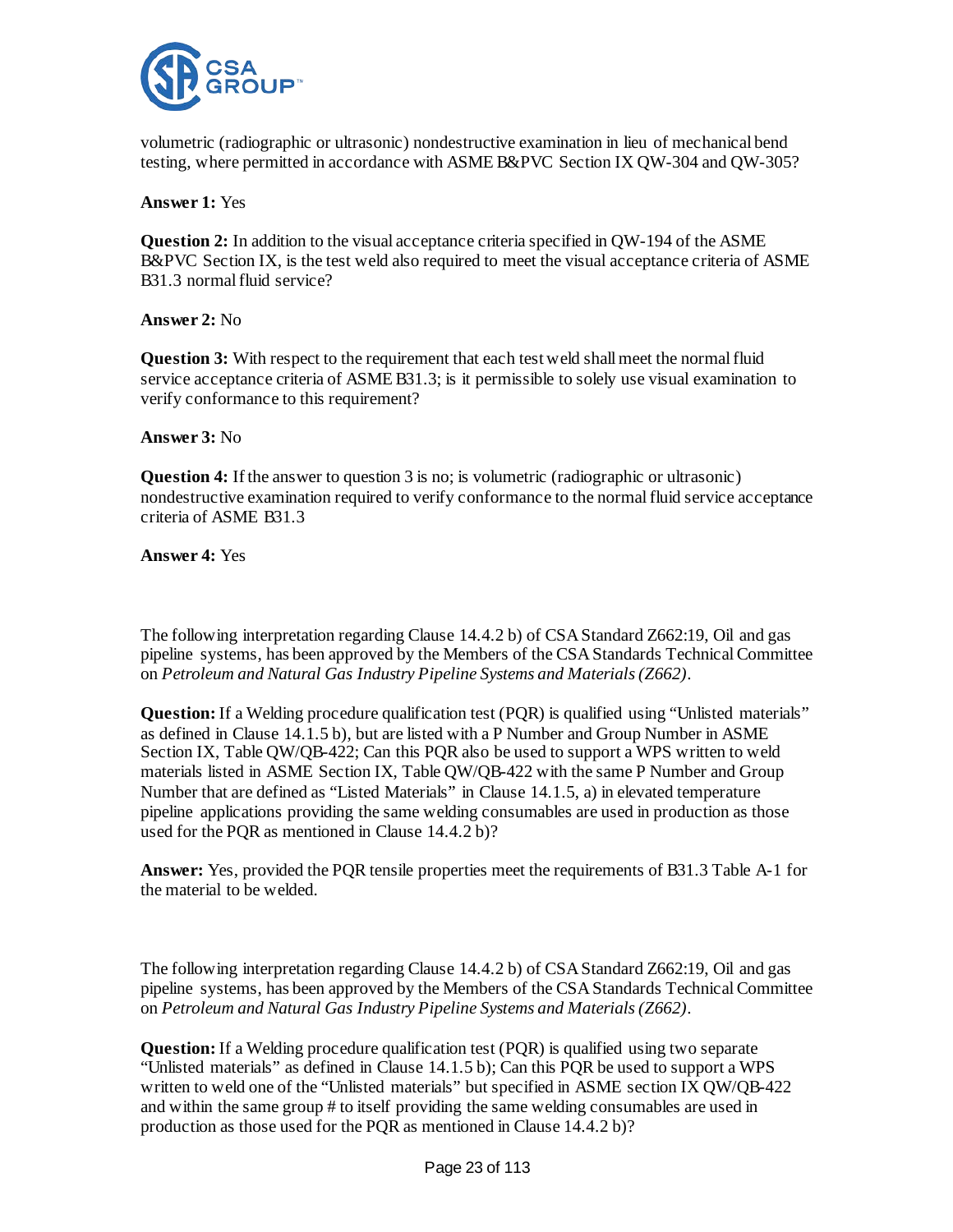

**Answer:** Yes, provided that the tensile results of the weld tensile tests meet the minimum specified material tensile requirements of the material being joined. (e.g. in the case of a WPS qualified using a PQR that documents a test weld between Gr.448 and Gr.550 material, the WPS may also be used for welding Gr.550 to Gr.550 provided that the PQR cross-weld tensile test fails at a stress not less than the specified minimum tensile strength of Gr.550. The WPS could also be used for welding Gr.448 to Gr.448.)

The following interpretation regarding Clause 14.4.3 of CSA Standard Z662:19, Oil and gas pipeline systems, has been approved by the Members of the CSA Standards Technical Committee on *Petroleum and Natural Gas Industry Pipeline Systems and Materials (Z662)*.

**Question 1:** For Clause 14 design, does Clause 14.4.3 refer users to ASME B31.3-16 paragraph 328.4 Preparation for Welding?

## **Answer 1:** Yes

**Question 2:** For Annex I design, does Clause 14.4.3 refer users to ASME B31.3-16 paragraph 328.4 Preparation for Welding?

#### **Answer 2:** Yes

**Question 3:** For Annex I design, does Clause 14.4.3 refer users to ASME B31.3-16 paragraph K328.4 Preparation for Welding (in B31.3 Chapter IX High Pressure Piping)?

#### **Answer 3:** No

The following interpretation regarding Clause Modifying Pretested Pipe of CSA Standard Z662:15, Oil and gas pipeline systems, has been approved by the Members of the CSA Standards Technical Committee on *Petroleum and Natural Gas Industry Pipeline Systems and Materials (Z662)*.

**Question #1:** The pretested pipe requires an internal taper (as shown in figures 7.2 (b), (c) or (d)). The internal taper is completed after the pipe was pretested. Does the pipe require retesting in accordance with the requirements of clause 8?

#### **Answer #1:** No

**Question #2:** The pretested pipe requires an internal taper – made by a counter bore of a length of 100 mm for example, and an internal taper. The counter bore and internal taper is completed after the pipe was pretested. Does the pipe require retesting in accordance with the requirements of clause 8?

**Answer #2:** Yes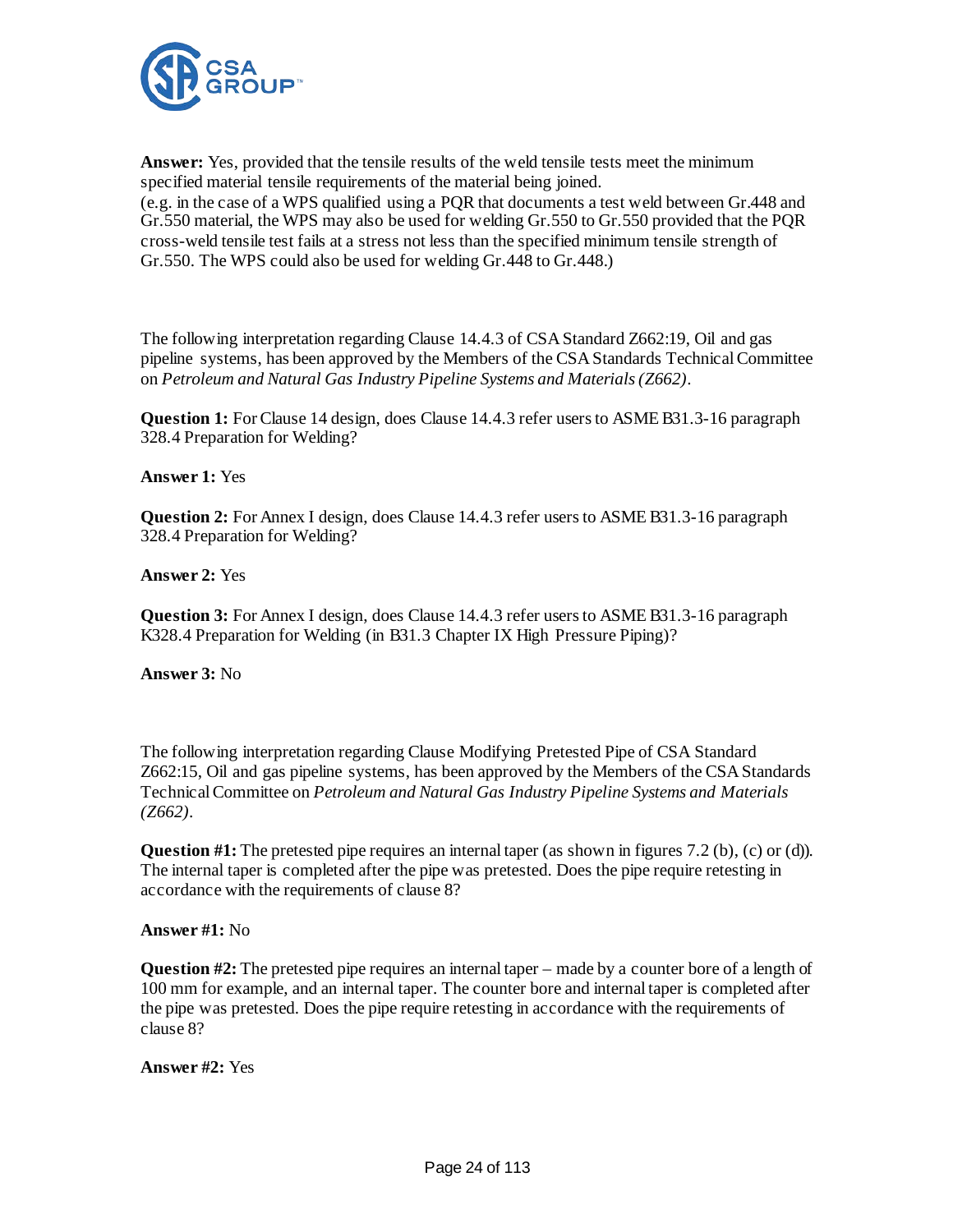

The following interpretation regarding Clause Pump stations of CSA Standard Z662:15, Oil and gas pipeline systems, has been approved by the Members of the CSA Standards Technical Committee on *Petroleum and Natural Gas Industry Pipeline Systems and Materials (Z662)*.

**Question #1:** Would every pump larger than 375kw used to pump oil industry fluids located within a pipeline tank farm be considered to be a pump station and therefore subject to the requirements in the CSA Z662 standard for pump stations?

**Answer 1:** No

**Question #2:** Would a tank farm containing oil industry fluids and pumps larger than 375 kW be expected to meet the requirements of a pump station?

**Answer 2:** Yes

The following interpretation regarding Table 4.2 of CSA Standard Z662:15, Oil and gas pipeline systems, has been approved by the Members of the CSA Standards Technical Committee on *Petroleum and Natural Gas Industry Pipeline Systems and Materials (Z662)*.

**Question #1:** Can an engineering assessment per Clause 10.7 be used to continue operation of a pipeline at the original operating conditions after installation of a railway or other crossing per Clause 10.8?

## **Answer #1:** Yes

**Question #2:** Is it possible to modify the location factor shown in Table 4.2 as a result of an engineering assessment except as permitted for gas pipelines in Table 4.2?

## **Answer #2:** No

**Question #3:** Can an engineering assessment per Clause 10.7 include the use of an engineered concrete slab to allow continued operation of a pipeline at the original operating conditions after installation of a railway or other crossing per Clause 10.8?

## **Answer #3:** Yes

**Question #4:** Would the applicable location factor in Table 4.2 change for a pipeline if the design includes the use of an engineered concrete slab except as permitted for gas pipelines per Table 4.2?

**Answer #4:** No

The following interpretation regarding Clause 4.2.3, 4.2.4 & 4.8.5 of CSA Standard Z662:15, Oil and gas pipeline systems, has been approved by the Members of the CSA Standards Technical Committee on *Petroleum and Natural Gas Industry Pipeline Systems and Materials (Z662)*.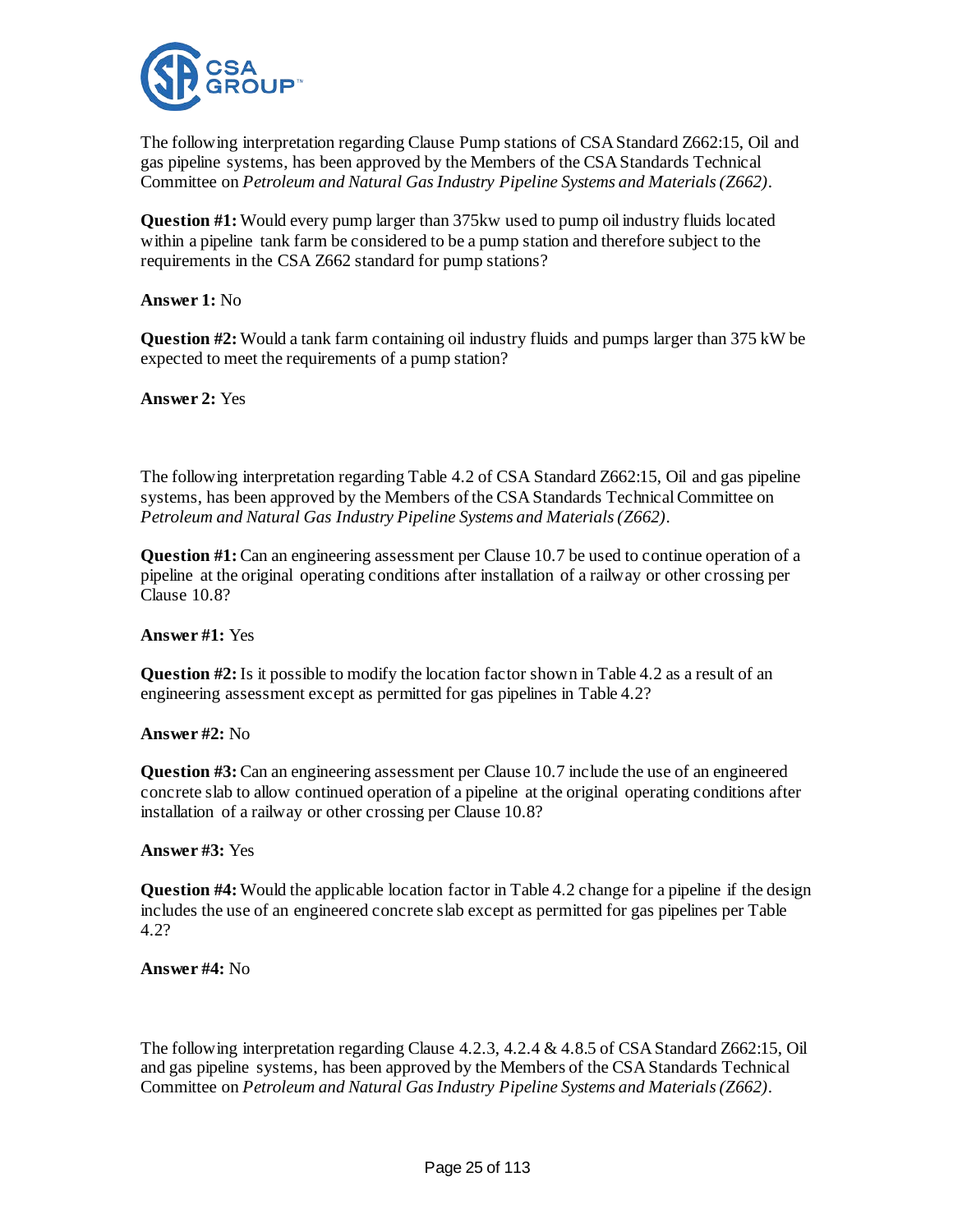

**Question #1:** Is the frequency and duration of a load considered when categorizing a load as "other sustained force"?

**Answer #1:** No, other sustained forces do not have a frequency or duration.

**Question #2:** Is the intention of Clause 4.8.5 to limit longitudinal stresses in the pipe from sustained forces and wind loading only as defined by Clause 4.2.3, i.e. not other loading and dynamic effects as defined by Clause 4.2.4?

**Answer #2:** Yes

**Question #3 a):** Should all sustained forces from operations be included in 4.8.5? I.e. All loads identified under Clause 4.2.3?

**Answer #3 a):** Yes

**Question #3 b):** Should all dynamic loads from operations be included in 4.8.5? I.e. All loads identified in Clause 4.2.4?

**Answer #3 b):** No

**Question #4:** Should all loads other than temperature (per Clause 4.2.2) imposed on the system be classified in either Clause 4.2.3 or Clause 4.2.4?

**Answer #4:** Yes

**Question #5:** Are there any guiding document which can be used to establish an appropriate frequency / duration for a load to be considered "Other sustained force" or "Other loading and dynamic effects"?

**Answer #5:** Not Applicable, see Clause 1.4

**Question #6:** Are all loads resulting from either: pressure / temperature / fluid momentum to be considered "Other Sustained Force"?

**Answer #6:** See Answers to Question 3A and 3B

**Question #7:** What should be included in 4.8.5?

- 1) Axial Membrane Stresses:
	- a) End Cap Axial Force from Pressure:(comment: currently only axial membrane stress listed in 4.8.5 which is being approximated by PD/4t or 0.5Sh)
	- b) Should other axial membrane stresses be included?
- 2) Bending Stresses for Dead, Static, and Dynamic loading due to operations:
	- a) weight of pipe, components, contents, insulation cover: (currently how code reads)
	- b) wind loading: (currently how code reads)
	- c) water hammer
	- d) change in fluid momentum
	- e) Pressure relief devices / Pressure safety valves (regardless of frequency or duration…)
	- f) Gas thrust loads (regardless of frequency or duration…)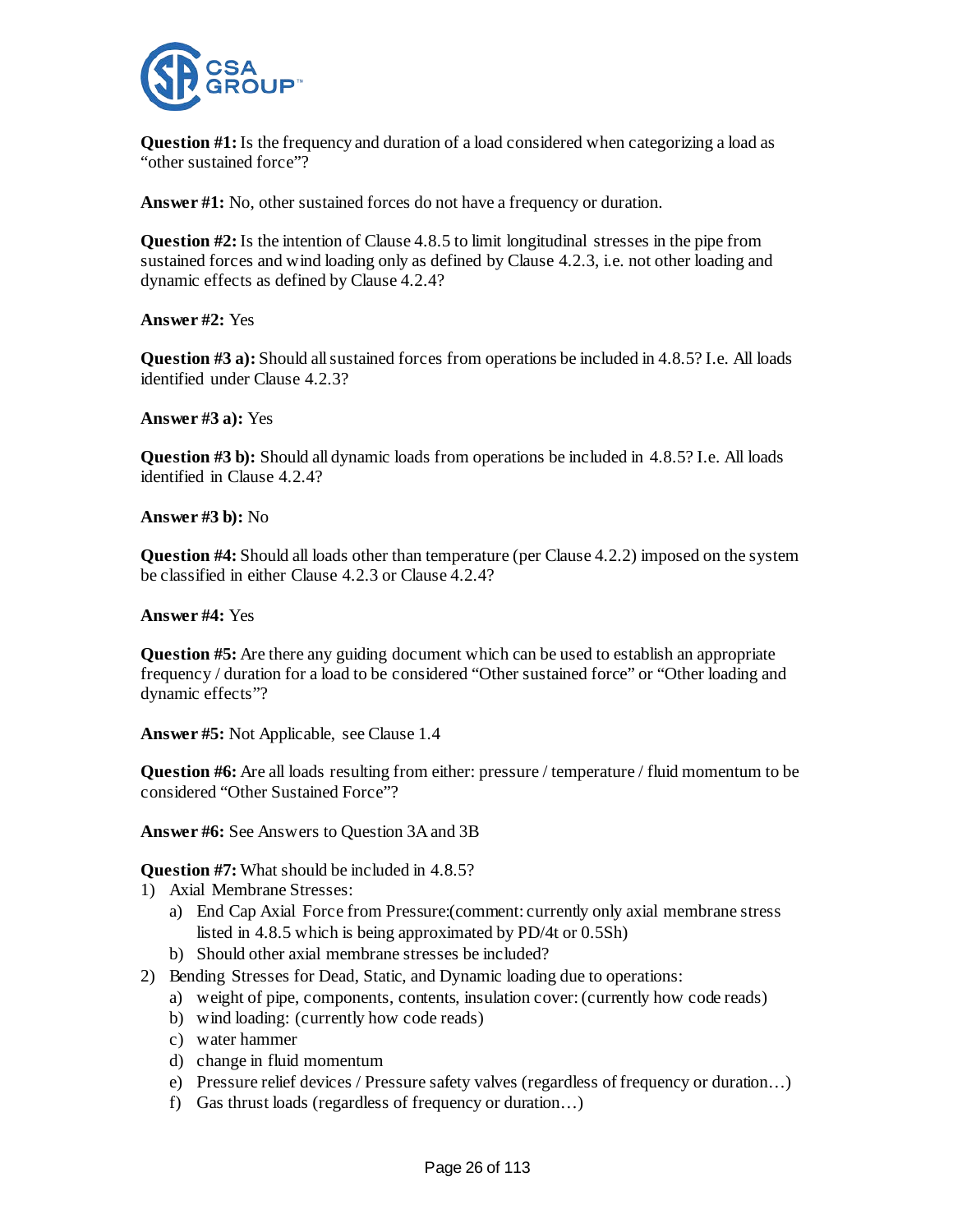

**Answer #7:** Clause 4.2.3 is sufficiently clear for Question 7.

**Question #8:** Any load listed from Clause 4.2.4 could be "upgraded" to be included as "Other Sustained Force" and evaluated to Clause 4.8.5 if desired?

**Answer #8:** Design is based on engineering judgment which may allow some loads to be reclassified, and documentation may be required.

**Question #9:** An operating load based on an analysis of its frequency and duration may be categorized as "Other loading and dynamic effect"?

**Answer #9:** Clause 4.2.4 is sufficiently clear for Question 9.

**Question #10:** Guidance is not specifically addressed in this Standard for "Other loading and dynamic effects" (4.2.4), another industry standard could be used as "Industry best practice" for a load categorized as "Other loading and dynamic effects"

**Answer #10:** True, but refer to the Authority having Jurisdiction.

**Question #11:** Other Standards which would be appropriate (not inclusive):

- 1) Boiler and pressure vessel standard
- 2) ASME B31.X
- 3) CSA Z662 Annex C Limit States Design
- 4) European Standards
- 5) ISO Standards
- 6) DNV Standards

**Answer #11:** Refer to the Authority having Jurisdiction.

**Question #12:** CSA Z662-15 Clause 4 does not list additional stress limits for "Other loading and dynamic effects"

**Answer #12:** There are no specific values given, but there are limits; but see Clauses 4.3.1.1 and 4.2.1.2.

**Question #13:** Adoption of section 4.0 of CSA Z662 means the following approach should be implemented from stress perspective:

- 1) "Other loading and dynamic effects" should be limited to the elastic stress region based on 4.6.1?
- 2) The effective stress should be calculated based on the TRESCA method (Shear Stress)
- 3) The effective stress should be calculated based on the VonMisses method (Distortion Energy)
- 4) The designer must establish supplemental design criteria in addition to Clause 4.6-4.10 to ensure adequate safety levels for other loading and dynamic effects?

**Answer #13:** Not Applicable, see Clause 1.4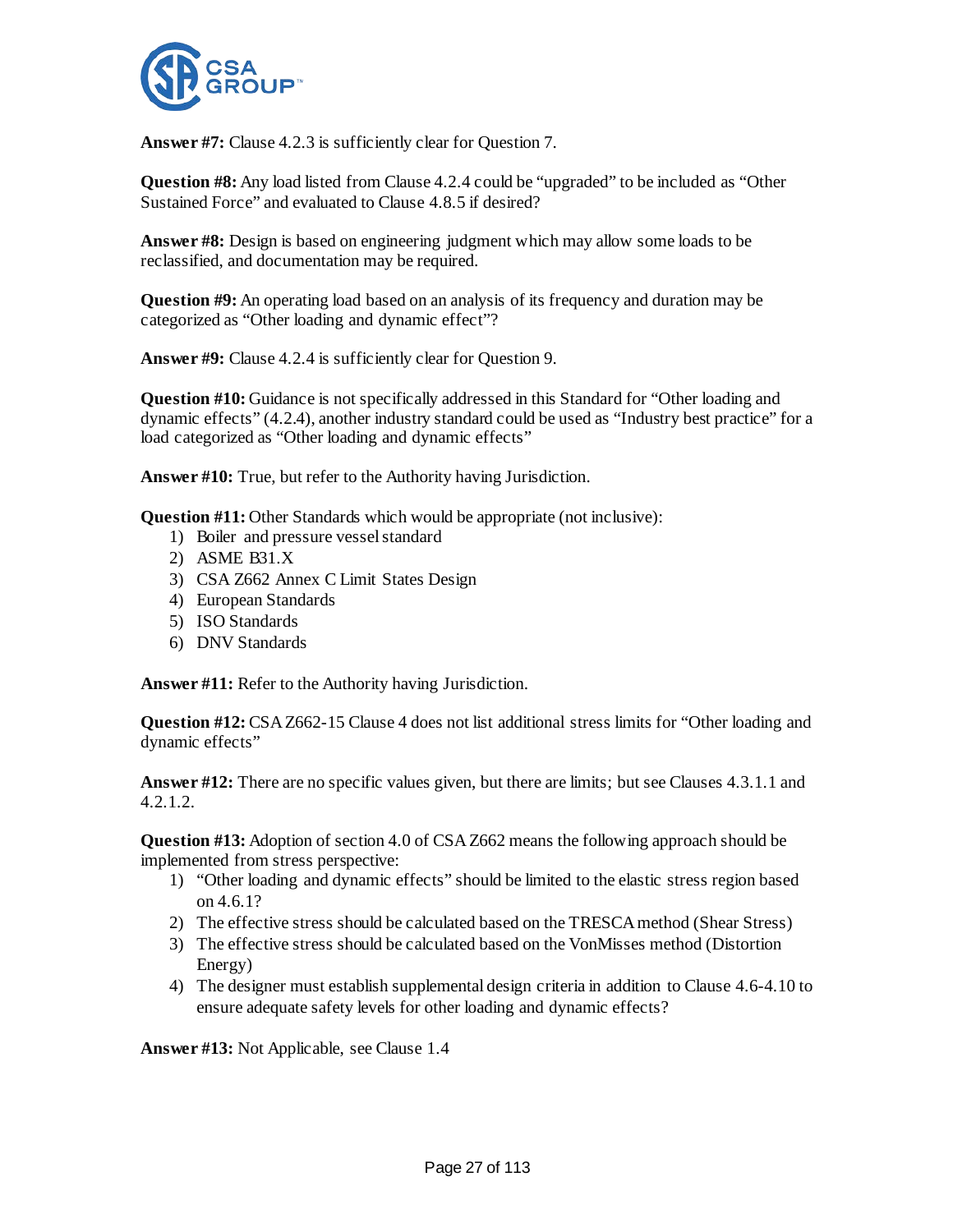

The following interpretation regarding Clause 4.3.1.1 & 4.12.1.1 of CSA Standard Z662:15, Oil and gas pipeline systems, has been approved by the Members of the CSA Standards Technical Committee on *Petroleum and Natural Gas Industry Pipeline Systems and Materials (Z662)*.

**Question #1:** May ASME Boiler and Pressure Vessel Code (Section VIII, Division 2) referenced in Clause 4.3.1.1 be used for designing a pipeline for excessive overburden that could be caused by frequent vehicle traffic at non-cased crossings?

**Answer #1:** Yes

**Question #2:** Does the Clause 4.3.1.1 Note 2) specifically refer to the Section 4.4.12 of ASME Boiler and Pressure Vessel Code (Section VIII, Division 2) 2015 for the purpose referenced in above question #1?

**Answer #2:** No

**Question #3:** May ASME Boiler and Pressure Vessel Code (Section VIII, Division 2) referenced in Clause 4.3.1.1 be used for designing a pipeline for the fatigue evaluation that could be caused by frequent vehicle traffic at non-cased crossings?

**Answer #3:** Yes

**Question #4:** Does the Clause 4.3.1.1 Note 2) specifically refer to Section 5.5 of the ASME Boiler and Pressure Vessel Code (Section VIII, Division 2) 2015 for the purpose referenced in above question #3?

**Answer #4:** No

**Question #5:** Does the Clause 4.12.1.1 Note apply to the "other crossings"?

**Answer #5:** No

**Question #6:** In Clause 4.12.1.1 are non-cased utilities, roads, railways, and water crossings considered "other crossings"?

**Answer #6:** No

**Question #7:** In Clause 4.12.1.1 Note, is the reference to Warman, Hart and Francini (2009) the same as the CEPA Final Report No. 05-44R1?

**Answer #7:** Yes

The following interpretation regarding Clause 4.3.5.1 of CSA Standard Z662:15, Oil and gas pipeline systems, has been approved by the Members of the CSA Standards Technical Committee on *Petroleum and Natural Gas Industry Pipeline Systems and Materials (Z662)*.

Pipeline pipe wall thicknesses that have been calculated and rounded can sometimes result in rounding down a calculated minimum wall thickness.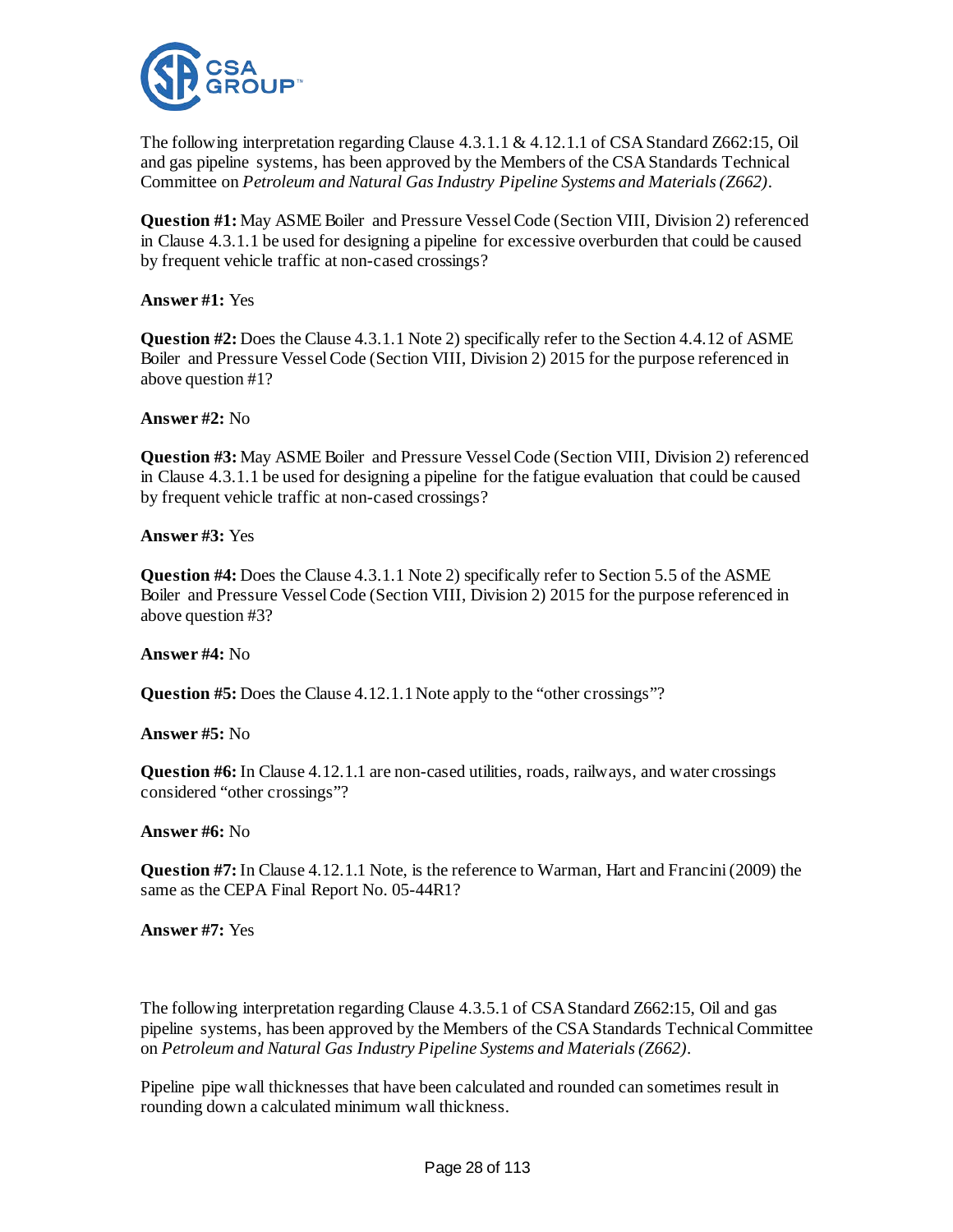

For example:  $P = 9930 \text{ kPa}, S = 483 \text{ MPa}, OD = 1067 \text{ mm}, F = 0.800, L = 0.550$ This combination of design parameters results in a calculated wall thickness of 24.928 mm. Rounding as per the Note under Clause 4.3.5.1 in Z662-15, this wall thickness becomes 24.9 mm. If the design pressure is back calculated using this wall thickness, the calculated value is 9919 kPa.

**Question:** Does the intended design pressure of 9,930 kPa still apply after rounding?

**Answer:** Yes

The following interpretation regarding Clause 4.3.8 & Table 4.3 of CSA Standard Z662:15, Oil and gas pipeline systems, has been approved by the Members of the CSA Standards Technical Committee on *Petroleum and Natural Gas Industry Pipeline Systems and Materials (Z662)*.

**Question:** Would Spiral Welded Pipe have a joint factor of 1.0? If no, is there any joint factor to use?

**Answer:** Yes. Provided the pipe is SAW. Clause 4.3.8 refers to helical seam (i.e. spiral)

The following interpretation regarding Clause 4.3.12.3 of CSA Standard Z662:15, Oil and gas pipeline systems, has been approved by the Members of the CSA Standards Technical Committee on *Petroleum and Natural Gas Industry Pipeline Systems and Materials (Z662)*.

Confirmation that "strainer" as mentioned in Clause 4.3.12.3 applies to fabricated basket strainers as a fabricated assembly, where the basket strainer body may be perpendicular to the flow within the pipeline.

**Question #1:** Applies to fabricated carbon steel basket strainers regardless of size or pressure rating. Design as per Z662 for fabricated assembly.

**Question #2:** With reference to question #1, can be applied to fabricated carbon steel basket strainers with quick-opening closures, provided the closure is designed in accordance with Clause 4.3.13.

**Question #3:** Fabricated carbon steel basket strainers need not have independent pressure relieving devices (for example, as required by ASME Section 8 Div 1 UG-125), provided the basket strainer is always directly connected to a piping system that has overpressure protection in accordance with Clause 4.18 and has an appropriate MOP.

**Question #4:** Fabricated carbon steel basket strainers as defined above do NOT need to be designed as pressure vessels per the requirements of B51.

**Answer #1:** Yes

**Answer #2:** Yes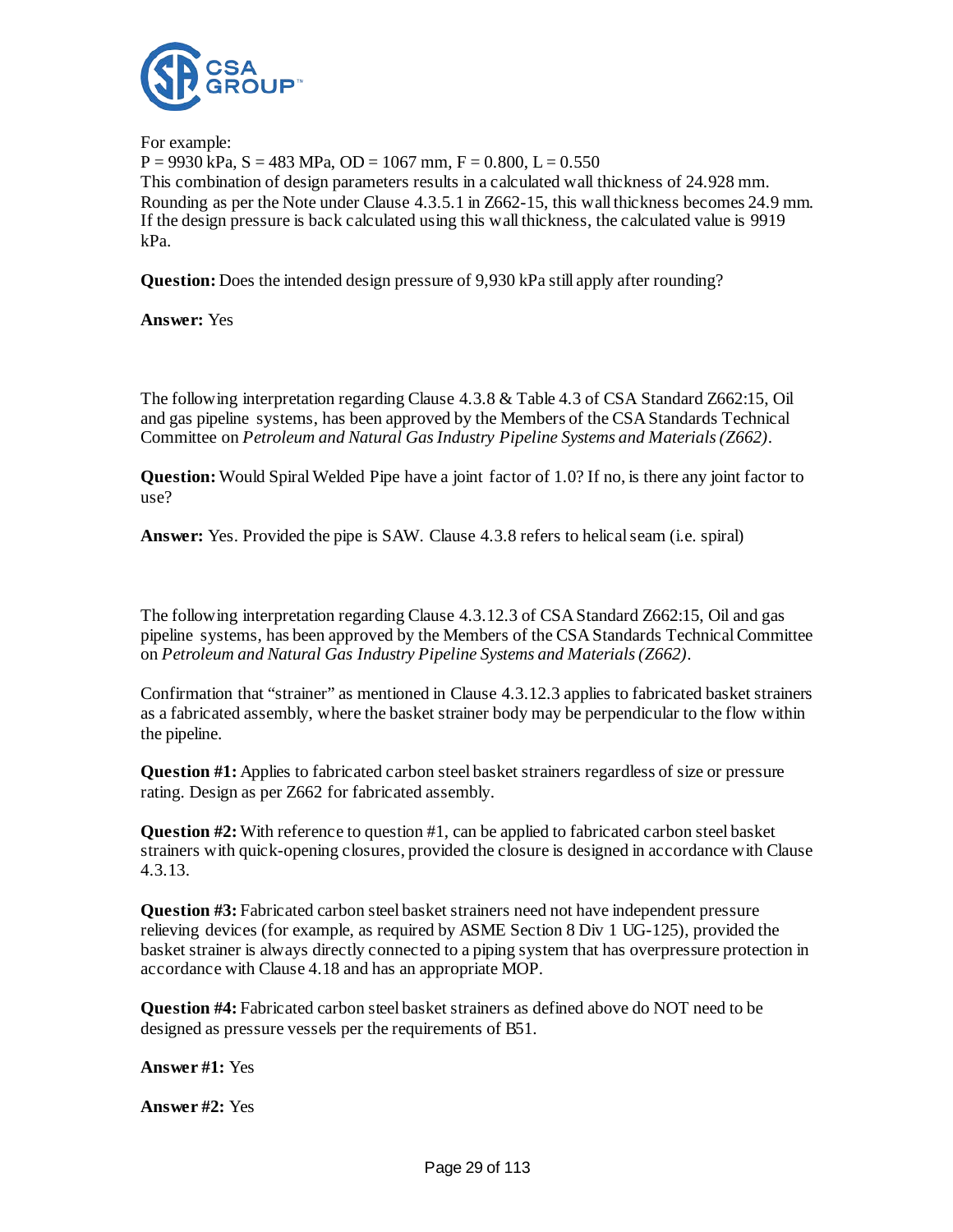

**Answer #3:** Yes

**Answer #4:** Yes

The following interpretation regarding Clause 4.4.4 & 4.4.5 of CSA Standard Z662:15, Oil and gas pipeline systems, has been approved by the Members of the CSA Standards Technical Committee on *Petroleum and Natural Gas Industry Pipeline Systems and Materials (Z662)*.

**Question 1:** In the case where an engineering assessment is not completed, is it appropriate to use the valve spacing's listed in Table 4.7 under Clause 4.4.5?

**Question 2:** In the case where a pipeline segment contains more than one class location, does the valve spacing in Table 4.7 for the higher class location apply to each individual length of that higher class location, regardless of length?

**Question 3:** In the case of a pipeline segment containing more than one class location, could an engineering assessment be used per Clause 4.4.4 to determine the number and location of sectionalizing valve which could result in spacing different from Table 4.7?

**Answer 1:** Yes

**Answer 2:** Yes, the distance between sectionalizing valves shall not exceed the distance stated in Table 4.7 for every length of the higher class location.

**Answer 3:** Yes

The following interpretation regarding Clause 4.5.2 of CSA Standard Z662:15, Oil and gas pipeline systems, has been approved by the Members of the CSA Standards Technical Committee on *Petroleum and Natural Gas Industry Pipeline Systems and Materials (Z662)*.

**Question #1:** Other than for Sour Service, provided that conditions a, b, and d, of Clause 4.5.2 are not present, if the pipe is smaller than 60.3mm OD, and the pressure is larger than 3.5 MPa, can threaded connections be used?

**Question #2:** Other than joints for instrument piping, are there any other circumstances where threaded joints can be used in HVP?

**Answer #1:** Yes

**Answer #2:** No

The following interpretation regarding Clause Table 4.1 of CSA Standard Z662:15, Oil and gas pipeline systems, has been approved by the Members of the CSA Standards Technical Committee on *Petroleum and Natural Gas Industry Pipeline Systems and Materials (Z662)*.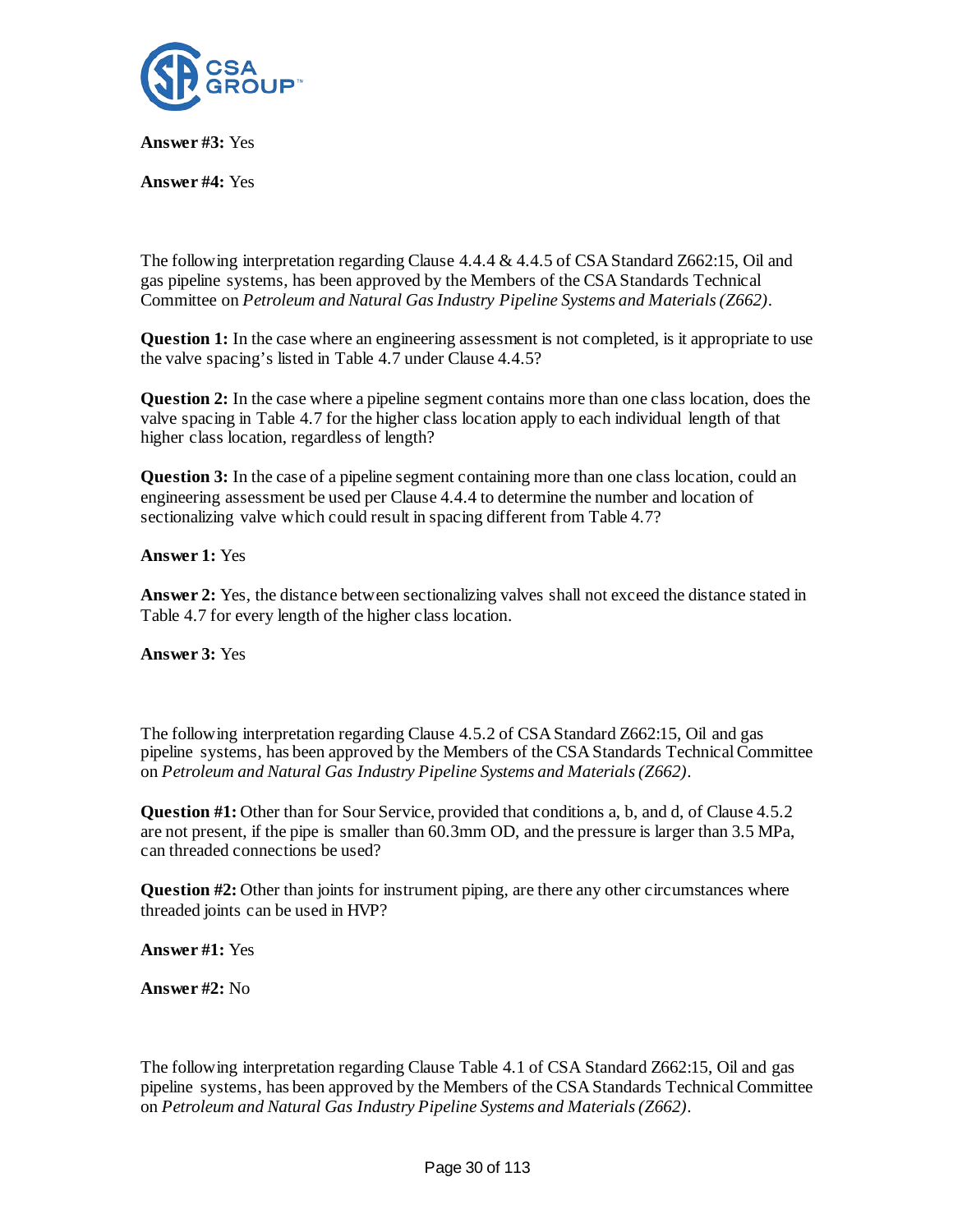

**Question:** In table 4.1 Class 2 has a number of sub-sections including:

an industrial installation (e.g., a chemical plant or a hazardous d) substance storage area) where release of the service fluid from the pipeline can cause the industrial installation to produce a dangerous or environmentally hazardous condition.

Can you please clarify if the application of the above clause is correct?

When routing a pipeline near an existing well pad does the "Area Classification" necessarily change from a Class 1 to a Class 2, due to Clause D if the well pad is classified as a Sour Service, compared to a non-sour service will pad? Note all other aspects satisfies a class I designation.

**Answer:** No, a designation of Class 2 location is not required solely due to sour service.

The following interpretation regarding Clause Table 4.2 of CSA Standard Z662:15, Oil and gas pipeline systems, has been approved by the Members of the CSA Standards Technical Committee on *Petroleum and Natural Gas Industry Pipeline Systems and Materials (Z662)*.

**Question 1:** Would at least two components that are separated by a distance of less than 10 pipe diameters fabricated and tested in a shop prior to installation in a pipeline system be considered a fabricated assembly?

**Question 2:** Would at least two components that are separated by a distance of less than 10 pipe diameters fabricated on site, tested or not, prior to installation in a pipeline system be considered a fabricated assembly?

**Question 3:** Would at least two components that are separated by a distance of less than 10 pipe diameters that are directly joined into a pipeline system without any prefabrication be considered a fabricated assembly?

**Question 4:** If pipe and components are to be installed in a location that can be classified as multiple location factors listed in Table 4.2 such as a fabricated assembly in a station, does the most stringent location factor apply?

**Question 5:** Is a pig trap considered a fabricated assembly if assembled prior to being joined into the pipeline system?

**Question 6:** For traps located at a station (compressor, metering, pump or pressure regulating), could the mainline valves on the pipeline side of the pig traps labeled Note 1 be considered station isolation valves in the sketch below?

**Question 7:** For traps located at a station (compressor, metering, pump or pressure regulating), could the valves adjacent to the pig trap (side valve and kicker valve) labeled Note 2 be considered station isolation valves in the sketch below providing all four valves are closed?.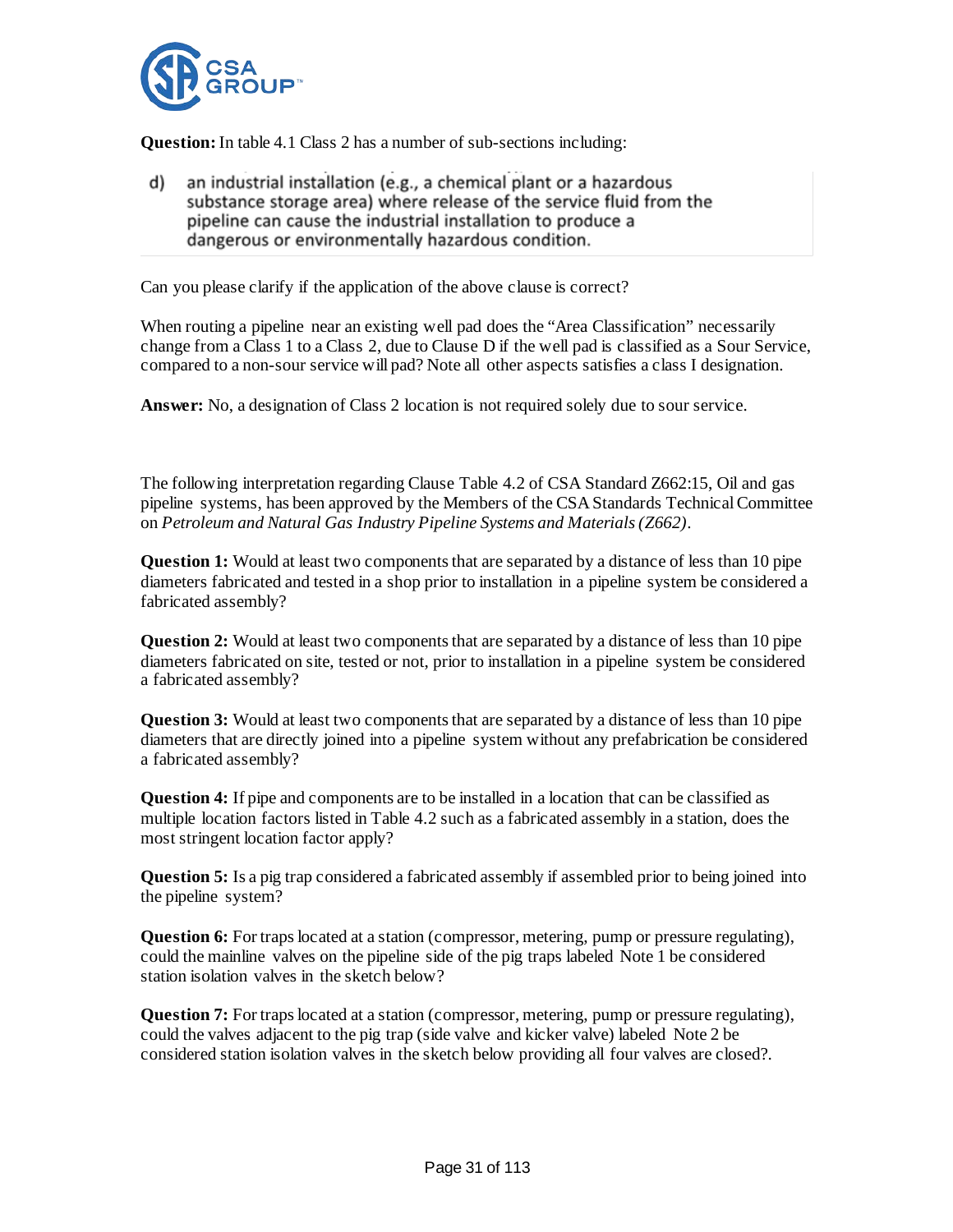



**Question 8:** Must all fabricated assemblies (e.g., pig traps) installed outside of a station's isolation valves be considered "other" when selecting the applicable location factor?

Answer 1: Yes, in accordance with the Clause 2 definition of "fabricated assembly"

**Answer 2:** Yes, in accordance with the Clause 2 definition of "fabricated assembly"

**Answer 3:** No, in accordance with the Clause 2 definition of "fabricated assembly"

**Answer 4:** Yes

**Answer 5:** Yes, in accordance with the Clause 2 definition of "fabricated assembly"

**Answer 6:** Yes

**Answer 7:** Yes

**Answer 8:** No, the most stringent applicable location factor in Table 4.2 applies

The following interpretation regarding Clause Table 4.8 of CSA Standard Z662:15, Oil and gas pipeline systems, has been approved by the Members of the CSA Standards Technical Committee on *Petroleum and Natural Gas Industry Pipeline Systems and Materials (Z662)*.

**Question:**CSA Z662 table 4.8 provided SIF calculation for welding tee per CSA Z245.11. Code CSA Z245.11 covers extruded fittings. Does Table 4.8 in CSA Z662-11 provide SIF calculation for extruded tees per CSA Z245.11?

**Answer:** Yes

The following interpretation regarding Clause 4.10 of CSA Standard Z662:15, Oil and gas pipeline systems, has been approved by the Members of the CSA Standards Technical Committee on *Petroleum and Natural Gas Industry Pipeline Systems and Materials (Z662)*.

**Question #1:** Does the term "designed to operate at …" mean normal operating pressure of the piping system i.e. not design pressure of the system?

**Question #2:** Does the term "designed to operate at…" mean design pressure of the piping system?

**Answer #1:** No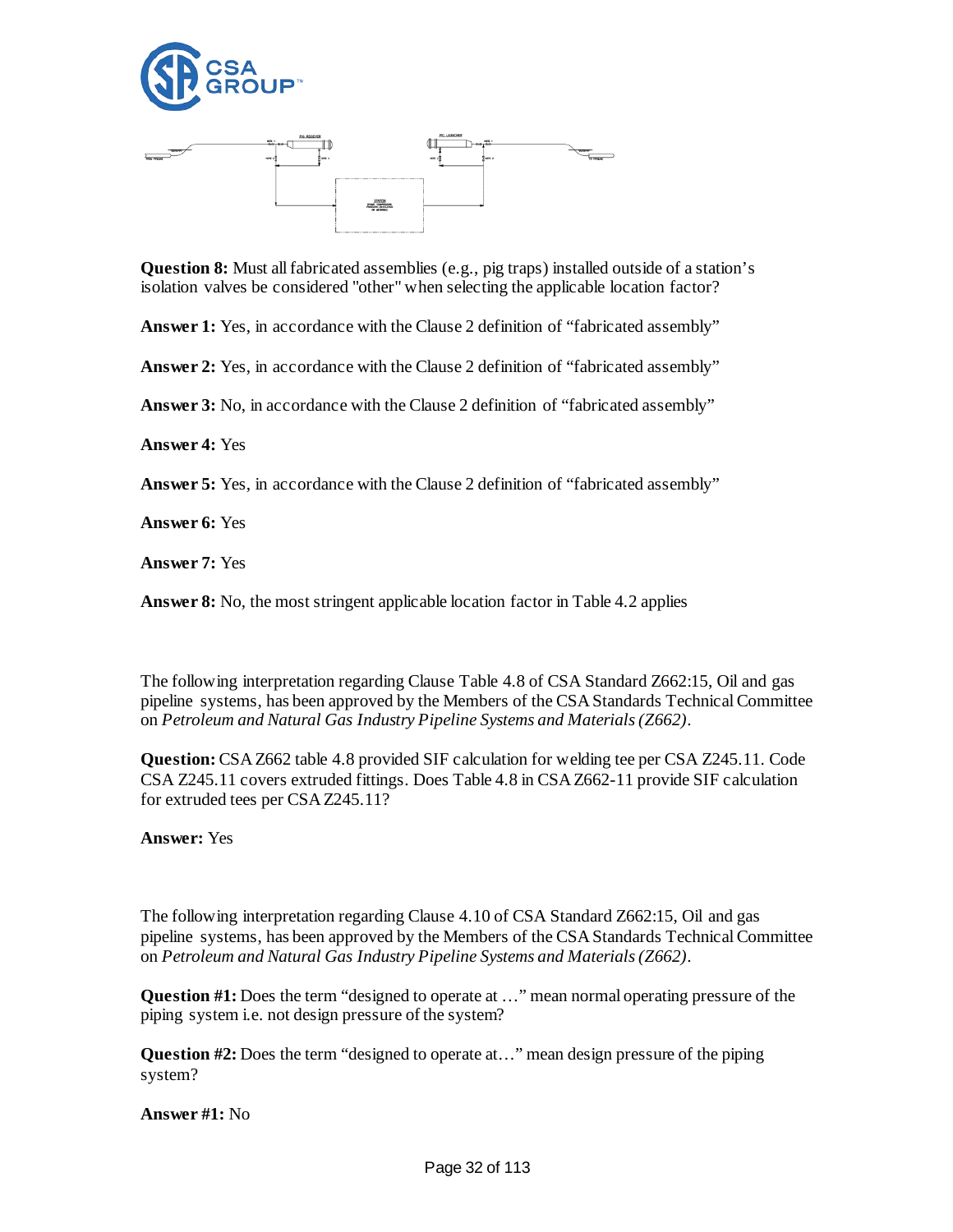

**Answer #2:** Yes

The following interpretation regarding Clause Table 4.10 of CSA Standard Z662:15, Oil and gas pipeline systems, has been approved by the Members of the CSA Standards Technical Committee on *Petroleum and Natural Gas Industry Pipeline Systems and Materials (Z662)*.

**Question:**Is the minimum wall thickness given in Table 4.10 to be maintained over the life of the pipeline?

**Answer:** No

The following interpretation regarding Clause 4.14.2.11 b) & 4.14.3.8 c) of CSA Standard Z662:15, Oil and gas pipeline systems, has been approved by the Members of the CSA Standards Technical Committee on *Petroleum and Natural Gas Industry Pipeline Systems and Materials (Z662)*.

**Question 1 a):** Does CSA Z662 require the company to define an identification system that is suitable for the facility?

**Question 1 b):** Does CSA Z662 permit the "function" of the aboveground piping based on the company-defined identification system referring to:

| 1) |                                                | Prod |
|----|------------------------------------------------|------|
|    | uct type (e.g., natural gas, steam, oil, H2S)? |      |
| 2) | direction?                                     | Flow |
| 3) |                                                | Tem  |
| 4) | perature?                                      |      |
|    | $\cdots$ $\cdots$                              | Any  |

additional characteristics?

**Question 1 c):** If yes to 1) b) iv) above, does CSA Z662 permit the terms describing the function of the piping such as "suction", "discharge", "vent", "drain" be used to identify the function?

**Question 2 a):** Does CSA Z662 permit that a label, a sign or a color code on the piping satisfy the requirement for clear identification of function of the piping?

**Question 2 b):** Is a diagram posted inside the station (without physical identification of the piping) sufficient to clearly identify the function of the piping?

**Question 2 c):** Is a diagram posted inside the station, in addition to some form of identification of the piping, sufficient to clearly identify the function of the piping?

**Question 3:** Does CSA Z662 require above ground piping at a given station to be identified for its function?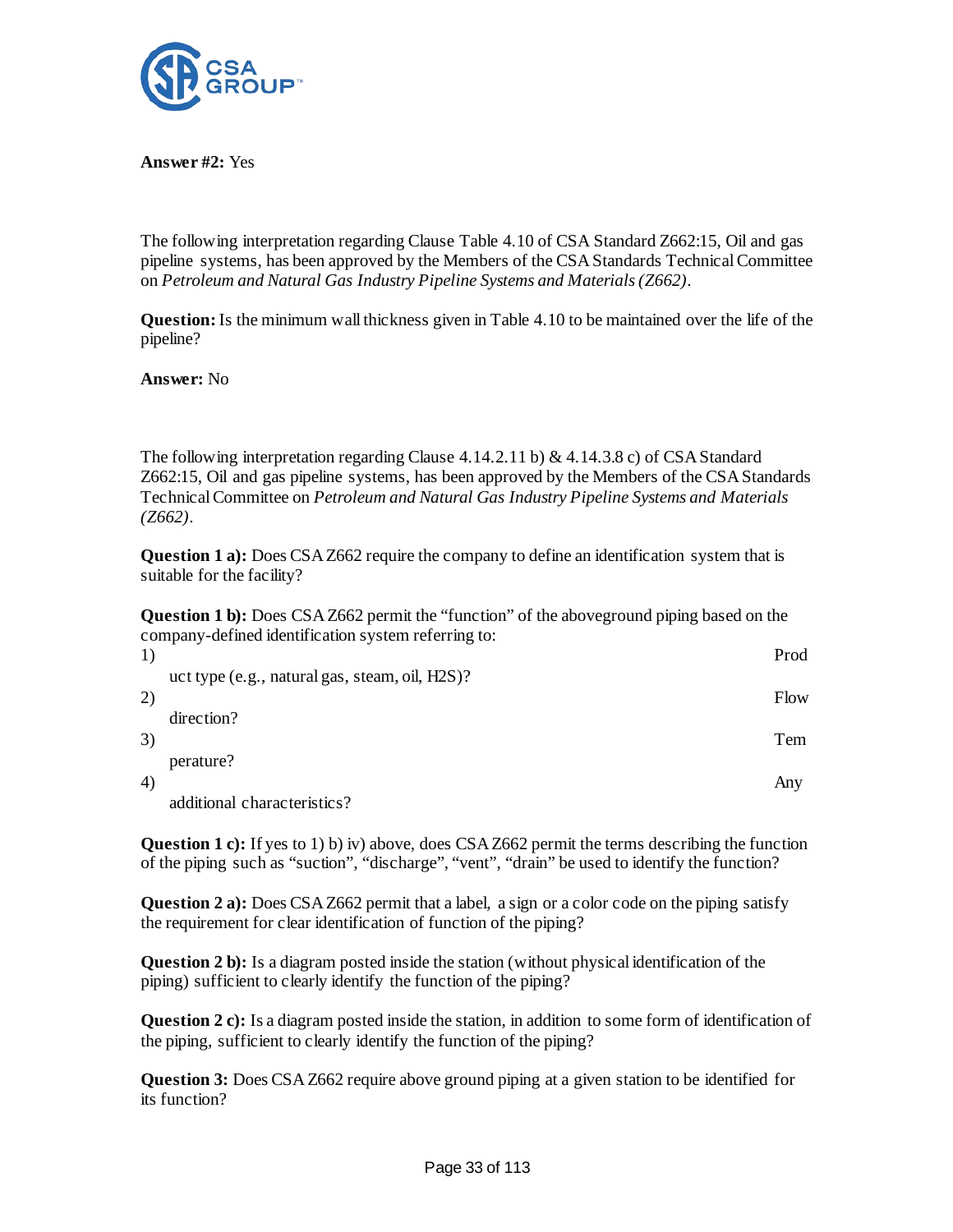

**Question 4:** Does CSA Z662 require identification of the function of the above ground station piping as a whole? E.g.: compressor station X or pump station Y?

**Answer 1 a):** Yes **Answer 1 b) i):** Yes **Answer 1 b) ii):** Yes **Answer 1 b) ii):** Yes **Answer 1 b) iv):** Yes **Answer 1 c):** Yes **Answer 2 a):** Yes **Answer 2 b):** No **Answer 2 c):** Yes **Answer 3:** Yes **Answer 4:** No

The following interpretation regarding Clause 4.14.3.2 & 4.18.3 of CSA Standard Z662:15, Oil and gas pipeline systems, has been approved by the Members of the CSA Standards Technical Committee on *Petroleum and Natural Gas Industry Pipeline Systems and Materials (Z662)*.

Are paragraphs 4.18.3 and 4.14.3.2 against each other?

**Question #1:** Paragraph 4.18.3 addresses pressure relieving and allows relief into air. Can HVP product be discharged to air through discharge stack?

**Question #2:** Paragraph 4.14.3.2: Flare and drain systems shall be subject to the following requirements:

a) Pipin

g systems that handle HVP liquids shall blowdown or relieve to a flare system or to pressure retaining storage.

Is "blowdown" always intended to be a deliberate act of relieving pressure?

**Question #3:** Is "Relieve" always intended to be the release of pressure by some safety device?

**Answer #1:** No

**Answer #2:** No

**Answer #3:** No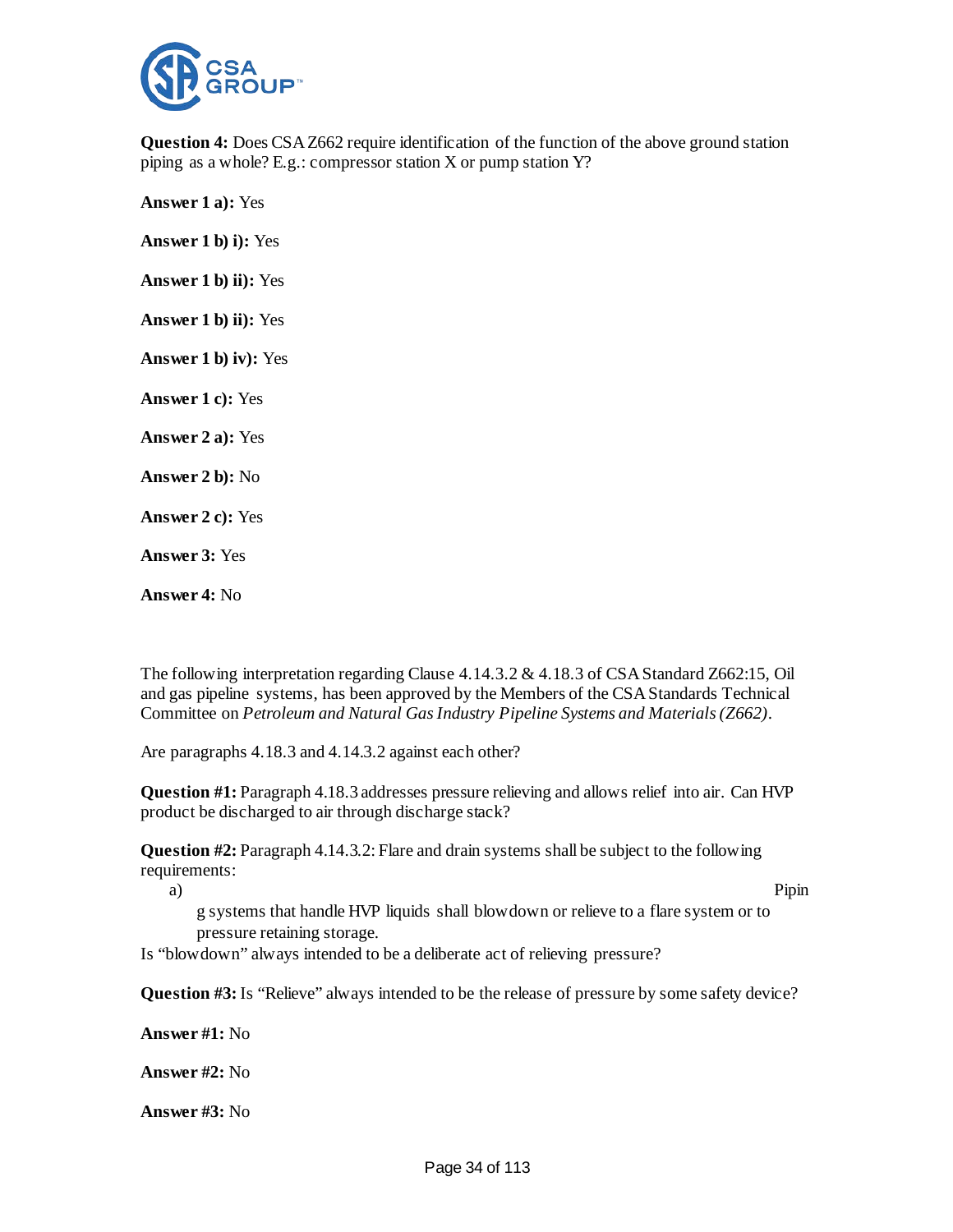

The following interpretation regarding Clause 4.18 of CSA Standard Z662:15, Oil and gas pipeline systems, has been approved by the Members of the CSA Standards Technical Committee on *Petroleum and Natural Gas Industry Pipeline Systems and Materials (Z662)*.

**Question:** Do you agree or disagree with the following statements: a) To the same state of the same state  $\alpha$  and  $\alpha$  is the same state of the state of the state  $\alpha$ r causes" listed in 4.18.1.2 include thermal expansion case (liquid pipelines). b) when the contract of the contract of the contract of the contract of the contract of the contract of the contract of the contract of the contract of the contract of the contract of the contract of the contract of the co r causes" listed in 4.18.1.2 does not include fire-case considerations. c) It is not permissible to consider the point at which "chattering/simmering" of a pressure relieving device occurs as the set point. d) Over pressure protection specified in 4.18.1.2 must be set at or below the maximum operating pressure of the pipeline system it is protecting. e) Wher e surges or other transient events as listed in 4.18.1.3 are expected to occur and result in pressures exceeding the maximum operating pressure of the pipeline system, overpressure protection will be required f) Press ure relieving system parameters shall be considered in order to confirm the maximum

operating pressure is not exceed by 10% or 35kPa, whichever is greater, as specified in 4.18.1.2. Such parameters include device sizing, device location, response time, fluid compatibility and discharge piping size/configuration.

#### **Answer a):** Agree

**Answer b):** Disagree

**Answer c):** N/A

Answer d): Disagree. Overpressure protection shall meet the requirements of Clause 4.18.1.2

#### **Answer e):** Agree

**Answer f):** Agree, other parameters may be considered

The following interpretation regarding Clause 4.18.2 of CSA Standard Z662:15, Oil and gas pipeline systems, has been approved by the Members of the CSA Standards Technical Committee on *Petroleum and Natural Gas Industry Pipeline Systems and Materials (Z662)*.

**Question 1:** The pressure control and overpressure protection for a pipeline as required by Clause 4.18.2 is accomplished by a local control system as described in Annex M.5 and inspected, assessed and tested in accordance with Clause 10.9.5.2. The local control system incorporates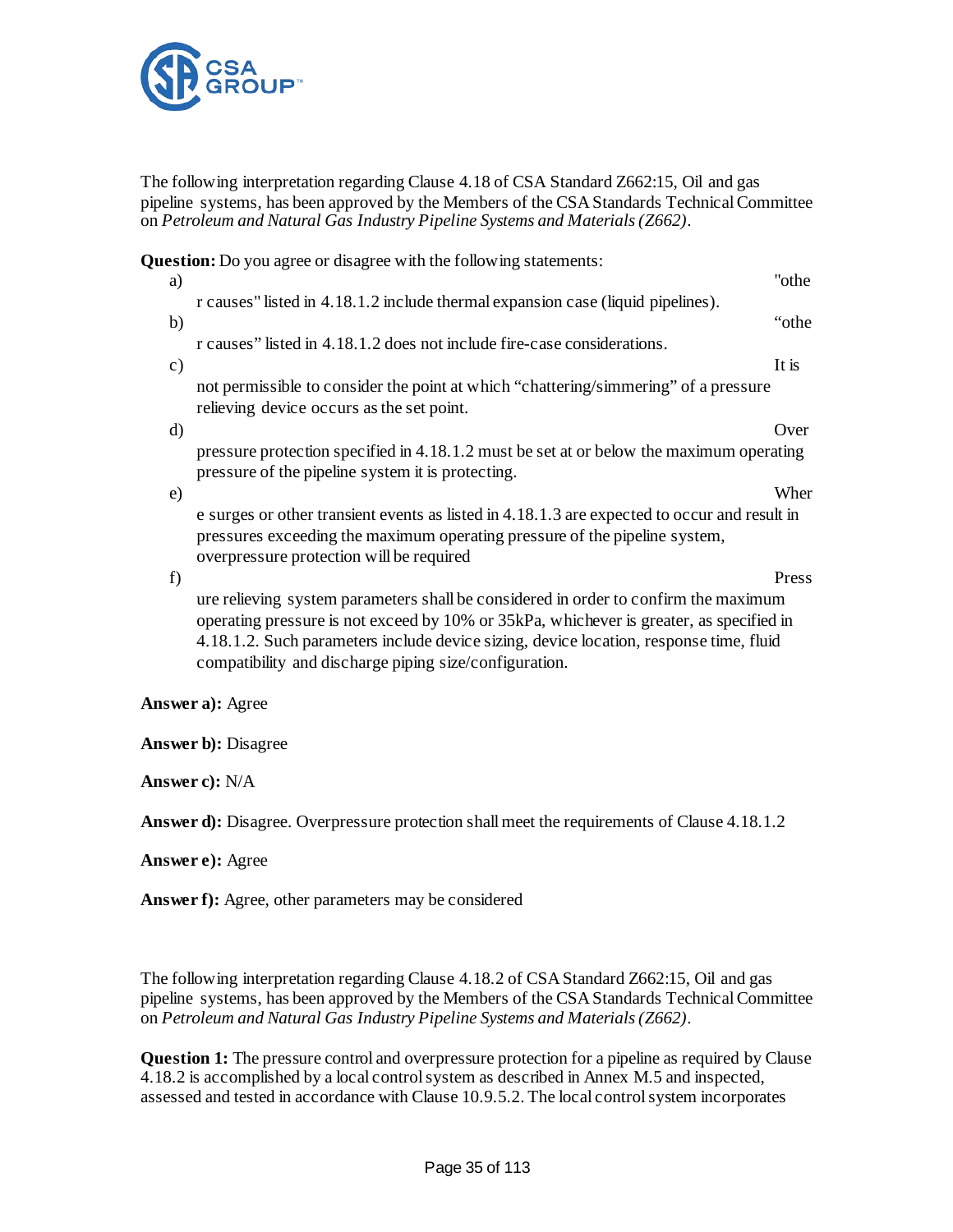

programmable logic controllers (PLCs). Does Clause 4.18.2 a) require two completely separate PLCs to be provided as shown below?



**Question 2:** If the answer to Question 1 is "no", would two separate and independent control loops within a single PLC as shown below, satisfy the requirements of Clause 4.18.2; provided that failure of one system cannot lead to failure of the other system?



**Answer 1:** No

**Answer 2:** Yes

The following interpretation regarding Clause 4.21.1 of CSA Standard Z662:15, Oil and gas pipeline systems, has been approved by the Members of the CSA Standards Technical Committee on *Petroleum and Natural Gas Industry Pipeline Systems and Materials (Z662)*.

**Question:**In Clause 4.21.1 there is a requirement for all gas concentration in the atmosphere in excess of one-fifth of the lower explosive limit to be "readily detectable". Does this mean detectable by an olfactory senses only (sniff/odorometer test) to confirm presents of gas in air?

**Answer:** Yes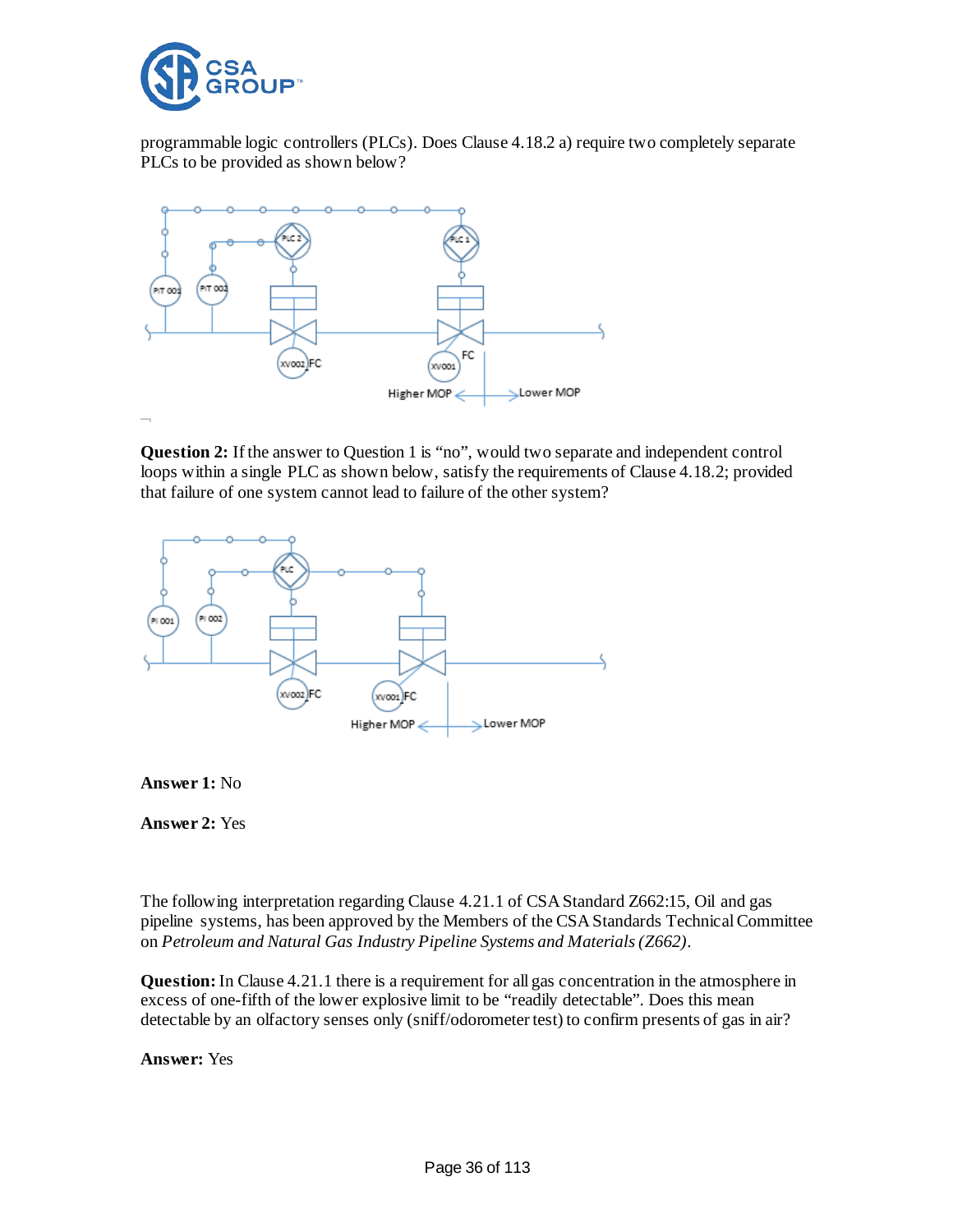

The following interpretation regarding Clause Table 5.2 & 5.3 (Z662-19 Table 5.3) of CSA Standard Z662:15, Oil and gas pipeline systems, has been approved by the Members of the CSA Standards Technical Committee on *Petroleum and Natural Gas Industry Pipeline Systems and Materials (Z662)*.

**Question:** Do Z662-15, Z662-19 or Z245.1-18 include minimum Charpy absorbed energy requirements for Cat I pipe?

**Answer:** No

The following interpretation regarding Clause 5 of CSA Standard Z662:15, Oil and gas pipeline systems, has been approved by the Members of the CSA Standards Technical Committee on *Petroleum and Natural Gas Industry Pipeline Systems and Materials (Z662)*.

**Question:** Does CSA Z662 permit the use of ASTM A516 Gr.70 used for the fabrication of bleed rings/spacers/line blanks/spectacles?

**Answer:** Yes. Provided the provisions of Clause 5.1.3 are met.

The following interpretation regarding Clause 5.2.6.4 of CSA Standard Z662:15, Oil and gas pipeline systems, has been approved by the Members of the CSA Standards Technical Committee on *Petroleum and Natural Gas Industry Pipeline Systems and Materials (Z662)*.

**Question:** Where a branch connection terminates with a valve and a blind flange, is it permissible to drill and tap the blind flange to a size of NPS 1 for the purpose of adding a vent valve, where the vent valve would be used for confirmation that the branch connection valve is not leaking, prior to removal of the blind flange for a future connection?

**Answer:** Yes

The following interpretation regarding Clause 5.2.6.4 of CSA Standard Z662:15, Oil and gas pipeline systems, has been approved by the Members of the CSA Standards Technical Committee on *Petroleum and Natural Gas Industry Pipeline Systems and Materials (Z662)*.

**Question:** Do the words "instrumentation and pressure testing" include tapping a flange up to NPS 1

|                                                                     | for                                                        |
|---------------------------------------------------------------------|------------------------------------------------------------|
| instrumentation piping connections (pressure gages, sensors, etc.)? |                                                            |
|                                                                     | for                                                        |
| fluid sampling and testing (dew point, composition, etc.) purposes? |                                                            |
|                                                                     | tο                                                         |
|                                                                     |                                                            |
|                                                                     | vent                                                       |
| a section of piping (e.g., between a valve and a blind flange?      |                                                            |
|                                                                     | ensure no pressurized fluid is trapped (pressure testing)? |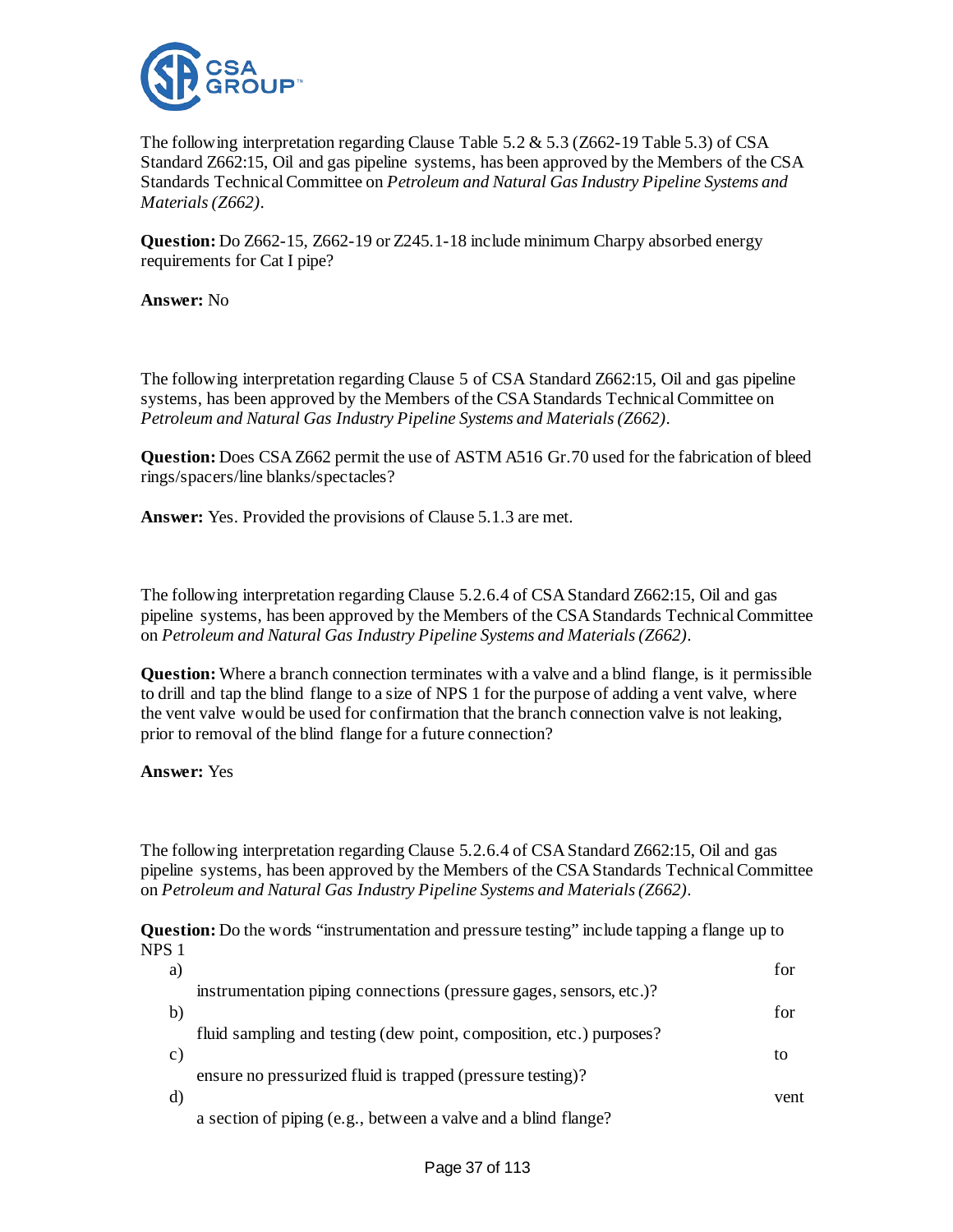

**Answer a):** Yes

**Answer b):** Yes (while this is not covered by the literal meaning this is the intent of the Clause).

Answer c): Yes (while it isn't clear in the clause, this is the intent as this would be required for instrumentation purposes).

**Answer d):** Yes (while this is not covered by the literal meaning this is the intent of the Clause).

The following interpretation regarding Clause 5.2.6.4 of CSA Standard Z662:15, Oil and gas pipeline systems, has been approved by the Members of the CSA Standards Technical Committee on *Petroleum and Natural Gas Industry Pipeline Systems and Materials (Z662)*.

**Question:** If the blind flange is drilled and a weld connection (flat socket-weld-olet) is used (in lieu of a threaded connection) specifically for a drain connection, is this acceptable?

**Answer:** Not applicable, this clause does not address welded connections.

The following interpretation regarding Clause 7.2.4 – 7.2.5 of CSA Standard Z662:15, Oil and gas pipeline systems, has been approved by the Members of the CSA Standards Technical Committee on *Petroleum and Natural Gas Industry Pipeline Systems and Materials (Z662)*.

**Question #1:** If Welding Procedures that have been qualified in accordance with ASME B&PV Code Section IX are used (in accordance with either Clause 7.2.4 or 7.2.5 as applicable) does the Procedure need to address, or is the procedure limited to, the Essential Variables specified in Clause 7.6.5/Table 7.3 of CSA Z662?

**Question #2:** If Welding Procedures that have been qualified in accordance with ASME B&PV Code Section IX are used (in accordance with either Clause 7.2.4 or 7.2.5 as applicable) does the Procedure only need to address the Essential/Supplementary/Non-Essential Variables specified in ASME B&PV Code Section IX?

**Question #3:** If Welders that have been qualified in accordance with ASME B&PV Code Section IX are used (in accordance with either Clause 7.2.4 or 7.2.5 as applicable) does the Welder Qualification need to address, or is the welder limited to, the requirements and qualification range specified in Clause 7.8 of CSA Z662?

**Question #4:** If Welders that have been qualified in accordance with ASME B&PV Code Section IX are used (in accordance with either Clause 7.2.4 or 7.2.5 as applicable) does the Welder Qualification only need to address the Essential Variables specified in ASME B&PV Code Section IX?

**Answer #1:** No

**Answer #2:** Yes. Provided the requirements of Clauses 7.2.4 or 7.2.5 are met.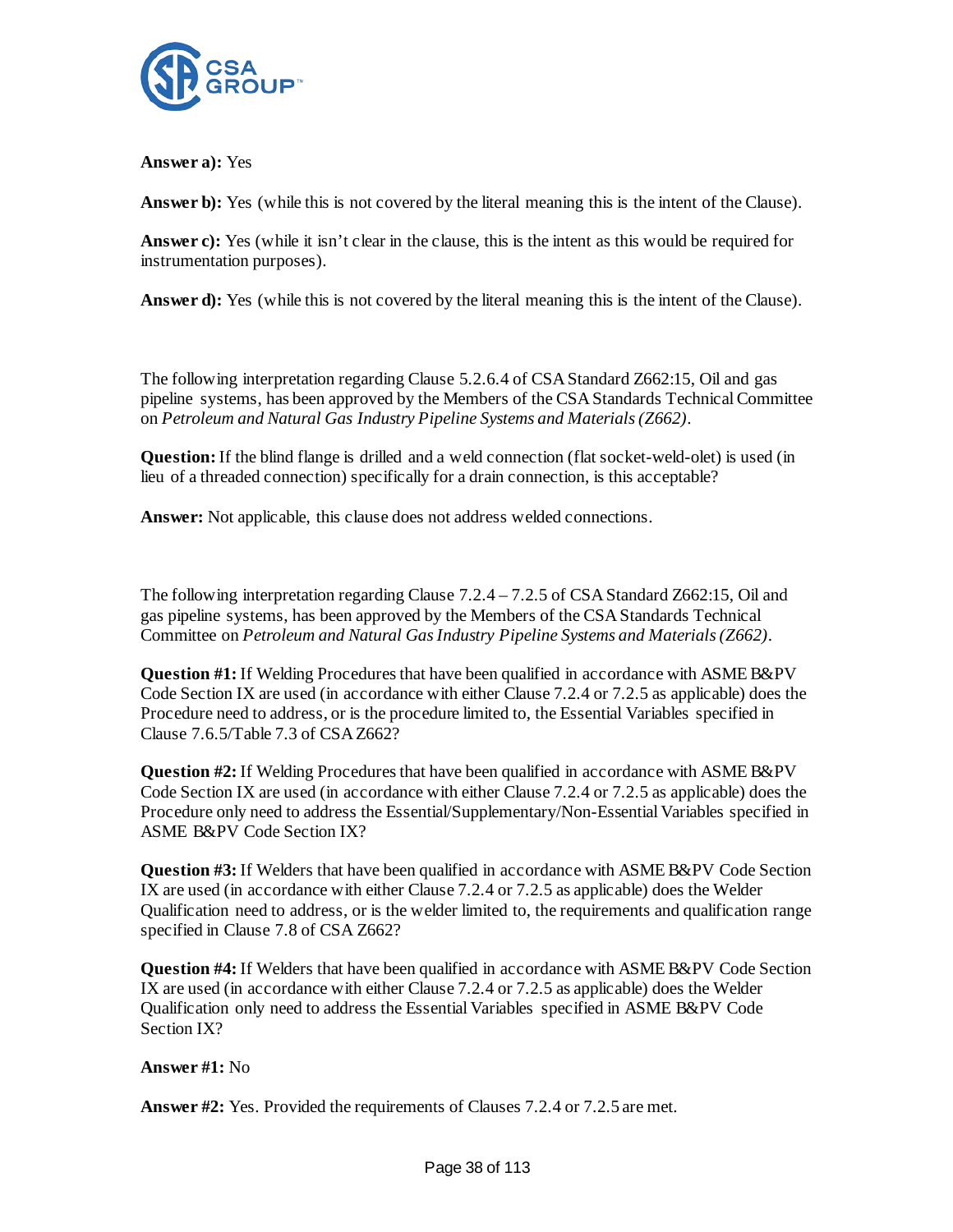

**Answer #3:** No

**Answer #4:** Yes

The following interpretation regarding Clause 7.2.6 of CSA Standard Z662:15, Oil and gas pipeline systems, has been approved by the Members of the CSA Standards Technical Committee on *Petroleum and Natural Gas Industry Pipeline Systems and Materials (Z662)*.

**Question #1:** Does Clause 7.2.5 of CSA Z662 permit the use of CSA type materials (which do not have P-numbers and group numbers assigned by ASME Section IX) to be given corresponding P-numbers and group numbers based on Table 7.1?

**Question #2:** May these materials be used to qualify welding procedure specifications according to the rules of ASME Section IX, for sole use in CSA Z662 construction when the additional requirements of Clause 7.2.5 are met?

**Question #3:** Can the completed procedure (developed with materials specified in question 1 and 2) then be used to weld CSA type materials and/or ASME type materials within the requirements of Z662?

**Answer #1:** Yes, as per Clause 7.2.5 c) and the reference to Clause 7.2.6

**Answer #2:** Yes, as per Clause 7.2.5 c) and the reference to Clause 7.2.6

**Answer #3:** Yes

The following interpretation regarding Clause 7.6.4.4 c) of CSA Standard Z662:15, Oil and gas pipeline systems, has been approved by the Members of the CSA Standards Technical Committee on *Petroleum and Natural Gas Industry Pipeline Systems and Materials (Z662)*.

**Question #1:** Does 7.6.4.4 c) require that a welding procedure specification have a minimum yield strength specified for the base metal such that the welding procedure specification would only apply to base materials with a yield strength equal to or greater than that specified minimum value?

**Question #2:** Does 7.6.4.4 c) mean that in addition to the specifying the grade of the base material in 7.6.4.4 b), the welding procedure specification requires the specified minimum yield strength of that base material to also be specified?

**Answer #1:** No

**Answer #2:** Yes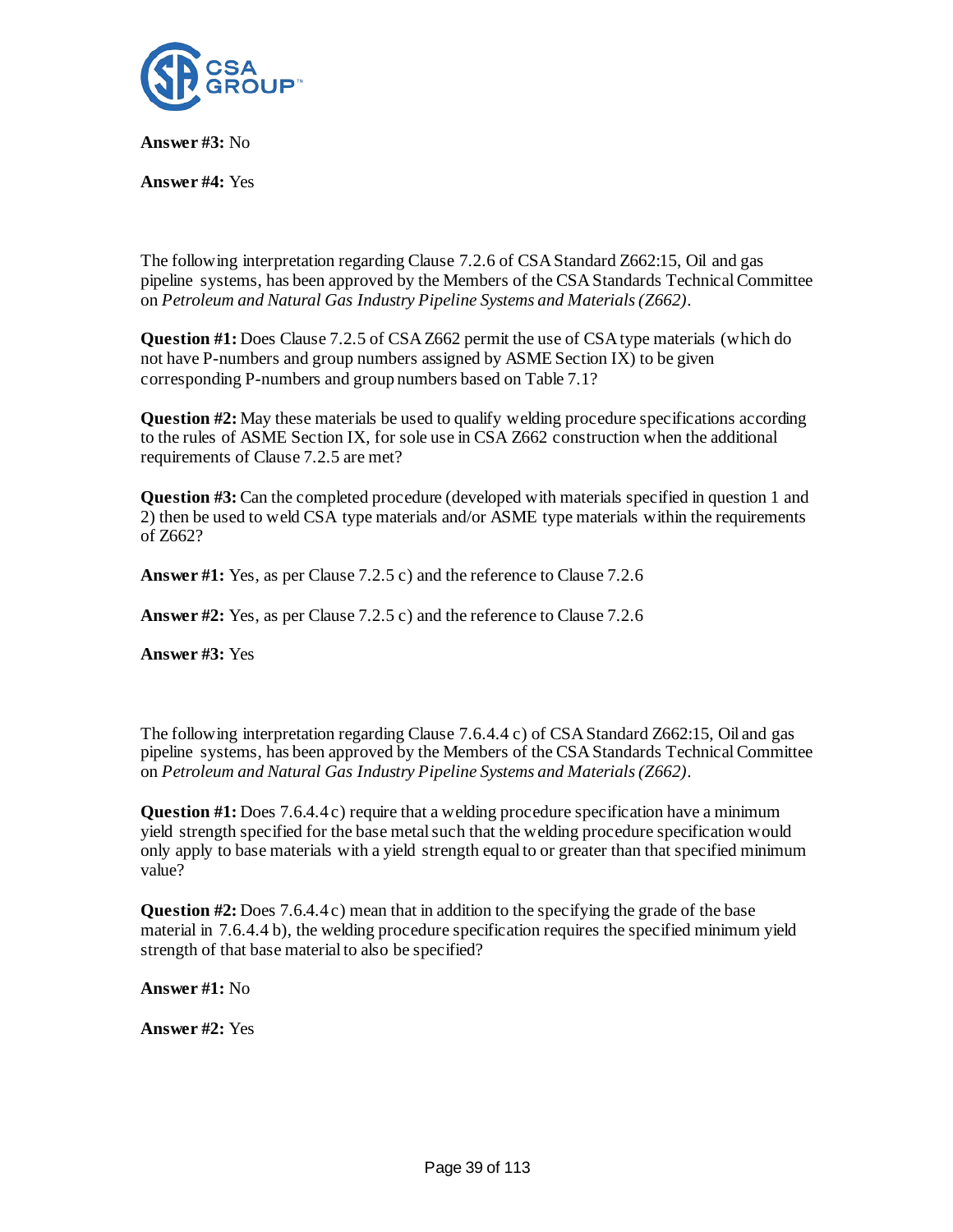

The following interpretation regarding Clause 7.9.16.1 of CSA Standard Z662:15, Oil and gas pipeline systems, has been approved by the Members of the CSAStandards Technical Committee on *Petroleum and Natural Gas Industry Pipeline Systems and Materials (Z662)*.

**Question #1:** Does the 31.8 mm effective throat thickness apply to split tee hot tap fittings that are being installed in the field?

**Question #2:** When utilizing clause 7.2.5 for maintenance in-service welding to utilize ASME IX qualified welding procedures in conjunction with Table 7.10 Part 2, does ASME B31.3 thickness limitations for PWHT apply instead of CSA Z662 Clause 7.9.16.1?

**Question #3:** Does the CSA Z662 code permit alternatives to PWHT such as those listed in the NBIC NB-23?

**Answer #1:** Yes

**Answer #2:** No

**Answer #3:** No

The following interpretation regarding Clause 7.10.3 of CSA Standard Z662:15, Oil and gas pipeline systems, has been approved by the Members of the CSA Standards Technical Committee on *Petroleum and Natural Gas Industry Pipeline Systems and Materials (Z662)*.

**Question:** If a pipeline is located under the paved shoulder of a road, but follows the road in parallel for several kilometers before actually crossing it, are 100% non-destructive inspections required on all joint welds for the full length of the pipe?

#### **Answer:** Yes

The following interpretation regarding Clause 7.10.3.1 of CSA Standard Z662:15, Oil and gas pipeline systems, has been approved by the Members of the CSA Standards Technical Committee on *Petroleum and Natural Gas Industry Pipeline Systems and Materials (Z662)*.

**Question #1:** If an individual spool piece has been fabricated and pressure tested (strength/leak testing per Clause 8 of CSA Z662) in a shop or another location remote from site (location of installation) and the spool will not be pressure tested again once installed at site  $(e.g. - "pre$ tested" piping), is it acceptable for only 15% of the welds made each day on this spool be nondestructively examined in accordance with Clause 7.10.3.1?

**Question #2:** If an individual spool piece has been fabricated and pressure tested (strength/leak testing per Clause 8 of CSA Z662) in a shop or another location remote from site (location of installation) and the spool will not be pressure tested again once installed at site (e.g.  $-$  "pretested" piping), must 100% of the welds on this spool be non-destructively examined in accordance with Clause 7.10.3.1?

#### **Answer #1:** No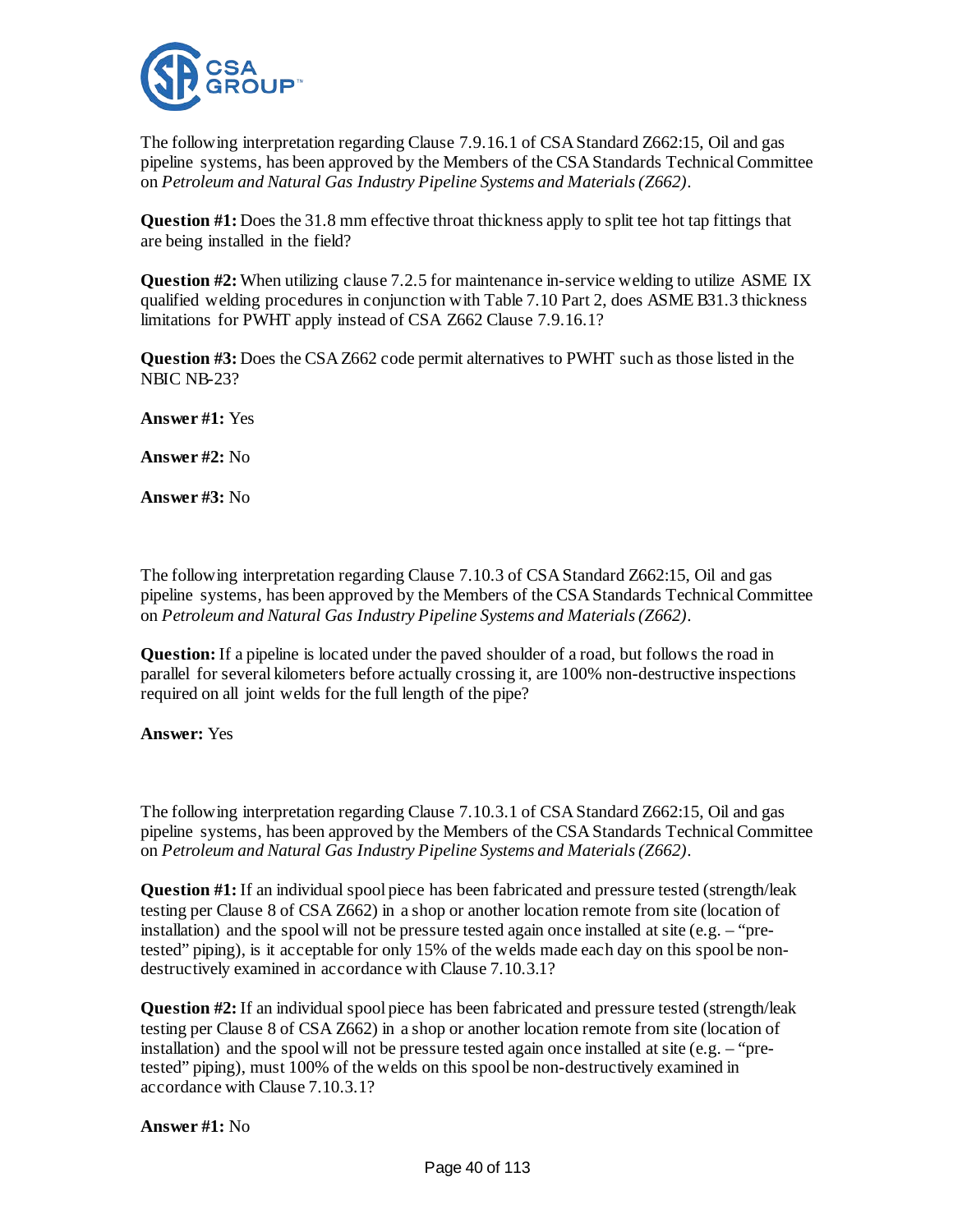

**Answer #2:** Yes

The following interpretation regarding Clause 7.11.11 of CSA Standard Z662:15, Oil and gas pipeline systems, has been approved by the Members of the CSA Standards Technical Committee on *Petroleum and Natural Gas Industry Pipeline Systems and Materials (Z662)*.

**Question:** Is the intention of Clause 7.11.11.2 and & 11.11.3 that, if a burn-through indication is greater than the dimension specified and the density within this indication does not exceed the density of the thinnest adjacent parent material, that the indication is acceptable?

**Answer:** No

The following interpretation regarding Clause 7.14.9 of CSA Standard Z662:15, Oil and gas pipeline systems, has been approved by the Members of the CSA Standards Technical Committee on *Petroleum and Natural Gas Industry Pipeline Systems and Materials (Z662)*.

**Question:** To satisfy the radiographic film retention requirements as specified in CSA Z662-15 Section 7.14.9, provided the original film has been interpreted per CSA Z662-15 Section 7.11, would an unaltered digitalized version of the code compliant film viewed on a high resolution monitor where the essential wire is visible be an acceptable substitution in the event the original is lost or destroyed?

**Answer:** No

The following interpretation regarding Clause 7.15.6 of CSA Standard Z662:15, Oil and gas pipeline systems, has been approved by the Members of the CSA Standards Technical Committee on *Petroleum and Natural Gas Industry Pipeline Systems and Materials (Z662)*.

**Question 1:** Clause 7.15.6 addresses the qualification requirements for ultrasonic technicians, but does not address the qualifications required for ultrasonic technicians performing Phased Array (PA) and Time of Flight Diffraction (TOFD) examinations. The qualification/certification document for ultrasonic technicians, CAN/CGSB-48.9712/ISO 9712, does not include the qualification of PA or TOFD technicians.

Is it a requirement that the technician be certified to another ISO 9712 standard that does include a PA or TOFD certification, e.g. PCN or CSWIP?

**Question 2:** Is an in-house PA or TOFD certification, e.g. SNT-TC-1A, an acceptable certification provided the technician has a CGSB UT certification?

# **Answer 1:** No

**Answer 2:** Outside the scope of Z662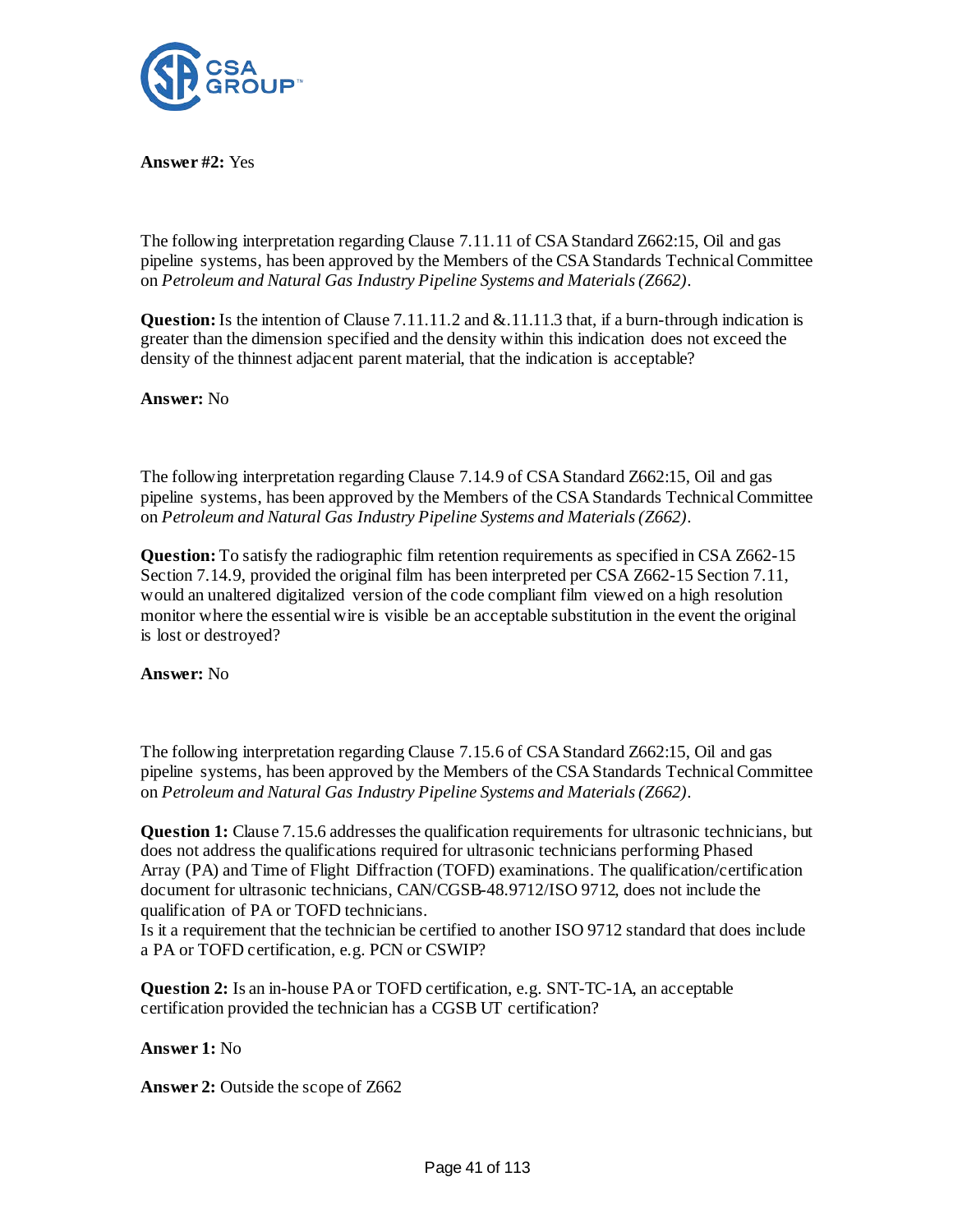

The following interpretation regarding Clause 7.15.6 of CSA Standard Z662:15, Oil and gas pipeline systems, has been approved by the Members of the CSA Standards Technical Committee on *Petroleum and Natural Gas Industry Pipeline Systems and Materials (Z662)*.

**Question #1:** I am inquiring to clarify the intended meaning of the "/" between the, CAN/CGSB-48.9712 "/" ISO 9712 under clause 7.15.6 of CSA Z662. As several other certification schemes are recognized as being ISO 9712 compliant is it the intention of "CAN/CGSB-48-9712/ISO 9712" to be meant as

a) an "or" which indicates a choice of certification? b) an "and" indicating that both (CGSB and ISO) schemes are required for compliance?

**Question #2:** Does qualification of personnel to only CAN/CGSB 48-9712 meet the requirements of Clause 7.15.6 of CSA Z662-15?

**Question #3:** Does qualification of personnel to only an ISO-9712 scheme meet the requirements of Clause 7.15.6 of CSA Z662-15?

**Question #4:** Does qualification of personnel to a company initiated in house certification scheme based on the requirements of CAN/CGSB-48-9712 or ISO-9712 meet the requirements of Clause 7.15.6 of CSA Z662-15?

**Question #5:** Does the punctuation placement of the forward slash indicate a minimum accreditation requirement being equal to CGSB-48-9712 or ISO 9712 is required for compliance to 7.15.6 of CSA Z662-15?

**Question #6:** The commentary for clause 7.15.6;

"Although certification by CGSB is an acceptable verification of the radiographer's qualifications, certification is considered to be an administrative requirement and therefore it is not permitted to be included as a requirement in the Standard."

A.) Does

this imply that qualification schemes (CAN/CGSB-48-9712 or ISO-9712) are not enforceable as a requirement by CSA but that this responsibility falls on the specifications built by companies for contractors to follow? Meaning an in house certification scheme would be sufficient with or without a CAN/CGSB-48-9712 or ISO-9712 qualification?

B.) Does the above statement imply that qualification to CAN/CGSB-48-9712 or ISO-9712 is required as well as company certification to the specific system or ultrasonic technique in use?

**Question #7:** Where Radiographers are discussed in the commentary section for clause 7.15.6 is Radiographer intended to mean Ultrasonic technician?

**Question #8:** What is CSA's official definition of a technicians qualification vs a technicians certification?

**Answer #1 a):** No, this is a single document reference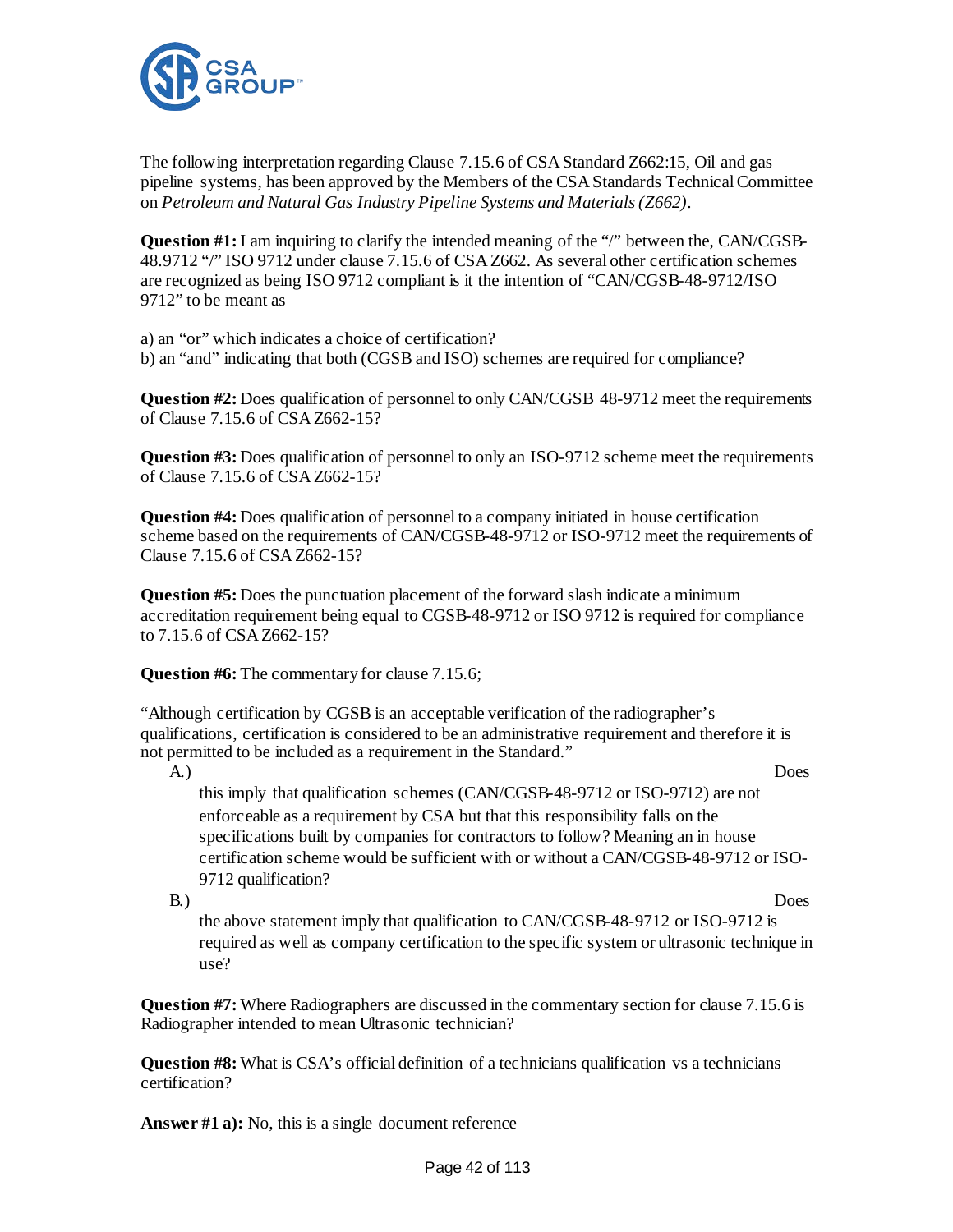

**Answer 1 b):** No, this is a single document reference

**Answer #2:** Refer to the answer to question 1

**Answer #3:** Refer to the answer to question 1

**Answer #4:** No

**Answer #5:** Refer to the answer to question 1

**Answer #6:** CSA does not provide interpretations on non-consensus documents. The Commentary is not part of the Standard and has not been formally reviewed or approved by the Technical Committee. Please refer to the first page of the Commentary

**Answer #7:** CSA does not provide interpretations on non-consensus documents. The Commentary is not part of the Standard and has not been formally reviewed or approved by the Technical Committee. Please refer to the first page of the Commentary

**Answer #8:** N/A, not within the scope of the Standard

The following interpretation regarding Clause 7.15.10.3 of CSA Standard Z662:15, Oil and gas pipeline systems, has been approved by the Members of the CSA Standards Technical Committee on *Petroleum and Natural Gas Industry Pipeline Systems and Materials (Z662)*.

**Question 1:** If a girth weld AUT scan shows several indications within a 300 mm cumulative length (as determined by their signal exceeding 40% screen height), is it necessary to include the portion between the indications with a signal below 40% of screen height as part of the indication length?

**Question 2:** If a girth weld AUT scan shows a weld indication (as determined by its signal exceeding 40% screen height) that is less than 300 mm in length, is it required that the ultrasonic signal from both before and after be examined to determine if the indication might extend beyond the length where the signal exceeds 40% screen height?

**Question 3:** If the indication described in question 2 does display an ultrasonic signal below 40% of screen height, does it have to be included as part of the total length?

**Question 4:** If a girth weld AUT scan shows a signal that is less than 40% screen height, does the signal from both adjacent AUT channels have to be examined to determine if an indication exceeding 40% signal height lies across two adjacent AUT channels, and then its length be assessed as a single indication?

**Answer 1:** No, in accordance with the Standard, a signal with less than 40% screen height is not an indication

**Answer 2:** No

**Answer 3:** Not Applicable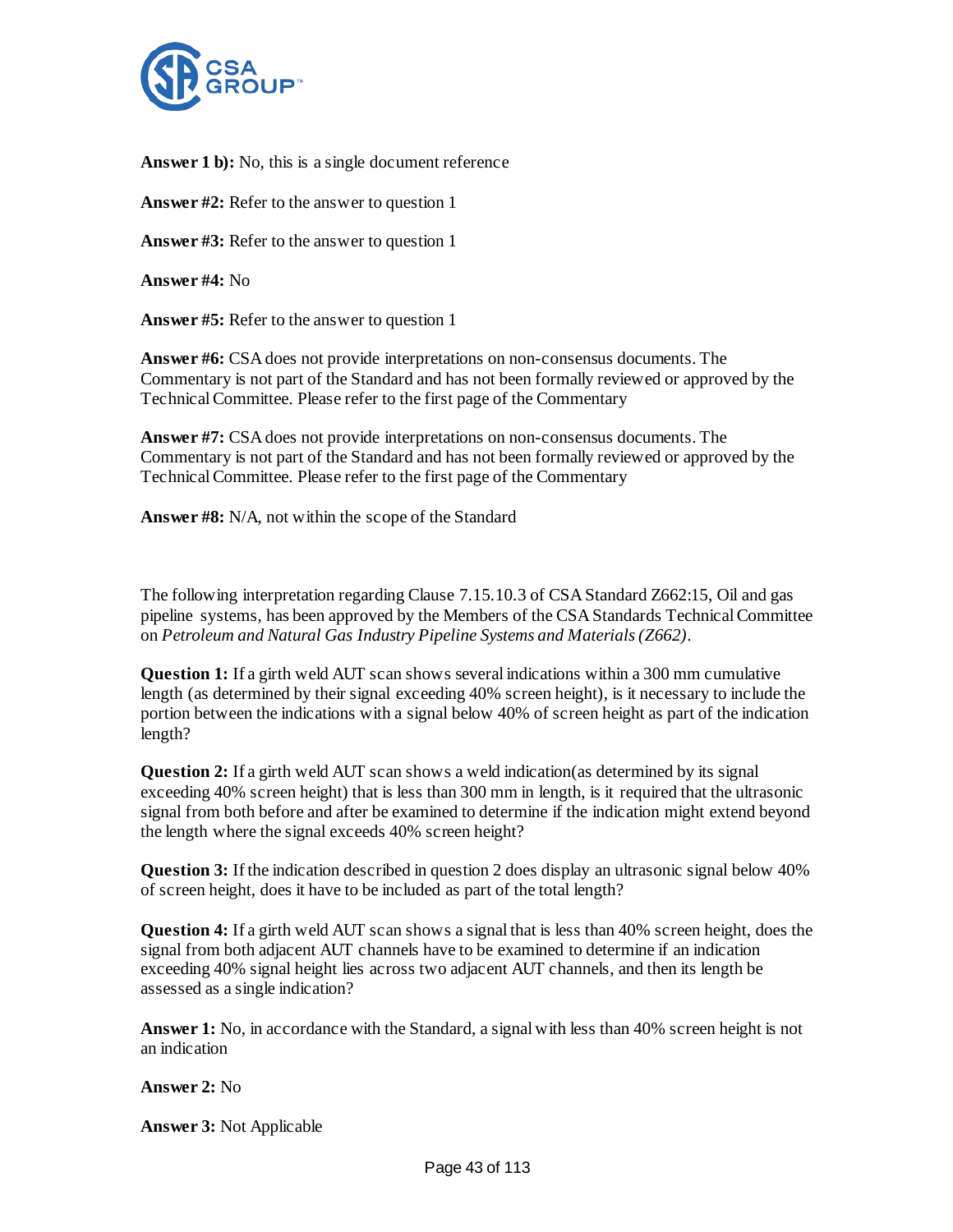

**Answer 4:** The question is not relevant

The following interpretation regarding Clause 8.1 of CSA Standard Z662:15, Oil and gas pipeline systems, has been approved by the Members of the CSA Standards Technical Committee on *Petroleum and Natural Gas Industry Pipeline Systems and Materials (Z662)*.

**Question:** Does a valve (with flanged end connections) that has been manufactured and pressure tested in accordance with a recognized standard (e.g. CSA Z245.15, API 600, ASME B16.34, etc.), and the pressure testing requirements of that standard are less onerous than the requirements in Clause 8 of CSA Z662, also required to be pressure tested in accordance with Clause 8 of CSA Z662 before or after being assembled (bolted) in the piping system?

**Answer:** Yes

The following interpretation regarding Clause 8.5 of CSA Standard Z662:15, Oil and gas pipeline systems, has been approved by the Members of the CSA Standards Technical Committee on *Petroleum and Natural Gas Industry Pipeline Systems and Materials (Z662)*.

**Question:** Does a Valve Manifold Assembly (typically made of small diameter ASTM pipe & fittings and used for fill, vent  $&$  test instrument connections during Pressure Testing – see schematic below) fall under the definition of "Test Header" as described in Clause 8.5 of CSA Z662?

**Answer:** Yes, a Valve Manifold Assembly falls under the definition of a Test-head Assembly.

The following interpretation regarding Clause 8.7.3.1 of CSA Standard Z662:15, Oil and gas pipeline systems, has been approved by the Members of the CSA Standards Technical Committee on *Petroleum and Natural Gas Industry Pipeline Systems and Materials (Z662)*.

**Question 1:** If an NPS 4 Gr 359 HVP pipeline with a design pressure of 4960 kPa in a Class 2 location that has a minimum strength test pressure of 7440 kPa and uses Class 300 fittings which have a maximum allowable test pressure of 7665 kPa. The note to clause 8.7.3.1 suggests that the test pressure should be increased to produce the stress level in the pipe after removal of the specified 1.6 mm corrosion allowance, which would be recomputed to 12,400kPa. Is it mandatory that the higher test pressure be used, upgrading fittings as required to achieve?

**Question 2:** If two pipes that are designed to the same pressure and corrosion allowance are tested would calculate different minimum test pressures to achieve the design stresses after removal of all design allowances, i.e. corrosion, is it required that the piping be tested separately to achieve the target test pressures?

**Answer 1:** No, see Clause 1.9

**Answer 2:** No, see Clause 1.9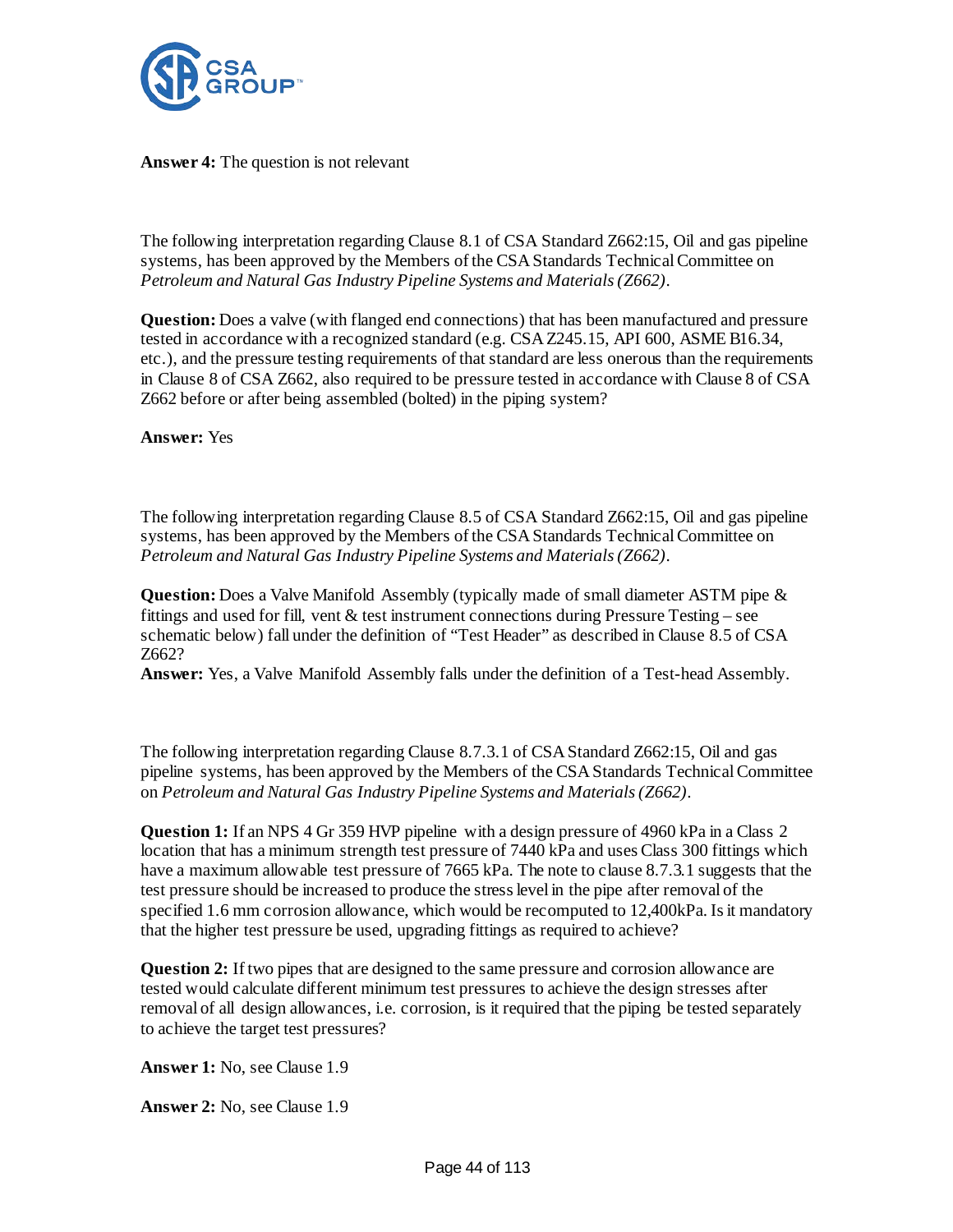

The following interpretation regarding Clause 8.7.7.3 of CSA Standard Z662:15, Oil and gas pipeline systems, has been approved by the Members of the CSA Standards Technical Committee on *Petroleum and Natural Gas Industry Pipeline Systems and Materials (Z662)*.

**Question #1:** Is a dead-weight tester required to be used on a Strength or Leak Test for the purposes of verifying the accuracy of the pressure & temperature chart recorders used (in-place) during testing?

**Question #2:** As written in the CSA Z662 commentary, can any appropriate calibrated measuring device (e.g., a calibrated pressure gauge or temperature measuring device) be used to verify the accuracy of the chart recorders?

**Answer #1:** No. Any appropriate calibrated instrument may be used to verify pressure and temperature chart recorders.

**Answer #2:** CSA does not provide interpretations on non-consensus documents. The Commentary is not part of the Standard and has not been formally reviewed or approved by the Technical Committee. Please refer to the first page of the Commentary.

The following interpretation regarding Clause 9.2.5 of CSA Standard Z662:15, Oil and gas pipeline systems, has been approved by the Members of the CSA Standards Technical Committee on *Petroleum and Natural Gas Industry Pipeline Systems and Materials (Z662)*.

**Question:** Does installation mean application of the coating to the pipe?

# **Answer:** No

The following interpretation regarding Clause 9.8.3 & 9.8.7 of CSA Standard Z662:15, Oil and gas pipeline systems, has been approved by the Members of the CSA Standards Technical Committee on *Petroleum and Natural Gas Industry Pipeline Systems and Materials (Z662)*.

**Question:** In Clause 9.8.3 it states that thermite welding is used to attach copper electrical conductors to the pipe. According to Clause 9.8.7 can pin brazing be used to attach copper electrical conductors across flanges as they are not on the pipe surface? **Answer:** No

The following interpretation regarding Clause 10.3.3 & 10.3.5 of CSA Standard Z662:15, Oil and gas pipeline systems, has been approved by the Members of the CSA Standards Technical Committee on *Petroleum and Natural Gas Industry Pipeline Systems and Materials (Z662)*.

**Question #1:** A "condensate" line carries 900 m3/d of raw liquid condensate and 250 m3/d water. The gas was separated out at a gas well site through a tank  $\ll 110$  kpa absolute); the condensate and water were metered then recombined for pipeline transport.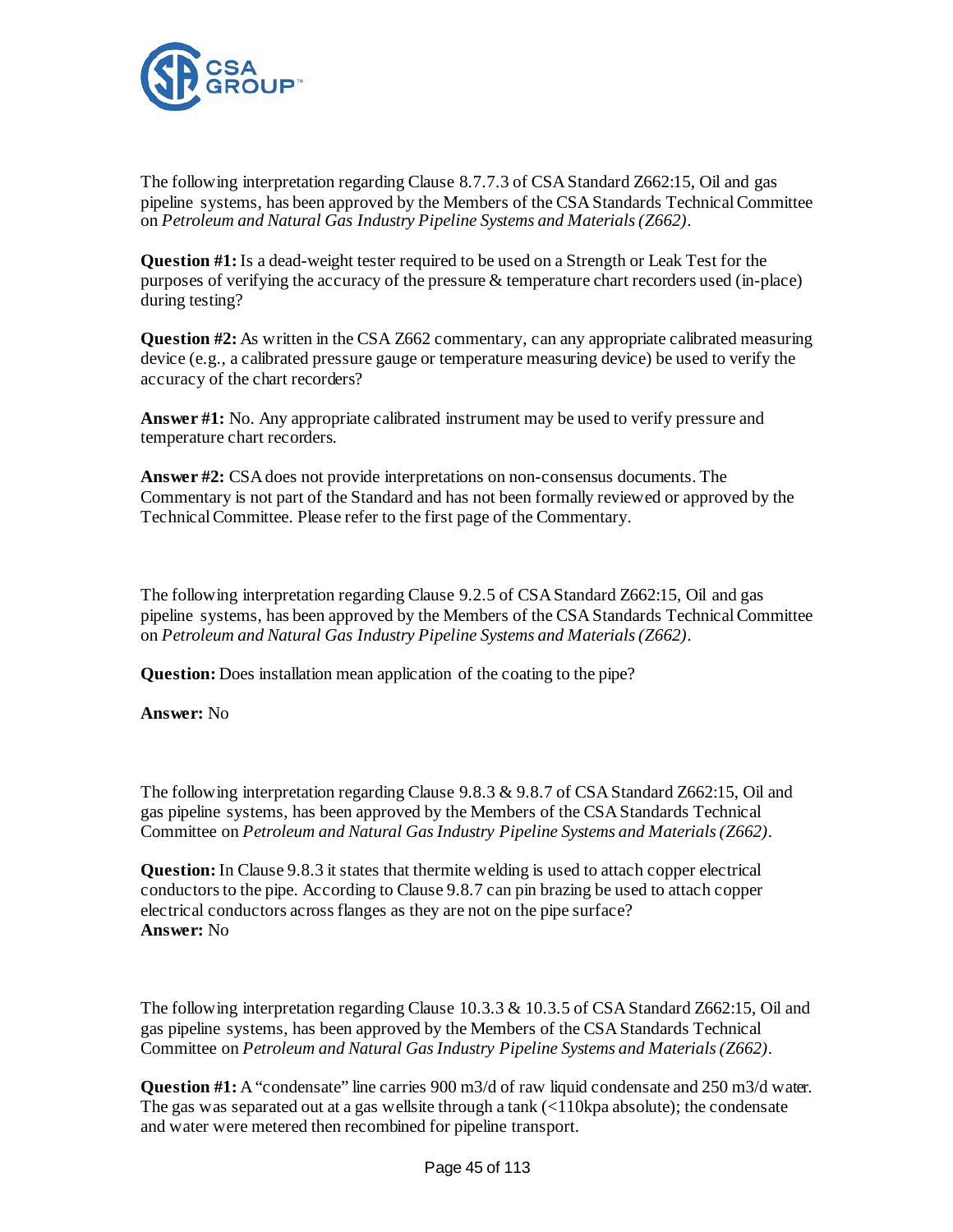

- a) Would the pipeline fall under the requirements of Clause 10.3.5?
- b) Is the standard silent on leak detection requirements for this type of pipeline?

**Question #2:** The same "condensate" line carries 900 m3/d of liquid condensate, 250 m3/d water, and contains some free gas which is not expected to be fully dissolved in the liquids at pipeline pressure (e.g. most of the gas was separated out through a separator, but not all – separator operates much > 110kPa absolute).

- a) Would the pipeline fall under the requirements of Clause 10.3.5?
- b) Is the standard silent on leak detection requirements for this type of pipeline

**Answer #1a:** Yes

**Answer # 1b:** No

**Answer #2a:** Yes

**Answer #2b:** No

The following interpretation regarding Clause 10.5.3.7 b) of CSA Standard Z662:15, Oil and gas pipeline systems, has been approved by the Members of the CSA Standards Technical Committee on *Petroleum and Natural Gas Industry Pipeline Systems and Materials (Z662)*.

**Question:** Does CSA defer to:

- a) the Transport Canada definition of "commercial" with respect to 10.5.3.7 b?
- b) the Navigable Water Act definition of "navigable water" with respect to 10.5.3.7 b?

**Answer a) & b):** No, as per CSA Directives "Definitions provided in the standard shall be limited to technical, ambiguous, and often used terms. Terms used in accordance with a standard dictionary need not be defined."

The following interpretation regarding Clause 10.7.3, 10.11.4 & 4.3.5.1 of CSA Standard Z662:15, Oil and gas pipeline systems, has been approved by the Members of the CSA Standards Technical Committee on *Petroleum and Natural Gas Industry Pipeline Systems and Materials (Z662)*.

**Question #1:** Would it be acceptable to use a steel or composite reinforcement repair sleeve in accordance with the requirements of Clause 10.11.4 as a permanent correction and considering a larger design wall thickness (t) in the design pressure formula in Clause 4.3.5.1 in order to increase the design pressure of this portion of pipeline and then to be able to keep the existing operating pressure?

**Question #2:** If the above response to Question #1 is no, then:

Is it acceptable to use the same sleeves as part of a solution provided that an Engineering Assessment determines that the pipeline system is suitable for continued service?

**Answer #1:** No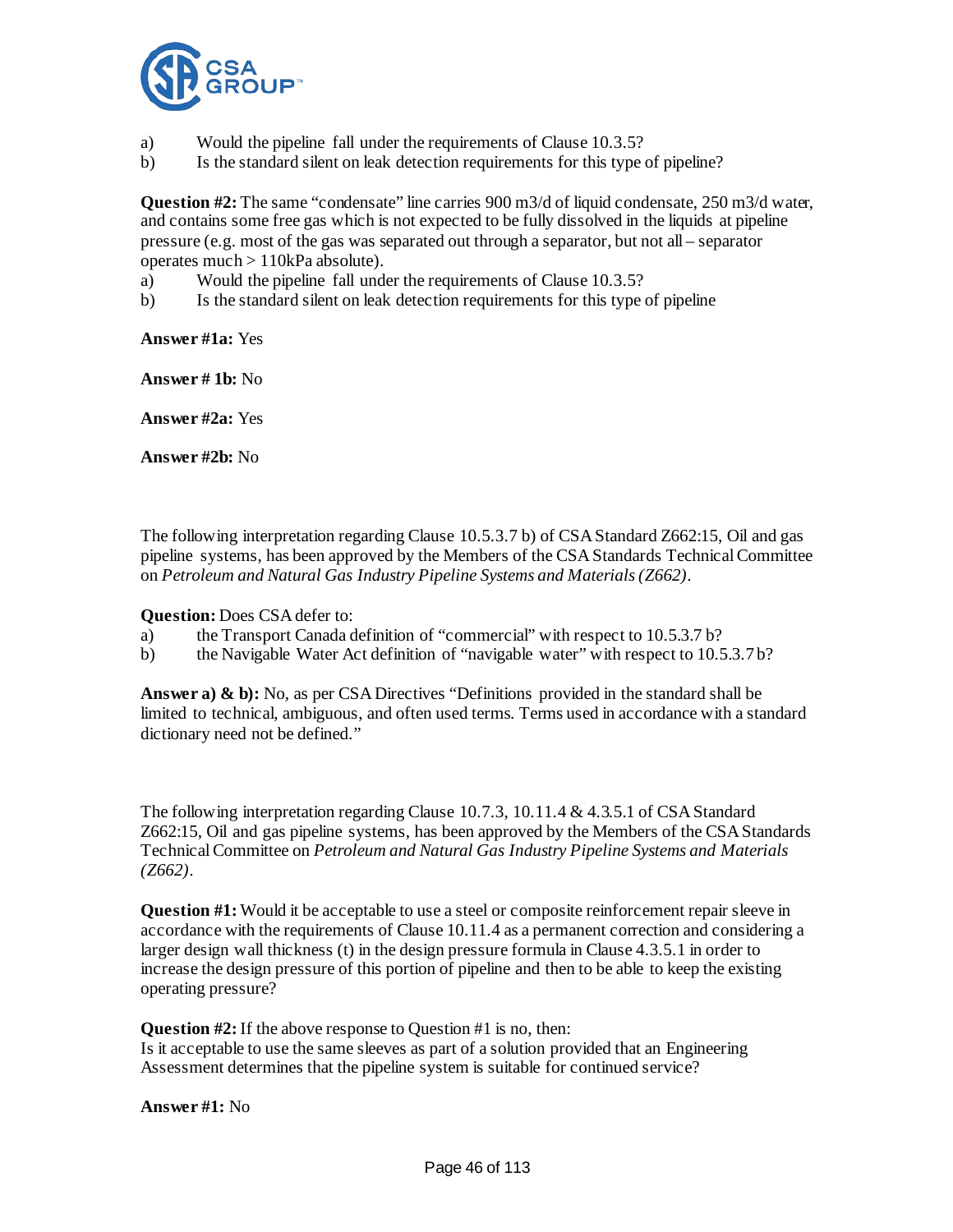

**Answer #2:** Yes

The following interpretation regarding Clause 10.9.5.2 of CSA Standard Z662:15, Oil and gas pipeline systems, has been approved by the Members of the CSA Standards Technical Committee on *Petroleum and Natural Gas Industry Pipeline Systems and Materials (Z662)*.

**Question:** Is the intent of the Clause 10.9.5.2 that the frequency of inspection must be: a): at least once per year (e.g.  $2015$ ,  $2016$ ,  $2017$ , etc.) not to exceed 18 months between inspections

b): ideally 12 months between inspections not to exceed 18 months

**Answer a):** Yes

**Answer b):** No

The following interpretation regarding Clause 10.10.4.2 of CSA Standard Z662:15, Oil and gas pipeline systems, has been approved by the Members of the CSA Standards Technical Committee on *Petroleum and Natural Gas Industry Pipeline Systems and Materials (Z662)*.

**Question #1:** Is a dent that interacts with a mill or field weld that exceeds a depth of 6 mm in pipe 323.9 mm OD or smaller, and has a measured curvature strain less than 4% and the interacting portion of the weld passes non-destructive inspection with no imperfections considered to be a defect unless determined by an engineering assessment to be acceptable?

**Question #2:** Does Clause 10.10.4.2 take precedence over the flow chart in Figure 10.2?

**Answer #1:** Yes

**Answer #2:** Yes, Figure 10.2 is referenced only through a note in Clause 10.10.4.2 therefore Figure 10.2 is considered informative only (see Clause 1.9)

The following interpretation regarding Clause 10.11.1.2 of CSA Standard Z662:15, Oil and gas pipeline systems, has been approved by the Members of the CSA Standards Technical Committee on *Petroleum and Natural Gas Industry Pipeline Systems and Materials (Z662)*.

**Question:**Is it still a requirement to employ the bonding and grounding procedures even if there is a known conductive parallel path?

**Answer:** Yes, appropriate procedures are required. It may or may not include additional grounding or bonding depending on the specific situation.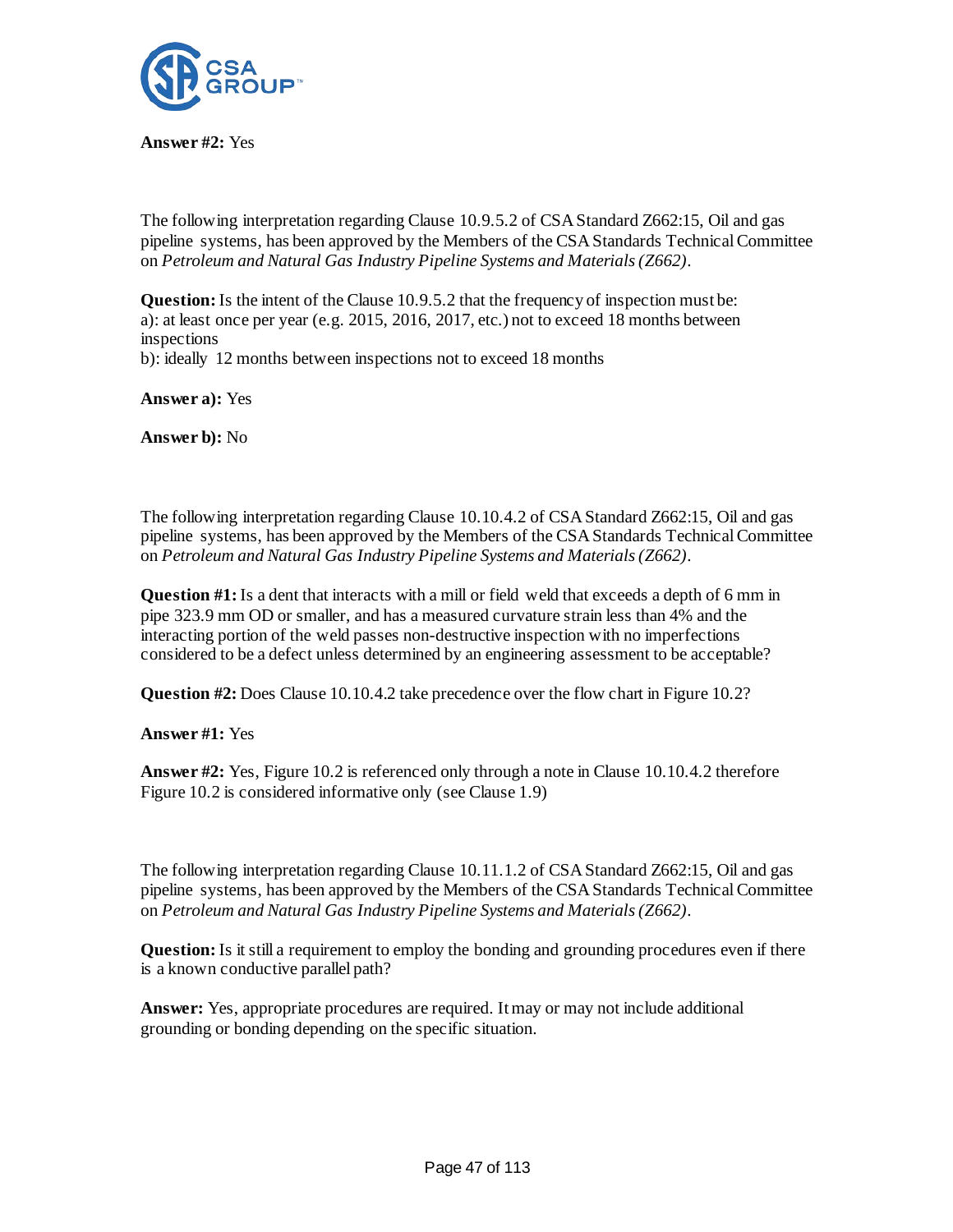

The following interpretation regarding Clause 12.4.11.4 of CSA Standard Z662:15, Oil and gas pipeline systems, has been approved by the Members of the CSA Standards Technical Committee on *Petroleum and Natural Gas Industry Pipeline Systems and Materials (Z662)*.

**Question:**Is the intent of the Clause 12.4.11.4 b) to have the pilot-loaded back-pressure regulator, used as a relief valve, fail in the open position?

**Answer:** Yes

The following interpretation regarding Clause 12.10.8 of CSA Standard Z662:15, Oil and gas pipeline systems, has been approved by the Members of the CSA Standards Technical Committee on *Petroleum and Natural Gas Industry Pipeline Systems and Materials (Z662)*.

**Question 1:** Is it the intent of Clause 12.10.8 to allow the use of ASME BPVC.IX welding procedure specifications for maintenance welding of in-service distribution piping, in accordance with Clause 7.2.5 as applicable?

**Question 2:** If the answer to Q1 is "yes", would a welding procedure developed in accordance with ASME BPVC.IX overlaid with the additional Clause 12 in-service welding requirements (i.e. for wall thickness less than 6.4 mm, using a welding procedure that controls the potential for burn through) be permissible for maintenance welding of in-service distribution piping?

**Answer 1:** Yes

**Answer 2:** Yes

The following interpretation regarding Clause 13.1.1.3 of CSA Standard Z662:15, Oil and gas pipeline systems, has been approved by the Members of the CSA Standards Technical Committee on *Petroleum and Natural Gas Industry Pipeline Systems and Materials (Z662)*.

**Question: #1:** Is the omission of gas transmission pipelines from the wording of CSA Z 662-15 Clause 13.1.1.3 a reflection of an intentional categorical ban on the use of reinforced composite pipe in gas transmission applications?

**Question: #2:** If not, would it be acceptable to adopt the requirements of Clause 12.4.6.3 of CSA Z 662-15 for gas transmission service up to 4" size and 1440 psi pressure?

**Answer #1:** N/A. Clause 13 excludes gas transmission applications (see Clause 13.1.1.3)

**Answer #2:** N/A. Clause 13 excludes gas transmission applications (see Clause 13.1.1.3)

The following interpretation regarding Clause 13.1.10.1 of CSA Standard Z662:15, Oil and gas pipeline systems, has been approved by the Members of the CSA Standards Technical Committee on *Petroleum and Natural Gas Industry Pipeline Systems and Materials (Z662)*.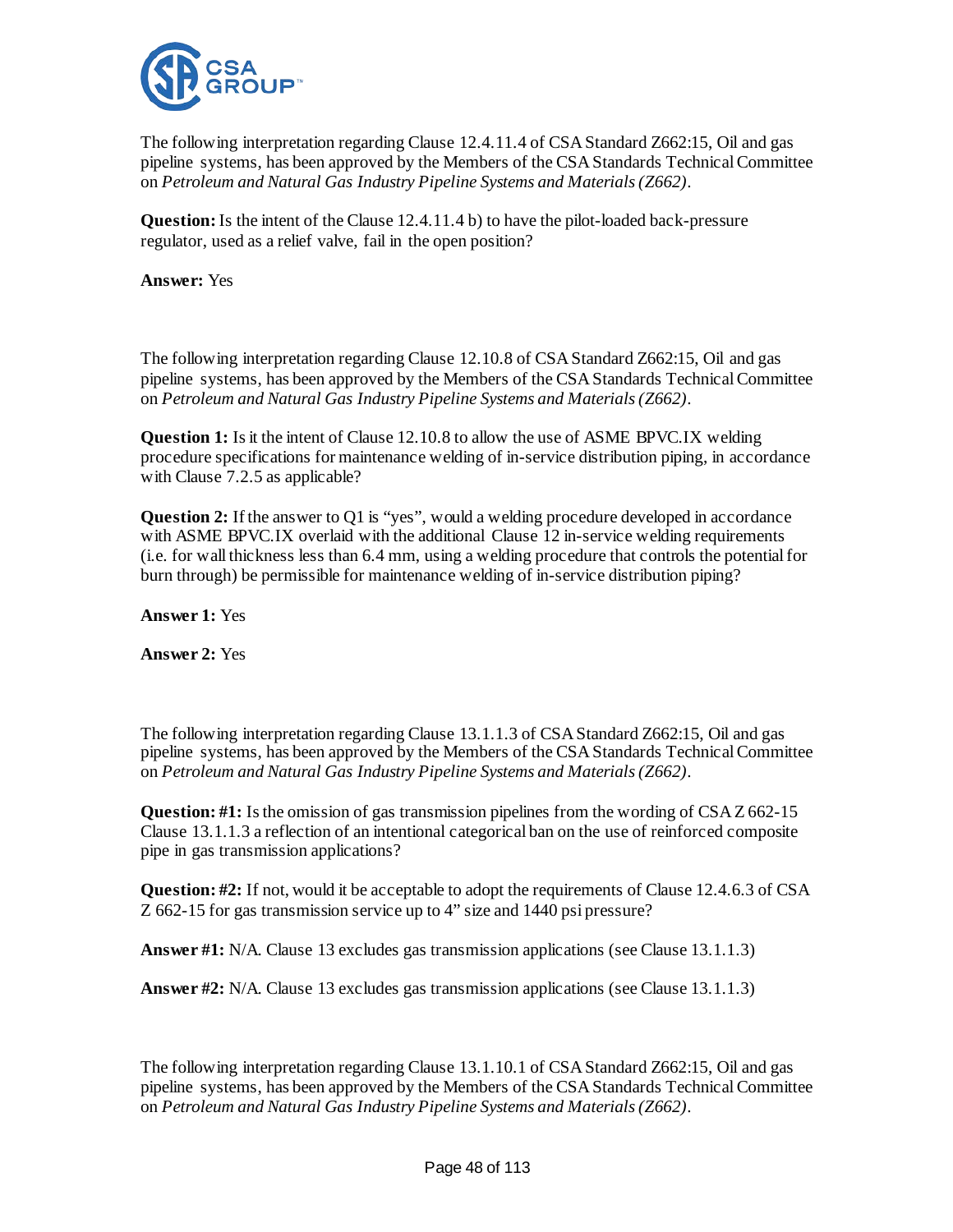

**Question #1:** Does Clause 13.1.10.1 intend for adhesive bonded collars, repair couplings, or flanges to be pretested?

**Question #2:** With respect to Clause 13.1.10.1, does a short-term pressure test cycle completed by the pipe manufacturer fulfill the requirements of 'pretested pipe that meets the design requirements'?

**Question #3:** With respect to Clause 13.1.10.1, does a 1-hour pressure test (Clause 8.7.5.2) at a minimum pressure of 1.25 x intended MOP, with full visual inspection aligning with CSA Z662- 15 Clause 8.7, fulfill the requirements of 'pretested pipe that meets the design requirements'?

**Question #4:** With respect to Clause 13.1.10.1, does an 8-hour pressure test at a minimum pressure of 1.25 x intended MOP, aligning with CSA Z662-15 Clause 13.1.8, fulfill the requirements of 'pretested pipe that meets the design requirements'?

**Answer #1:** No

**Answer #2:** No

**Answer #3:** Yes

**Answer #4:** Yes

The following interpretation regarding Clause 14 & Annex I of CSA Standard Z662:15, Oil and gas pipeline systems, has been approved by the Members of the CSA Standards Technical Committee on *Petroleum and Natural Gas Industry Pipeline Systems and Materials (Z662)*.

**Question 1 a):** In Clause 14.4.2(e), if radiography acceptance and frequency shall be in accordance with the requirements of ASME B31.3, is it mandatory that the technical setup/technique requirements of ASME Sec.V, article 2 be used?

**Question 1 b):** As per Clause 14.4.2(e), is it permissible to use the technical setup/technique requirements for radiography as per CSA Z662, Clause 7.11?

**Question 2 a):** In Clause I.4.2, is the radiography and ultrasonic acceptance criteria as per ASME B31.3 NS?

**Question 2 b):** If the radiography and ultrasonic testing acceptance criteria for Clause I.4.2 is ASME B31.3 NS, does this require the technical setup/technique requirements of ASME Sec.V, article 2 for radiography and article 5 for ultrasonic testing, to be used?

**Question 2 c):** If the radiography and ultrasonic testing acceptance criteria for Clause I.4.2 is ASME B31.3 NS, is it permissible to use the technical setup/technique requirements for radiography and ultrasonic testing as per CSA Z662?

**Question 3:** Does a Welding Specification Procedure developed and qualified in accordance with Clause 14.4.2(a) have to meet the requirements of Clause 7.2.7?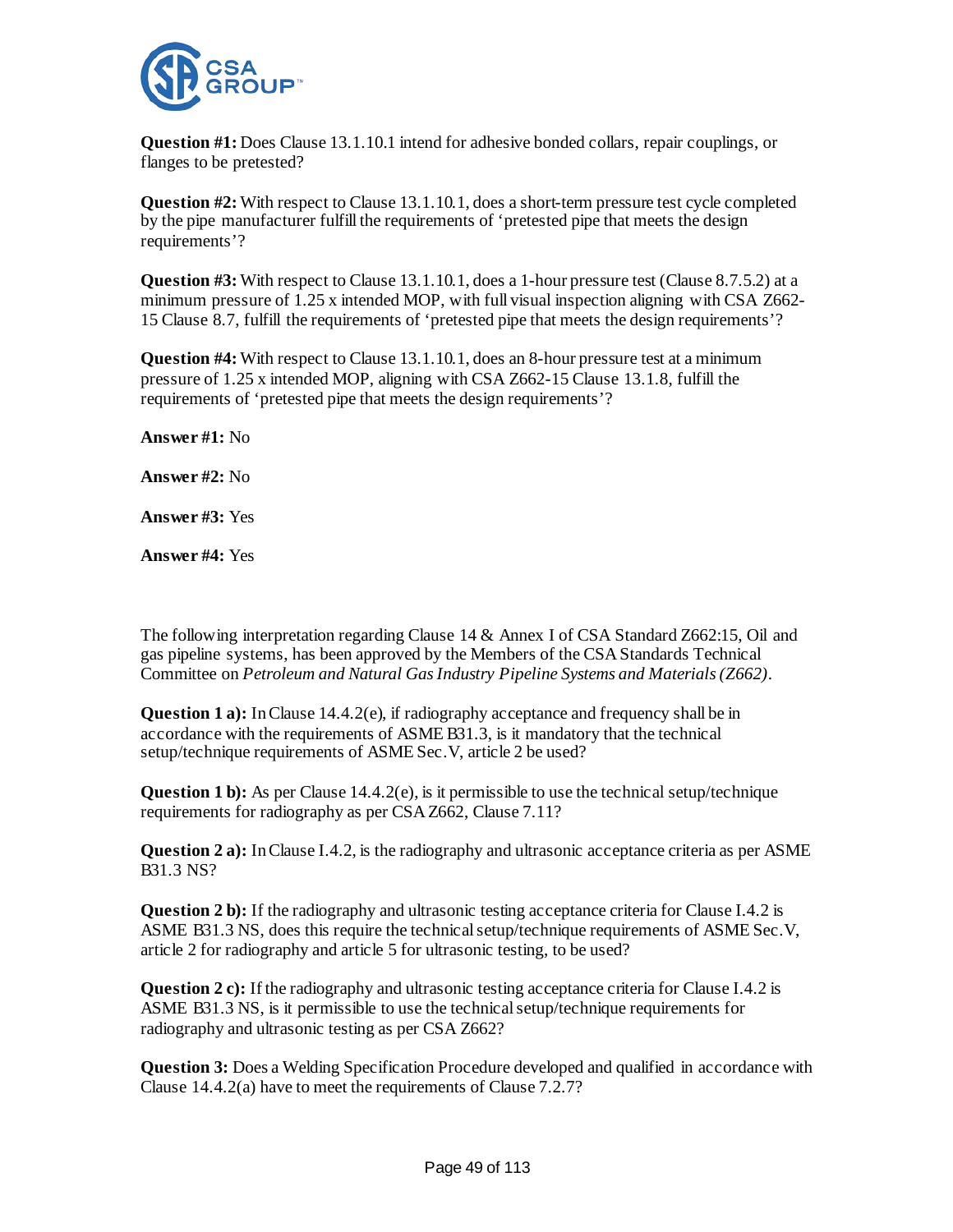

**Question 4:** Does a Welding Specification Procedure developed and qualified in accordance with Clause I.4.1(a) have to meet the requirements of Clause 7.2.7?

**Answer 1 a):** Yes **Answer 1 b):** No **Answer 2 a):** No **Answer 2 b):** N/A **Answer 2 c):** N/A **Answer 3:** Yes, refer to Clause 14.1.2 **Answer 4:** Yes, refer to Clause 14.1.2 and Annex I.1.1

The following interpretation regarding Clause 14.4.3 of CSA Standard Z662:15, Oil and gas pipeline systems, has been approved by the Members of the CSA Standards Technical Committee on *Petroleum and Natural Gas Industry Pipeline Systems and Materials (Z662)*.

**Question:** Is the use of a "transition piece" (including the subsequent requirements of Clause 14.3.7 and 14.4.3 (a) and (b)) considered "necessary" by the text in clause 14.4.3, if conformance to the joint preparation requirements of ASME B31.3 is achieved when joining higher grade materials to lower grade materials of unequal thickness?

**Answer:** No

The following interpretation regarding Clause 16.3.3 of CSA Standard Z662:15, Oil and gas pipeline systems, has been approved by the Members of the CSA Standards Technical Committee on *Petroleum and Natural Gas Industry Pipeline Systems and Materials (Z662)*.

**Question #1:** Can a transition piece be considered as a piece of pipe?

**Question #2:** Is a transition piece allowed to be welded directly to existing pipe in the case of a tie-in weld?

**Answer #1:** Yes, if made from pipe

**Answer #2:** Yes, provided that the transition piece is a pipe and is not part of, or adjacent to, a riser.

The following interpretation regarding Clause 16.6.3 of CSA Standard Z662:15, Oil and gas pipeline systems, has been approved by the Members of the CSA Standards Technical Committee on *Petroleum and Natural Gas Industry Pipeline Systems and Materials (Z662)*.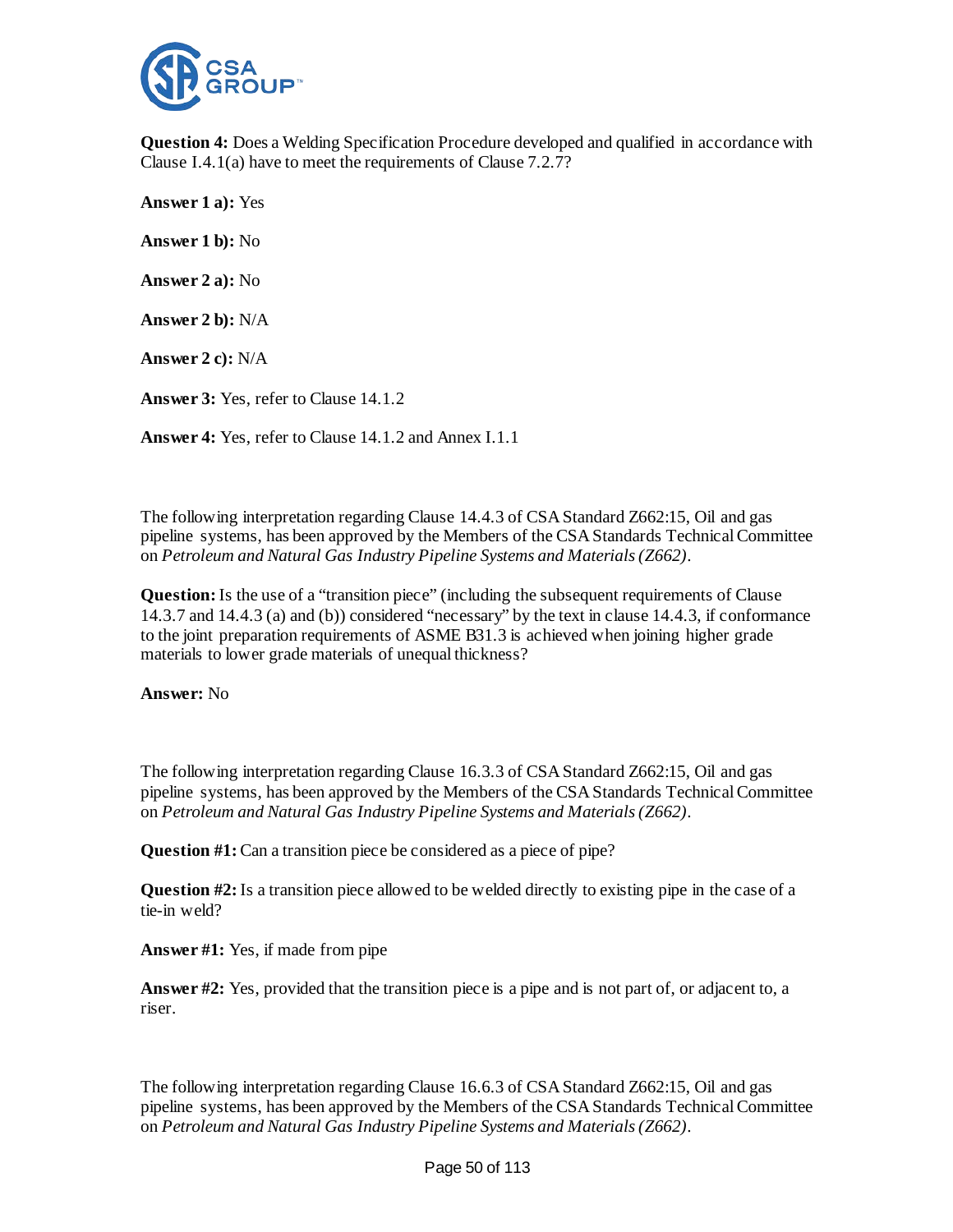

**Question #1:** 219.1 mm OD, 11.1 mm WT, CSA Z245.1 Grade 359 sour service line pipe must be butt welded to 219.1 mm OD, 12.7 mm WT, CSA Z245.11 Grade 359 sour service induction bends. Joint dimensions, as designed, comply with CSA Z662 Clause 16.6.3(a). During installation, small manufacturing dimensional variations (within the limits of CSA Z245.1 and CSA Z245.11), have resulted in nominal internal offset (bi) exceeding the 1.6 mm limit of Clause 16.6.3(a), at isolated locations around the circumference.

a) Considering installation Clause 6.2.4.2 and joining Clause 7.9.2, is it permissible to selectively remove metal by light grinding or sanding (while maintaining the required design thickness, and complying with the taper angle restrictions of Figure 7.2), and bring the fit-up into compliance with dimension bi in Clause 16.6.3(a)?

b) Considering installation Clause 6.2.4.2 and joining Clause 7.9.2, is it permissible to refinish the end of the induction bend by light grinding or sanding (while maintaining with the required design thickness, and complying with the taper angle restrictions of Figure 7.2), so that the induction bend root face matches that of the line pipe?

**Question #2:** Given the definitions of pipe and component under Clause 2.2, does the specific reference to pipe in Clause 6.2.4.2 exclude components?

**Question #3:** Figure 7.2 commentary states, at the beginning of the opening paragraph: "All of the sketches depict the joining of items where the thicknesses are unequal because the two items have unequal specified minimum yield strengths…".

a) Does Figure 7.2 apply to butt welds between items of unequal thickness, where both items have the same specified minimum yield strength?

b) Does Figure 7.2 apply to butt welds between items of unequal thickness, where the thickness differences result from manufacturing requirements (e.g., the use of thicker material during fitting manufacture to accommodate localized thinning during forming operations)?

c) Does Figure 7.2 apply to butt welds between items of unequal thickness, where the thickness differences result from ordering butt welding fittings to commonly available pipe schedules?

**Question #4:** Clause 16.6.3 does not refer to Figure 7.2, Items (b), (c), (d), or (g). Does this mean that Figure 7.2 Items  $(b)$ , $(c)$ , $(d)$ , and  $(g)$  are not acceptable for sour service applications?

**Question #5:** A 406.4 mm by 219.1 mm, Sch. 40 (12.7 mm WT), CSA Z245.11 Grade 359 sour service butt welding barred reducing tee must be welded to 406.4 mm OD, 10.3 mm WT, CSA Z245.1 Grade 359 sour service run pipe and 219.1 mm OD, 11.1 mm WT CSA Grade 359 sour service branch pipe. For the 406.4 mm OD tee-to-run pipe joints, the requirements of CSA Z662 Clauses 16.6.3(a) and 16.6.3(b) are not satisfied.

a) Can the tee be used if it is re-beveled (shop or field) to satisfy the requirements of Figure 7.2, Items (b) or (c), provided the nominal internal offset at the weld joint (dimension bi) does not exceed 1.6 mm?

b) As an alternate to the use of a machined transition piece, can the tee be used if a transition (counter-bore and taper) is machined into the run ends of the tee, so that the dimensional and strength requirements of Clause 16.6.3(c) and Figure 7.2 are satisfied?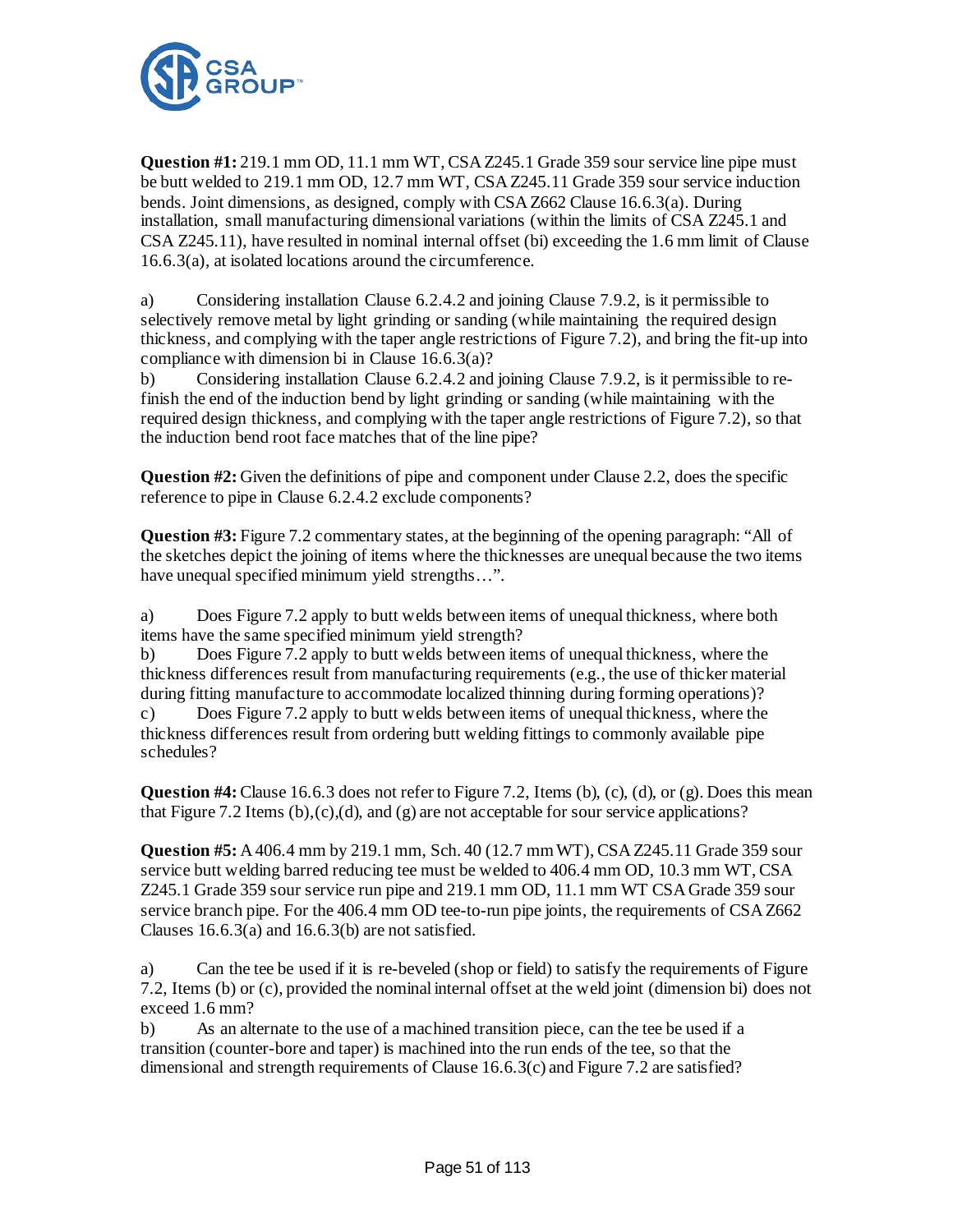

**Question #6:** Do the phrases "machined transition piece" and "transition piece" as used in Clause 16.6.3(c) preclude the use of fittings containing machined transitions, provided dimensional and strength requirements of Clause 16.6.3, Figure 7.2, and the engineering design are satisfied?

**Question #7:** Two 406.4 mm OD, Schedule 40 (12.7 mm WT), CSA Z245.11 Grade 359, sour service, 90 degree elbows were purchased for an above ground fabricated assembly. One elbow, from Manufacturer "A", was formed from 14.3mm nominal WT seamless pipe. The other elbow, from Manufacturer "B", was formed from 15.9 mm nominal WT seamless pipe. The ends of each elbow were prepared to match 12.7 mm Grade 359 pipe, and comply with CSA Z245.11-13 Figure 3.

a) Considering Clause 16.6.3, can these two elbows be joined directly to each other using a butt weld, without any adjustment of the end preparations or use of a transition piece?

b) Considering Clause 16.6.3, can the elbow from Manufacturer "A" be joined directly to 12.7 mm WT Grade 359 pipe?

c) Considering Clause 16.6.3, can the elbow from Manufacturer "B" be joined directly to 12 7 mm WT Grade 359 pipe?

**Question #8:** Are the requirements of Clause 16.6.3 only applicable to below ground applications?

**Answer #1a):** Yes

**Answer #1b):** Yes, provided it is Figure 7.2 (a)

**Answer #2:** Yes

**Answer #3a):** Yes, see note 1 e)

**Answer #3b):** Yes

**Answer #3c):** Yes

**Answer #4:** Yes

**Answer #5a):** No

**Answer #5b):** Yes

**Answer #6:** No

**Answer #7a):** No, CSA Z245.11-13 Figure 3 does not meet the requirements of CSA Z662-15 Clause 16.6.3

**Answer #7b):** No, CSA Z245.11-13 Figure 3 does not meet the requirements of CSA Z662-15 Clause 16.6.3

**Answer #7c):** No, CSA Z245.11-13 Figure 3 does not meet the requirements of CSA Z662-15 Clause 16.6.3

**Answer #8:** No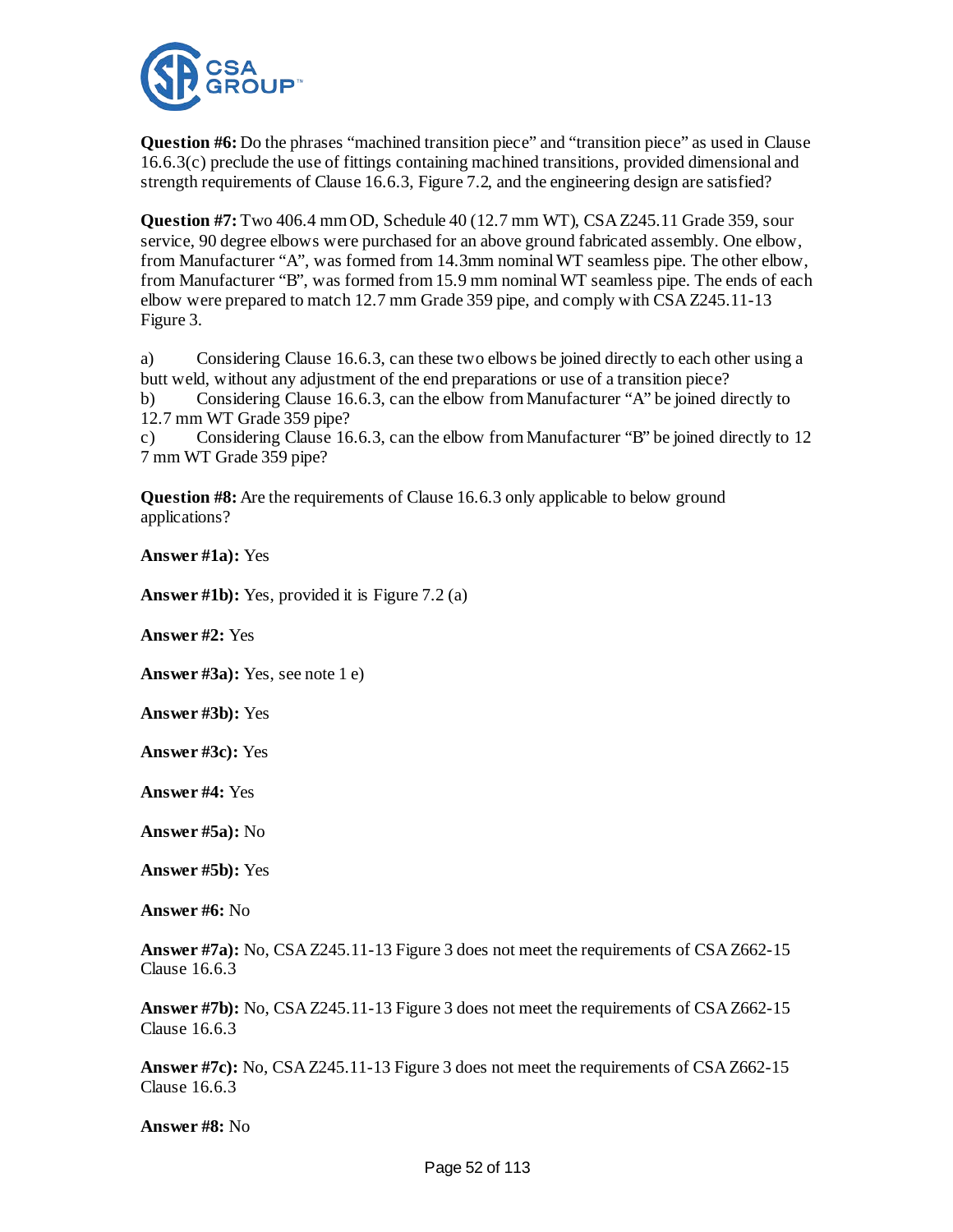

The following interpretation regarding Clause 16.6.4 of CSA Standard Z662:15, Oil and gas pipeline systems, has been approved by the Members of the CSA Standards Technical Committee on *Petroleum and Natural Gas Industry Pipeline Systems and Materials (Z662)*.

**Question:** Weld hardness measurement by Brinell method (HBW): is it acceptable according to Clause 16.6.4 of Z662-15?

**Answer:** No

The following interpretation regarding Clause Annex I, I.4.2 of CSA Standard Z662:15, Oil and gas pipeline systems, has been approved by the Members of the CSA Standards Technical Committee on *Petroleum and Natural Gas Industry Pipeline Systems and Materials (Z662)*.

**Question #1:** If ASME B31.3 Table K341.3.2 standards of acceptability for production welds apply to visual examination of all welds in the scope of Annex I, are weld surface finish requirements only applicable to weld surfaces that are accessible for visual examination?

**Question #2:** If ASME B31.3 Table K341.3.2 standards acceptable for production welds apply to visual examination of all welds, are welder and welding operator performance qualification welds described by Clause I.4.1 (b) required to satisfy the visual examination requirements of ASME B31.3 Table K341.3.2, in addition to the required volumetric nondestructive examination, and visual examination requirements of ASME Section IX?

**Answer #1:** Yes

**Answer #2:** No, only volumetric requirements apply

The following interpretation regarding Clause Hydrostatic test of CSA Standard Z662:11, Oil and gas pipeline systems, has been approved by the Members of the CSA Standards Technical Committee on *Petroleum and Natural Gas Industry Pipeline Systems and Materials (Z662)*.

**Question:**I would like to know if a company can use diesel to conduct a pressure test on their pipeline instead of using water.

**Answer:** Yes

The following interpretation regarding Clause Pressure-control system of CSA Standard Z662:11, Oil and gas pipeline systems, has been approved by the Members of the CSA Standards Technical Committee on *Petroleum and Natural Gas Industry Pipeline Systems and Materials (Z662)*.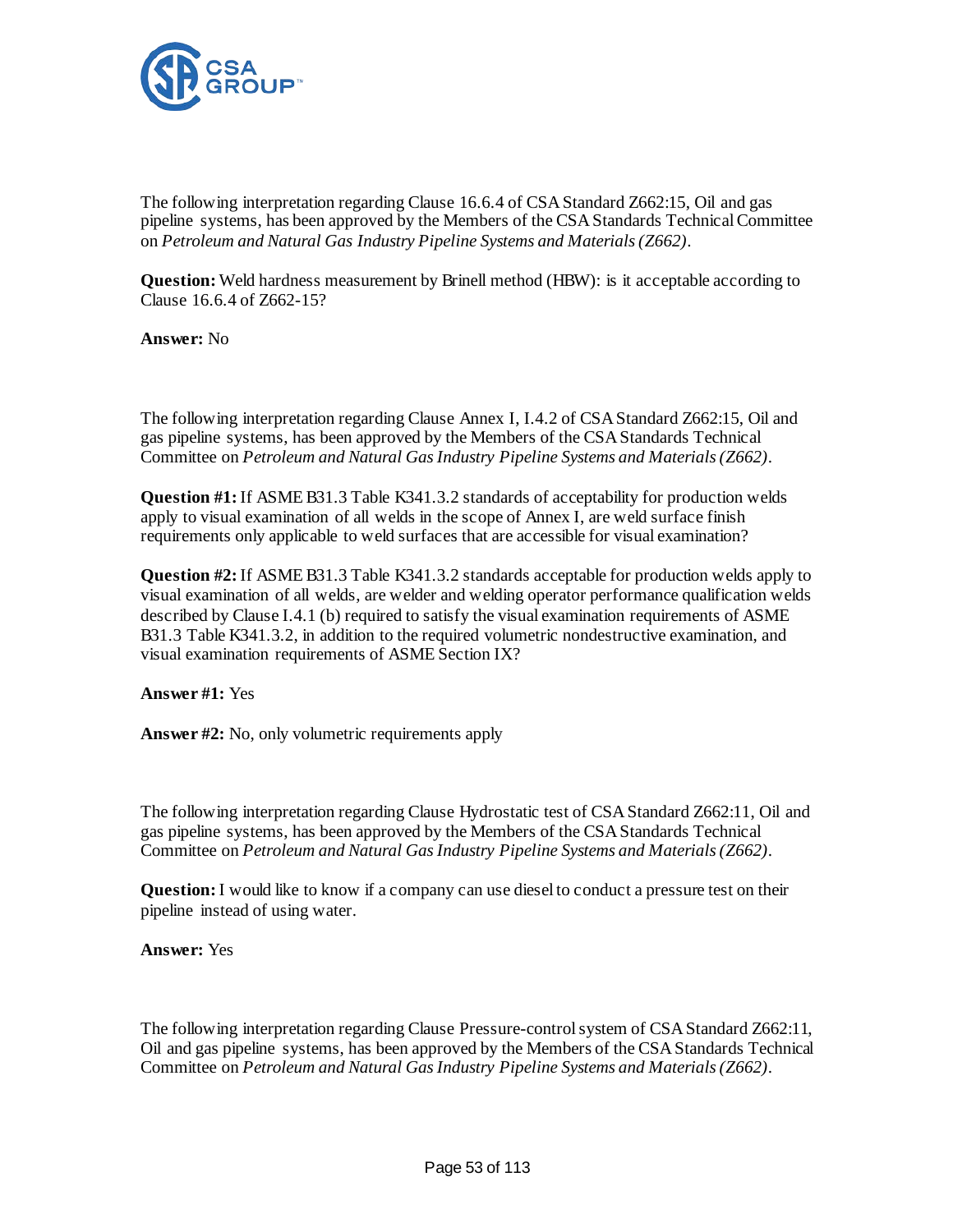

**Question:**In a case where you have piping at higher MOP to a lower MOP, does having continuous monitoring of pressure (i.e., pressure transmitter) through SCADA with in situ intervention by the Operator upon alarm comply with the intent of "manual intervention" as referenced in the definition for "pressure control system"?

**Answer:** Yes. However, see definition of "overpressure protection" and the overpressure protection requirements in Clause 4.18.1.

The following interpretation regarding Clause 4 of CSA Standard Z662:11, Oil and gas pipeline systems, has been approved by the Members of the CSA Standards Technical Committee on *Petroleum and Natural Gas Industry Pipeline Systems and Materials (Z662)*.

**Q.1.** Within Clause 4 of CSA Z662-11, is there a distinction between design and operating temperatures?

**Q.2** Does CSA Z662-11 recommend require designers to use operating temperatures for piping flexibility analysis specified in 4.8.3 and 4.8.4?

**Q.3** Are Max/Min operating temperatures for flexibility analysis as required in Clause 4.8.3 and 4.8.4 determined under normal operating conditions?

**Q.4** Is it the designer's responsibility to consider special conditions such as hot purging and loss of coolant?

**Response 1:** Yes. See Clause 4.2.2.4 for requirements.

**Response 2:** Yes. See Clause 4.2.2.4 for requirements.

**Response 3:** Yes. See Clause 4.2.2.4 for requirements.

**Response 4:** Yes. See Clause 4.2.4 for requirements.

The following interpretation regarding Clause 4 of CSA Standard Z662:11, Oil and gas pipeline systems, has been approved by the Members of the CSA Standards Technical Committee on *Petroleum and Natural Gas Industry Pipeline Systems and Materials (Z662)*.

**Question #1:** Clause 4.18.3 addresses pressure relieving and allows relief into air. Can HVP product be discharged to air through discharge stack?

**Question #2:** Clause 4.14.3.2 (a), is "blowdown" always intended to be a deliberate act of relieving pressure?

**Question #3:** Clause 4.14.3.2 (a), is "relieve" always intended to be the release of pressure by some safety device?

**Answer 1:** No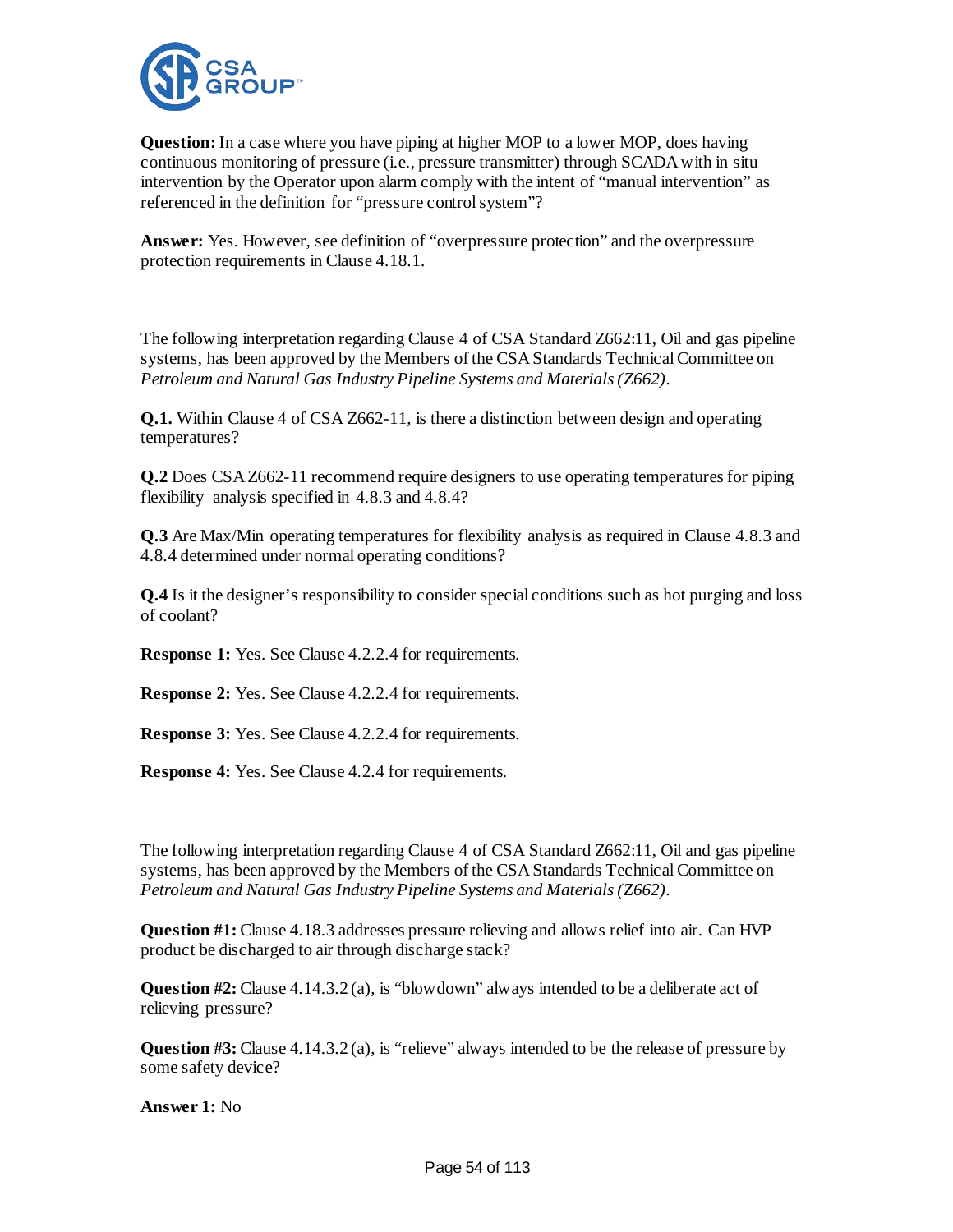

**Answer 2:** No

**Answer 3:** No

The following interpretation regarding Clause 4.11 of CSA Standard Z662:11, Oil and gas pipeline systems, has been approved by the Members of the CSA Standards Technical Committee on *Petroleum and Natural Gas Industry Pipeline Systems and Materials (Z662)*.

**Question 1:** If we follow the Standard in appropriately protecting the pipelines, can reduced clearance be used?

**Question 2:** If not, what is the minimum clearance that can be achieved?

**Question 3:** Does CSA Z662 address application and approval processes?

**Answer 1:** Yes. See Clauses 4.11.2 and 4.11.3.

**Answer 2:** Not applicable.

**Answer 3:** No.

The following interpretation regarding Clause 4.3.7, Table 4.2 - Note (3) of CSA Standard Z662:11, Oil and gas pipeline systems, has been approved by the Members of the CSA Standards Technical Committee on *Petroleum and Natural Gas Industry Pipeline Systems and Materials (Z662)*.

**Q.1.** Is it the intent that the location factors (L) referenced in Clause 4.3.7 and specified in Table 4.2 modify the overall factor of safety utilization factor ( $F \times L \times J \times T$ ):

a) for facilities in accordance with the service fluid and class location?

b) in higher potential consequence areas based on class location?

c) in higher potential consequence areas based on potential environmental consequence?

d) at a station location as there is a higher potential for a worker related consequence than the "General" application category?

e) at a station location to compensate for stresses and strains that could be found in station piping?

**Q.2** Would the station location factors (L) referenced in Clause 4.3.7 and specified in Table 4.2 apply to:

a) station piping conducting the service fluid that is located between station isolation valves (see the attached diagram Figure 1)?

b) a mainline pipeline segment that is connected upstream or downstream of any station isolation valve(s) that is located:

a. within the station fencing but outside of the station area (see mainline pipeline "X" in Figure 1); or

b. within the station area (see mainline pipeline "X" in Figure 2).

c) a pipeline segment that is connected upstream of a station isolation valve that traverses:

a. station piping, facilities, buildings or equipment (see pipeline "Y" in Figure 3); or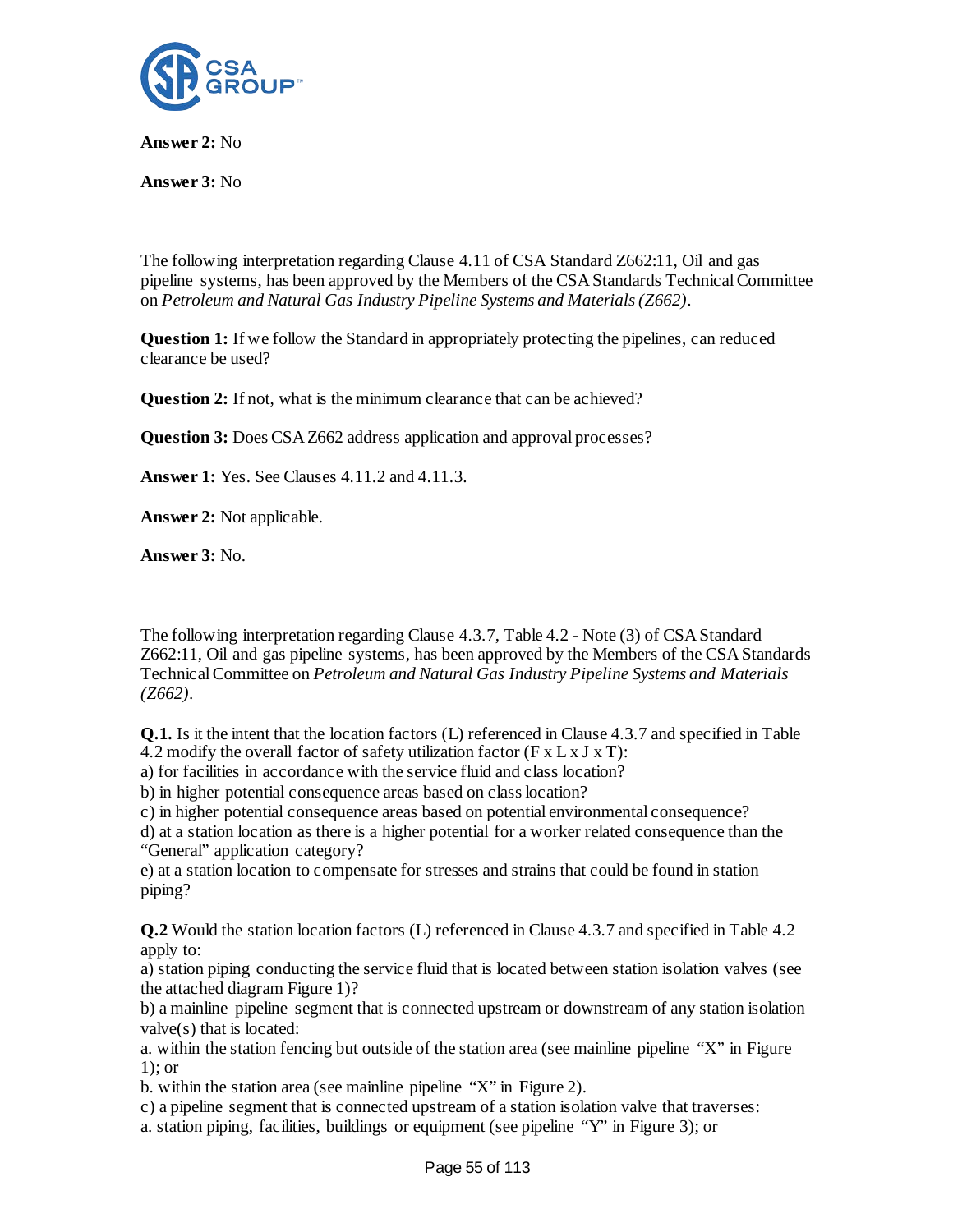

b. a station area.

d) a pipeline that traverses a station area but is not connected to the station piping or facilities, and is also operated to the CSA Z662-11 standard (see pipeline "Y" in Figure 4): a. where pipeline X and Y are owned by the same company; or b. where pipeline X and Y are owned by separate companies.

**Response:** No response provided as question was withdrawn by the submitter.

**Response 2(a):** Yes.

**Response 2(b):** No.

**Response 2(c)a:** No.

**Response 2(c)b:** No.

**Response 2(d)a:** No.

**Response 2(d)b:** No.

The following interpretation regarding Clause 4.11.2 and Table 4.9 of CSA Standard Z662:11, Oil and gas pipeline systems, has been approved by the Members of the CSA Standards Technical Committee on *Petroleum and Natural Gas Industry Pipeline Systems and Materials (Z662)*.

**Q.1.** Is installing multiple pipelines in a single HDD borehole, as referenced in CAP-2004-0022, prohibited by CSA Z662-11?

**Q.2.** Do the minimum clearance requirements listed in Table 4.9 apply to this type of installation?

**Q.3.** Is it acceptable to use a reduced clearance, as referenced in Clause 4.11.2, provided that the pipelines are appropriately protected from damage?

**Response 1:** No.

**Response 2:** Yes.

**Response 3:** Yes.

The following interpretation regarding Clause 4.14.2.7 (b) of CSA Standard Z662:11, Oil and gas pipeline systems, has been approved by the Members of the CSA Standards Technical Committee on *Petroleum and Natural Gas Industry Pipeline Systems and Materials (Z662)*.

**Q.1.** Is this clause just intended for the main process piping within the compressor building?

**Q.2.** Can fuel gas piping to the compressor engine in the compressor building remain pressurized?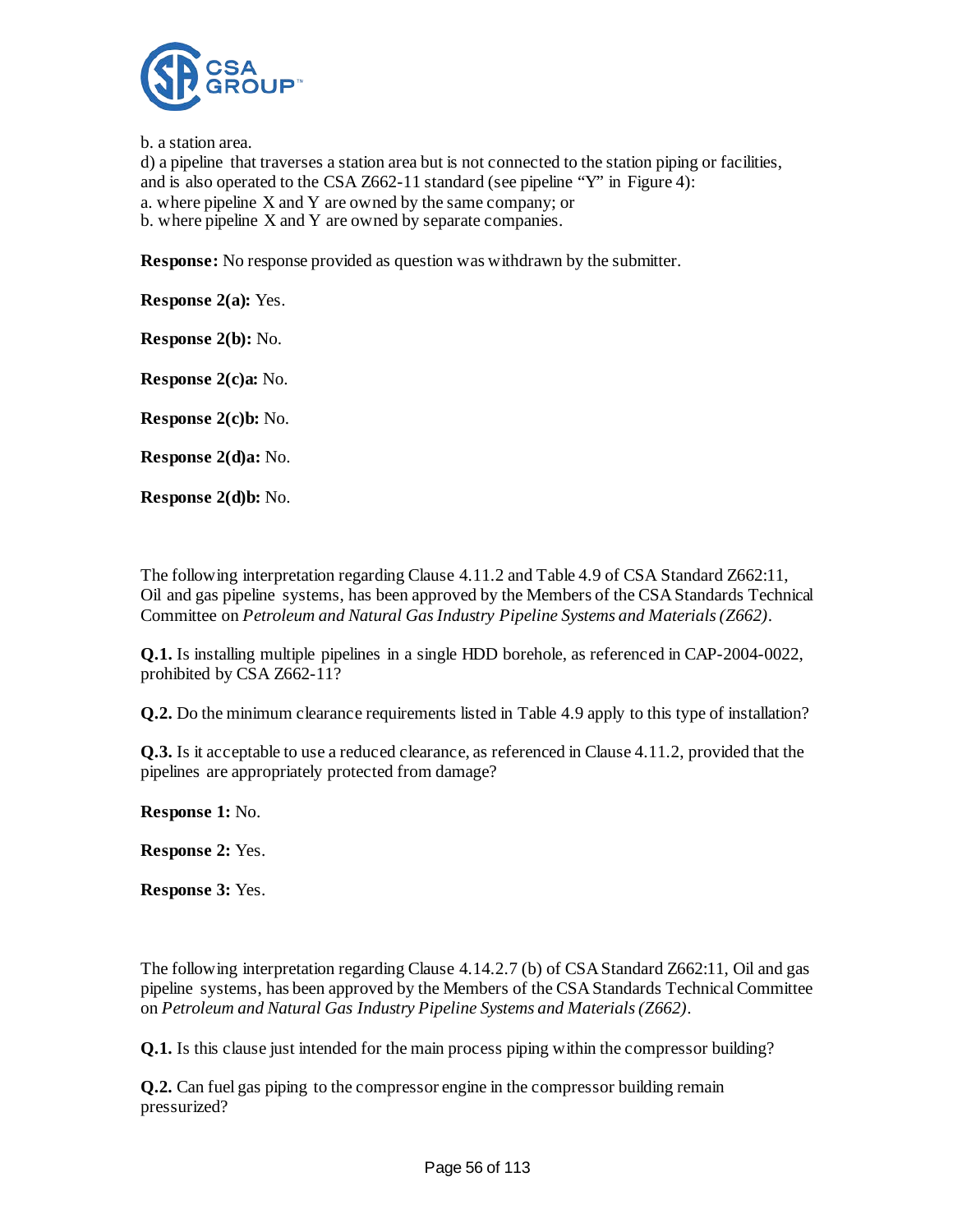

**Q.3.** Can utility fuel piping to space heaters in the compressor building remain pressurized?

**Response 1:** No.

**Response 2:** No.

**Response 3:** Yes, provided the requirements in clause 4.14.2.7 are met.

The following interpretation regarding Clause 4.21.1 of CSA Standard Z662:11, Oil and gas pipeline systems, has been approved by the Members of the CSA Standards Technical Committee on *Petroleum and Natural Gas Industry Pipeline Systems and Materials (Z662)*.

**Answer:** Yes Does the process of natural gas liquefaction constitute "further processing" under Clause 4.21.1 of the CSA Z662?

**Answer:** Yes

The following interpretation regarding Clause Table 5.3 of CSA Standard Z662:11, Oil and gas pipeline systems, has been approved by the Members of the CSA Standards Technical Committee on *Petroleum and Natural Gas Industry Pipeline Systems and Materials (Z662)*.

**Question:**Is it permissible to use MSS SP-44 flanges manufactured using ASTM A694 or A707 material?

**Answer:** No.

The following interpretation regarding Clause 5.1.2, 5.1.3, 5.2.5, Table 5.3 of CSA Standard Z662:11, Oil and gas pipeline systems, has been approved by the Members of the CSA Standards Technical Committee on *Petroleum and Natural Gas Industry Pipeline Systems and Materials (Z662)*.

**Question 1:** Is it permissible to install Category I butt welding fittings manufactured to the requirements of ASME B16.9-2007, with the materials being in accordance with either of the following material specifications:

i. ASTM A 234 WPB ii. ASTM A 420 WPL6

**Question 2:** If the answer to the question 1 is no, is it permissible to install the fittings described in question 1 if an engineering assessment as described in CSA Z662 clause 5.1.3 is performed and the assessment shows that the fitting is suitable for its proposed use?

**Question 3:** Is it permissible to install Category I forged fittings, socket welding and threaded, manufactured to the requirements of ASTM A105 or ASTM A350, with the dimensions and pressure ratings being in accordance ASME B16.11 if an engineering assessment as described in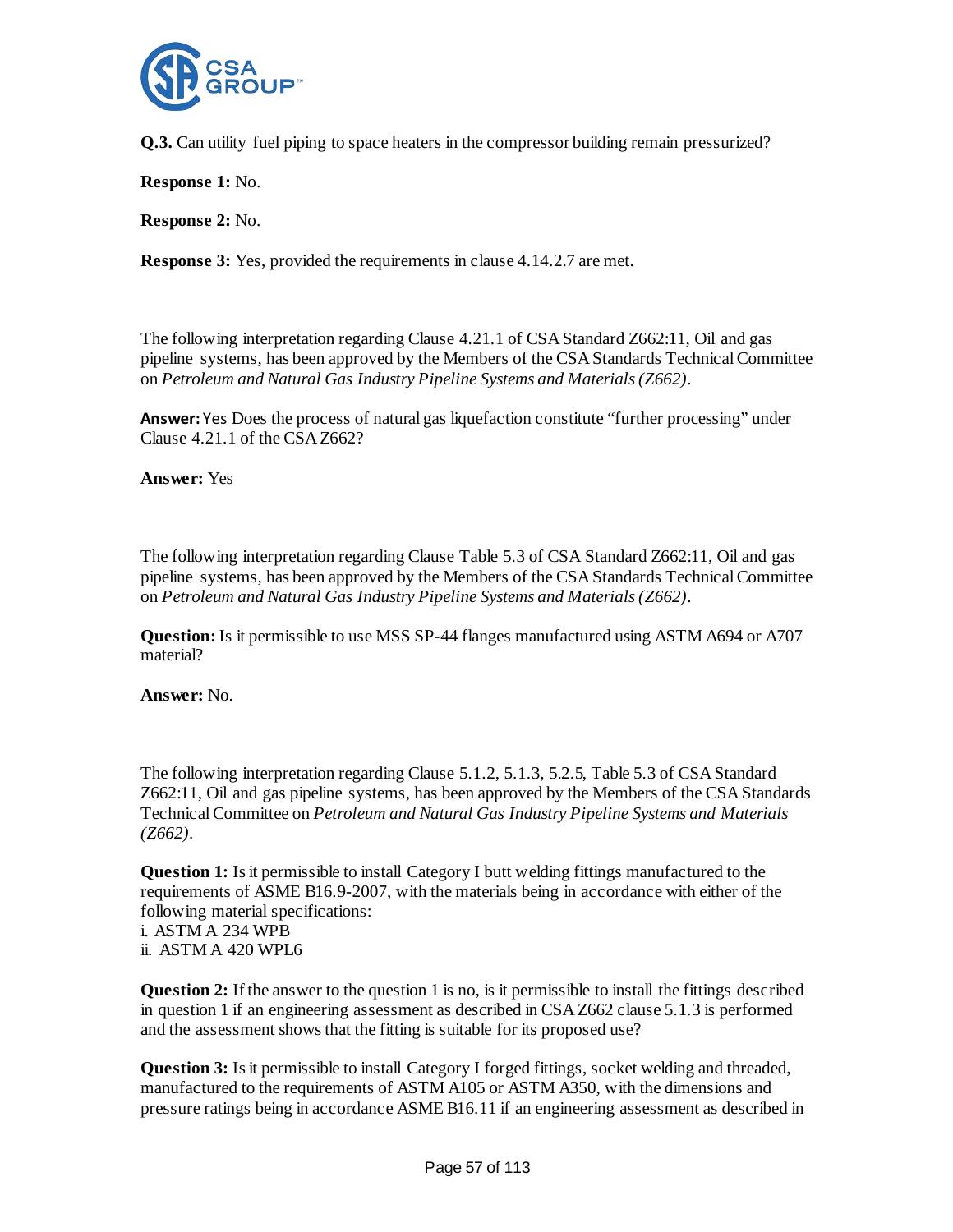

clause 5.1.3 is performed and the assessment shows that the fitting is suitable for its proposed use?

**Answer 1:** Yes. Note limitations 10, 11 and 19.

**Answer 2:** Not applicable.

**Answer 3:** Yes. Other aspects of Z662 must also be taken into consideration.

The following interpretation regarding Clause 7.13.1 of CSA Standard Z662:11, Oil and gas pipeline systems, has been approved by the Members of the CSA Standards Technical Committee on *Petroleum and Natural Gas Industry Pipeline Systems and Materials (Z662)*.

**Question 1:** May radiographic images obtained through conventional film techniques be digitized and weld evaluation be made using these digitized files?

**Question 2:** May radiographic images obtained through conventional film techniques be digitized and digitally manipulated to correct for noncompliance, e.g. incorrect density or inadequate sensitivity?

**Question 3:** Is the intent that the digital radiography procedure be compliant with the requirements ASME V Article 2 Mandatory Appendix 3?

**Answer 1:** No.

**Answer 2:** No.

**Answer 3:** No. See Clause 7.13.2.

The following interpretation regarding Clause 7 of CSA Standard Z662:11, Oil and gas pipeline systems, has been approved by the Members of the CSA Standards Technical Committee on *Petroleum and Natural Gas Industry Pipeline Systems and Materials (Z662)*.

**Question 1(a):** Are welding inspector(s) required where piping is being arc or gas welded assuming that the welding is:

- not in service;

- 100% of the welds are non destructively tested by radiographers qualified in accordance with 7.14.8.1 or ultrasonic inspectors qualified as required in 7.15.6; and

- the non destructive testing method used is capable of detecting any imperfections on the outside surface of the piping?

**Question 1(b):** Is it permissible, for a contractor's crew, who has a person competent in visual inspection and whose qualifications are approved by the company, to perform any visual inspection required by clause 7.10.2.1 or clause 6.5?

**Answer 1(a):** No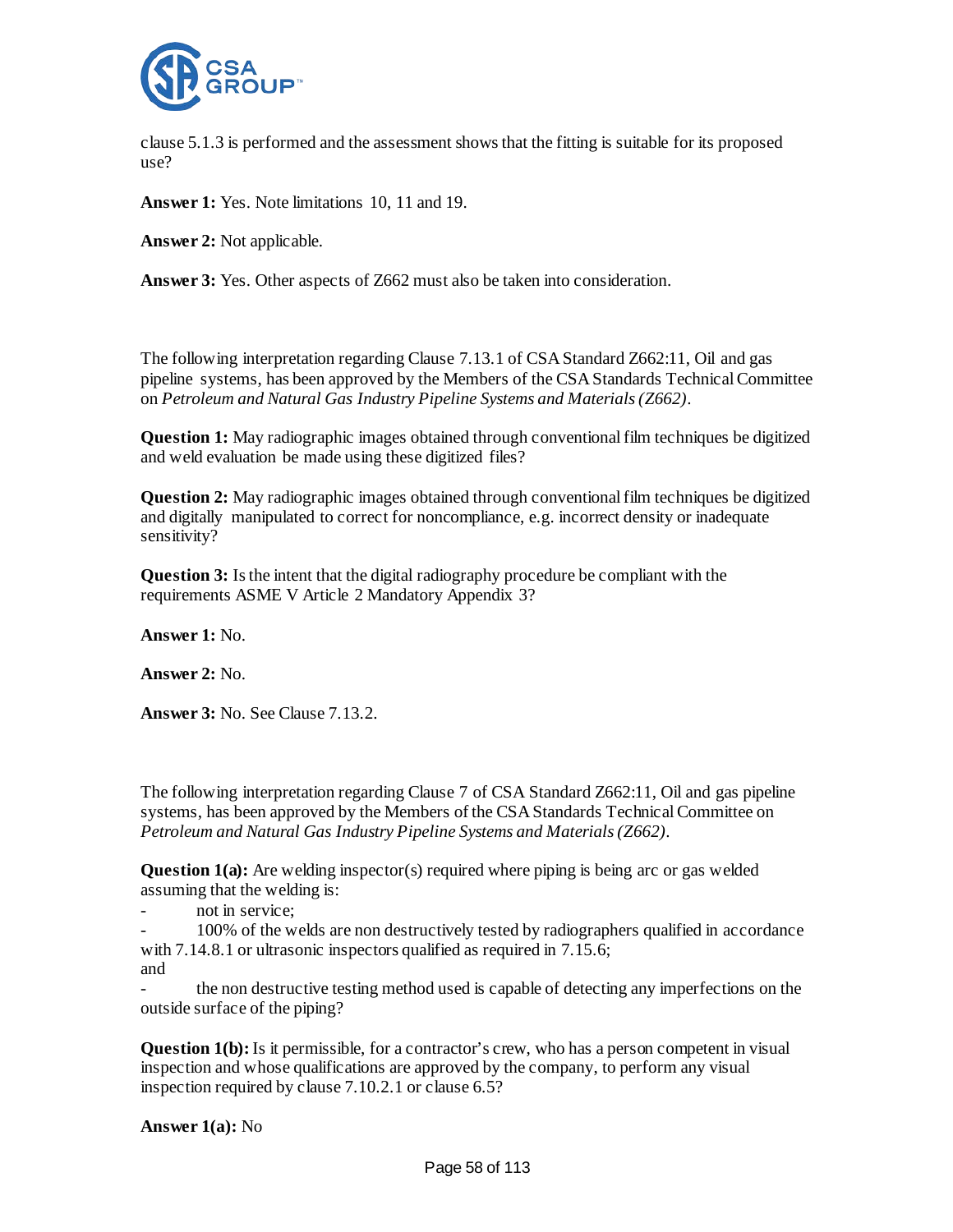

**Answer 1(b):** Yes

The following interpretation regarding Clause 7.2.5 of CSA Standard Z662:11, Oil and gas pipeline systems, has been approved by the Members of the CSA Standards Technical Committee on *Petroleum and Natural Gas Industry Pipeline Systems and Materials (Z662)*.

# **Question #1:**

(a) In clause 7.2.5 (a) if radiography examination is the NDT method used to qualify welders as specified in ASME IX is the acceptance criteria Section IX QW-191?

(b) Is it permissible in 7.2.5 (a) to use the acceptance standards of CSA-Z662 clause 7.11 for welder qualification using radiography on ASME qualified welds?

(c) Is it allowable in 7.2.5 (a) to use the technical setup requirements for radiography as specified in CSA-Z662 for welder qualifications on ASME qualified welds?

(d) Does 7.2.5 (a) make it mandatory that the requirements of ASME V Article 2 be met concerning all aspects of radio-graphic technical technique for welder qualification on ASME qualified welds?

# **Question #2:**

(a) In clause 7.2.5 (b) does radiography have to meet the technical technique requirements of ASME V Article 2?

(b) Does clause 7.2.5 (b) allow radiography to be performed to the technical techniques as outlined in CSA-Z662?

(c) Does clause 7.2.5 (b) allow radiography to be performed to the technical techniques as outline in CSA-Z662 and still used the acceptance criteria as listed in ASME B 31.3 Table 341.3.2? (d) does clause 7.2.5 (b) specify that radiography must be performed to the technical requirements of ASME V Article2 and use the acceptance criteria as listed in ASME B 31.3 Table 341.3.2?

**Answer 1 (a):** Yes

**Answer 1 (b):** No

**Answer 1 (c):** No

**Answer 1 (d):** Yes

**Answer 2 (a):** Yes

**Answer 2 (b):** No

**Answer 2 (c):** No

**Answer 2 (d):** Yes

The following interpretation regarding Clause Table 7.3 of CSA Standard Z662:11, Oil and gas pipeline systems, has been approved by the Members of the CSA Standards Technical Committee on *Petroleum and Natural Gas Industry Pipeline Systems and Materials (Z662)*.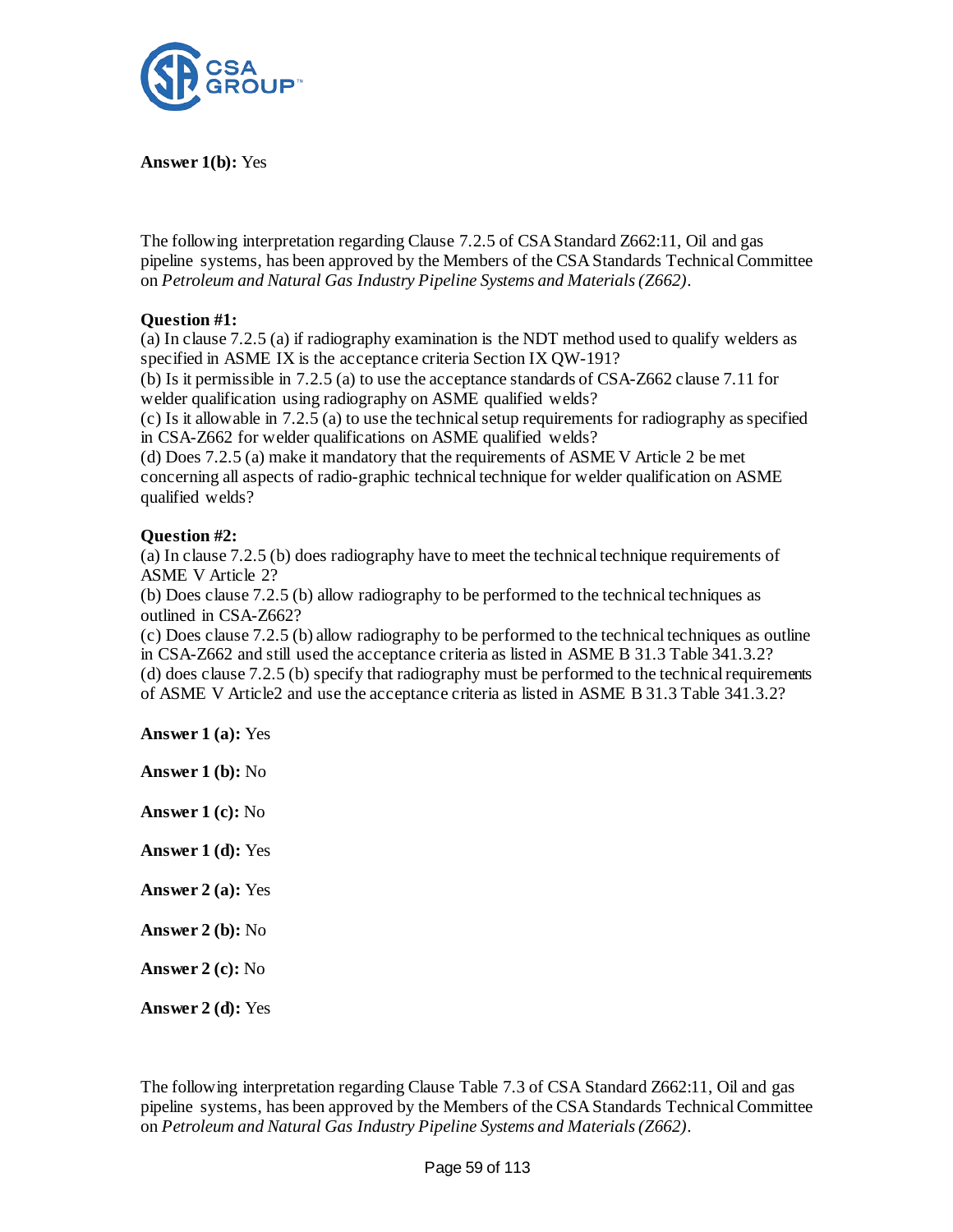

**Question #1:** Is Table 7.3 applicable to in-service welding procedures when the essential changes are not addressed in the applicable part of Table 7.10?

**Question #2:** Does Table 7.3 have any applicability to in-service welding procedures?

**Answer 1:** No

**Answer 2:** No

The following interpretation regarding Clause 8.1.2 of CSA Standard Z662:11, Oil and gas pipeline systems, has been approved by the Members of the CSA Standards Technical Committee on *Petroleum and Natural Gas Industry Pipeline Systems and Materials (Z662)*.

**Question 1(a):** Could Clause 8.1.2 be interpreted to mean that the system must be tested in place and could only be tested otherwise under the conditions specified in Clause 8.4?

**Question 1(b):** If the response to question 1 a) is no, is the intent of Clauses 8.1.2 and 8.4 to allow testing in a fabrication shop where it is not "practicable" to do it in the field?

**Answer 1(a):** No

**Answer 1(b):** Yes

The following interpretation regarding Clause 8.1.2, 8.1.3 & 8.1.7 of CSA Standard Z662:11, Oil and gas pipeline systems, has been approved by the Members of the CSA Standards Technical Committee on *Petroleum and Natural Gas Industry Pipeline Systems and Materials (Z662)*.

**Question 1:** (Note: The following question assumes Clause 8.4 is not applicable) (a) Often during initial testing of piping not in place, when moving the piping to its final location it is "broken up" into smaller spools at flanged connections. Also, during maintenance activities flanged pretested spool pieces are often installed. It is the practice at some companies to replace the gaskets. Do the new gaskets associated with these spool pieces require a pressure test?

(b) Regarding Clause 8.1.7, if the applicable manufacturing and design standard or specification contains requirements for pressure testing that are less onerous than clause 8 with respect to test pressure or duration, is the manufacturing pressure test acceptable?

(c) Regarding Clause 8.1.7, if the applicable manufacturing and design standard or specification does not contain requirements for pressure testing, is a pressure test required?

(d) If there is no applicable manufacturing and design standard or specification for the component to be installed, does the fabricated item require pressure testing?

(e) Would the following items (i through vii) be considered fabricated items for the purposes of clause 8.1.7?

i. Regulators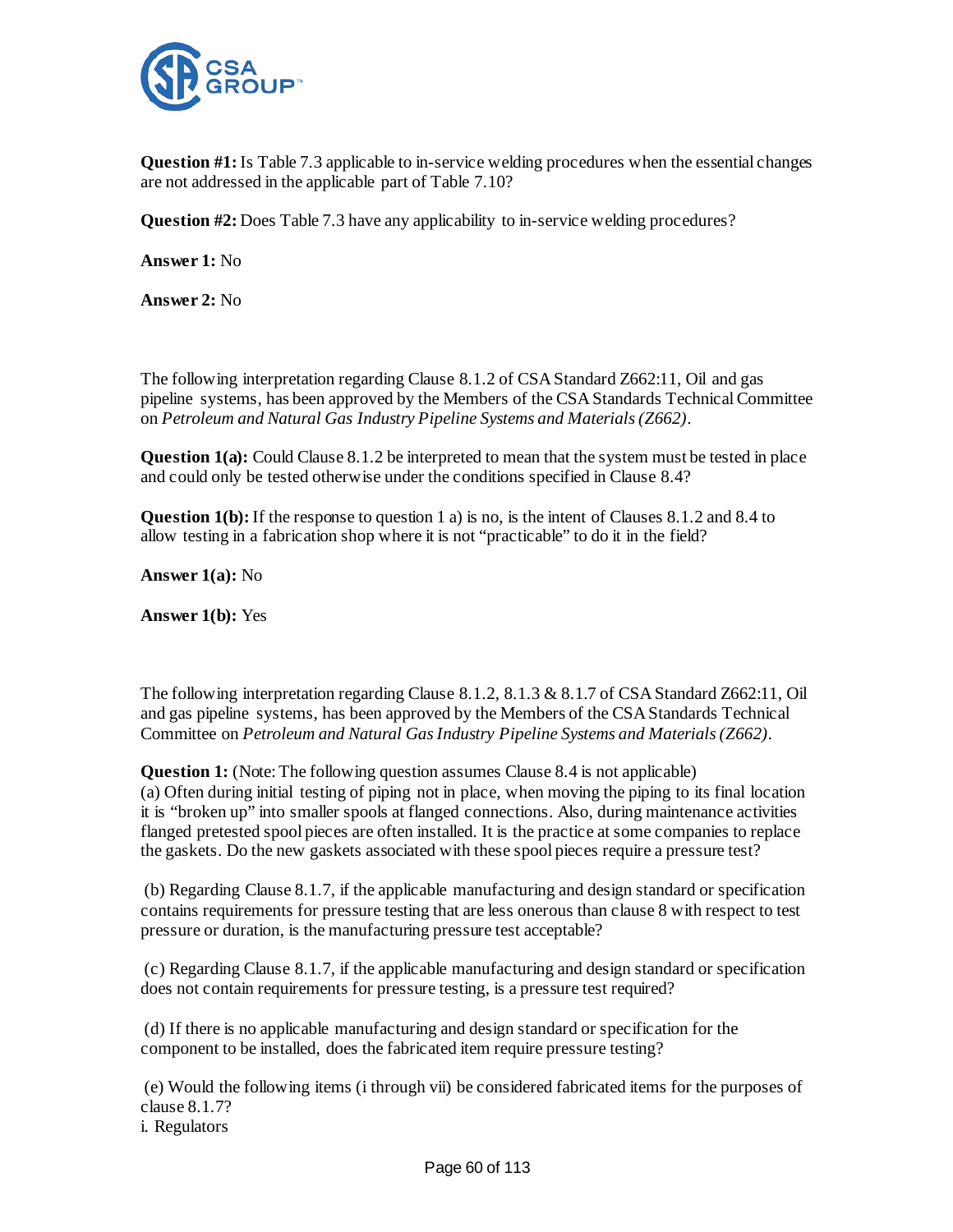

ii. Control valves iii. Relief valves iv. Filters v. Scrubbers vi. Spacer plates vii. Gaskets viii. Compressors/pumps **Answer 1a:** No. See Clause 8.12.2. **Answer 1b:** Yes.

**Answer 1c:** Yes.

**Answer 1d:** Yes.

**Answer 1e i:** No.

**Answer 1e ii:** No.

**Answer 1e iii:** No.

**Answer 1e iv:** No response. The answer is dependent on filter type.

**Answer 1e v:** Yes.

**Answer 1e vi:** No.

**Answer 1e vii:** No.

**Answer 1e viii:** No.

The following interpretation regarding Clause 8.8.5 & 12.8.1 of CSA Standard Z662:11, Oil and gas pipeline systems, has been approved by the Members of the CSA Standards Technical Committee on *Petroleum and Natural Gas Industry Pipeline Systems and Materials (Z662)*.

**Question 1:** Would it be acceptable to use pressure gauge plots as an "appropriate leak detection" method, for very small test volumes?

**Question 2:** If the above response to Question #1 is no, then: (a) Is it CSA's point of view that all gas utility service lines (above and below 700 kPa), which are typically  $\frac{1}{2} - \frac{3}{4}$ , shall be pressure tested using water? (b) And where water is impractical to remove or may cause issues with corrosion, shall they be pneumatically pressure tested for 24 hours?

**Question 3:** Is the designer expected to refer back to Section 8.8 for gas distribution piping operating below 700 kPa?

Answer 1: Yes, pressure gauge plots are acceptable if it is determined that the Company's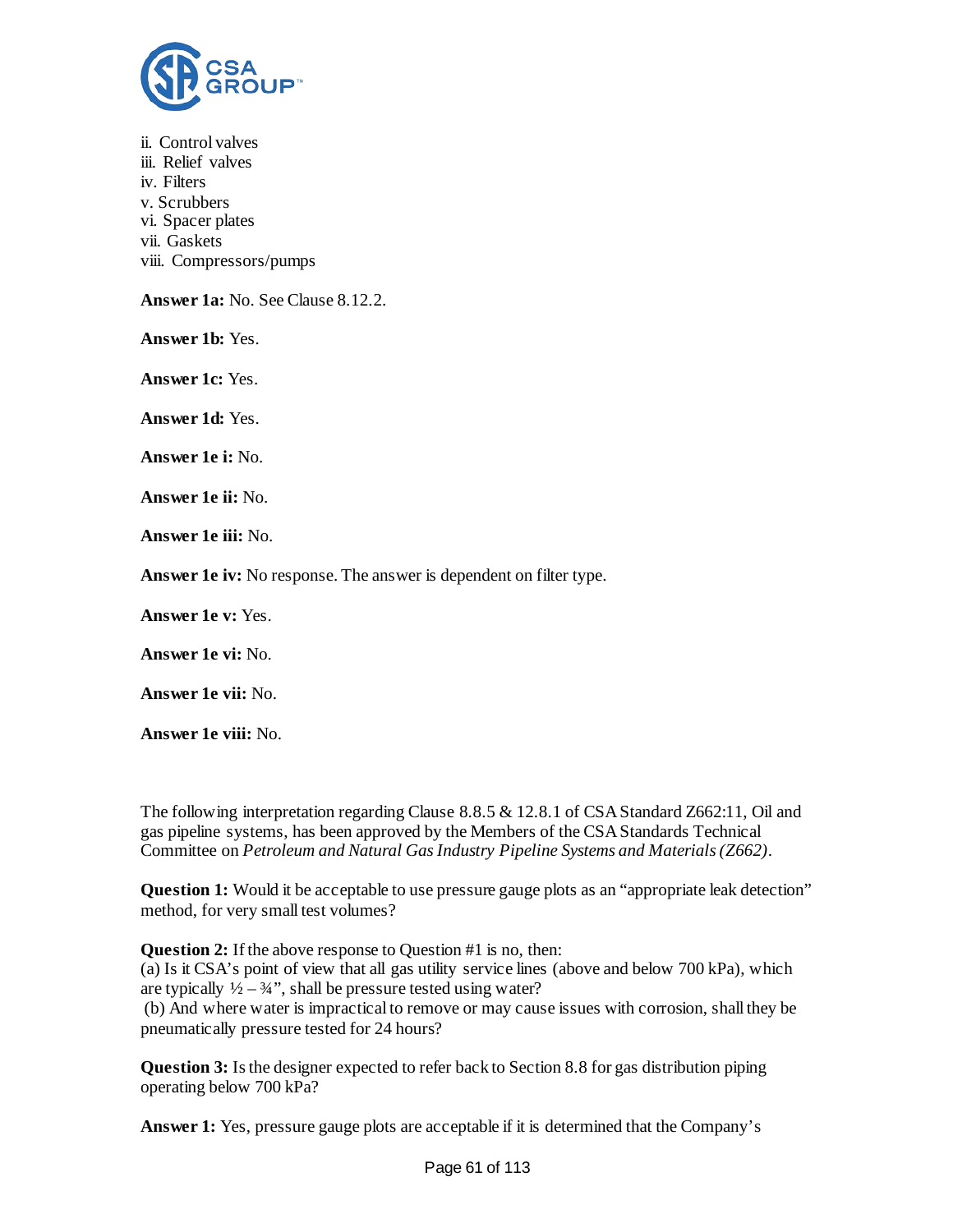

testing procedure is effective in determining a leak in the defined time and documented as stated in Clause 8.8.7.

**Answer 2a:** Not applicable. See response to Question #1.

**Answer 2b:** Not applicable. See response to Question 1.

**Answer 3:** Yes.

The following interpretation regarding Clause 10 of CSA Standard Z662:11, Oil and gas pipeline systems, has been approved by the Members of the CSA Standards Technical Committee on *Petroleum and Natural Gas Industry Pipeline Systems and Materials (Z662)*.

**Question:**Clauses 10.10.2.7, 10.10.4.2, 10.10.5, 10.10.6 and 10.10.7 allow for the applicable defect to be accepted on the basis of an engineering assessment. Is it permissible to complete the engineering assessment using only the imperfection size, shape, etc provided by the ILI tool?

**Answer:** No

The following interpretation regarding Clause 10.5.3.1 & 10.5.3.7 of CSA Standard Z662:11, Oil and gas pipeline systems, has been approved by the Members of the CSA Standards Technical Committee on *Petroleum and Natural Gas Industry Pipeline Systems and Materials (Z662)*.

**Question #1:** Is it the intent of these clauses that Industry may risk-manage the need for signage, such that it may not be required at all water crossings based on the potential hazard of public activity?

**Question #2:** Is signage required at all water crossings regardless of potential hazard to the pipeline?

**Question #3:** Is it the intent of Clause 10.5.3.7 that Industry may risk-manage the need for signage at navigable water crossings, based on the hazard to the pipeline?

**Question 4:** Is it the intent of Clause 10.5.3.7(a) that "periodic" apply to both "dredging" and "other construction activity"?

**Question 5:** Is signage required at wetland crossings?

**Question 6:** Does the correct interpretation of "drainage systems" in Clause 10.5.3.1(b)(iv) include natural features such as swales, gullies, creeks and wetlands?

**Answer 1:** Yes. Except as required by Clause 10.5.3.7

**Answer 2:** No

**Answer 3:** Yes. Except as required by Clause 10.5.3.7 a) & b)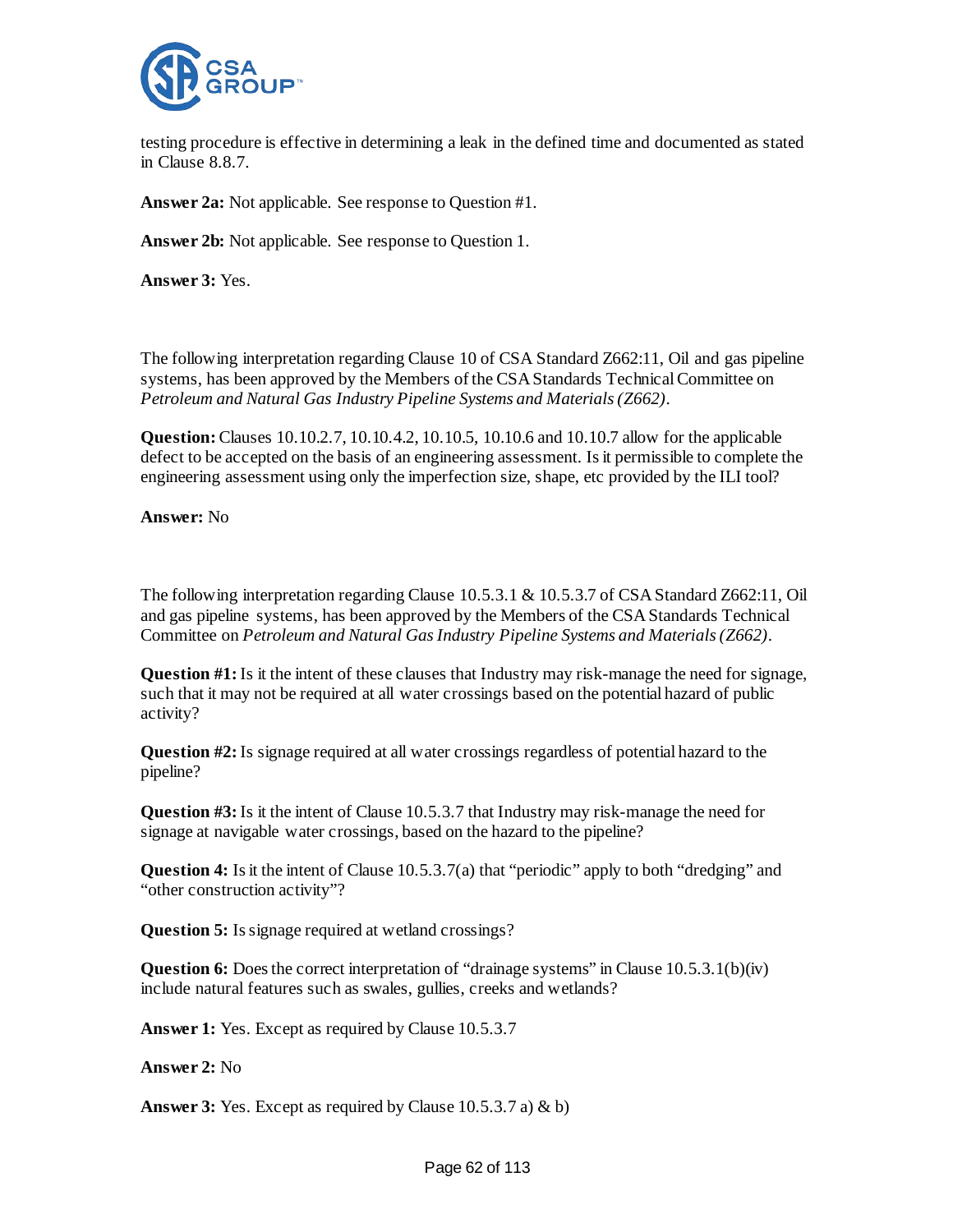

**Answer 4:** No

**Answer 5:** No. Except as required by Clause 10.5.3.2

**Answer 6:** No

The following interpretation regarding Clause 14.3.4 of CSA Standard Z662:11, Oil and gas pipeline systems, has been approved by the Members of the CSA Standards Technical Committee on *Petroleum and Natural Gas Industry Pipeline Systems and Materials (Z662)*.

**Question 1:** Per Clause 14.3.4.3, is it the intent that only fittings manufactured to ASME B16.9 and ASME B16.11 are permitted as the clause does not list an option for fittings manufactured to other component standards?

**Question 2:** Per Clause 14.3.4, are fittings manufactured to another standard such as CSA Z245.11, MSS SP-75, or MSS SP-97 permitted provided these are either listed component standards in ASME B31.3 and/or CSA Z662 with listed material properties in ASME B31.3 at the design temperature, or qualified in accordance with Clause 14.3.2.1.

**Question 3a:** In Clause 14.3.4.2, is it intended that only "fittings other than bends" require registration as specified in CSA B51

**Question 3b:** Is it intended that "Flanges", "Valves", "Transition Pieces", and "Bends" do not require such registration since the registration requirement only appears in Clause 14.3.4 and not in any of these other parallel clauses (or as a more general requirement in Clause 14.3.1)?

**Answer 1:** No

**Answer 2:** Yes

**Answer 3a:** Yes

**Answer 3b:** Yes

The following interpretation regarding Clause 14.3.5 of CSA Standard Z662:11, Oil and gas pipeline systems, has been approved by the Members of the CSA Standards Technical Committee on *Petroleum and Natural Gas Industry Pipeline Systems and Materials (Z662)*.

**Question 1:** Is it the intent of this clause to prohibit the use of CSA Z245.12 flanges in Clause 14 pipelines since the corresponding CSA materials are not listed in ASME B16.5 and do not fall within any of the defined materials groups in ASME B16.5?

**Question 2:** Is it permissible to use a CSA Z245.12 flange in Clause 14 pipeline system at a temperature in excess of 120 C?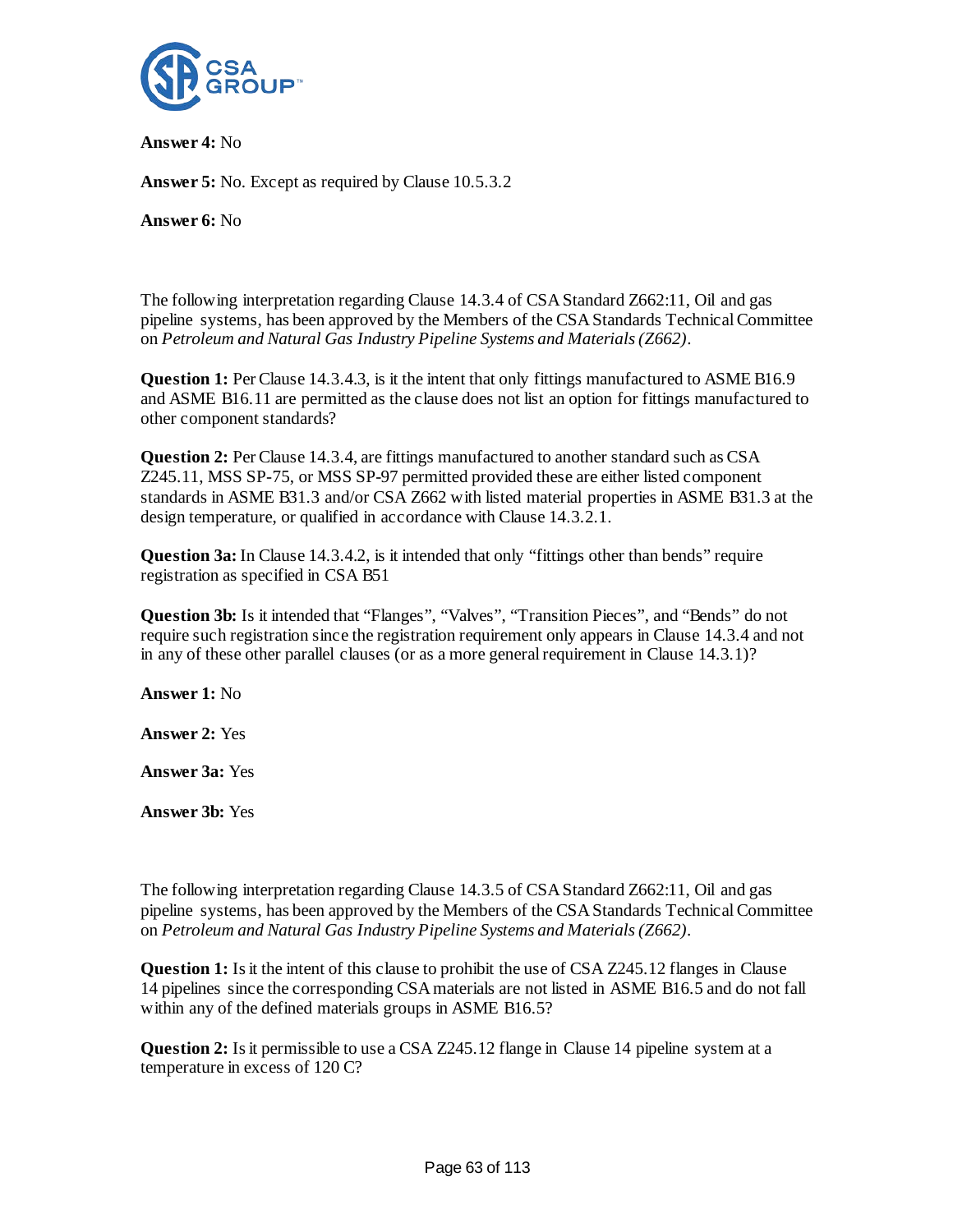

**Question 3:** Is it permissible to use ASME B16.5 Appendix A "A Method used for Establishing Pressure Temperature Ratings" to determine the ASME B16.5 pressure temperature ratings for flange materials not currently listed in any materials group in ASME B16.5?

**Question 4:** Is it permissible to use the established pressure temperature ratings for a given materials group in ASME B16.5 for a CSA Z245.12 flange when it can be established that the Selected Stress "S1" (as specified in Appendix A of ASME B16.5) for that CSA flange material exceeds the Selected Stress upon which other listed materials (e.g., ASTM A105) have been added to the materials group proposed for use?

**Question 5:** MSS SP-44 is an established flange manufacturing standard listed in Table 326.1 of ASME B31.3. This standard includes published pressure ratings to a maximum temperature of 232 C, which are accepted under ASME B31.3. Is it permissible to use an MSS SP-44 flange, manufactured using ASTM material listed in Table 5.3 of CSA Z662, in a CSA Z662 Clause 14 pipeline in accordance with the materials requirements, and pressure temperature ratings, of MSS SP-44 and the applicable ASTM standard?

**Answer 1:** Yes.

**Answer 2:** No.

**Answer 3:** CSA's policy does not allow for the interpretation of non-CSA standards.

**Answer 4:** CSA's policy does not allow for the interpretation of non-CSA standards.

**Answer 5:** No.

The following interpretation regarding Clause 16.6.4 of CSA Standard Z662:11, Oil and gas pipeline systems, has been approved by the Members of the CSA Standards Technical Committee on *Petroleum and Natural Gas Industry Pipeline Systems and Materials (Z662)*.

**Question 1a:** Is 100% hardness testing required?

**Question 1b:** Is the frequency of testing, along with the locations and test patterns, up to the company?

**Answer 1a:** No

**Answer 1b:** Yes

The following interpretation regarding Clause Annex I of CSA Standard Z662:11, Oil and gas pipeline systems, has been approved by the Members of the CSA Standards Technical Committee on *Petroleum and Natural Gas Industry Pipeline Systems and Materials (Z662)*.

**Q.1.** For the purposes of welder performance qualification testing, is the intent of Annex I to permit the substitution of similar P-Number materials (listed in Table 7.1 and QW-422) as provided in ASME?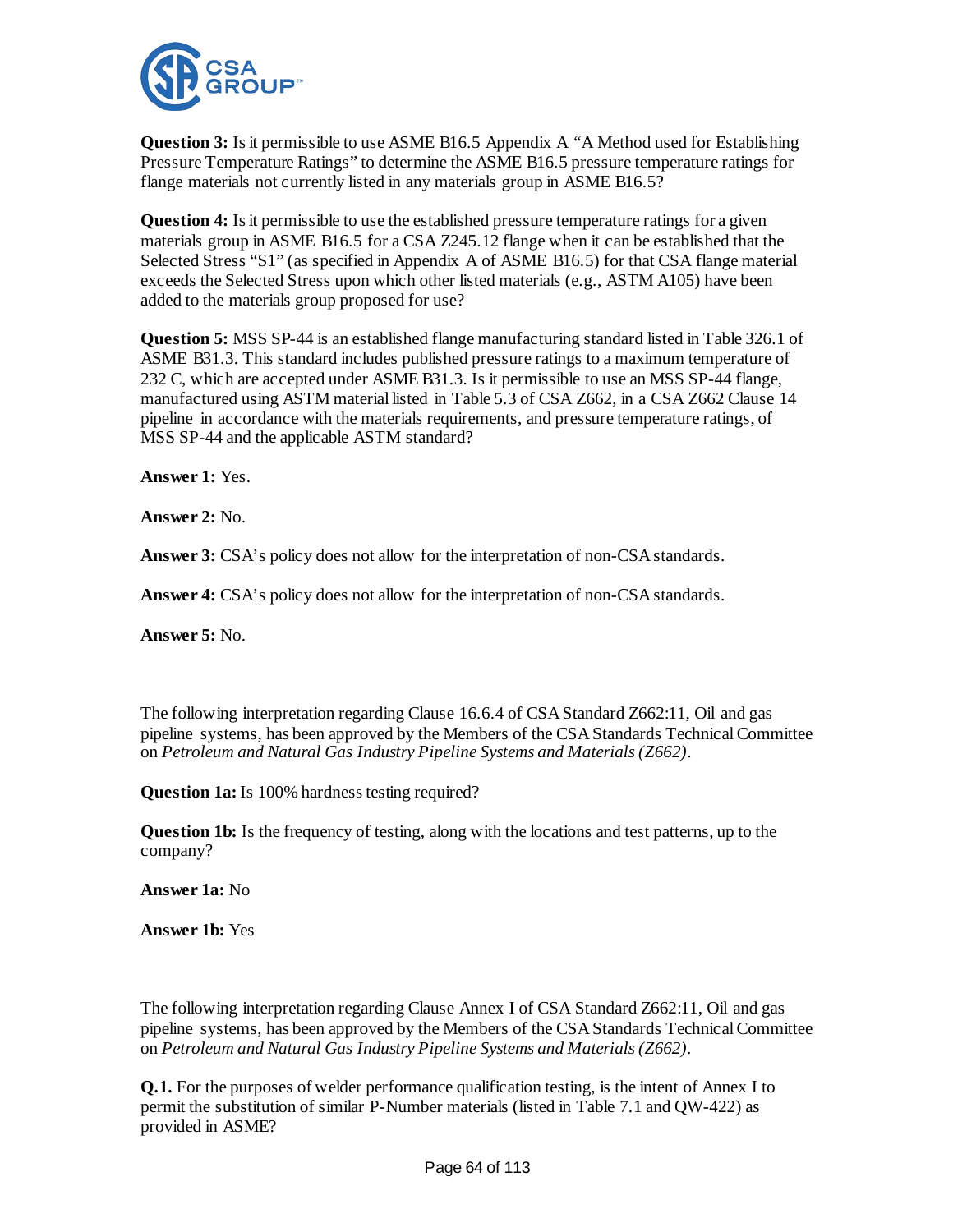

**Response:** Yes.

The following interpretation regarding Clause 4.3.12.4, 5.2.5.1 and Table 5.3 of CSA Standard Z662:07, Oil and gas pipeline systems, has been approved by the Members of the CSA Standards Technical Committee on *Petroleum and Natural Gas Industry Pipeline Systems and Materials (Z662)*.

**Question#1:** Can ASME B16.5 and B16.36 flanges now be used at elevated temperatures when used under CSA Z662 without regard to ASME temperature de-rating requirements below 120°C?

**Question#2:** For materials shown in Table 5.3 as having "No Limitations" for the applicable material Category, are these materials considered completely equivalent to the applicable CSA Z245 material standards?

**Question#3:** If yes to Question 2 above, does this mean that ASME temperature derating factors (above 38 °C) for B16.34 valves can also be ignored in lieu of CSA Z662-07 temperature factor requirements as stated in clause 4.3.12.4?

**Question#4:** If yes to Question 3 above, does this mean that NPS1.5 valves and smaller (for which there is no applicable CSA Z245 material spec) would also be subject to the CSA Z662-07 temperature factor requirements as stated in clause 4.3.12.4 rather than the ASME temperature derating requirements (above 38 °C)?

**Answer 1:** No

**Answer 2:** No

**Answer 3:** Not applicable

**Answer 4:** Not applicable

The following interpretation regarding Clause 4.3.13 of CSA Standard Z662:07, Oil and gas pipeline systems, has been approved by the Members of the CSA Standards Technical Committee on *Petroleum and Natural Gas Industry Pipeline Systems and Materials (Z662)*.

**Question:** With our Pigging Valve, we use an "Entry Plug" on the top of a ball valve to facilitate access to the valve ball for insertion and removal of pipeline pigs. Would this be deemed as "Quick-Opening Closure"?

**Answer:** Yes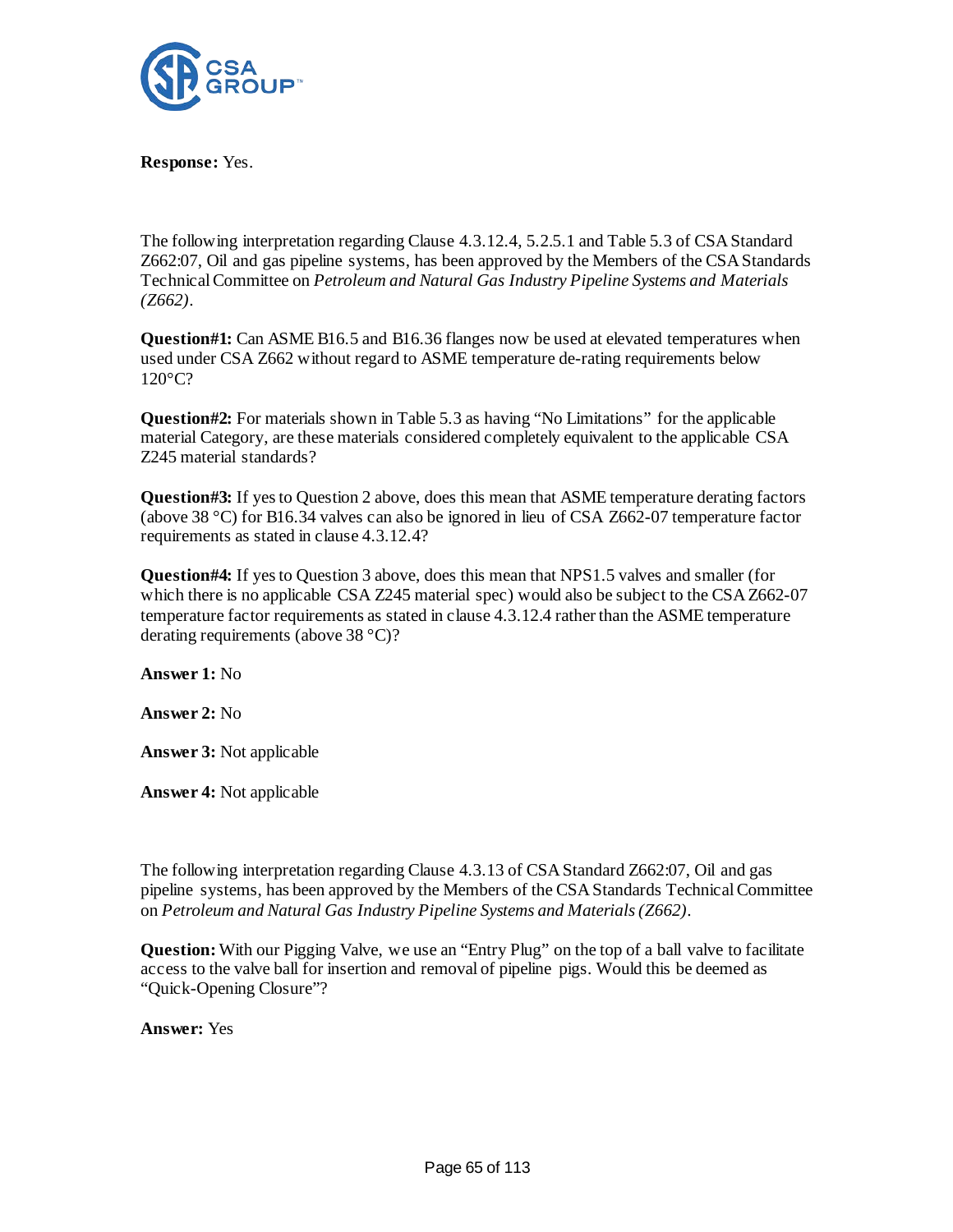

The following interpretation regarding Clause 4.18.1.2 of CSA Standard Z662:07, Oil and gas pipeline systems, has been approved by the Members of the CSA Standards Technical Committee on *Petroleum and Natural Gas Industry Pipeline Systems and Materials (Z662)*.

**Question:**In the case of a major pipeline damage to a natural gas distribution system or extreme cold operating conditions (defined as ambient temperatures in excess of the operating Companies maximum design day degree day forecast), where we need to operate the downstream system at a pressure higher than its MOP in order to save a large number of customers, can this situation be considered an "other cause" thereby allowing the system to operate temporarily over its' MOP? In this case the pressure control system is still in place and would function at a 10% overage in MOP pressure, but the system is operating only slightly higher than MOP to save customers and for a short duration of time only.

**Response:** No

The following interpretation regarding Clause 4.18.1 of CSA Standard Z662:07, Oil and gas pipeline systems, has been approved by the Members of the CSA Standards Technical Committee on *Petroleum and Natural Gas Industry Pipeline Systems and Materials (Z662)*.

**Question #1:** If a pipeline licensed for an MOP of 9930 kPa is being connected to a pipeline licensed for an MOP of 9650 kPa, is pressure control required for the lower pressure segment?

**Question #2:** If a pipeline licensed for an MOP of 9930 kPa is being connected to a pipeline licensed for an MOP of 9650 kPa, is overpressure protection required for the lower pressure segment?

**Answer 1:** Yes

**Answer 2:** Yes

The following interpretation regarding Clause 4.14.2.11 and 4.14.3.8 of CSA Standard Z662:07, Oil and gas pipeline systems, has been approved by the Members of the CSA Standards Technical Committee on *Petroleum and Natural Gas Industry Pipeline Systems and Materials (Z662)*.

**Q.1.** As per Clause 4.14.2.11 and 4.14.3.8 of Z662-07, if ASME B31.3 has been used for a type of piping system in a compressor or pump building within a compressor or pump station, does it then mean that the piping in other associated buildings shall be according to ASME B31.3?"

**Q.2** As per Clause 4.14.2.11 and 4.14.3.8 of Z662-07, if ASME B31.3 has been chosen for a type of piping system in various compressor or pump buildings within a compressor or pump station, does it then mean that the interconnecting piping between the buildings shall be according to ASME B31.3?"

**Q.3** As per Clause 4.14.2.11 and 4.14.3.8 of Z662-07, if CSA-Z662 has been chosen for a type of piping system in various compressor or pump buildings within a compressor or pump station, does it then mean that the interconnecting piping between the buildings shall be according to CSA-Z662?"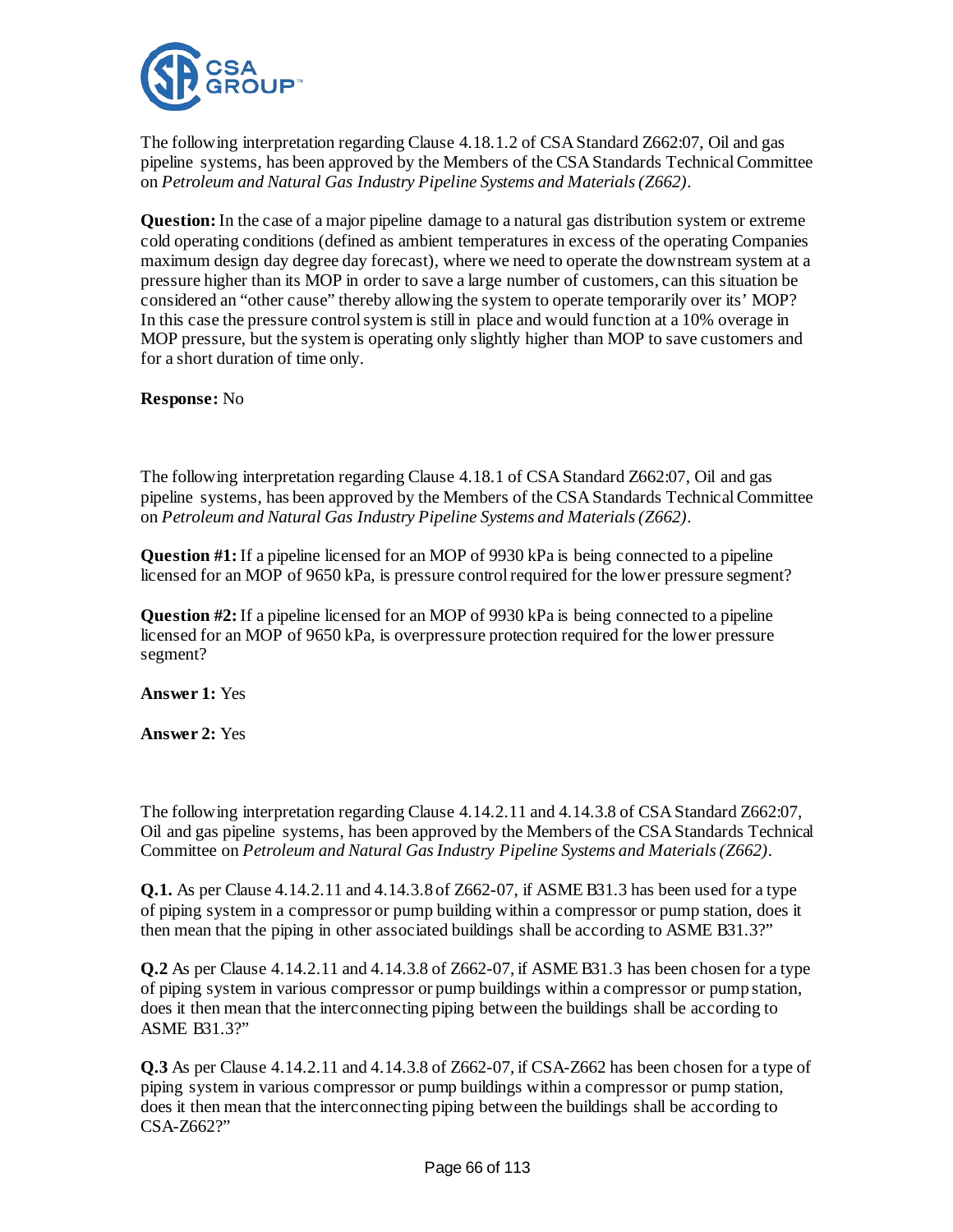

**Response 1:** Yes, if it is part of the same type of piping system.

**Response 2:** Yes, if it is part of the same type of piping system.

**Response 3:** Yes, if it is part of the same type of piping system.

The following interpretation regarding Clause 5.2.3.2 of CSA Standard Z662:07, Oil and gas pipeline systems, has been approved by the Members of the CSA Standards Technical Committee on *Petroleum and Natural Gas Industry Pipeline Systems and Materials (Z662)*.

# **Question**

1) Is notch toughness required in a NPS 4 or larger branch connection when

- a) the run pipe requires notch toughness, but the branch pipe does not;
- b) both the run pipe and branch pipe require notch toughness;
- c) neither the run pipe or the branch pipe require notch toughness;
- d) the branch pipe requires notch toughness but the run pipe does not?

2) When welding branch connections on an existing pipe, where notch toughness properties were not a requirement when installed (i.e. the pipeline was installed prior to the standard containing notch toughness requirements), if the answer to question 1(a) above is yes, then is notch toughness required in the branch connection?

3) Is notch toughness required in a NPS 4 or larger pressure containing repair sleeve welded to the pipe with the run pipe requiring notch toughness if

- a) The pressure containing repair sleeve is not tapped to pressurize the annulus;
- b) The pressure containing repair sleeve is tapped to pressurize the annulus?

**Answer 1 (a):** Yes

**Answer 1 (b):** Yes

**Answer 1 (c):** No

**Answer 1 (d):** Yes

**Answer 2:** Yes

**Answer 3(a):** Yes

**Answer 3(b):** Yes

The following interpretation regarding Clause 7.6.4.5 and Table 7.3 of CSA Standard Z662:07, Oil and gas pipeline systems, has been approved by the Members of the CSA Standards Technical Committee on *Petroleum and Natural Gas Industry Pipeline Systems and Materials (Z662)*.

**Question:** Does a change from an EXXXX-G electrode to either an EXXXX-A1 or EXXXX-P1 electrode, or from either an EXXXX-A1 or EXXXX-P1 to an EXXXX-G electrode, constitute a change in essential variable for qualification of welding procedure specifications?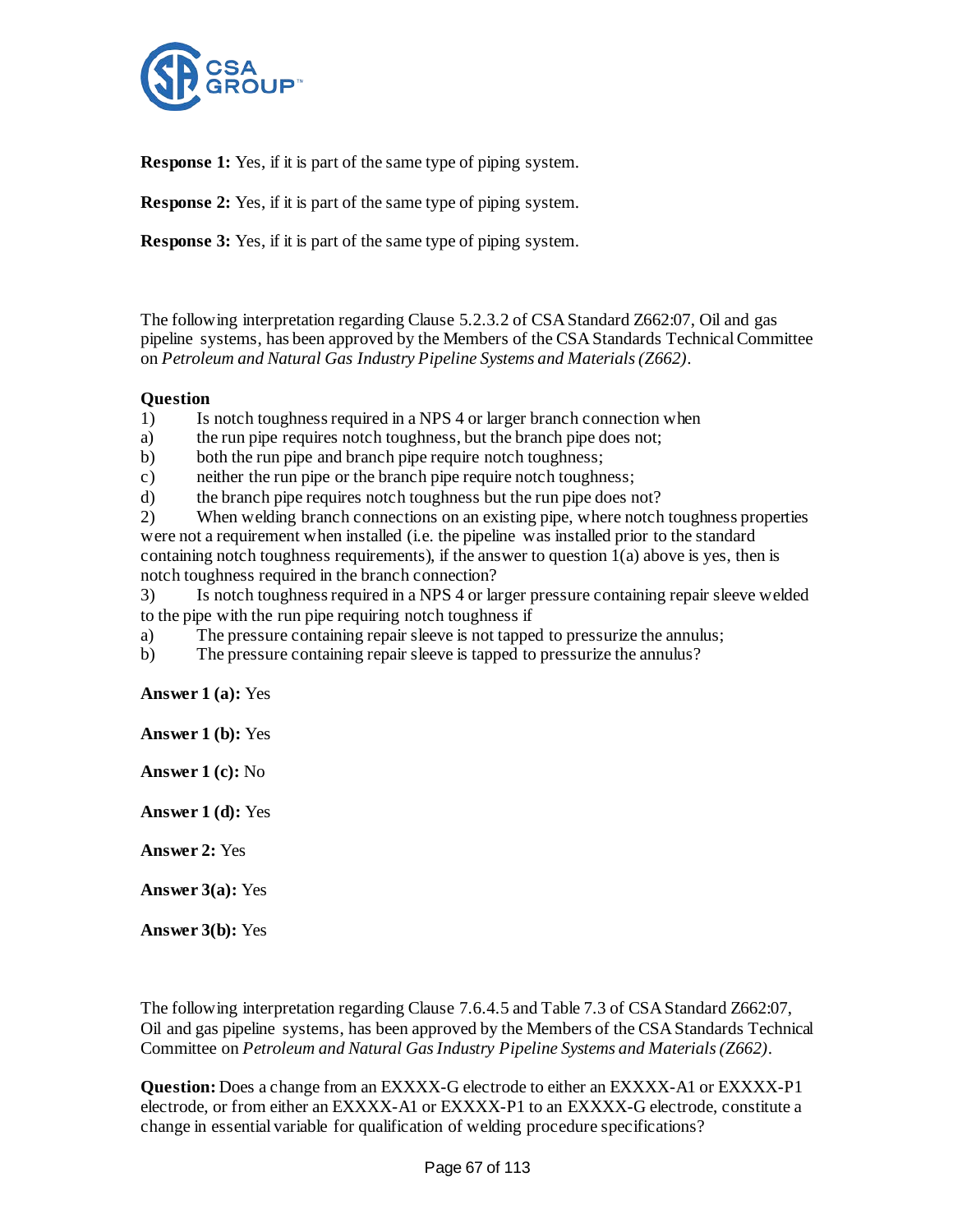

**Answer:** Yes, you must re-qualify your procedure.

The following interpretation regarding Clause 7.10.3.1 of CSA Standard Z662:07, Oil and gas pipeline systems, has been approved by the Members of the CSA Standards Technical Committee on *Petroleum and Natural Gas Industry Pipeline Systems and Materials (Z662)*.

**Question #1:** According to the official Z662 Commentary, the phrase "a minimum of 15% of all field welds done each day shall be radiographed" was revised in the 1999 edition of the Z662 code to read "a minimum of 15% of all production welds made each day shall be radiographed". Is it the intent of clause 7.10.3.1 in the 2007 edition of the Z662 code that only a minimum of 15% of all production welds completed in the field (e.g. – on the pipeline site or right-of-way) are to be radiographed each day?

**Question #2a:** When pre-construction piping fabrication work is being performed in a fabrication shop using welding procedure specifications that have been established and qualified as specified in the ASME B&P Code Section IX (as permitted and in accordance with the requirements of Clause 7.2.5) and the engineering design does not require 100% radiography of all welds, do the requirements of Clause 7.10.3.1 for radiography (e.g. – a minimum of 15% of all production welds made each day shall be radiographed) still apply?

**Question #2b:** Is it permissible to use the requirements for random radiography listed in Chapter VI of ASME B31.3 (e.g. – designated lot sizes for quantities of piping welds to be randomly radiographed shall be established and agreed upon between the contractor and owner) in lieu of the requirements shown in Clause 7.10.3.1 of  $Z$ 662 (e.g.  $-15\%$  per day)?

**Question #3a:** When pre-construction piping fabrication work joining pipe to components or components to components is being performed on site using welding procedure specifications that have been established and qualified as specified in the ASME B&P Code section IX (as permitted in Clause 7.2.5) and the engineering design does not require 100% radiography of all welds, do the requirements of Clause 7.10.3.1 for radiography (e.g.  $-$  a minimum of 15% of all production welds made each day shall be radiographed) still apply?

**Question #3b:** Is it permissible to use the requirements for random radiography listed in Chapter VI of ASME B31.3 (e.g. designated lot sizes for quantities of piping welds to be randomly radiographed shall be established and agreed upon between the manufacturer and owner) in lieu of the requirements shown in Clause 7.10.3.1 of Z662 (e.g. – 15% per day)?

**Answer #1:** No **Answer #2a:** Yes **Answer #2b:** No **Answer #3a:** Yes **Answer #3b:** No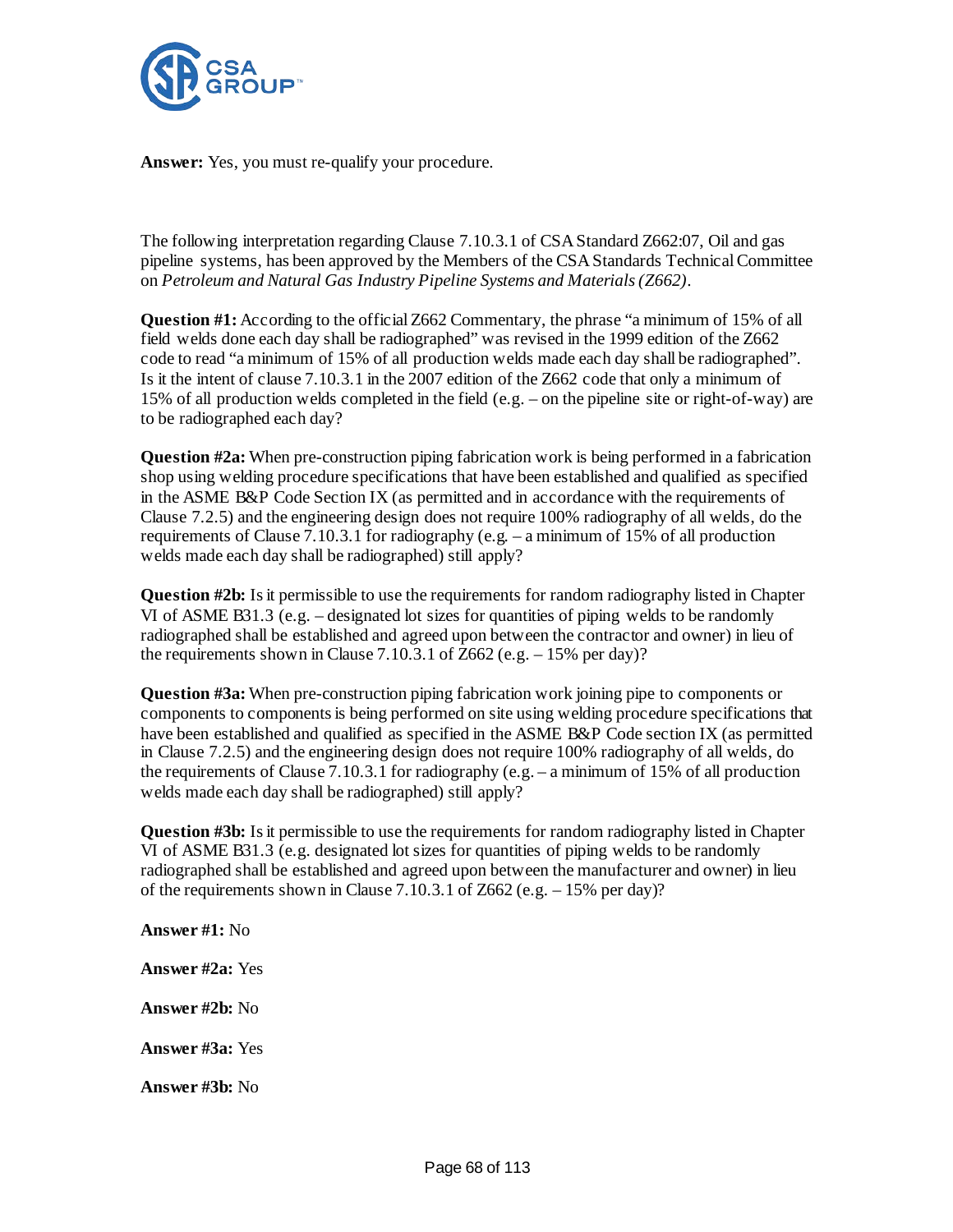

The following interpretation regarding Clause 8.2.1.1.1, 8.2.3.1.2, and 8.2.6 of CSA Standard Z662:07, Oil and gas pipeline systems, has been approved by the Members of the CSA Standards Technical Committee on *Petroleum and Natural Gas Industry Pipeline Systems and Materials (Z662)*.

# **Question: #1**

### Clause 8.2.1

Is it the intent that for piping operating at pressures greater than 700 kPa and successfully undergoing a strength test followed by a leak test, using a liquid medium, that these tests are to be conducted separately?

i.e. when the strength test is completed for the required duration (hold time), the pressure be brought down to zero (0) and then re-pressured to the required leak test pressure.

# **Question: #2**

Clause 8.2.3

For piping that is to be tested with a gaseous medium, concurrent strength and leak tests may be conducted, provided that the pressure does not exceed a pressure corresponding to 100% of the SMYS of the pipe, and provided that an appropriate method for detecting leaks is used.

Is it the intent that for piping that is to be tested with a liquid medium, to allow concurrent strength and leak tests as well?

# **Question: #3a**

Clause 8.10.1

Can doing a strength test to the required minimum test pressure and held for 4 hours in accordance with 8.10.1, when not fully exposed, be counted as satisfying the leak test requirement of 4 hours also?

# **Question: #3b**

Is an 8 hour test required to satisfy both strength and leak test durations?

**Answer 1:** Yes. The tests are to be conducted separately as the minimum pressures and durations are distinct. However, there is no requirement in the standard to lower the pressure to zero prior to conducting a leak test.

**Answer 2:** No

**Answer 3a:** No

**Answer 3b:** Yes, a minimum of 4 hour strength test followed by a minimum of 4 hour leak test for a total duration of a minimum of 8 hours for a liquid medium.

The following interpretation regarding Clause 14.2.2.1 and I.2.1.1 of CSA Standard Z662:07, Oil and gas pipeline systems, has been approved by the Members of the CSA Standards Technical Committee on *Petroleum and Natural Gas Industry Pipeline Systems and Materials (Z662)*.

**Question #1:** Is it acceptable to use the pressure design formula and procedures specified in ASME B31.3-2006 Paragraph 304.1.2 (in particular formula 3a) instead of the equations provided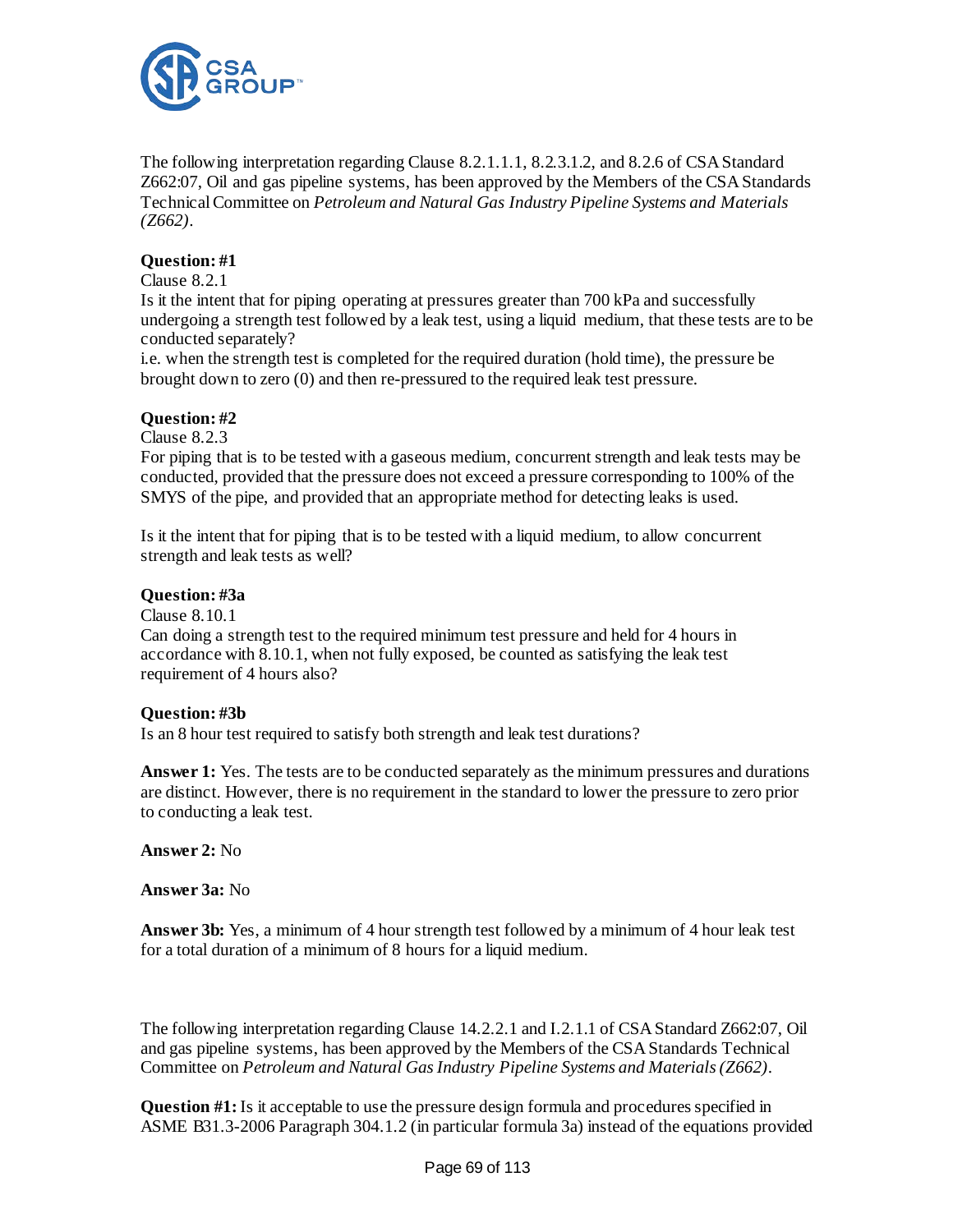

in CSA Z662 Paragraph 14.2.2.1 for the determination of the required pressure design thickness (t) and minimum required thickness (tm) for straight pipe under internal pressure?

**Question 2:** Is it acceptable to use the pressure design formula and procedures specified in ASME B31.3-2006 Chapter IX "High Pressure Piping" (in particular formula 34a) instead of the equation provided in Paragraph I.2.1.1 of Annex I of CSA Z662?

**Answer 1:** No

**Answer 2:** No

The following interpretation regarding Clause 16.2 of CSA Standard Z662:07, Oil and gas pipeline systems, has been approved by the Members of the CSA Standards Technical Committee on *Petroleum and Natural Gas Industry Pipeline Systems and Materials (Z662)*.

**Question #1:** Is the intent of Clause 16.2 (b) to only apply to multiphase gas-free pipeline systems, such as for example oil emulsions in gathering lines?

**Question #2:** To expand upon question (A) above, is the intent of Clause 16.2 (b) not to apply to those systems containing a single liquid phase, such as LVP condensate and crude oil blends typical of downstream large transmission lines with minimal water content (S&W often specified below 0.5% vol.)?

# **Answer 1:** No

Answer 2: No. Clause 16.2 (b) does apply to these systems.

The following interpretation regarding Clause 16.6.4 of CSA Standard Z662:07, Oil and gas pipeline systems, has been approved by the Members of the CSA Standards Technical Committee on *Petroleum and Natural Gas Industry Pipeline Systems and Materials (Z662)*.

**Question:**In Clause 16.6.4, does the word "any location" mean that all the fabricated welds for sour pipelines will have to be hardness tested (100%) to meet the requirement?

#### **Answer:** No

**Note:** CSA Z662-07 does not specify what hardness testing is required on fabricated welds to meet the stated hardness requirements of Clause 16.6.4 and leaves it to the user to determine what is required to demonstrate compliance to the performance requirement stipulated.

The following interpretation regarding Clause 16.6.4 of CSA Standard Z662:07, Oil and gas pipeline systems, has been approved by the Members of the CSA Standards Technical Committee on *Petroleum and Natural Gas Industry Pipeline Systems and Materials (Z662)*.

**Question #1:** Is hardness testing of "production welds" that will be subjected to sour service required when the CSA Z662-07 standard is being used?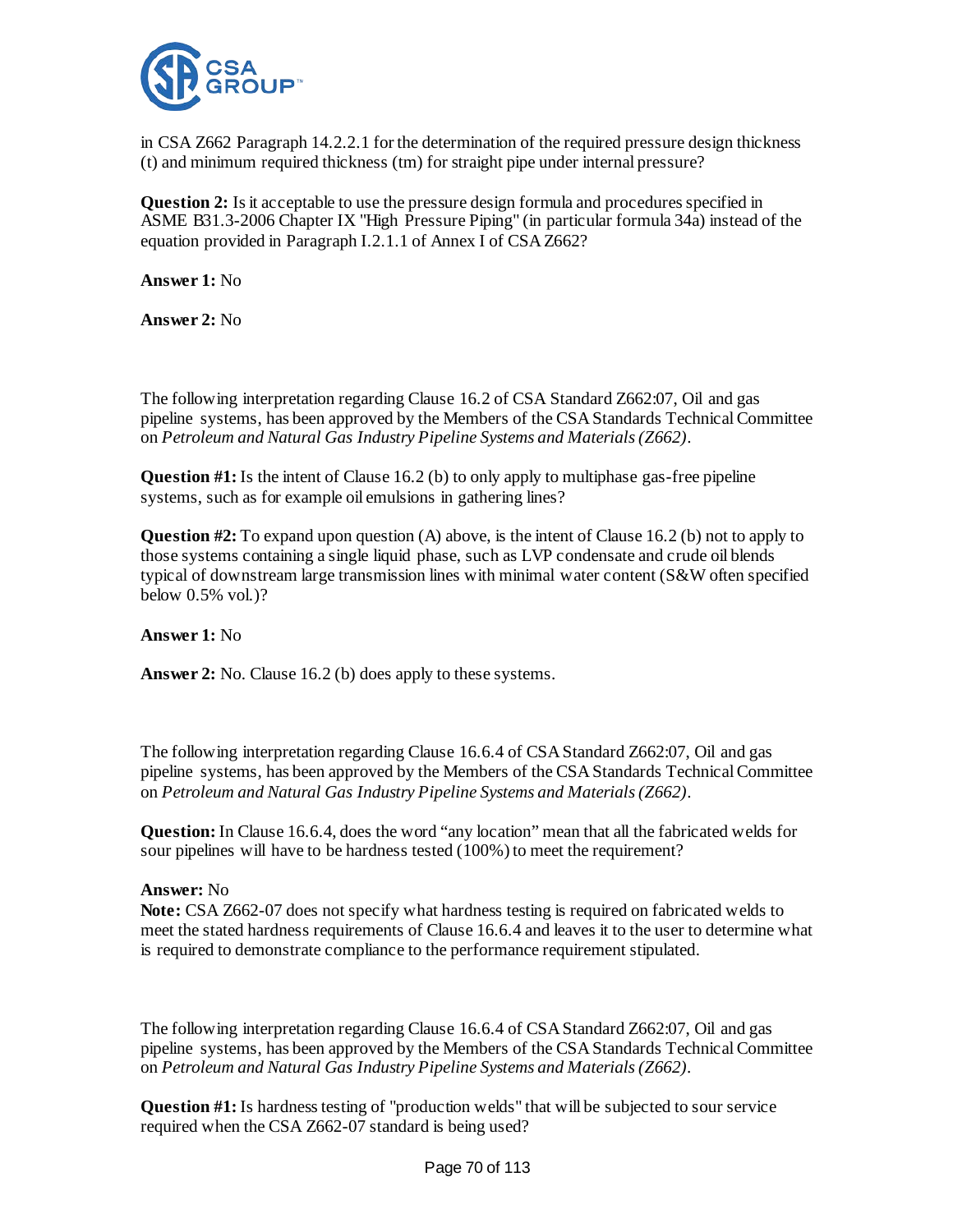

**Question #2:** Is production weld hardness testing mandatory for sour service?

### **Answer 1:** No.

**Note:** CSA Z662-07 does not specify what hardness testing is required on "production welds" to meet the stated hardness requirements of Clause 16.6.4 and leaves it to the user to determine what is required to demonstrate compliance to the performance requirement stipulated.

### **Answer 2:** No.

**Note:** CSA Z662-07 does not specify that hardness testing is mandatory on "production welds" to meet the stated hardness requirements of Clause 16.6.4 and leaves it to the user to determine what is required to demonstrate compliance to the performance requirement stipulated.

The following interpretation regarding Clause 17.3 of CSA Standard Z662:07, Oil and gas pipeline systems, has been approved by the Members of the CSA Standards Technical Committee on *Petroleum and Natural Gas Industry Pipeline Systems and Materials (Z662)*.

**Question:** Does the definition in Clause 17.3 apply to pipe consisting of a steel pipe and a drywrapped-glass-fiber reinforcement, i.e. no resin is used in conjunction with the glass fibres?

**Answer:** No

The following interpretation regarding Clause Annex I Clause I.4 of CSA Standard Z662:07, Oil and gas pipeline systems, has been approved by the Members of the CSA Standards Technical Committee on *Petroleum and Natural Gas Industry Pipeline Systems and Materials (Z662)*.

**Question:**Is it permissible to perform full transverse tensile tests of the PQR weld at both room temperature and the maximum operating temperature to demonstrate the suitability of the aggregate weld in lieu of the Section II Part C all weld metal tensile tests prescribed in Annex I, Clause I.4.1 (a)?

# **Answer:** No.

The following interpretation regarding Clause Annex I of CSA Standard Z662:07, Oil and gas pipeline systems, has been approved by the Members of the CSA Standards Technical Committee on *Petroleum and Natural Gas Industry Pipeline Systems and Materials (Z662)*.

**Question #1:** For girth welding of pressure-retaining pipe and components, recognizing that the cellulosic SMAW root pass comprises a minimal portion of the aggregate production weldment and that there are currently no cellulosic SMAW electrodes that will meet the elevated temperature yield strength for Grade 483 or higher, is it the intent of the standard to require each individual welding electrode classification to be tested separately as indicated in Clause I.3.2.2 and that each electrode classification meet the elevated temperature properties of the base metal?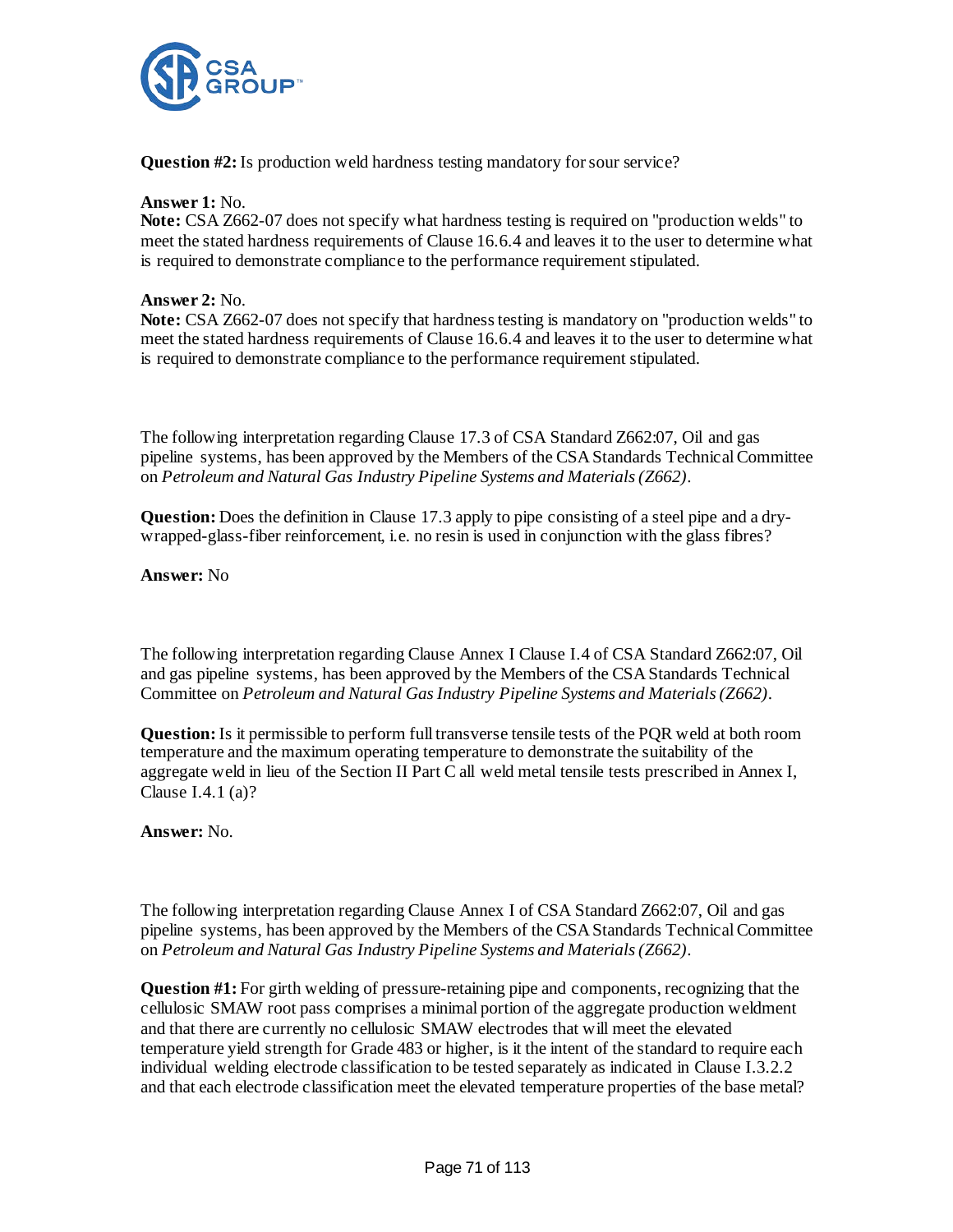

**Question #2:** Is it permissible to perform an aggregate all weld metal elevated temperature tensile test as indicated in Clause I.4 (a) (iii) and (iv) to demonstrate acceptable welding electrode properties for the root pass providing that all remaining welding electrodes used for the completion of the girth weld are tested as per Clause I.3.2.2?

### **Answer 1:** Not applicable

Note: Clause I.3.2.2 does not apply to girth welding, the requirements specified in Clause I.4 apply for girth welding. The requirements of Clause I.3.2.2 are intended to apply to the manufacturer of pipe and components for the longitudinal seam welds.

#### **Answer 2:** Not applicable

Note: The reference to Clause I.3.2.2 is not applicable in this case. Clause I.3.2.2 is intended to apply to the manufacturer of pipe and components for the longitudinal seam welds.

The following interpretation regarding Clause I.4.1 of CSA Standard Z662:07, Oil and gas pipeline systems, has been approved by the Members of the CSA Standards Technical Committee on *Petroleum and Natural Gas Industry Pipeline Systems and Materials (Z662)*.

**Question #1:** Is it the intent of Clause I.4.1 in Annex I that the all weld metal test be done by testing the entire composite completed weld?

**Question #2:** Is it the intent of Clause I.4.1 in Annex I that each weld consumable used in completing the weld is to be tested independently in the all weld metal test?

**Answer 1:** Yes

**Answer 2:** No

The following interpretation regarding Clause 4.8.3.1, 13.3.2.7 and 13.3.4.2 of CSA Standard Z662:03, Oil and gas pipeline systems, has been approved by the Members of the CSA Standards Technical Committee on *Petroleum and Natural Gas Industry Pipeline Systems and Materials (Z662)*.

Clause 4.8.3.1 of standard Z662-03 states, "It shall be permissible to install uncased steel pipelines with ...."

**Question #1:** Is the intention of the wording in Clause 4.8.3.1 of standard Z662-03 that the clause covers only steel pipe?

**Question #2:** Is the intention of the wording in Clause 4.8.3.1 of standard Z662-03 that only steel pipe may be uncased at road crossings?

**Answer 1:** Yes. The scope of Clause 4.8.3.1 is specific to requirements for uncased steel pipe crossings only.

**Answer 2:** No. Clause 4.8.3.1 does not limit uncased crossings to only steel pipe. The choice of cased or uncased crossings for polyethylene pipe is left to the designer to address.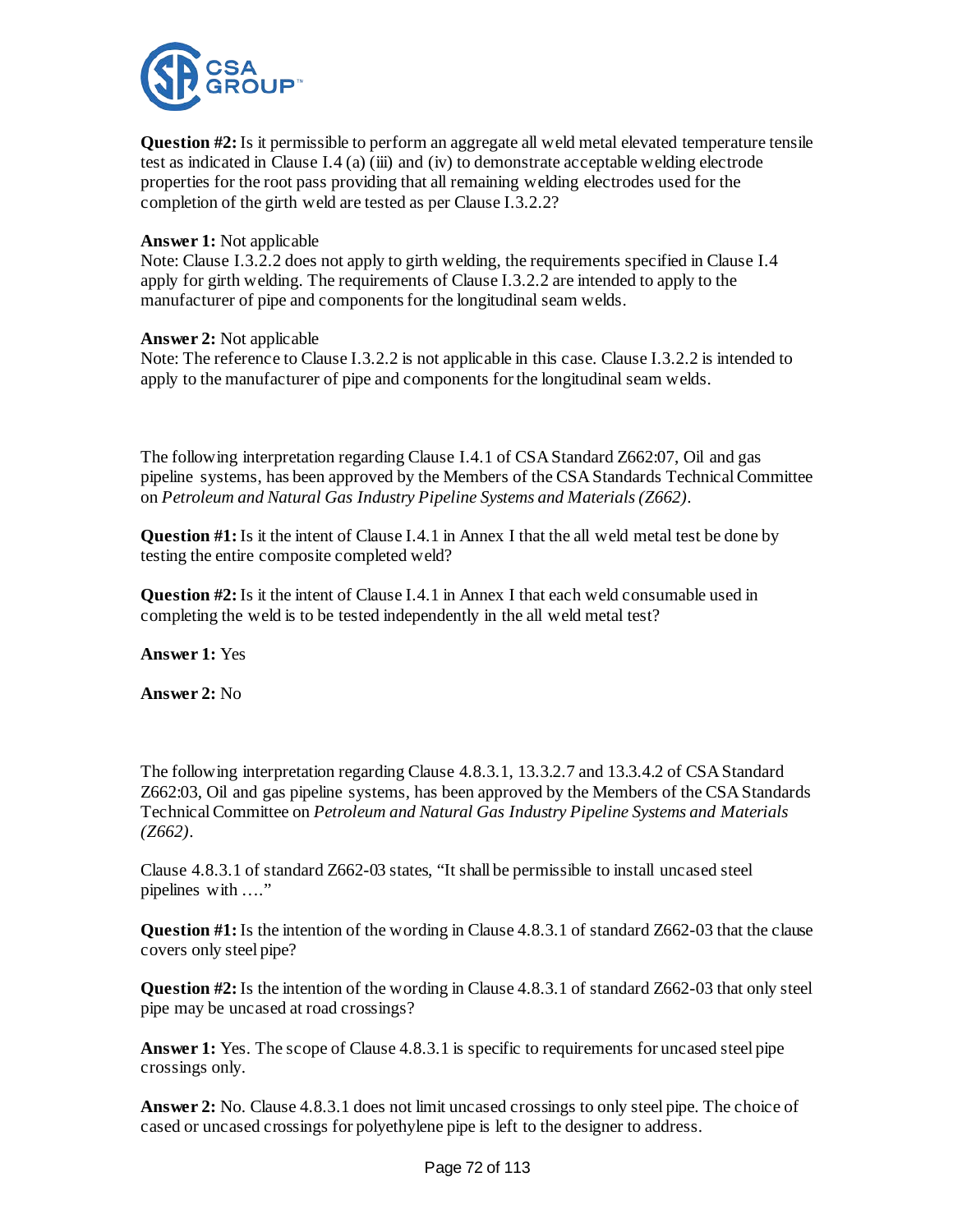

The following interpretation regarding Clause 4.14 of CSA Standard Z662:03, Oil and gas pipeline systems, has been approved by the Members of the CSA Standards Technical Committee on *Petroleum and Natural Gas Industry Pipeline Systems and Materials (Z662)*.

**Question #1:** Where piping is connected to downstream piping that could operate at a higher maximum operating pressure than the connecting piping, can a check valve be used as a pressure control system to satisfy the intent of Clause 4.14.1.1? The attached Figure 1 illustrates two cases. The first is a linear connection, the second a branched connection. Please answer for both cases.

**Question #2:** Where piping is connected to downstream piping that could operate at higher maximum operating pressure than the connecting piping, can a check valve be used for over pressure protection to satisfy the intent of clause 4.14.1.2? The attached Figure 1 illustrates two cases. The first is a liner connection, the second a branched connection. Please answer for both cases.

**Answer 1:** No

**Answer 2:** No

The following interpretation regarding Clause 5.2.2.1 and 5.2.3.2 of CSA Standard Z662:03, Oil and gas pipeline systems, has been approved by the Members of the CSA Standards Technical Committee on *Petroleum and Natural Gas Industry Pipeline Systems and Materials (Z662)*.

1. Clause 5.2.2.1: **Question #1:** Is it saying that any item (A, B, or C) if true will permit Category I materials?

**Question #2:** Is it saying that item A must be true, plus either B or C must be true in order to use Category I materials?

2. Clause 5.2.3.2

**Question #3:** Is it saying that the pipe specifications set the requirements for piping components, i.e. if pipe runs shorter than 50 meters, can be Category I material, then pipe components (elbows, flanges etc.) attached to that pipe can be Category I?

**Answer 1:** Yes. If A, or B, or C is true, one can use Category I pipe.

**Answer 2:** No.

**Answer 3:** Yes. (For guidance, refer to the corresponding clauses in the commentary, CSA Z662.1-2003, on Oil & Gas Pipeline Systems and Note #6 to Table 5.1 in Z662-2003).

The following interpretation regarding Clause 7.2.5 of CSA Standard Z662:03, Oil and gas pipeline systems, has been approved by the Members of the CSA Standards Technical Committee on *Petroleum and Natural Gas Industry Pipeline Systems and Materials (Z662)*.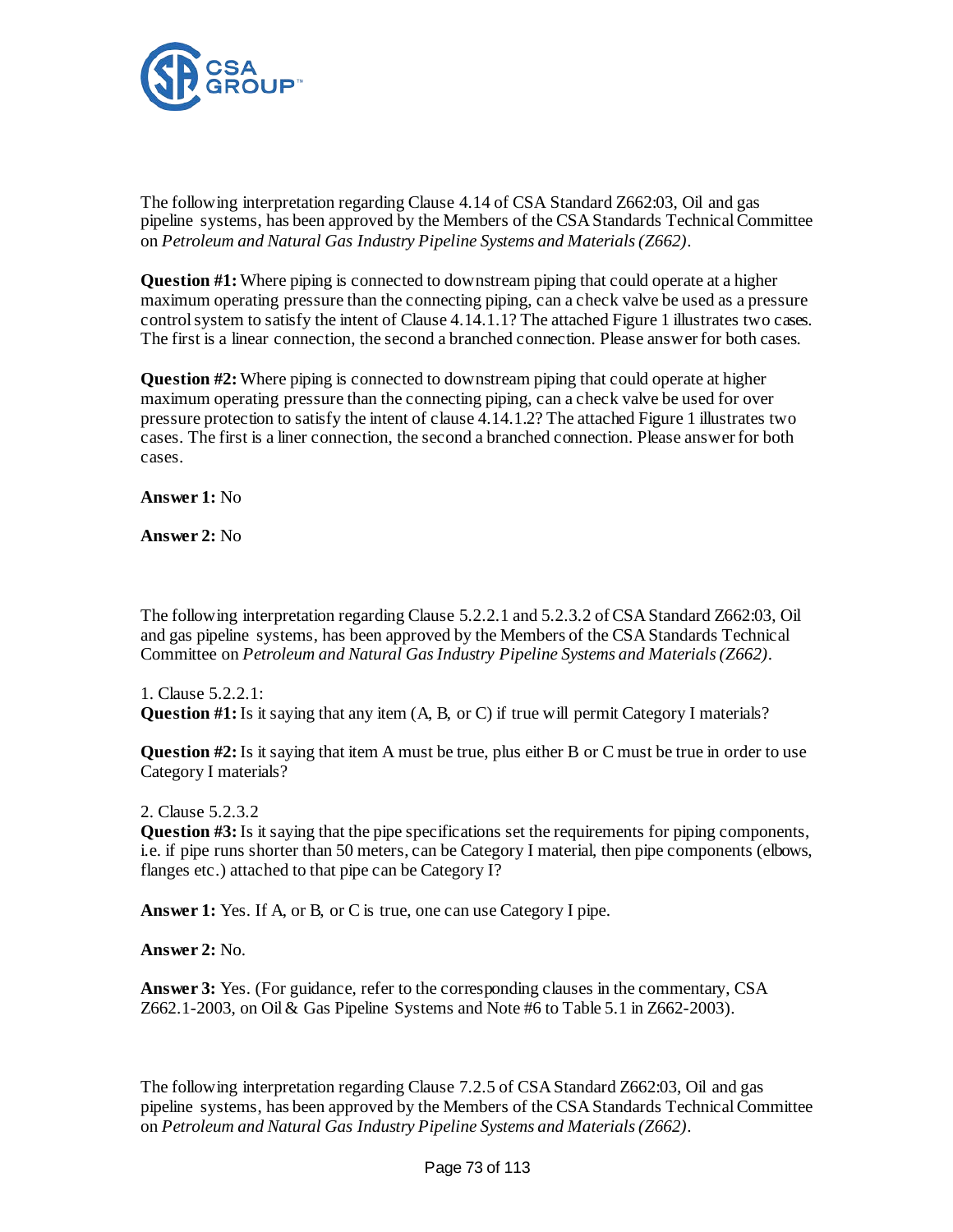

**Question:**Is the term "standards of acceptability" intended to include all inspection, examination and testing as required by chapter VI in B31.3?

**Answer:** No

The following interpretation regarding Clause Table 4.3 of CSA Standard Z662:99, Oil and gas pipeline systems, has been approved by the Members of the CSA Standards Technical Committee on *Petroleum and Natural Gas Industry Pipeline Systems and Materials (Z662)*.

**Question:** For the existing above ground pipeline a new design temperature of 237 C is proposed. Pipe material is CSA Grade 359 Cat. 1. Table 4.3: Temperature Factor for Steel does not give values of T for temperature greater than 230 C. We have performed a straight extrapolation of Table 4.3 to arrive at a temperature factor of 0.86. Is this acceptable?

**Answer:** No. The pipeline design described in the request for interpretation is outside the scope of CSA standard Z662.

The following interpretation regarding Clause Table 4.8.3 of CSA Standard Z662:99, Oil and gas pipeline systems, has been approved by the Members of the CSA Standards Technical Committee on *Petroleum and Natural Gas Industry Pipeline Systems and Materials (Z662)*.

**Question:** Could you please provide an interpretation of CSA Z662-99 as it applies to parallel railways? Specifically, does Clause 4.8.3, Crossing of Roads and Railways, apply to a natural gas pipeline which parallels (but does not cross) a railway within 7 metre of the outside track?

Answer: No. Clause 4.8.3 does not apply to a pipe that parallels (but does not cross) a road or railway; however it should be noted that Table 4.1 contains requirements for pipe that is in parallel alignment within 7 metres of a road or railway.

The following interpretation regarding Clause 4.14.1, 4.14.2 of CSA Standard Z662:99, Oil and gas pipeline systems, has been approved by the Members of the CSA Standards Technical Committee on *Petroleum and Natural Gas Industry Pipeline Systems and Materials (Z662)*.

**Question 1:** Does the following meet the definition of a pressure-control system as required by Clause 4.14?

During the "flowback" operation of a wellhead, after steaming and soaking the wellbore, the reservoir has sufficient pressure to flowback to surface without artificial lift. The pressure is allowed to flow through satellite facilities (designed to ASME B31.3) and into a production pipeline (designed to CSA Z662). A manual choke valve located at the wellhead controls pressure. Pressure transmitters communicating to the Operations control room continuously monitor the performance of the choke valve. Well casing pressure transmitters are automatically monitored by the pad control system, and a rising casing pressure alarms through the Operations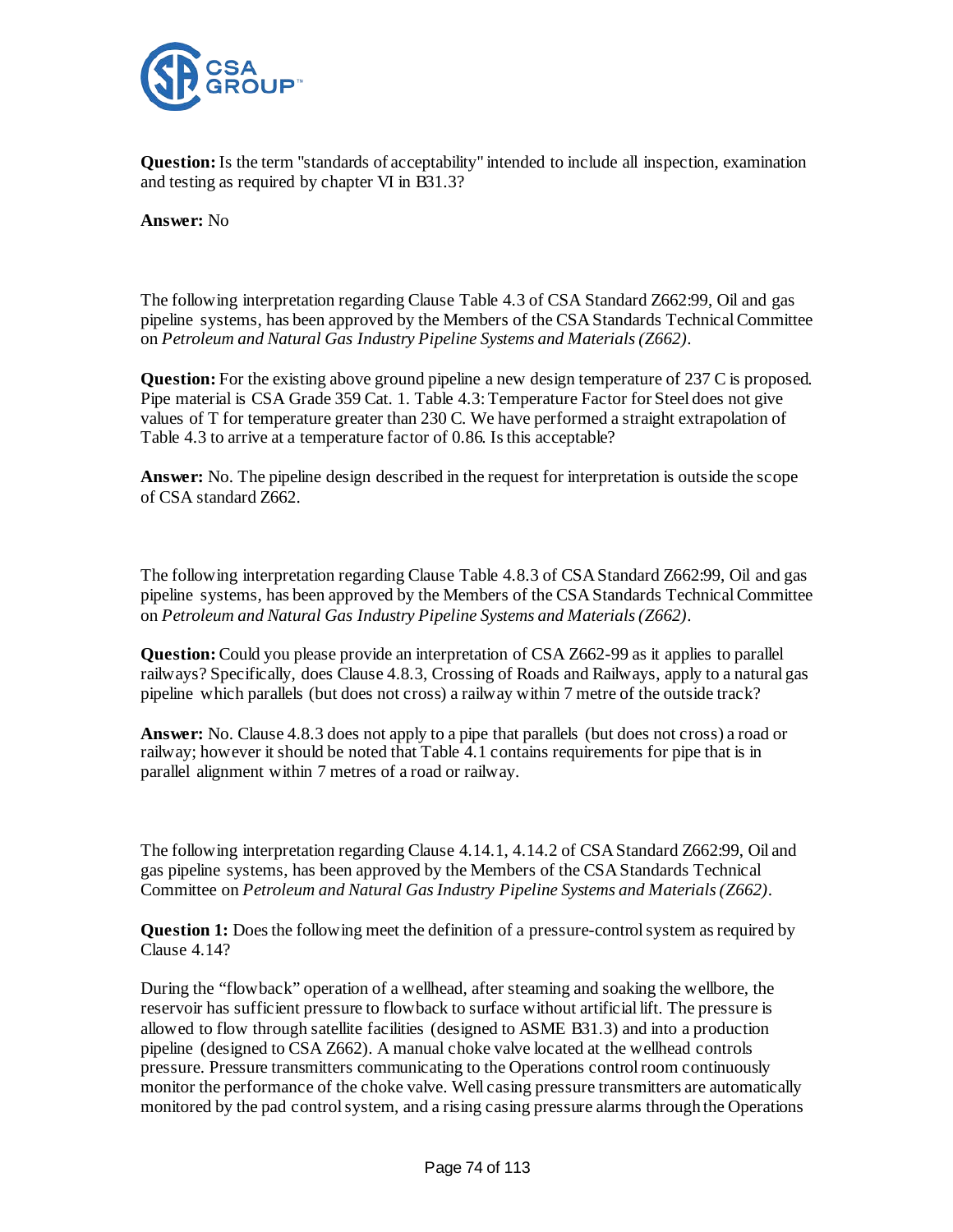

control room/filed DCS system which initiates a field Operator response. The Operator will return to the satellite facility and manually adjust the choke valve to achieve the desired pressure.

Please note that because of the large pipeline system volume, and the multiphase characteristics of the production fluid, there is a significant length of time required to "pressure-up the pipeline" to 110% MOP. This length of time has been calculated to be at least 2 hours.

**Question 2:** Does the following meet the overpressure requirements of Clause 4.14.2?

Under normal operation of the pipeline system, for both flow back and pumping production phases, the pipelines are protected by an ESD valve (PV-410) at each satellite (i.e. the pressure source) and at its downstream end by a PSV at the central plant. The only time this is not the case would be in the rare instance of a plant emergency when the central plant ESD valve could close, isolating the PSV from the central system. In the event that the central plant ESD valve closes, the central plant operator is able to shut down the wellheads (the source of pressure), close the satellite ESD valves (PV-410's) if not already closed, and also confirm their closing.

**Question 3:** Does the following meet the general design requirements of Clause 4.14.2 – item (a)?

For the rare instances, when the central plant PSV is temporarily isolated from the pipeline system, as described above, the following system controls are in place:

During production operations, when down-hole pumps are used, the pipeline is protected by two pressure-limiting systems. A high-pressure switch communicating with the pump motor will shut down the down-hole pump. The second system is the satellite ESV valve (PV-410), which will close in response to three transmitters located along the production piping: PT410, PSH410 and PT420. The open/closed status of the ESD valve (PV-410) can be monitored by the Operations control room.

During flow-back production operations, when the down-hole pumps are not in operation, and the wells are producing from formation pressure, the pressure allowed from the wellheads is controlled by the manual choke valve continuously monitored by the Operations control room. The field Operator responds to the monitoring of pressure by manually re-adjusting the choke valve. In this operation mode PV-410 is also fully operational as a pressure-limiting system.

During emergency flow-back conditions, the field operator, who in this operating mode is continuously on-site, locally blocks PV-410 open. If the pressure rises above allowable, the operator will locally operate PV-410 and/or the manual choke valve, and shut-in flowing pressure using wellhead isolation valves if required.

**Answer 1:** Yes **Answer 2:** Yes **Answer 3:** Yes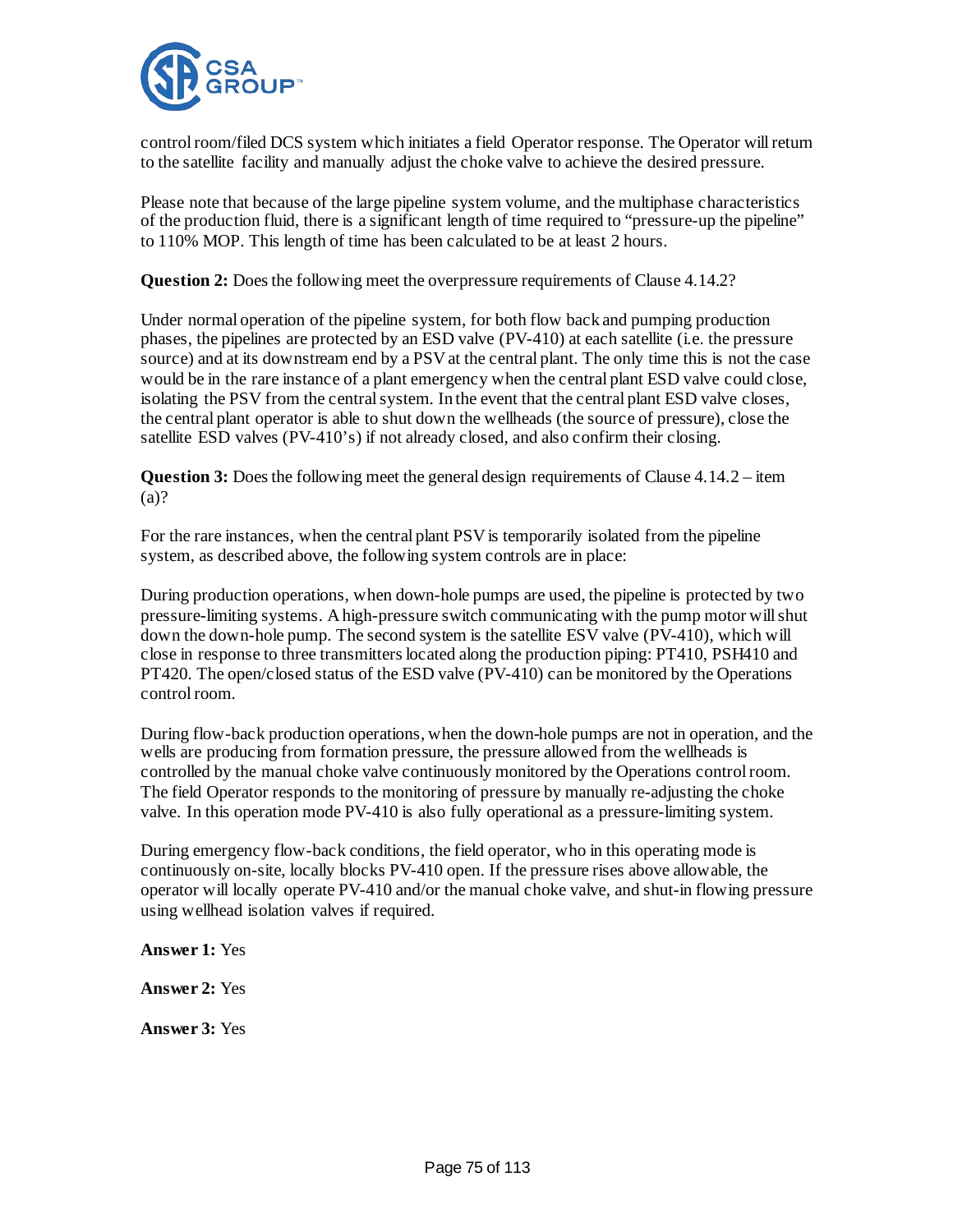

The following interpretation regarding Clause 5.2.1.2 of CSA Standard Z662:99, Oil and gas pipeline systems, has been approved by the Members of the CSA Standards Technical Committee on *Petroleum and Natural Gas Industry Pipeline Systems and Materials (Z662)*.

**Question:** With regard to the low temperature materials requirements of this piping, which is used primarily for steam injection purposes, but is being used for this occasional injection of nitrogen – are we correct in referring to CSA Z662 Clause 5.2.1.2 for the low temperature materials requirements?

**Answer:** Yes

The following interpretation regarding Clause 5.2.5.4.2 of CSA Standard Z662:99, Oil and gas pipeline systems, has been approved by the Members of the CSA Standards Technical Committee on *Petroleum and Natural Gas Industry Pipeline Systems and Materials (Z662)*.

**Question:**Can a PN 20 spiral wound metal gasket made in accordance with ASME 16.20 be used in a flanged connection with PN 20 flanges in applications below 120 C?

**Answer:** No.

The following interpretation regarding Clause 7.2.4.2.2.2 of CSA Standard Z662:99, Oil and gas pipeline systems, has been approved by the Members of the CSA Standards Technical Committee on *Petroleum and Natural Gas Industry Pipeline Systems and Materials (Z662)*.

**Question 1:** Does this mean that all basic electrodes may only be removed from a rod oven for 1 hour?

**Question 2:** And, then they must return to the rod oven?

**Answer 1:** Yes

**Answer 2:** No. The re-drying requirement, prior to use, shall be in accordance with the applicable manufacturer's recommendation.

The following interpretation regarding Clause 8 of CSA Standard Z662:99, Oil and gas pipeline systems, has been approved by the Members of the CSA Standards Technical Committee on *Petroleum and Natural Gas Industry Pipeline Systems and Materials (Z662)*.

**Question:**Is the following interpretation of CSA Z662 correct?

"Instrumentation piping and tubing operating at less than 20% SMYS does not need to be pressure tested in accordance with Section 8 of CSA Z662. Therefore, each operating company shall be responsible for establishing appropriate testing procedures for each instrumentation piping and tubing installation and any maintenance or upgrade work, to provide adequate assurance of integrity."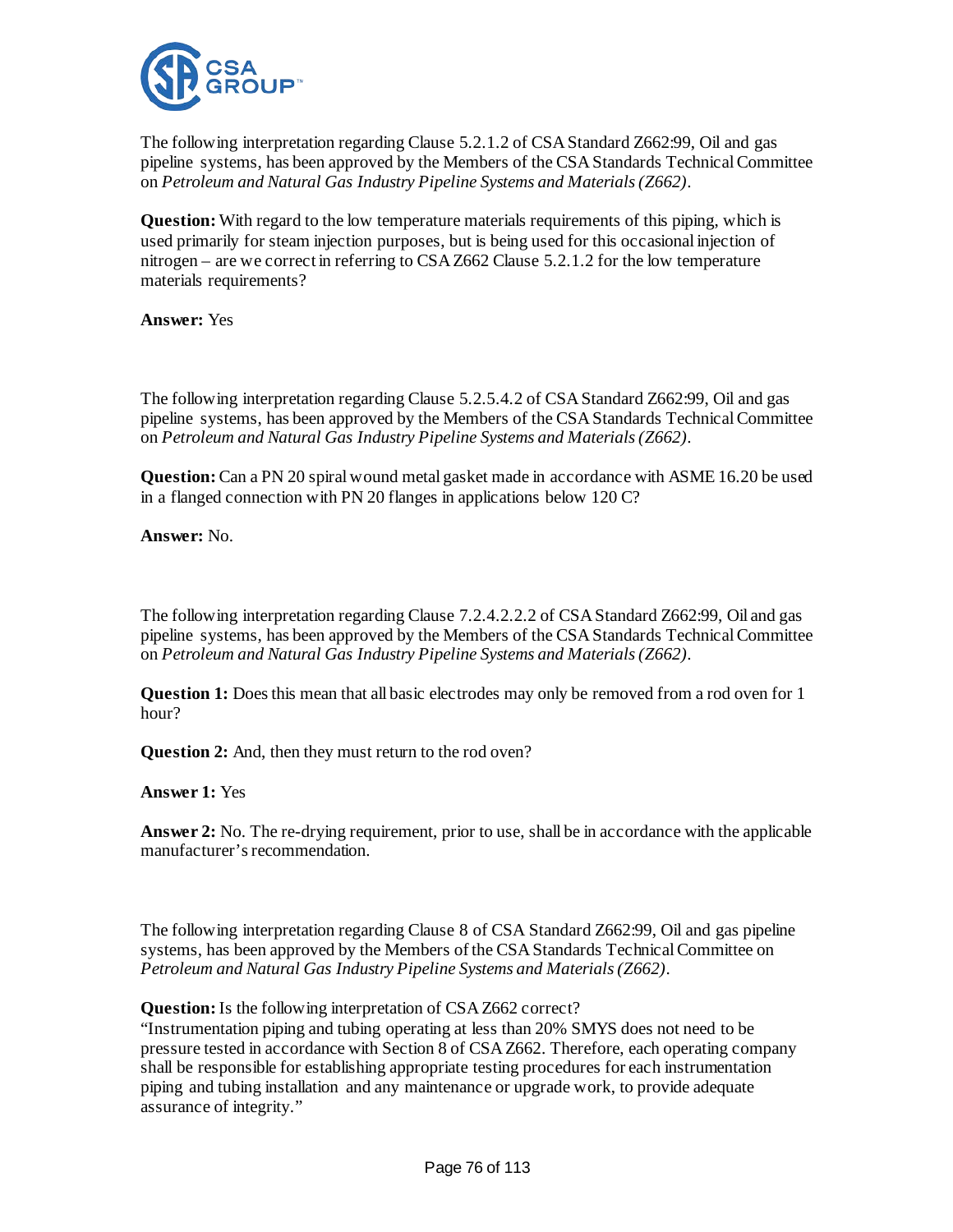

**Answer:** No. The Committee refers you to CSA Standard Z662, Clause 3.1 – Definition of "Piping, instrument" – and to Clause 8.1, which deals with the requirements for pressure testing of piping.

The following interpretation regarding Clause 11 and Table 11.1 of CSA Standard Z662:99, Oil and gas pipeline systems, has been approved by the Members of the CSA Standards Technical Committee on *Petroleum and Natural Gas Industry Pipeline Systems and Materials (Z662)*.

**Question 1:** Is the von Mises stress in Clause 11 the only check carried out for the various load combinations for offshore risers?

**Question 2:** Other than the design factor in Table 11.1, is there a location factor that needs to be considered in the design of offshore risers?

**Answer 1:** No. See Clauses 11.2.3.2 and 11.2.4.2.3.3, and Tables 11.1 and 11.2.4.5.

**Answer 2:** No. In addition, see Note (2) in Table 11.1.

The following interpretation regarding Clause Table 7.4 of CSA Standard Z662:99, Oil and gas pipeline systems, has been approved by the Members of the CSA Standards Technical Committee on *Petroleum and Natural Gas Industry Pipeline Systems and Materials (Z662)*.

**Question:** Is Table 7.4 to be viewed as an essential variable for diameter qualification based on the requirement of Tension Tests on 114.3 mm diameter pipe?

**Answer:** No. Essential changes are give in Table 7.3.

The following interpretation regarding Clause 4.14.1.1 of CSA Standard Z662:96, Oil and gas pipeline systems, has been approved by the Members of the CSA Standards Technical Committee on *Petroleum and Natural Gas Industry Pipeline Systems and Materials (Z662)*.

**Question 1:** Does a manual choke valve fall within the definition of a "pressure-control device"?

**Question 2:** Does an automatic choke valve fall within the definition of a "pressure-control" device"?

**Question 3:** Does an emergency shutdown valve (ESD valve) fall within the definition of a "pressure-control device"?

**Question 4:** Is a "pressure-limiting device" considered by the CSA Z662 committee to provide an equivalent level of protection against overpressure as a "pressure-control device"?

**Question 5:** Where in Clause 4.14.1.1 it refers to "devices" (e.g. plural), is it the intent of the CSA Z662 committee that this means multiple devices must be installed?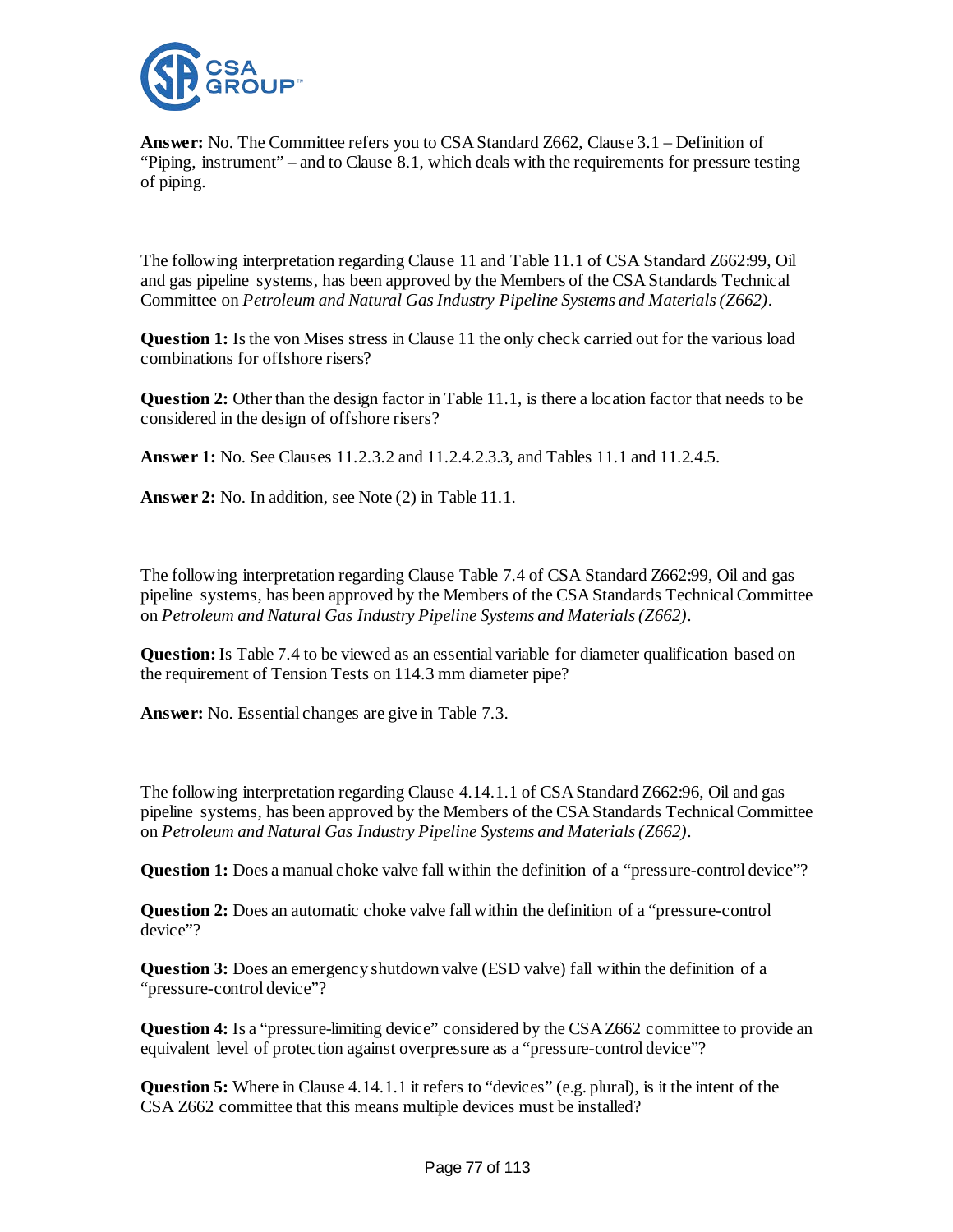

**Question 6:** If the answer to Question 4 is "yes" and the answer to Question 5 is "no", then is the use of a "pressure-limiting device" as an alternative to a "pressure-control device" acceptable.

**Answer 1:** No

**Answer 2:** Yes, provided that it is set to control pressure rather than to control flow.

**Answer 3:** Yes

**Answer 4:** No applicable. A pressure-control device is not by definition a pressure-limiting device; each device serves its own purpose.

**Answer 5:** No. Refer to Note 1 in the Preface in CSA Standard Z662.

**Answer 6:** Not applicable.

The following interpretation regarding Clause 5.2.2.2 of CSA Standard Z662:96, Oil and gas pipeline systems, has been approved by the Members of the CSA Standards Technical Committee on *Petroleum and Natural Gas Industry Pipeline Systems and Materials (Z662)*.

**Question 1:** Does a welded valve separate pipe runs if the pipe on either side is the same diameter, wall thickness and design temperature?

**Question 2:** Does a flange connection separate pipe runs if the pipe on either side is the same diameter, wall thickness and design temperature?

**Question 3:** Do fittings that have a thicker nominal wall (beveled to match the adjoining pipe),and the same design temperature, separate pipe runs?

**Question 4:** For a gas pipeline system, does a change from a minimum design temperature of minus 30°C or over to a minimum design temperature of under minus 30°C separate a pipe run?

**Answer 1:** No

**Answer 2:** No

**Answer 3:** No

**Answer 4:** Yes **NOTE:** The definition of a pipe run in the Z662-99 has changed and the answers to questions 1, 2 and 3 are now yes.

The following interpretation regarding Clause 6.2.5.1.1 of CSA Standard Z662:96, Oil and gas pipeline systems, has been approved by the Members of the CSA Standards Technical Committee on *Petroleum and Natural Gas Industry Pipeline Systems and Materials (Z662)*.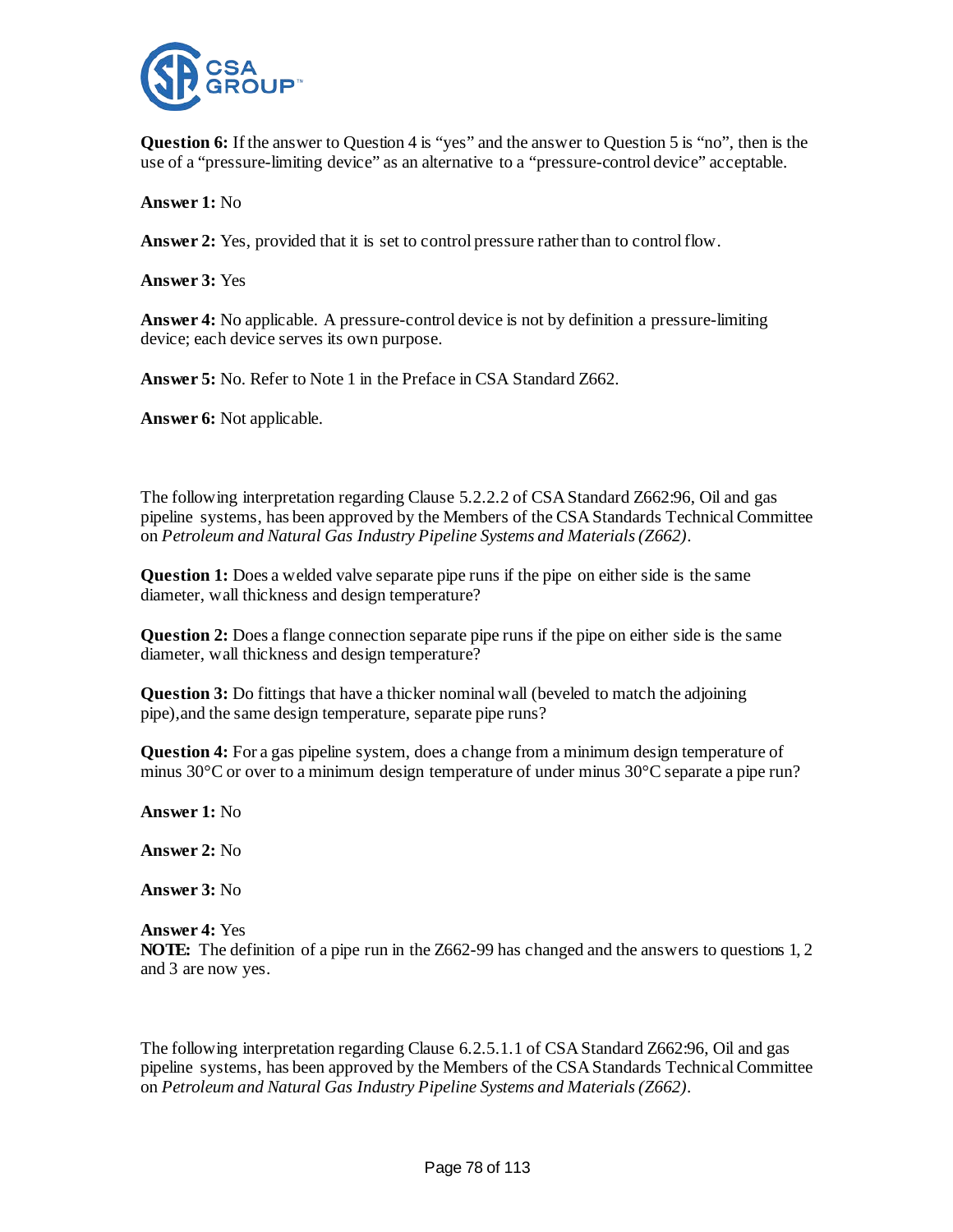

**Question:**Can ASME B16.5 flanges be used at elevated temperatures when used under CSA Z662 without regard to temperature de-rating requirements below 120°C?

**Answer:** No

The following interpretation regarding Clause 7.2.13 of CSA Standard Z662:96, Oil and gas pipeline systems, has been approved by the Members of the CSA Standards Technical Committee on *Petroleum and Natural Gas Industry Pipeline Systems and Materials (Z662)*.

**Question 1:** What do the words "suitably trained" mean?

**Question 2:** In Alberta and British Columbia, is there a minimum qualification or certification required, such as CSA W178-96, for the inspection of small and medium sized pipe?

**Answer 1:** Base on consideration of a previous interpretation by the Technical Committee, that there is no definition of "suitably trained" and it is a company's responsibility to determine the appropriate level and type of training.

**Answer 2:** The question of requirements for minimum qualification or certification is not applicable to the Technical Committee and should be directed to the Province(s).

The following interpretation regarding Clause 8.9 of CSA Standard Z662:96, Oil and gas pipeline systems, has been approved by the Members of the CSA Standards Technical Committee on *Petroleum and Natural Gas Industry Pipeline Systems and Materials (Z662)*.

**Question 1:** Consider a pipe run consisting of pipe, fittings and caps at the end of the pipe run. The pipe, fittings and caps are designed to the same pressure and are to be pressure tested. An NPS 2 threadolet is welded six inches from the pipe cap weld on the top and bottom pipe at either end of the pipe run as drain and vent connections (a nipple, valve and plug will be attached to each threadolet). After the pressure test, the caps and threadolet will be cut off with 2 metres of pipe and the remaining pipe run will be installed in a pipeline system. Are the cap, pipe and threadolet considered a test head assembly and Clause 8.9 applicable?

**Question 2:** If yes, does the test head assembly end at the last field weld?

**Question 3:** Consider the exact same scenario as above, except there are no threadolets welded near the caps. Are the pipe and cap (which are to be cut off) considered a test head assembly?

**Question 4:** If yes to above, does the test head assembly end at the last field weld?

**Answer 1:** Yes, the cap, pipe and threadolet are considered a test head assembly and Clause 8.9 applies. Test head assembly is defined as an assembly of pipe and components that form a temporary facility used for pressure testing of pipe.

**Answer 2:** Yes, all of the pipe from the last field weld must be in accordance with the requirements for a test head assembly.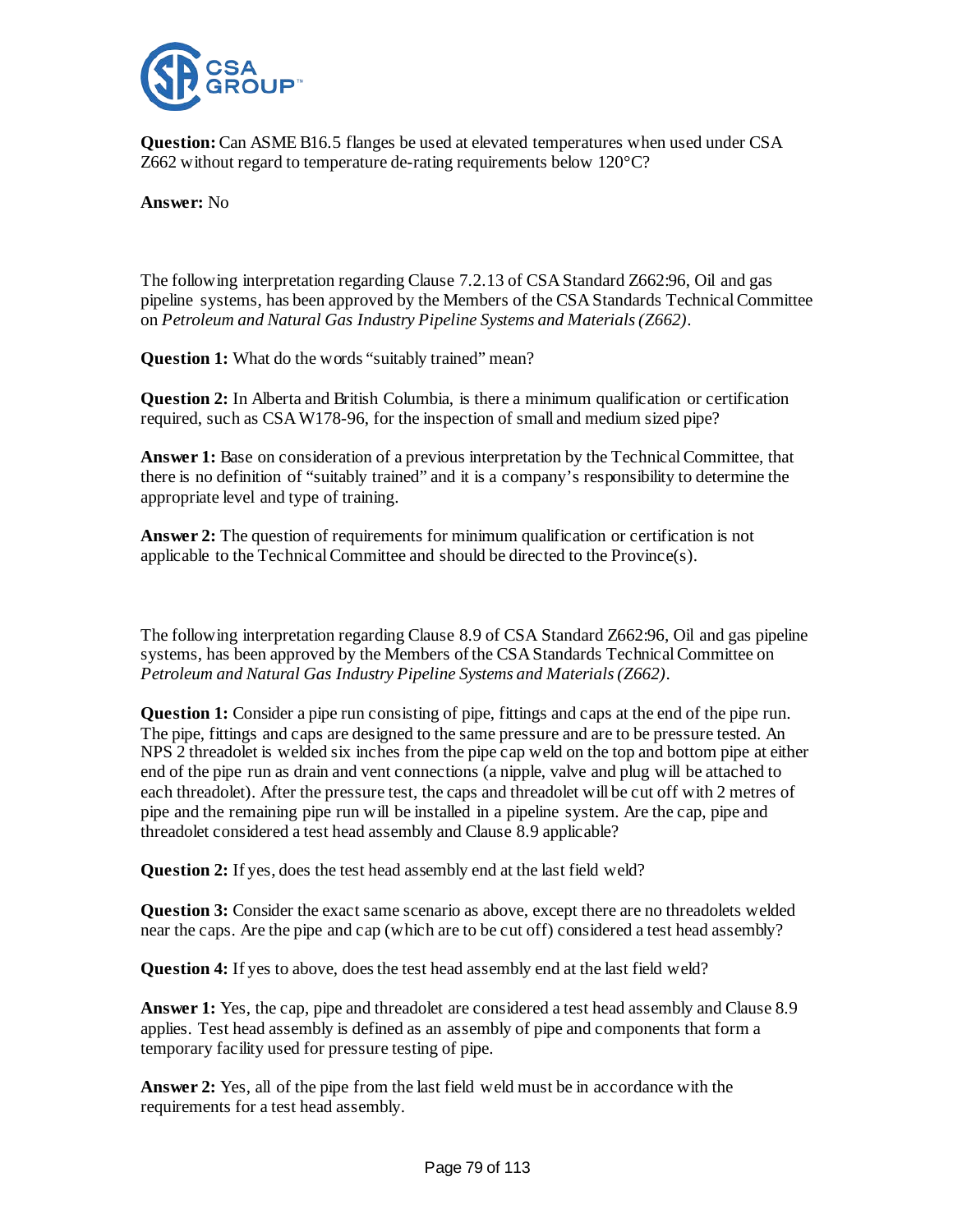

**Answer 3:** Yes, the pipe and cap are considered a test head assembly.

**Answer 4:** Yes, all of the pipe from the last field weld must be in accordance with the requirements for a test head assembly.

The following interpretation regarding Clause 4.10.2.8.1 and 4.10.3.6.1 of CSA Standard Z662:94, Oil and gas pipeline systems, has been approved by the Members of the CSA Standards Technical Committee on *Petroleum and Natural Gas Industry Pipeline Systems and Materials (Z662)*.

**Question:**Is it correct by interpreting Clause 4.10.2.8.1 and 4.10.3.6.1 of Z662 to mean that an underground utility gas system at a compressor station or pumping station cannot be made from CSA B137.4 material (Polyethylene Piping Systems for Gas Services) in the following scenarios?

a) The compressor stations in question typically have a low pressure (less than 550 kPa) utility gas system to distribute odourized natural gas to office and workshop buildings for fuel to boilers and furnaces. In some instances, the quantity of buildings and distance between them is enough to make an underground polyethylene gas distribution system attractive.

b) Natural gas service is provided to the pumping or compressor stations in question. These stations are typically located in rural areas where the distribution system is constructed of polyethylene material.

**Answer:** Yes, it is correct, if the source of the gas for the utility gas system is from the compressor piping (scenario A). No, it is not correct, if the source of the gas for the utility gas system is from a distribution system other than the compressor station (scenario B).

The following interpretation regarding Clause 5.2.4.(c) of CSA Standard Z662:94, Oil and gas pipeline systems, has been approved by the Members of the CSA Standards Technical Committee on *Petroleum and Natural Gas Industry Pipeline Systems and Materials (Z662)*.

**Question:** A new, NPS 3, thin walled, natural gas pipeline might terminate in a transition piece, a sch. 40 ell, a sch. 40 riser, a sch. 40 flange and a flanged valve. Assuming a properly design riser could utilize 88.9 mm O.D. x 5.49 mm wall CSA Z245.1 Category 1, Gr. 241, sweet pipe, then an acceptable non-CSA substitute would be 88.9 mm O.D. x 5.49 mm wall ASTM A106 Gr. B, seamless pipe. Because short lengths (e.g. 4 metres) of small diameter CSA pipe are often impractical to obtain in the required wall thickness, A106 Gr. B pipe would be the preferred choice. Is this substitution acceptable under CSA Z662-95 Clause 5.2.4 (c), regardless of whether the hoop stress is greater than or equal to 30% SMYS.

**Answer:** The proposed substitution is acceptable under Z662 provided CSA material is not available.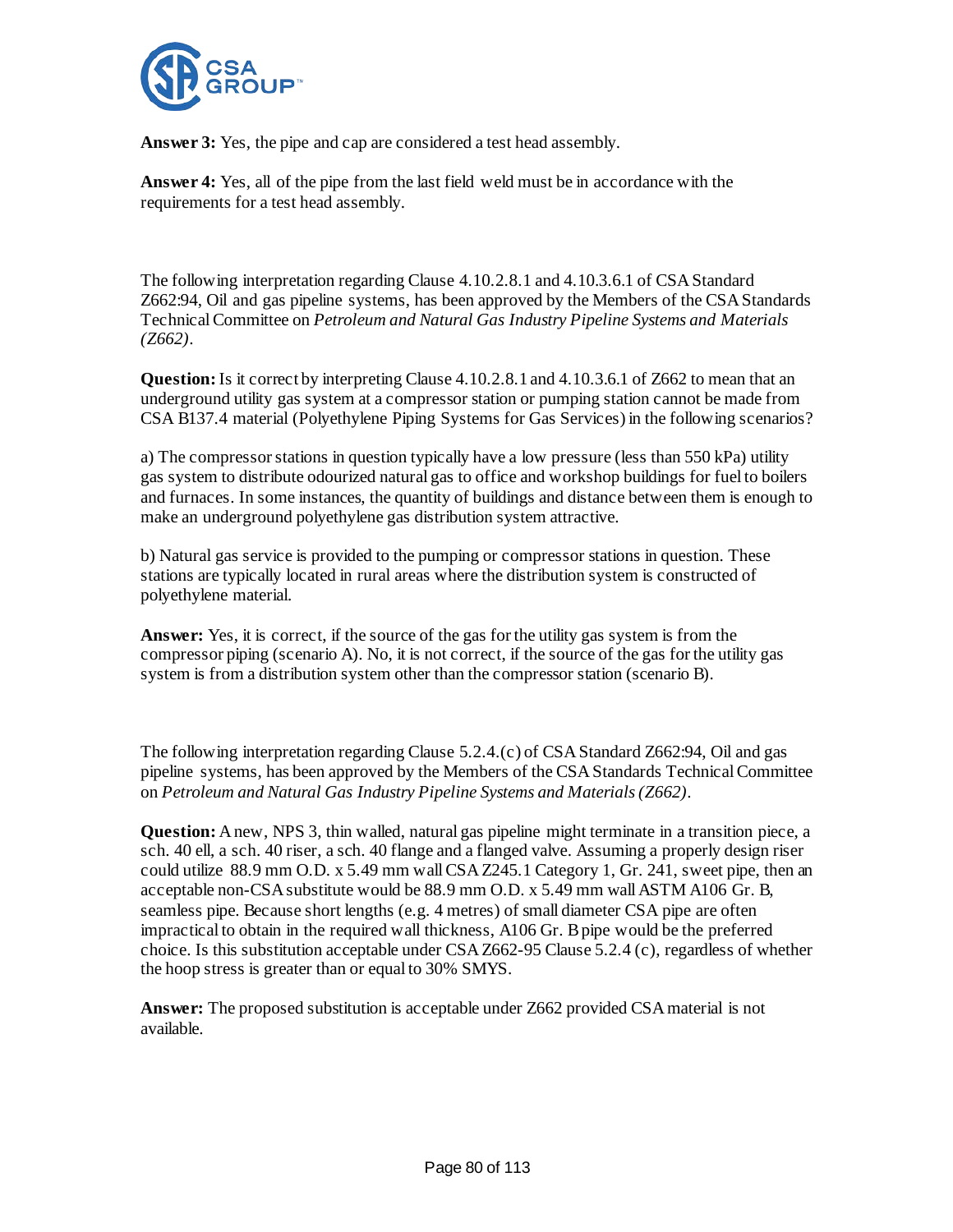

The following interpretation regarding Clause 5.2.4 of CSA Standard Z662:94, Oil and gas pipeline systems, has been approved by the Members of the CSA Standards Technical Committee on *Petroleum and Natural Gas Industry Pipeline Systems and Materials (Z662)*.

**Question:** In Clause 5.2.4 of Z662: When is Z245.1 material deemed to be "not available"?

- i) when it is "not readily available" in local supply stores and may cause delays? Or
- ii) when it would require special order for manufacturing?

**Answer:** Z662 does not address how to decide when CSA material is available or not. The use of alternative CSA materials is being reviewed by CSA Z662 Committee.

The following interpretation regarding Clause 6.2.3 of CSA Standard Z662:94, Oil and gas pipeline systems, has been approved by the Members of the CSA Standards Technical Committee on *Petroleum and Natural Gas Industry Pipeline Systems and Materials (Z662)*.

**Question 1:** Is buckling a condition separate from wave shapes which blend into the pipe surface in a gradual manner?

**Question 2:** Is buckling a condition where wave shapes or ripples do not blend into the pipe surface in a gradual manner?

**Question 3:** Is the specific tolerance limit of acceptable wave shapes which blend into the pipe surface in a gradual manner within the scope of CSA Z662-94?

Answer 1: Wave shapes buckling are not specifically covered by Z662.

Answer 2: Wave shapes buckling are not specifically covered by Z662.

**Answer 3:** It is considered that the subject of specifying tolerance limits for acceptable wave shapes that blend into the pipe surface in a gradual manner is within the scope of Z662; however, in the 1994 edition, no such tolerance limits have been stated. As stated in Clause 1.4, this Standard is not a design handbook and is intended to establish essential requirements and minimum standards. A work team has been established to determine what, if any, clarifications are necessary for buckles and waviness as field bends. (Note that factory-produced bends are within the scope of CSA Standard Z245.11.)

The following interpretation regarding Clause 7.2.8.2 and Upgrading of CSA Standard Z662:94, Oil and gas pipeline systems, has been approved by the Members of the CSA Standards Technical Committee on *Petroleum and Natural Gas Industry Pipeline Systems and Materials (Z662)*.

**Question 1:** Do the specific requirements stated in CSA Z662-94 for sour service pipelines (in particular, the 100% radiographic inspection per Clause 7.2.8.2.2) also apply to converting an existing sweet gas pipeline to sour service?

**Question 2:** Is the conversion of an existing non-sour service pipeline to sour service considered an "upgrade" as defined in CSA Z662-94?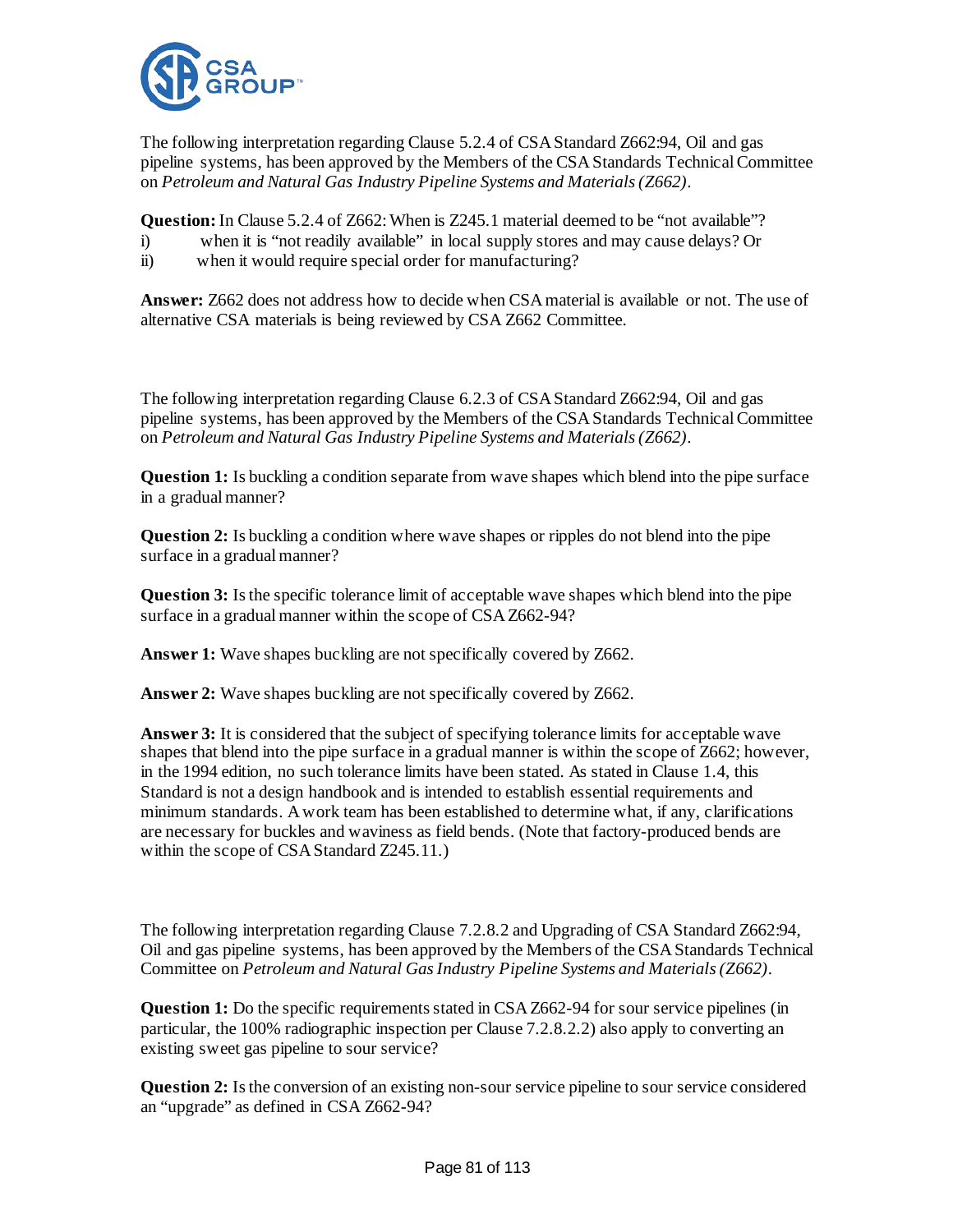

**Answer 1:** CSA Z662-94 does not specifically address the requirements for a change from sweet to sour service. The change from sweet to sour service is one of the issues being studied by CSA committees.

**Answer 2:** No, "upgrading" as defined in CSA Z662-94 only covers the increase of maximum operating pressure or change of class location. A change of service (e.g. From sweet gas service to sour service) is not considered as "upgrading".

The following interpretation regarding Clause 7.2.5.3 and Table 7.3 of CSA Standard Z662:94, Oil and gas pipeline systems, has been approved by the Members of the CSA Standards Technical Committee on *Petroleum and Natural Gas Industry Pipeline Systems and Materials (Z662)*.

**Question 1:** Interpretation of Clause 7.2.5.3, Table 7.3 of Z662, welding position. Is a change from vertical to horizontal welding considered an essential change?

**Question 2:** If not, then can a weld procedure specification be qualified for all positions by welding a pipe coupon fixed in the horizontal position (vertical weld)?

**Question 3:** Interpretation of Clause 7.2.6.1.1 of Z662, welding position. Can a welder be qualified for all positions by welding a pipe coupon fixed in the horizontal position (vertical weld)?

**Answer 1:** No

**Answer 2:** Yes

**Answer 3:** No. Clause 7.2.6.1.1 states "Welders shall qualify... for the particular configuration involved".

The following interpretation regarding Clause 8.4.1 of CSA Standard Z662:94, Oil and gas pipeline systems, has been approved by the Members of the CSA Standards Technical Committee on *Petroleum and Natural Gas Industry Pipeline Systems and Materials (Z662)*.

**Question 1:** For liquid pipelines with internal coatings and mechanical Interference Fit Joints (MIF), does Clause 8.4.1 of Z662 apply to tie-in welds?

**Question 2:** If the tie-in joint is not welded, does 8.4.1 apply?

**Answer 1:** Yes, tie-in welds must be in accordance with the applicable requirements of Clause 7.2.8.

**Answer 2:** Yes. Since MIF joint is not a weld, the requirements for tie-in welds are not relevant to this situation.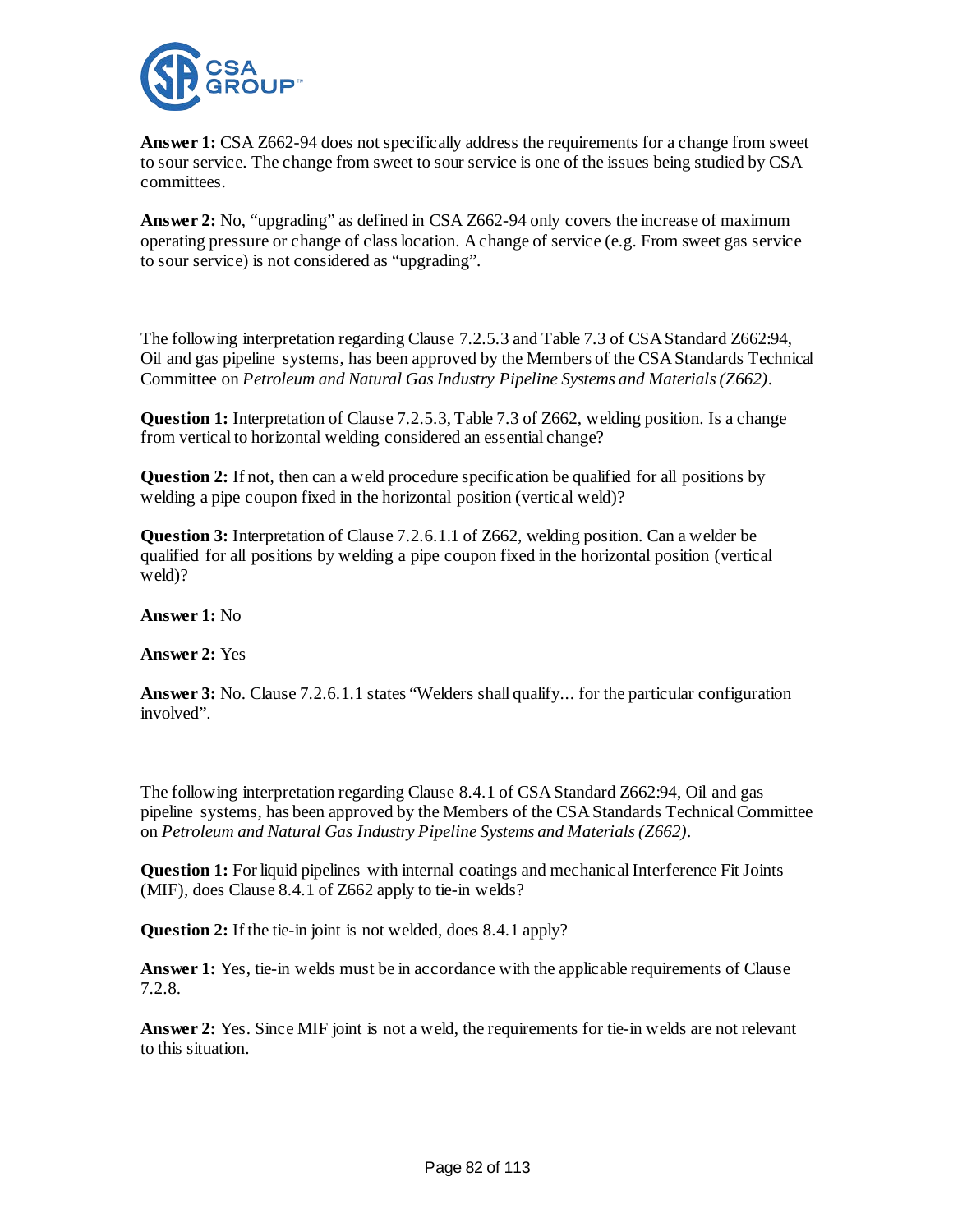

The following interpretation regarding Clause 10.10.1.2 and 4.3.4.9.3 of CSA Standard Z662:94, Oil and gas pipeline systems, has been approved by the Members of the CSA Standards Technical Committee on *Petroleum and Natural Gas Industry Pipeline Systems and Materials (Z662)*.

**Question:** Was it intended that the requirements of Clause 4.3.4.9.3 for tapering of the ends of the full encirclement sleeves, to be applicable to Stopple and Hot Tap type fittings as indicated in Clause 10.10.1.2?

**Answer:** Yes

The following interpretation regarding Clause 10.6.4.1.1 of CSA Standard Z662:94, Oil and gas pipeline systems, has been approved by the Members of the CSA Standards Technical Committee on *Petroleum and Natural Gas Industry Pipeline Systems and Materials (Z662)*.

**Question 1:** Do pressure control valve have to be "bench" tested similar to relief valves for the following applications:

1. If they provide protection for down stream devices that are equipped with a relief valve?

2. If they provide pressure control for operational purposes only?

**Question 2:** My interpretation is that the pressure control devices only have to be checked in the operating mode to ensure that they function at the correct pressure and are in good operating condition. Is this the correct interpretation?

# **Answer 1:**

 $1$ . No.

2. No. bench testing is not a CSA requirement for any of the devices mentioned in Clause 10.6.4.1.1.

**Answer 2:** Yes. Testing in the operating mode is an acceptable approach to meeting the requirements of Clause 10.6.4.1.1 (a) and 10.6.4.1.1. (c). Inspection of pressure control devices is also required to meet the requirements of 10.6.4.1.1 (b) and 10.6.4.1.1 (d). Please note that these requirements appear in Clause 10.6.4.2 of CSA Standard Z662-96.

The following interpretation regarding Clause 10.11.3.3 of CSA Standard Z662:94, Oil and gas pipeline systems, has been approved by the Members of the CSA Standards Technical Committee on *Petroleum and Natural Gas Industry Pipeline Systems and Materials (Z662)*.

**Question:** Under Clause 10.11, is it allowable to re-pressure test a line to higher pressure with natural gas when it is not allowable to do so in the initial test?

**Answer:** No

The following interpretation regarding Clause 1.2.3 of CSA Standard Z245.1-18, Steel Pipe, has been approved by the Members of the CSA Standards Technical Committee on *Petroleum and Natural Gas Industry Pipeline Systems and Materials (Z662)*.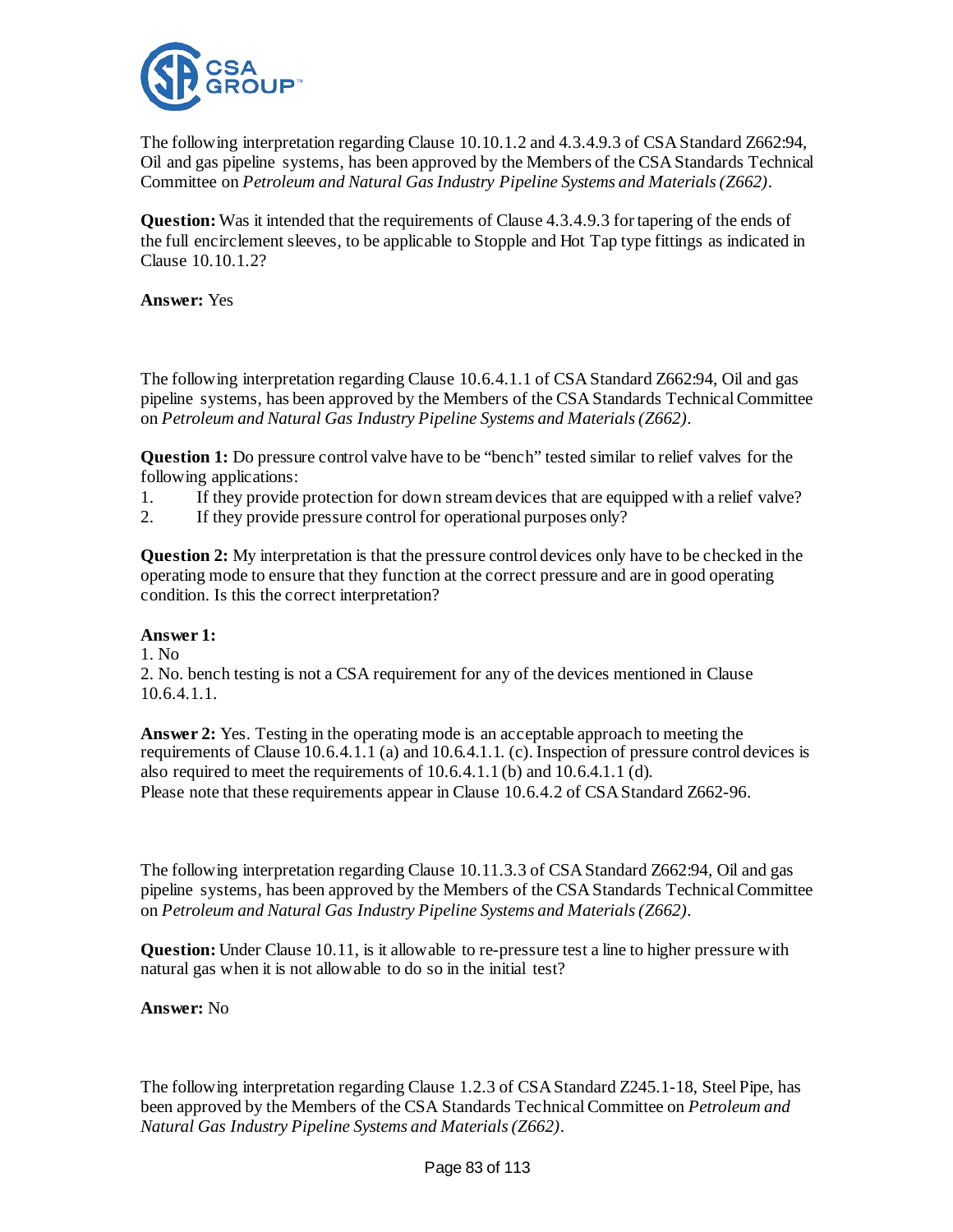

**Question:** Do Z662-15, Z662-19 or Z245.1-18 include minimum Charpy absorbed energy requirements for Cat I pipe?

**Answer:** No

The following interpretation regarding Clause 11.6.2 and 16.9 of CSA Standard Z245.1-02, Steel Pipe, has been approved by the Members of the CSA Standards Technical Committee on *Petroleum and Natural Gas Industry Pipeline Systems and Materials (Z662)*.

**Question #1:** Except where required by 11.6.1 (e), does the standard require an inspection for laminations in the body of each pipe?

**Question #2:** Does the standard require ultrasonic inspection for laminations in the body of each pipe?

**Question #3:** Do the dimensional requirements of Clauses 11.6.2 and 16.9 require manufacturers to inspect the entire body of the pipe ultrasonically?

**Answer 1:** No

**Answer 2:** No

**Answer 3:** No. However, Clauses 12.1.1 and 12.2.5 require nondestructive inspection of seamless pipe.

The following interpretation regarding Clause 15.2 (k) of CSA Standard Z245.1-02, Steel Pipe, has been approved by the Members of the CSA Standards Technical Committee on *Petroleum and Natural Gas Industry Pipeline Systems and Materials (Z662)*.

**Question #1:** For pipe that is being double jointed by the pipe manufacturer, or their subcontractor, does CSA Z245.1-02 require actual measurement on 24 m nominal length pipe that are joined from two 12 m nominal length pipes?

**Question #2:** For pipe that is being double jointed by the purchaser of the pipe, or their subcontractor, does CSA Z245.1-02 require actual measurement on 24 m nominal length pipe that are joined from two 12 m nominal length pipes?

# **Answer 1:** Yes

**Answer 2:** No. The requirements of CSA Z245.1-02 do not apply to the activities of the purchaser.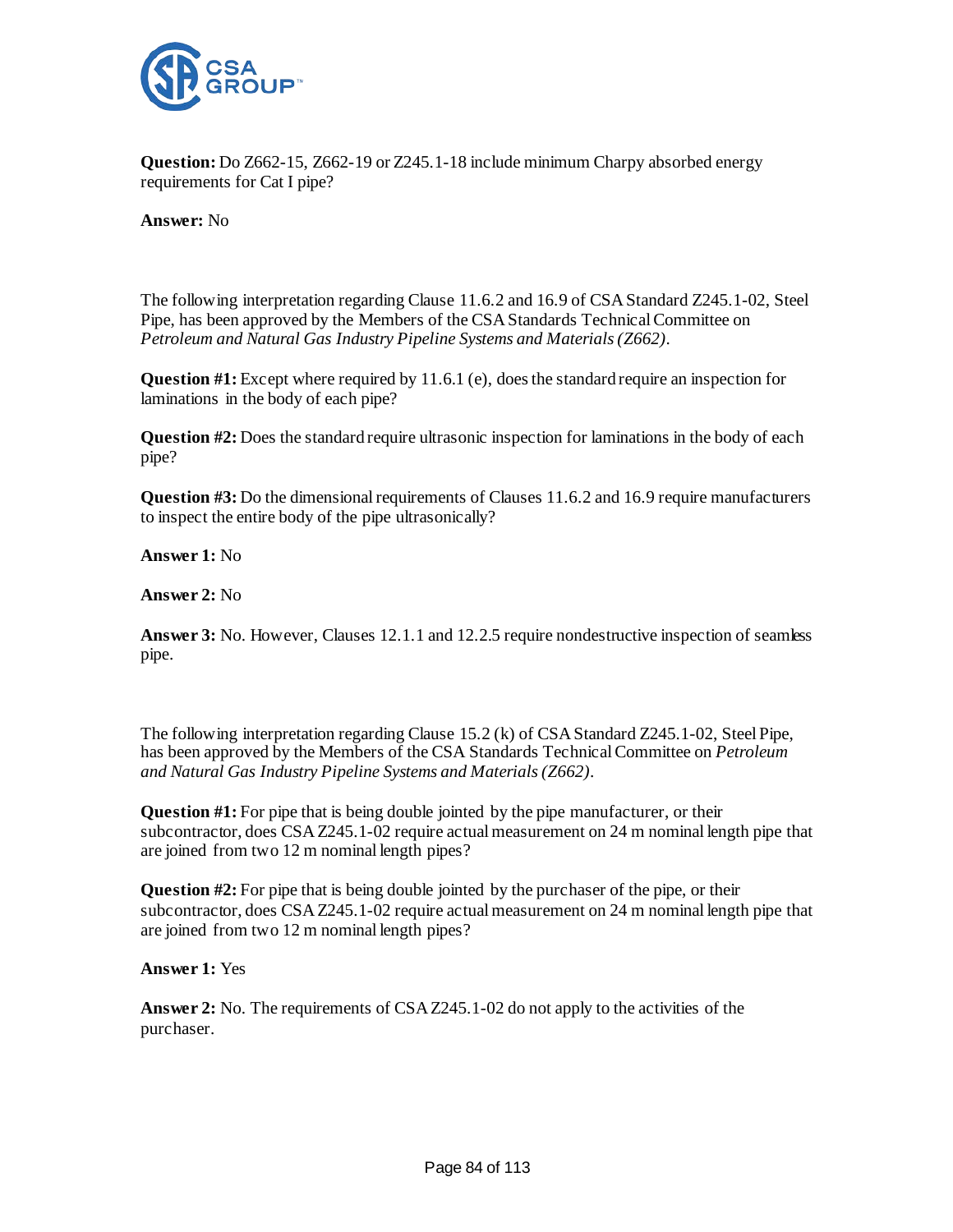

The following interpretation regarding Clause 4.3.4 of CSA Standard Z245.11-17, Steel fittings, has been approved by the Members of the CSA Standards Technical Committee on *Petroleum and Natural Gas Industry Pipeline Systems and Materials (Z662)*.

**Question:** The reference to CSA Z662 Clause 4.3.21 in Z245.11 Clause 4.3.4 does not exist in the current Z662 document. Is the intent to reference another clause?

**Answer:** No, The current Z662-15 clause reference does not exist but the intent was to reference a proposed clause in Z662-19 which has not yet been approved. As such, this CSA Z662 Clause 4.3.21 option in CSA Z245.11 Clause 4.3.4 (below) is not possible and only the other two options (ASME B.16.49 or as otherwise agreed with the purchaser) are acceptable options.

CSA Z245.11-17 Clause 4.3.4 Pressure design for factory-produced induction and cold bends shall be determined in accordance with CSA Z662 Clause 4.3.21, ASME B16.49, or as otherwise agreed with the purchaser.

The following interpretation regarding Clause 5.1 of CSA Standard Z245.11-17, Steel fittings, has been approved by the Members of the CSA Standards Technical Committee on *Petroleum and Natural Gas Industry Pipeline Systems and Materials (Z662)*.

**Question 1:** Does the pressure design wall thickness for critical areas has to be determined and recorded for the prototype fitting (as well as) for fittings it represents?

**Question 2:** Does the specification require the critical areas be subjected to reinforcements via thickness enhancements irrespective (if) the data yielded from proof tests indicate that it is unwarranted?

**Question 3:** Does the specification prevent the manufacturer from adopting the (specified nominal wall thickness) as the pressure design thickness for the critical areas, (if) the data yielded from proof tests indicate that it is appropriate to do so?

**Answer 1:** Yes

**Answer 2:** No

**Answer 3:** No. The answers to the 3 questions above are provided assuming that the requirements of Clause 5 are being followed.

The following interpretation regarding Clause  $6.4 \& 6.4.1$  of CSA Standard Z245.11-17, Steel fittings, has been approved by the Members of the CSA Standards Technical Committee on *Petroleum and Natural Gas Industry Pipeline Systems and Materials (Z662)*.

**Question:** Does Z245.11-17 require all hot formed fittings to be heat treated?

**Answer:** No. Where required to be heat treated, hot forming by itself does not qualify as heat treatment for these conditions.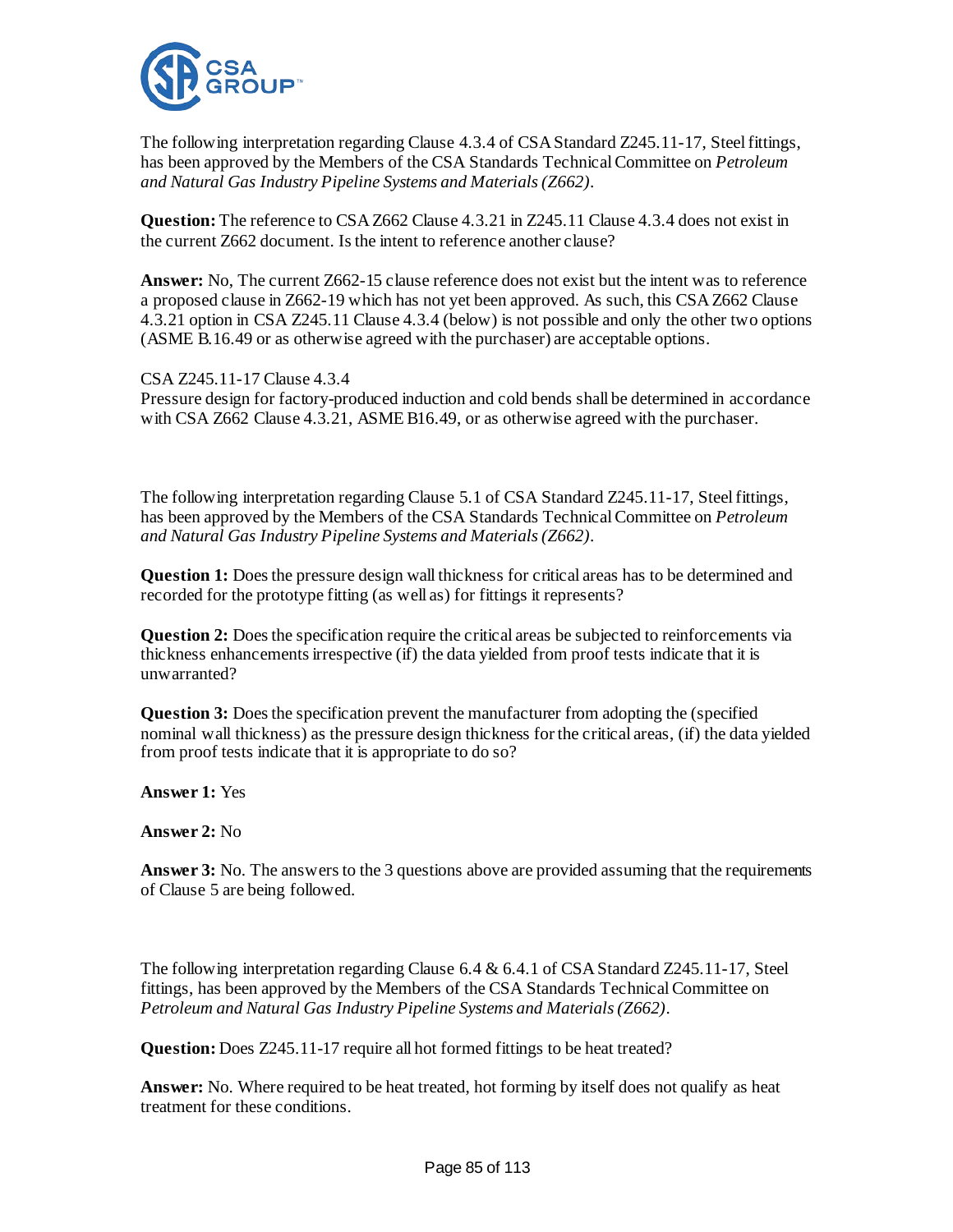

The following interpretation regarding Clause 6.5 of CSA Standard Z245.11-17, Steel fittings, has been approved by the Members of the CSA Standards Technical Committee on *Petroleum and Natural Gas Industry Pipeline Systems and Materials (Z662)*.

**Question 1:** Does Clause 6.5.2 require that scraper bars be attached with full penetration welds per Clause 6.3.2?

**Question 2:** Does Clause 6.5.1 allow weld joint designs other than "full penetration" to be specified for the attachment of scraper bars in a tee?

**Answer 1:** No

**Answer 2:** Yes

The following interpretation regarding Clause 8.1, 9.1.3.3 a) & b), Annex B, B.1.7 of CSA Standard Z245.11-17, Steel fittings, has been approved by the Members of the CSA Standards Technical Committee on *Petroleum and Natural Gas Industry Pipeline Systems and Materials (Z662)*.

**Question #1:** Is Clause B.1.7 mandatory?

**Question #2:** If so, does that mean that the heat treatment by Clauses 9.1.3.3 and 9.1.3.4 lot definition a) and b) is also restricted to being controlled within  $a +/-15C$  from the set point temperature?

**Question #3:** Does demonstrated equivalency to Annex B in Clause 8.1 mean that the mechanical properties and microstructure are equivalent to those obtained from a furnace calibrated in accordance with Annex B?

**Answer #1:** Yes, unless some other practice can be demonstrated to be equivalent, as permitted by Clause 8.1

**Answer #2:** Yes, unless some other practice can be demonstrated to be equivalent, as permitted by Clause 8.1

**Answer #3:** Yes

The following interpretation regarding Clause 9.1.4.2 of CSA Standard Z245.11-17, Steel fittings, has been approved by the Members of the CSA Standards Technical Committee on *Petroleum and Natural Gas Industry Pipeline Systems and Materials (Z662)*.

Clause 9.1.4.2 states, "The qualification bend shall be made and tested in accordance with ASME B16.49".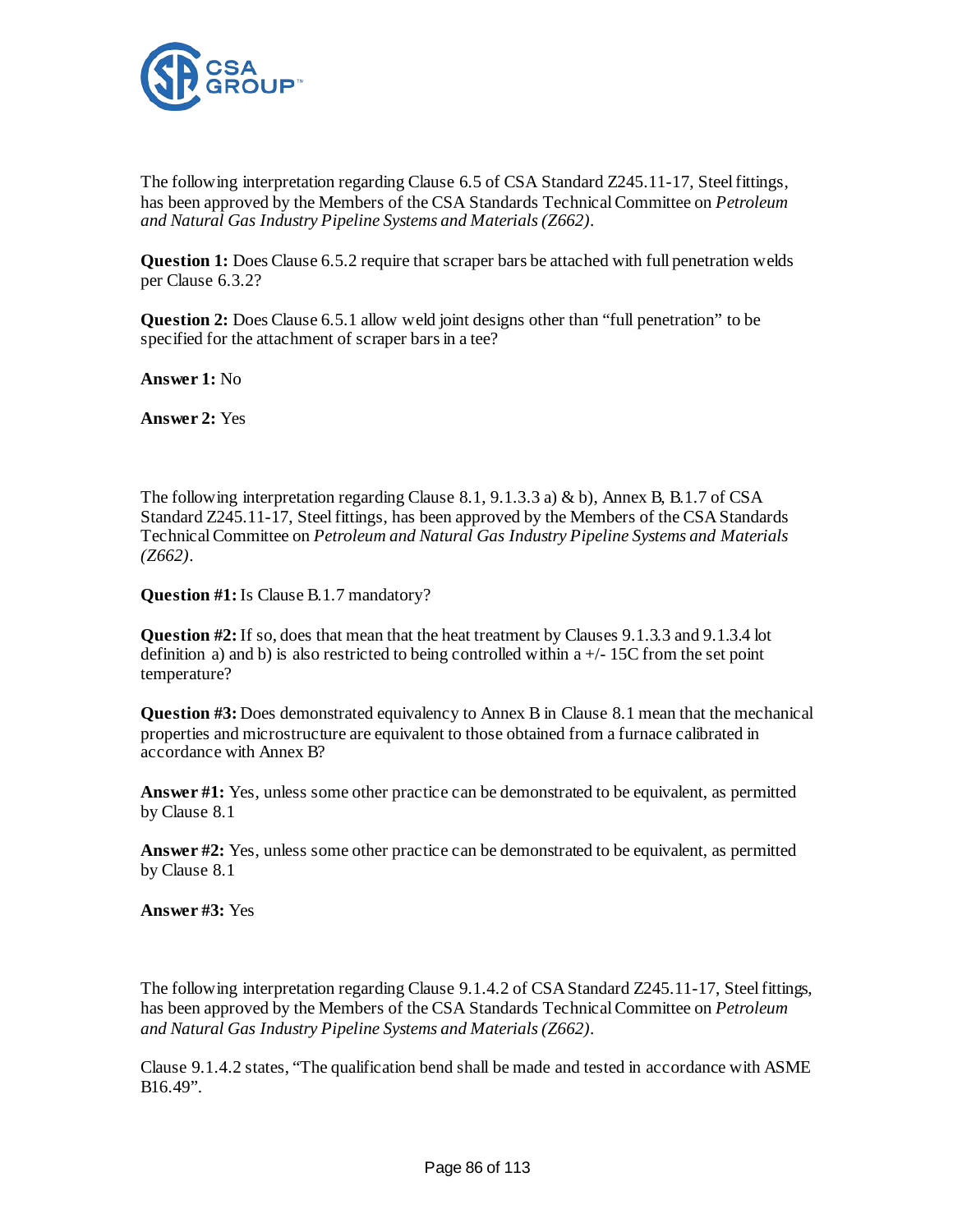

**Question 1a:** Is it intended that test methods in accordance with B16.49 supersede the test methods stated in Clause 9.4 for qualification bends?

**Question 1b:** Is it intended that hardness acceptance criteria in accordance with B16.49 supersede the hardness acceptance criteria stated in Clause 9.4 for qualification bends?

Clause 9.1.4.3 states, "…each production bend shall be hardness tested in the same locations as the qualification bend with the same harness test method".

**Question 2a:** Is it intended that test methods in accordance with B16.49 supersede the test methods stated in Clause 9.4 for production bends?

**Question 2b:** Is it intended that hardness acceptance criteria in accordance with B16.49 supersede the hardness acceptance criteria stated in Clause 9.4 for production bends?

**Answer 1a:** Yes

**Answer 1b:** No

**Answer 2a:** Yes

**Answer 2b:** No

The following interpretation regarding Clause 10.3 of CSA Standard Z245.11-17, Steel fittings, has been approved by the Members of the CSA Standards Technical Committee on *Petroleum and Natural Gas Industry Pipeline Systems and Materials (Z662)*.

**Question:** Does the first paragraph of Clause 10.3 apply to bends?

**Answer:** No

The following interpretation regarding Clause 6.4.1 of CSA Standard Z245.11-13, Steel fittings, has been approved by the Members of the CSA Standards Technical Committee on *Petroleum and Natural Gas Industry Pipeline Systems and Materials (Z662)*.

**Question:** Do elbows less than GR 290 that have been hot formed over the mandrel from welded pipe also need to be heat treated in order to conform to CSA?

**Answer:** Yes, they need to be heat treated.

The following interpretation regarding Clause 16.6.3 & Figure 4 of CSA Standard Z245.11-13, Steel fittings, has been approved by the Members of the CSA Standards Technical Committee on *Petroleum and Natural Gas Industry Pipeline Systems and Materials (Z662)*.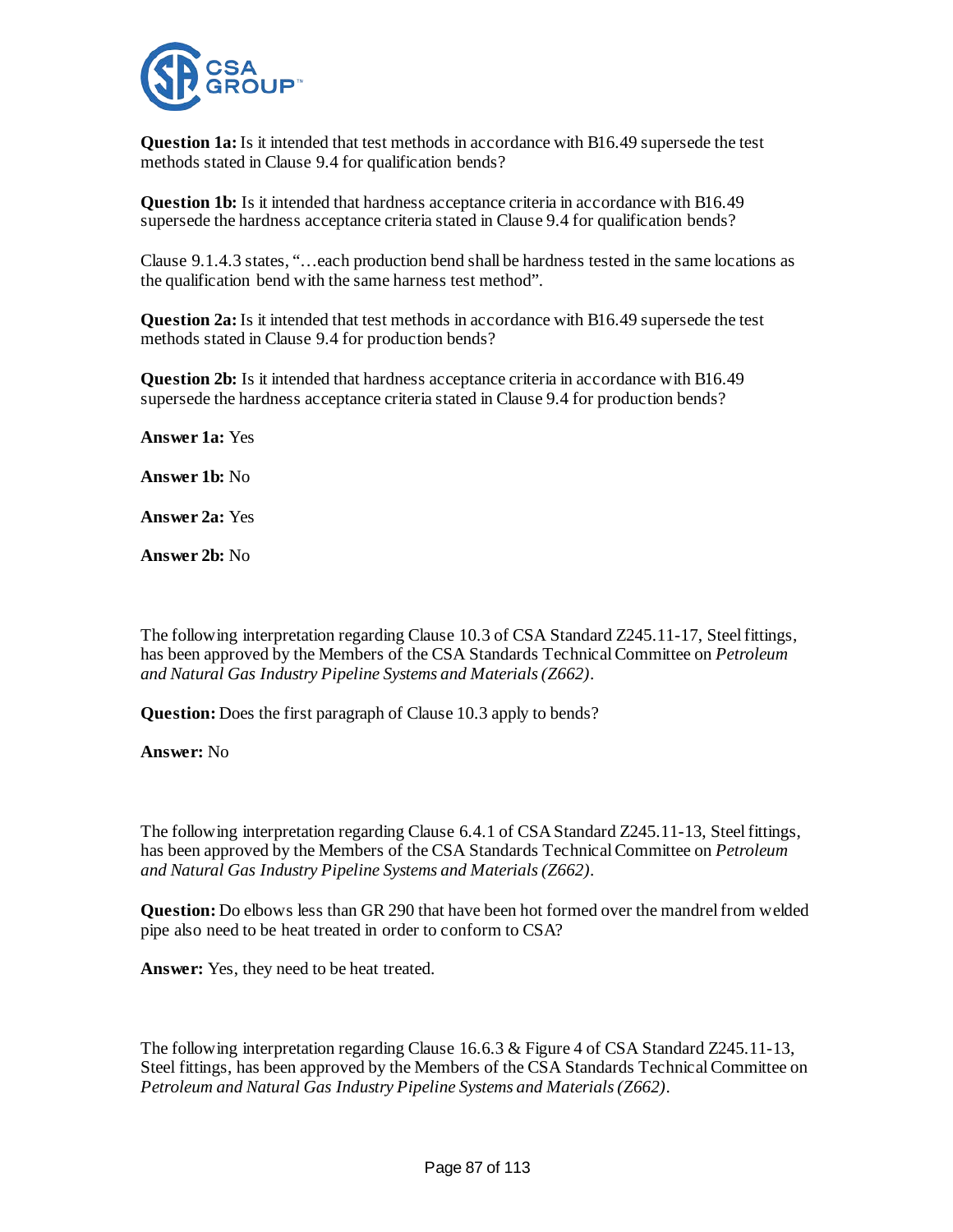

**Question #1:** Does Z662 section 16.6.3 apply only for butt welds of pipe of unequal thickness as the commentary refers to "Butt welding of piping of unequal thickness…"? (or does it also apply to the welding of pipe to fittings?)

**Question #2:** We are welding pipe to a forged steel fitting fabricated to Z245.11 for use in a sour service pipeline designed to Z662. The forged fitting will have ends designed to match the wall thickness of mating pipe. Does the end design as illustrated in Figure 4 (d) of Z245.11 apply for butt welding of pipe to fittings for sour service pipelines designed to Z662?

**Answer #1:** No

**Answer #2:** No

The following interpretation regarding Clause Table 13 of CSA Standard Z245.11-09, Steel fittings, has been approved by the Members of the CSA Standards Technical Committee on *Petroleum and Natural Gas Industry Pipeline Systems and Materials (Z662)*.

**Q.1.** Table 13 of Z245.11-09 shows 89.9 as the nominal outside diameter at bevel large end for NPS  $3 \times 2$ -1/2, NPS  $3 \times 2$ , NPS  $3 \times 1$ -1/2, and NPS  $3 \times 1$ -1/4. Should this be 88.9 instead? Is the intent that this should be 88.9?

**Response:** Yes.

The following interpretation regarding Clause 9.3.2.1 of CSA Standard Z245.11-01, Steel fittings, has been approved by the Members of the CSA Standards Technical Committee on *Petroleum and Natural Gas Industry Pipeline Systems and Materials (Z662)*.

When traverse Charpy impact test specimens (CVN's) are required by the Standard (i.e. on Grades 290 and higher), but the physical dimensions of the test specimens (specifically, 4" nominal pipe and lower) do not allow for removal of transverse specimens (see attached drawing), does the standard permit:

**Question (a):** Deletion of the CVN requirements if it is not physically possible to remove them in the required orientation?

**Question (b):** Removal the CVN's in the longitudinal direction?

**Question (c):** Flattening the test samples to allow for the machining of transverse CVN test specimens?

Answer (a): Yes, if it is not possible to obtain a 1/4 or larger size specimen.

**Answer (b):** No.

**Answer (c):** No.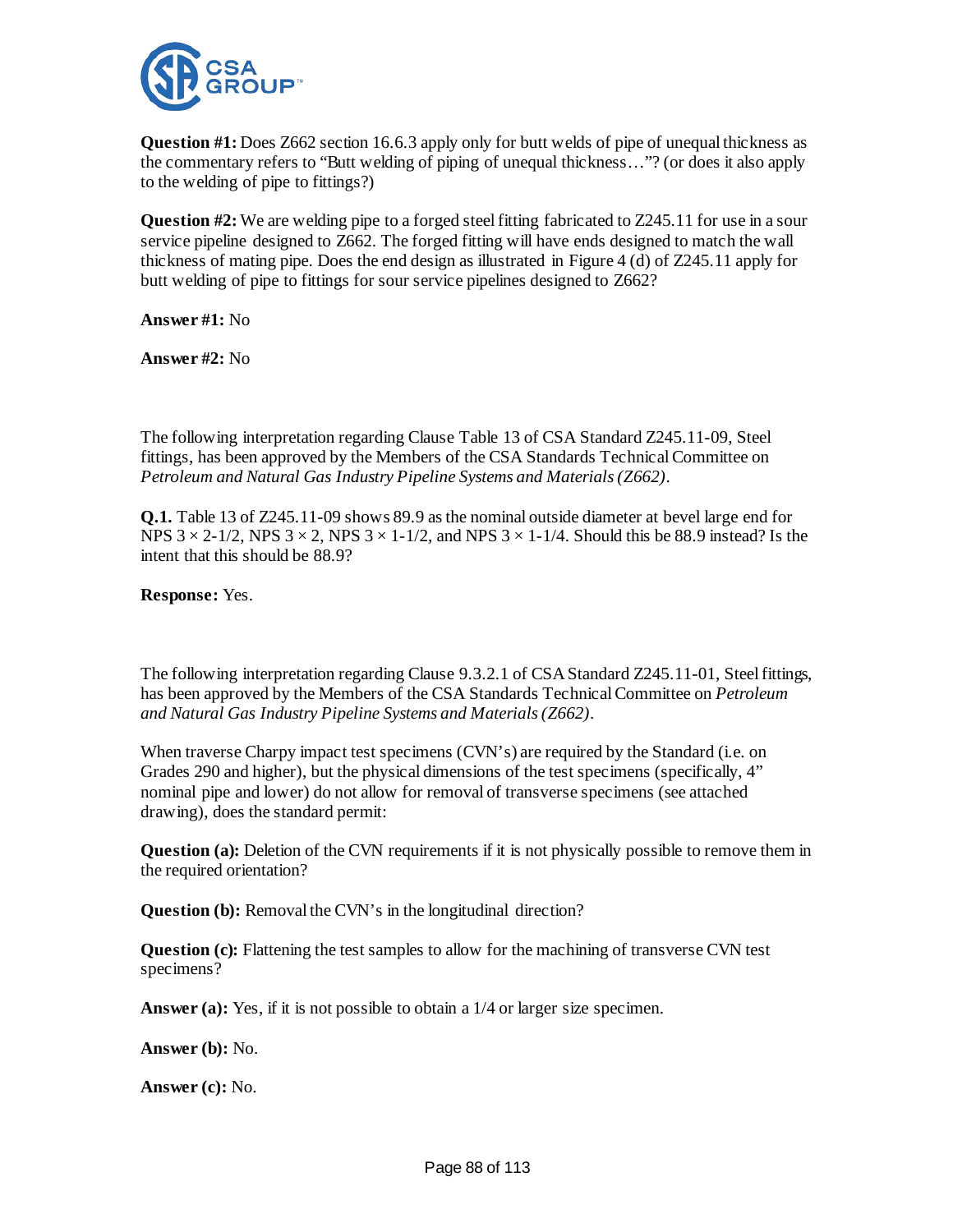

The following interpretation regarding Clause 8.1, 9.1.3.3 & 9.1.3.4 of CSA Standard Z245.12-17, Steel flanges, has been approved by the Members of the CSA Standards Technical Committee on *Petroleum and Natural Gas Industry Pipeline Systems and Materials (Z662)*.

**Question:** For the purposes of heat treatment in Clause 8.1 and 9.1.3.3 and 9.1.3.4, for a weld neck flange, is the defining "thickness" at the base of the hub?

**Answer:** Yes

The following interpretation regarding Clause Table 8 of CSA Standard Z245.15-13, Steel valves, has been approved by the Members of the CSA Standards Technical Committee on *Petroleum and Natural Gas Industry Pipeline Systems and Materials (Z662)*.

**Question:** Table 8 provides the Minimum bore sizes. At the bottom of table it also gives the tolerance of -1.6 mm. Is it accurate to apply the -1.6 mm tolerance to the minimum bore sizes in Table 8?

**Answer:** Yes, it is accurate. It means that you can go 1.6 mm below what is in the table, for the accuracy.

The following interpretation regarding Clause 6.3 & Clause 3 Definitions of CSA Standard Z245.15-09, Steel valves, has been approved by the Members of the CSA Standards Technical Committee on *Petroleum and Natural Gas Industry Pipeline Systems and Materials (Z662)*.

**Question:** The definition of pressure containing parts lists many specific parts which are considered to be pressure containing but does not specifically list valve obturators. Is a valve obturator a pressure containing part?

**Answer:** No.

The following interpretation regarding Clause 8.4.4.1 of CSA Standard Z245.15-09, Steel valves, has been approved by the Members of the CSA Standards Technical Committee on *Petroleum and Natural Gas Industry Pipeline Systems and Materials (Z662)*.

**Question 1:** Are the impact values based on the grade?

**Question 2:** If yes, are they based on the specified minimum yield strength?

**Question 3:** Are the impact values given a minimum average requirement?

**Response 1:** Yes.

**Response 2:** Yes.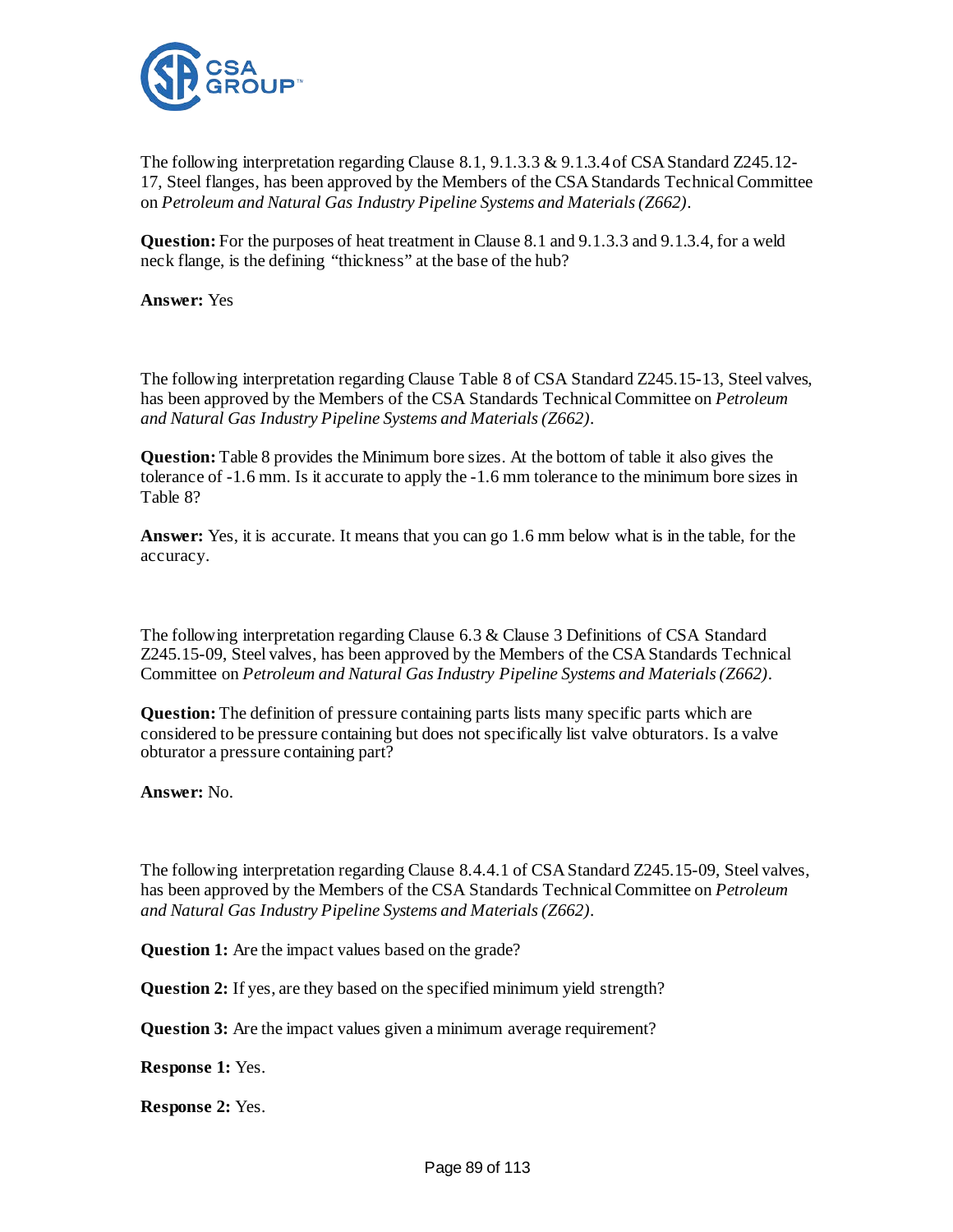

**Response 3:** Yes.

The following interpretation regarding Clause 1.2.1 of CSA Standard Z245.15-05, Steel valves, has been approved by the Members of the CSA Standards Technical Committee on *Petroleum and Natural Gas Industry Pipeline Systems and Materials (Z662)*.

**Question:** Is an NPS 2 reduced port valve within the scope of CSA Z245.15?

**Answer:** Yes

The following interpretation regarding Clause 1.2 of CSA Standard Z245.20-18, Plant-applied external fusion bond epoxy coating for steel pipe, has been approved by the Members of the CSA Standards Technical Committee on *Petroleum and Natural Gas Industry Pipeline Systems and Materials (Z662)*.

**Question:** Is any Z245.20 FBE coating system still considered a Z245.20 coating, if a Fusion Bond Polyester (FBP) UV protection topcoat is applied?

**Answer:** No

The following interpretation regarding Clause 6.1.3 & 6.1.1 of CSA Standard Z245.20-18, Plantapplied external fusion bond epoxy coating for steel pipe  $\& Z245.21-18$ , has been approved by the Members of the CSA Standards Technical Committee on *Petroleum and Natural Gas Industry Pipeline Systems and Materials (Z662)*.

**Question 1:** In instances where a new revision to CSA Z245.20 has been published and there has been no changes to the annual qualification requirements or the respective test methods are preexisting annual qualifications enough for an applicator to be compliant with clause 6.1.3 of CSA Z245.20, even if the manufacturer supplied certifications reference the previous revision of the standard?

**Question 2:** If the above answer is "No", could the question of compliance be addressed by the coating manufacturer updating their annual certification to include a reference to the latest standard?

**Question 3:** In instances where a new revision to CSA Z245.21 has been published and there has been no changes to the coating qualification requirements or the respective test methods, does an applicator need to repeat clause 6.1 qualification testing to be compliant with the latest revision of the standard?

**Answer 1:** Yes

**Answer 2:** N/A

**Answer 3:** No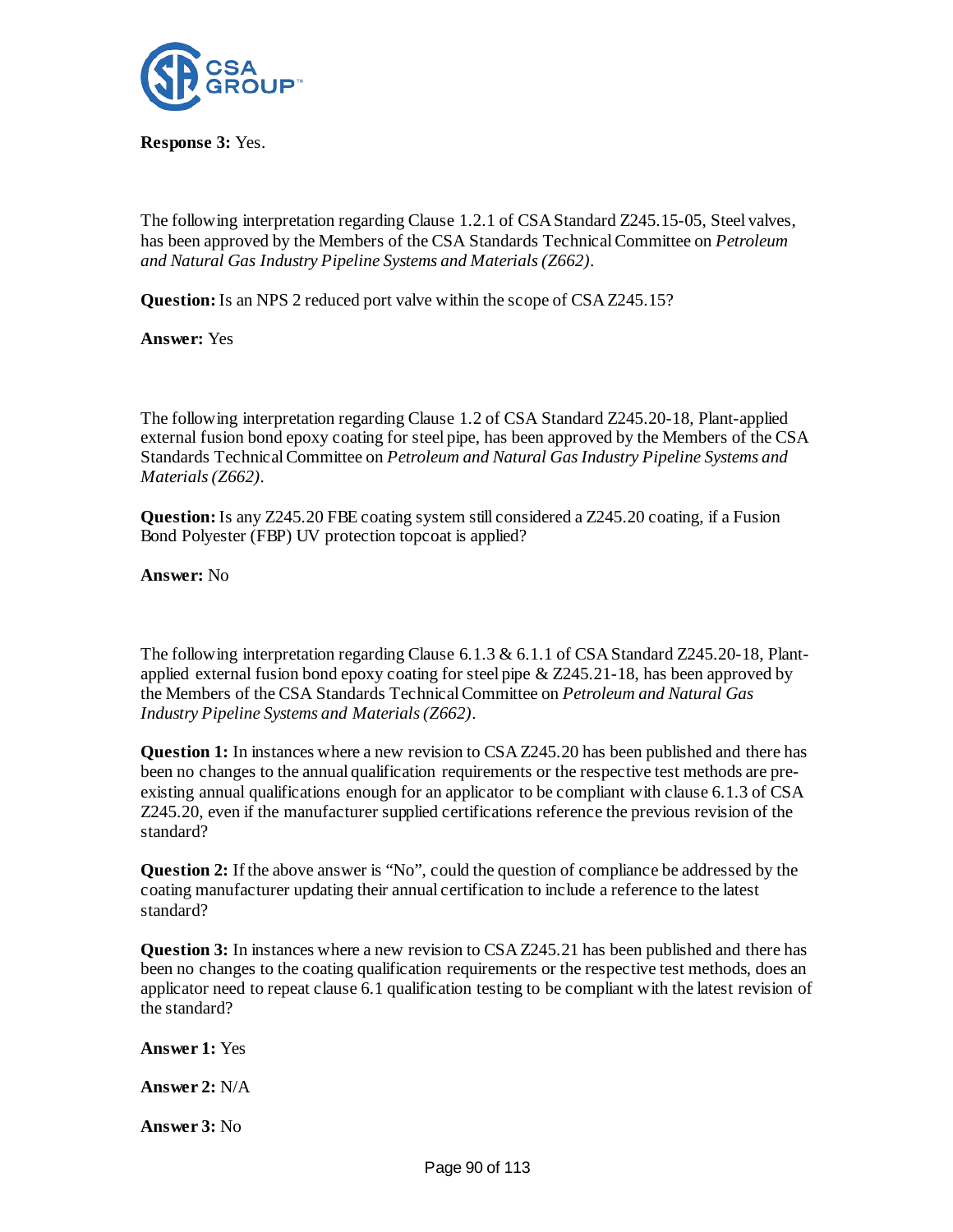

The following interpretation regarding Clause 12.12, 5.4 & 6.1.1 of CSA Standard Z245.20-14, Plant-applied external coatings for steel pipe, and Z245.22-14, has been approved by the Members of the CSA Standards Technical Committee on *Petroleum and Natural Gas Industry Pipeline Systems and Materials (Z662)*.

**Question #1:** For the impact test in CSA Z245.20 Clause 12.12, does the 600 mm x 600 mm x 600 mm base have to be a solid cube made out of wood?

**Question #2:** Is radial creep testing required to qualify a polyurethane system in accordance with CSA Z245.22 Clause 5.4, if the design temperature is less than 110°C?

**Question #3:** Does changing the amount of blowing agent (e.g. Cyclopentane) during the production / application of polyurethane foam constitute a change in formulation and therefore requalification in accordance with CSA Z245.22 Clause 6.1.1?

**Answer #1:** Yes

**Answer #2:** Yes

**Answer #3:** No, provided the density remains within the qualified properties of the system specified in Table 10.

The following interpretation regarding Clause 12.11.2 of CSA Standard Z245.20-14, Plantapplied external coatings for steel pipe, has been approved by the Members of the CSA Standards Technical Committee on *Petroleum and Natural Gas Industry Pipeline Systems and Materials (Z662)*.

**Question:** Clause 12.11.2 states that the flexibility test specimen dimensions "... from test rings shall measure approximately 25mm x 200mm x pipe wall thickness". The actual specimen thickness is then measured before testing per clause 12.11.3 (d). Question: Is it allowable to physically reduce the specimen thickness, by means that does not affect the coating, in order to accommodate bend test apparatus restrictions?

**Answer:** Yes

The following interpretation regarding Clause 12.2.2 (g) of CSA Standard Z245.20-10, Plantapplied external coatings for steel pipe, has been approved by the Members of the CSA Standards Technical Committee on *Petroleum and Natural Gas Industry Pipeline Systems and Materials (Z662)*.

**Q.1.** Is it intended that the timing device be stopped when the tool no longer marks the gelled epoxy powder?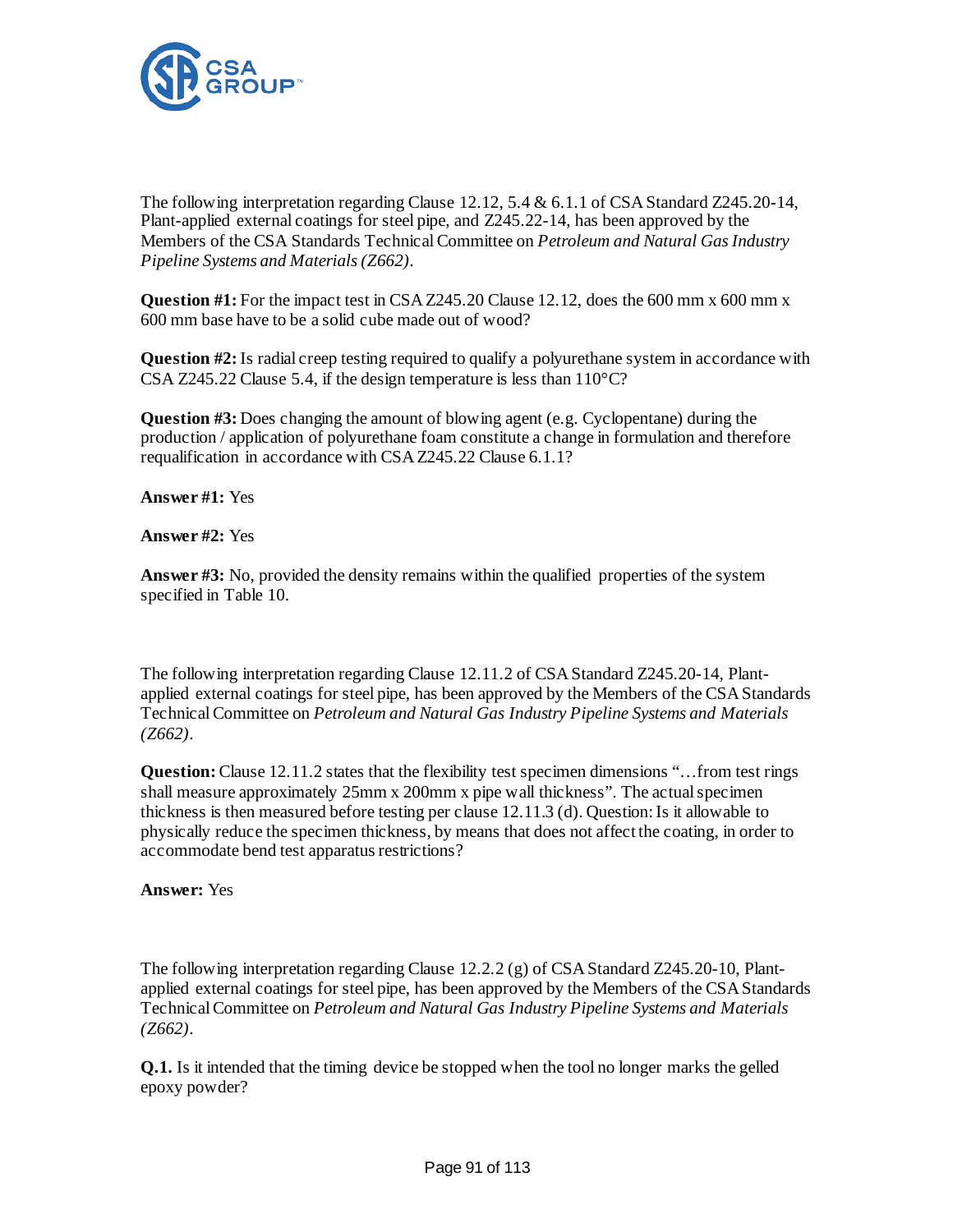

**Q.2** Is it intended that the timing device be stopped the instant that the tool no longer contacts the metal plate?

**Response 1:** No.

**Response 2:** Yes.

The following interpretation regarding Clause 1 of CSA Standard Z245.20-06, External fusion bond epoxy coating for steel pipe / External polyethylene coating for pipe, has been approved by the Members of the CSA Standards Technical Committee on *Petroleum and Natural Gas Industry Pipeline Systems and Materials (Z662)*.

**Question:** Does the scope of CSA Standard Z245.20-06 include two component high solids liquid epoxy coatings?

**Answer:** No

The following interpretation regarding Clause 5.2.2 and 6.1.3 of CSA Standard Z245.20-06, External fusion bond epoxy coating for steel pipe / External polyethylene coating for pipe, has been approved by the Members of the CSA Standards Technical Committee on *Petroleum and Natural Gas Industry Pipeline Systems and Materials (Z662)*.

**Question:** With regard to the frequency of testing by the epoxy powder manufacturer specified in Clauses 5.2.2 and 6.1.3, is it permissible for an applicator to certify a coating system as meeting CSA Z245.20-06 when the date of testing indicated on the test report from the epoxy powder manufacturer for the coating system is more than 365 days prior to the date of application of the coating?

**Answer:** No

The following interpretation regarding Clause 6.1.1 (b) of CSA Standard Z245.20-02, External fusion bond epoxy coating for steel pipe / External polyethylene coating for pipe, has been approved by the Members of the CSA Standards Technical Committee on *Petroleum and Natural Gas Industry Pipeline Systems and Materials (Z662)*.

**Question:** When one product is offered in several different versions, which differ only in the catalyst used to give the required gel time, all other components of the formulation (pigment, resin, curing agent, filler and additives) are the same, is one certification needed for the product or does each different gel time version need to be tested? In other words, does a variation in the catalyst qualify as a change in formulation per  $6.1.1$  (b)?

**Answer:** No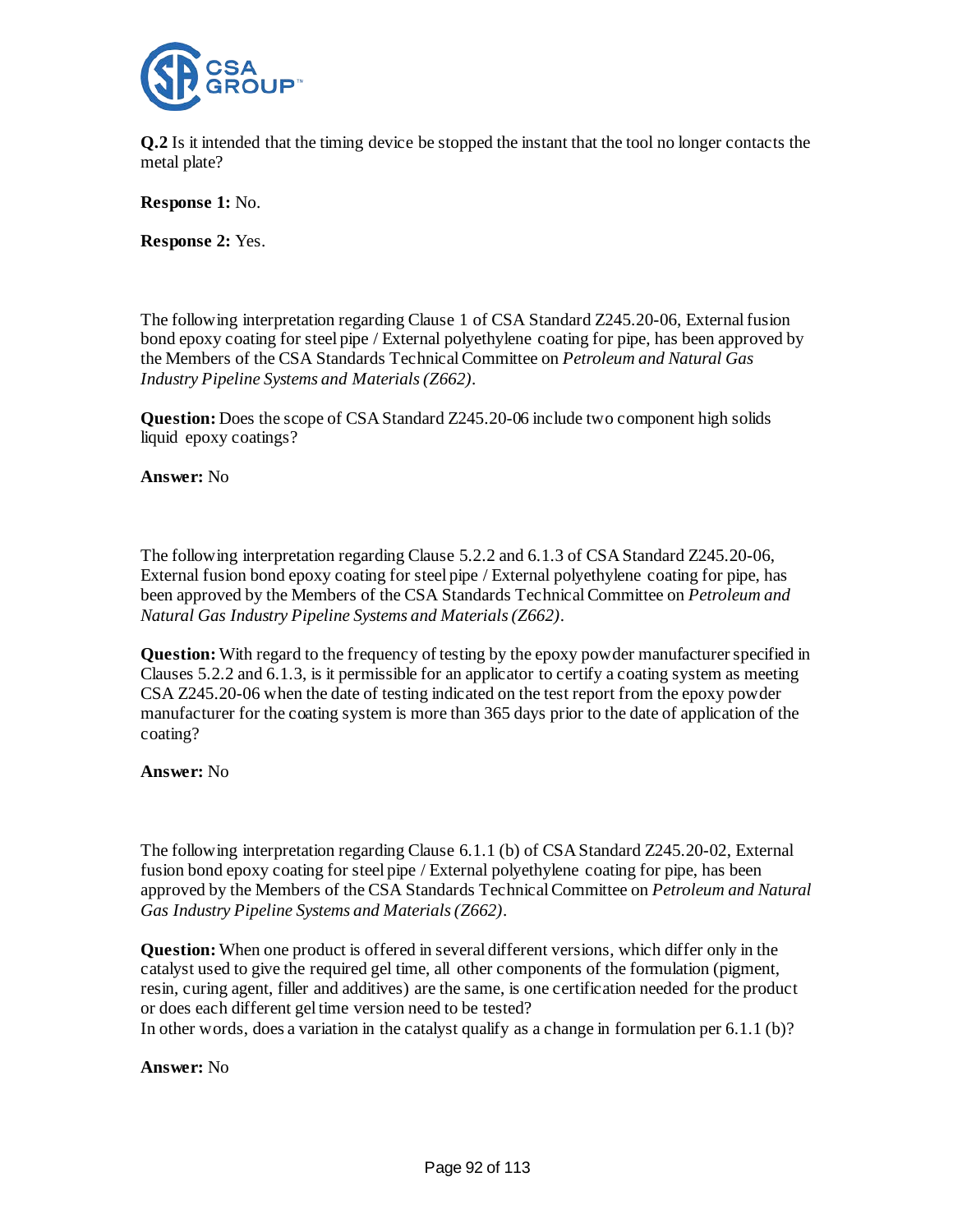

The following interpretation regarding Clause 12.8, 12.7.3.3.1 of CSA Standard Z245.20-10, Plant-applied external coatings for steel pipe, has been approved by the Members of the CSA Standards Technical Committee on *Petroleum and Natural Gas Industry Pipeline Systems and Materials (Z662)*.

**Question #1:** Clause 12.8.1 (f) allows for the use of reverse osmosis water when preparing the 3% NaCl solution, however Clause 12.8.3.2 (h) specifies that the solution level be maintained by the addition of distilled water. Is it acceptable to use reverse osmosis water to maintain the solution level during the test?

**Question #2:**Clause 12.7.3.3.1 (a) states that the Tg values shall be determined from the inflection point and references figures  $4 \& 5$ . Upon review it appears that figure  $4$  (epoxy powder) is indicating the onset point whereas Figure 5 (coating) indicates the inflection point. Is figure 4 indicating the wrong position for determining the Tg value?

**Response #1:** Yes.

**Response #2:** Yes.

The following interpretation regarding Clause 5.6.1, 5.6.2, 12.3.4, 12.4.5 and 12.5.5 of CSA Standard Z245.21-10, has been approved by the Members of the CSA Standards Technical Committee on *Petroleum and Natural Gas Industry Pipeline Systems and Materials (Z662)*.

**Question #1:** Clauses 5.6.1 & 5.6.2 make reference to Clause 5.2(b). Should the referenced clause be 5.2.1(b)?

**Question #2:** Clauses 12.3.4, 12.4.5 and 12.5.5 require you to report the lot number for each coating component, but the term for primer has been changed to batch. Should we be reporting the primer batch number for these tests?

**Response #1:** Yes.

**Response #2:** Yes.

The following interpretation regarding Clause 6.1.1, 6.2.2.4, 8.2.1 and 8.2.3 of CSA Standard Z245.22-10, has been approved by the Members of the CSA Standards Technical Committee on *Petroleum and Natural Gas Industry Pipeline Systems and Materials (Z662)*.

**Question #1:** Clause 6.1.1 states that, "The foam insulation coating system shall be qualified for production by the applicator by testing specimens removed from a pipe coated in the plant...." Does this mean that foam insulation system must be qualified for each individual application facility?

**Question #2:** Clause 6.2.2.4 states that for liquid anti-corrosion coatings applied in line with the foam application the thickness measurements and holiday inspection shall be conducted without foam application at start up and every 4 hours of production. If a pipe fails to meet the thickness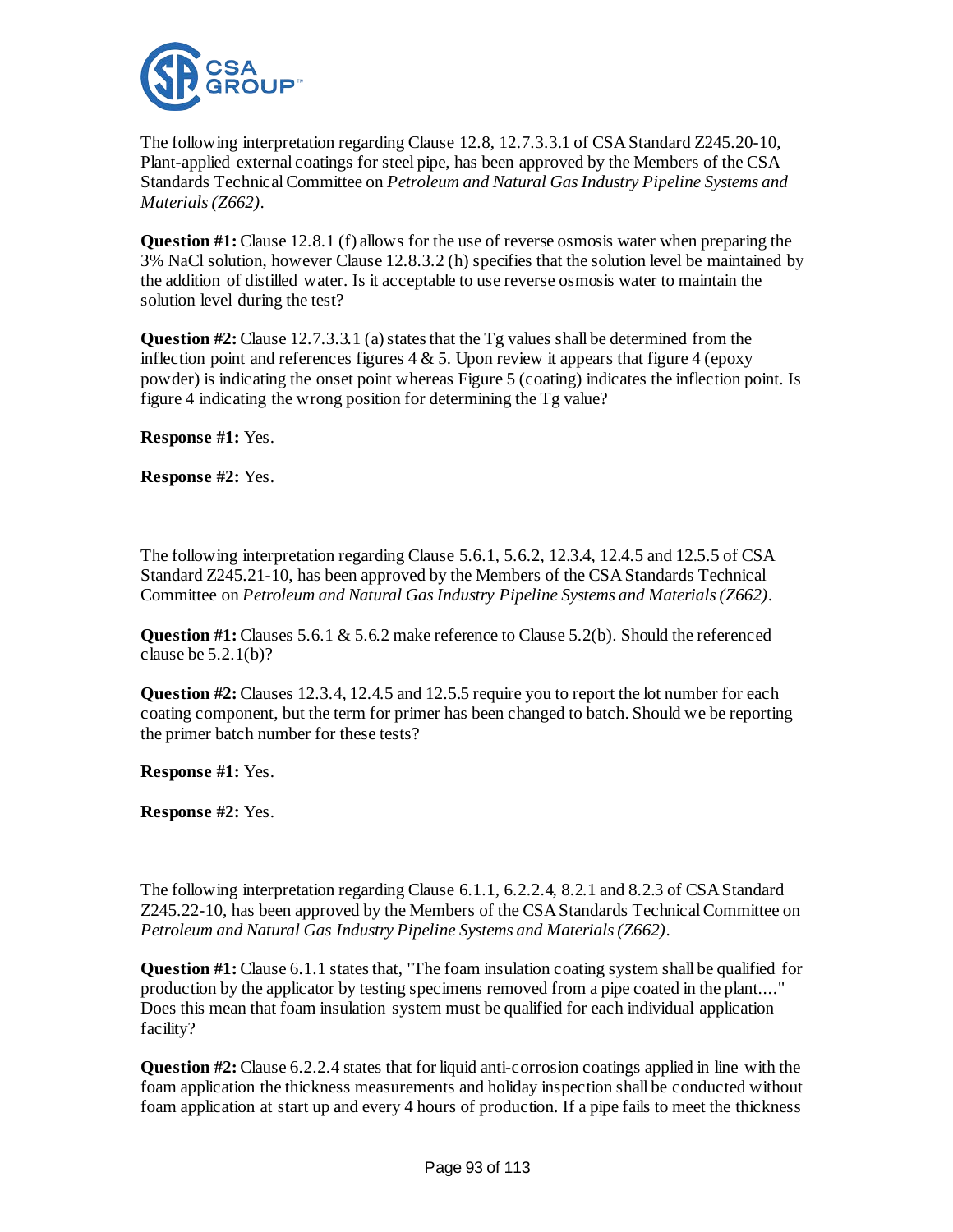

requirement or pass the holiday test is the disposition that all coated pipe from the last passing test to the noted failure must be stripped?

**Question #3:** Clause 8.2.1 defines the maximum number of repairs per 12m pipe length, but doesn't provide a disposition if it is exceeded. Does the coated joint need to be stripped if 2 repairs per 12m pipe length is exceeded?

**Question #4:** Clause 8.2.3 references Clause 8.2.1 for repair of remaining cracks and protrusions. Should this reference Clause 8.2.2 instead?

**Response #1:** Yes.

**Response #2:** No.

**Response #3:** Yes.

**Response #4:** No.

The following interpretation regarding Clause 7.4.1.4 of CSA Standard Z245.21-98, has been approved by the Members of the CSA Standards Technical Committee on *Petroleum and Natural Gas Industry Pipeline Systems and Materials (Z662)*.

**Question 1:** In Clause 7.4.1.4 of CSA Z245.21-98, it states that the minimum recording frequency of measurements shall be at start up, 5th, 15th, 50th and every 50th pipe thereafter. Does this start up refer to when pipe starts moving through the plant for coating?

**Question 2:** Does this start up refer to start of every work order regardless if the work order occurs during a continuous run?

Answer 1: Yes, the startup is the first pipe coated in the coating run.

**Answer 2:** No

The following interpretation regarding Clause 6.1.1 of CSA Standard Z245.22-18, has been approved by the Members of the CSA Standards Technical Committee on *Petroleum and Natural Gas Industry Pipeline Systems and Materials (Z662)*.

**Question:** Does "manufacturer" in Clause 6.1.1 a) refer to the manufacturer of the foam insulation materials?

**Answer:** Yes, the chemical manufacturer of each component, polyol, isocyanate and blowing agent.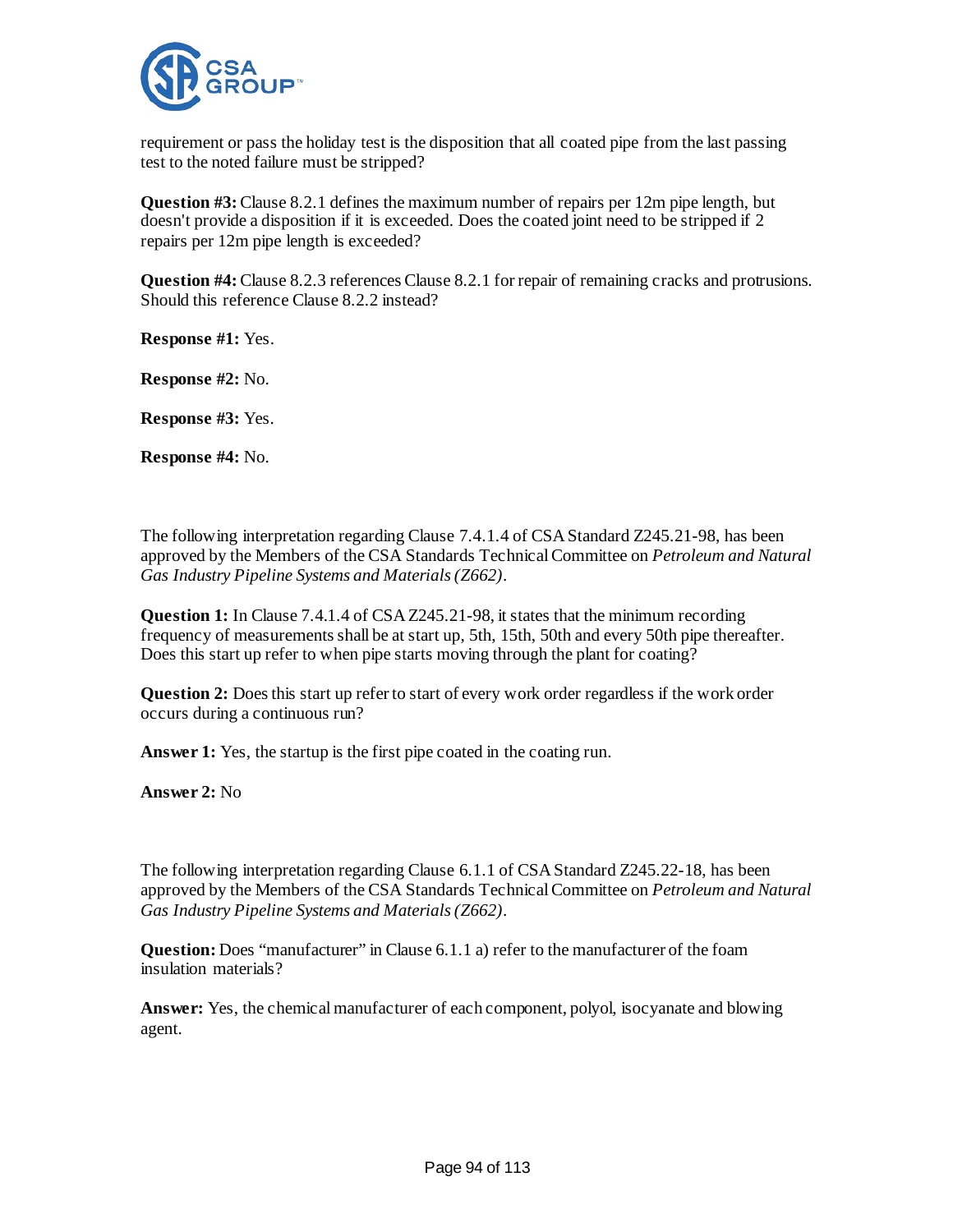

The following interpretation regarding Clause 8.3 of CSA Standard Z245.22-18, has been approved by the Members of the CSA Standards Technical Committee on *Petroleum and Natural Gas Industry Pipeline Systems and Materials (Z662)*.

**Question:**Clause 8.2.2 through 8.2.4 allows repairs to foam insulation, two repairs per 12 m joint and repair length up to 3 meters in length. Clause 8.3 only states two repairs to a maximum of 300mm. Foam repairs completed under  $8.2.3 \& 8.2.4$  will require external polyethylene repair. Is it permissible to perform external polyethylene jacket repairs within the same limits as specified in 8.2.2 through 8.2.4?

**Answer:** Yes

The following interpretation regarding Clause Table 2 of CSA Standard Z245.22-14, has been approved by the Members of the CSA Standards Technical Committee on *Petroleum and Natural Gas Industry Pipeline Systems and Materials (Z662)*.

**Question:** Is there a way to express ASTM D2842 test results so that they can be compared to the CSA Z245.22 and CSA245.30 acceptance criteria of " $\leq$  20 g /1000 mL"?

**Answer:** No. This will be corrected in the next edition of the standards. Default to ASTM D2842 for the units and record value for pass/fail criteria.

The following interpretation regarding Clause Table 2 of CSA Standard Z245.22-14, has been approved by the Members of the CSA Standards Technical Committee on *Petroleum and Natural Gas Industry Pipeline Systems and Materials (Z662)*.

**Question #1:** Is compressive strength testing (before aging) at maximum design temperature +/- 3 deg C required in order to qualify a polyurethane foam to the CSA Z245.22 standard?

**Question #2:** Is compressive strength testing on aged test specimens required in order to qualify a Polyurethane foam to the CSA Z245.22 or CSA Z245.30 standard?

**Answer #1:** No

**Answer #2:** No

The following interpretation regarding Clause Table 2 of CSA Standard Z245.22-14, has been approved by the Members of the CSA Standards Technical Committee on *Petroleum and Natural Gas Industry Pipeline Systems and Materials (Z662)*.

CSA Z245.22 Table 2 (Coating system qualification tests) does not have a column for "number of test specimens" but does list the same ASTM standards in the Test Method column.

**Question #1:** Can the number of test specimens listed in CSA Z245.30 be used to qualify PUR foams to CSA Z245.22?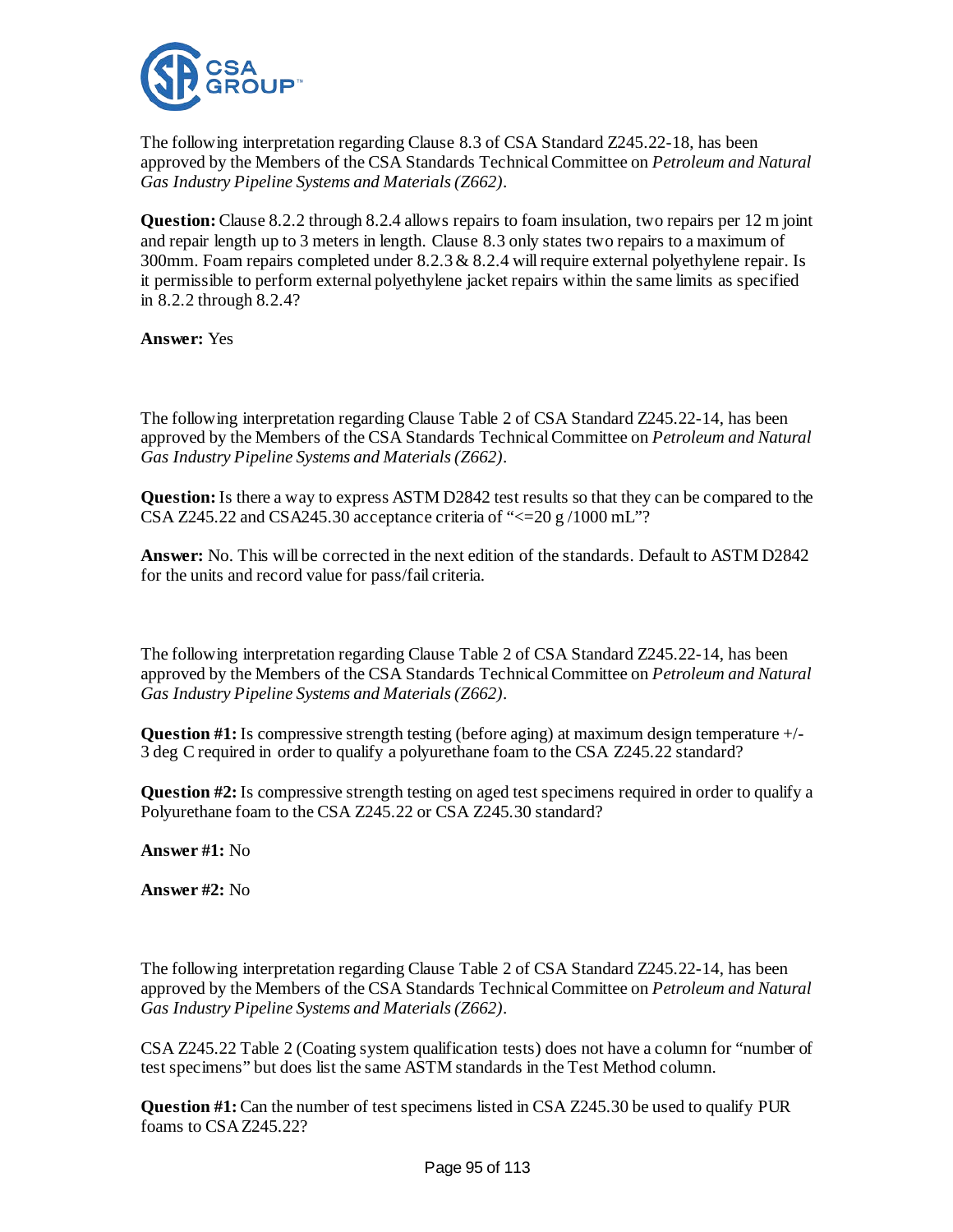

**Question #2:** Do the number of test specimens required by the ASTM test method need to be followed?

**Answer #1:** No

**Answer #2:** Yes, unless otherwise stated in CSA

The following interpretation regarding Clause 6.1.1 (a) of CSA Standard Z245.22-14, has been approved by the Members of the CSA Standards Technical Committee on *Petroleum and Natural Gas Industry Pipeline Systems and Materials (Z662)*.

**Question:** We currently use cyclopentane as a blowing agent in the production of polyurethane foam insulation. This raw material may be purchased through multiple suppliers, but regardless of supplier, the cyclopentane must meet our internal specifications to be purchased. Does a change in cyclopentane supplier constitute a change in the manufacturer of the foam insulation materials?

**Answer:** Yes

The following interpretation regarding Clause 8.2.1 of CSA Standard Z245.21-14, has been approved by the Members of the CSA Standards Technical Committee on *Petroleum and Natural Gas Industry Pipeline Systems and Materials (Z662)*.

**Question #1:** Clause 8.2.1 states "Steel pipe surface imperfections (e.g. protrusions, particles under the coating, sharp cuts, and indentations) that fail to meet the holiday testing requirements of Clause 7.4.2 shall not be repaired and shall be cut out as a cylinder."

In the 2010 edition, this clause stated ""Imperfections that fail to meet the holiday testing requirements of Clause 7.4.2 (e.g. protrusions, particles under the coating, sharp cuts, and indentations) shall be cut out."

Was the intent to change the clause to deal with steel pipe imperfections instead of coating holiday repairs?

**Question #2:** Is the actual intent of this clause that the affected coating be removed and repaired in accordance with Clauses 8.2.2 and 8.2.3?

**Answer #1:** Yes

**Answer #2:** Yes

The following interpretation regarding Clause 12 of CSA Standard Z245.20-14, Plant-applied external coatings for steel pipe, has been approved by the Members of the CSA Standards Technical Committee on *Petroleum and Natural Gas Industry Pipeline Systems and Materials (Z662)*.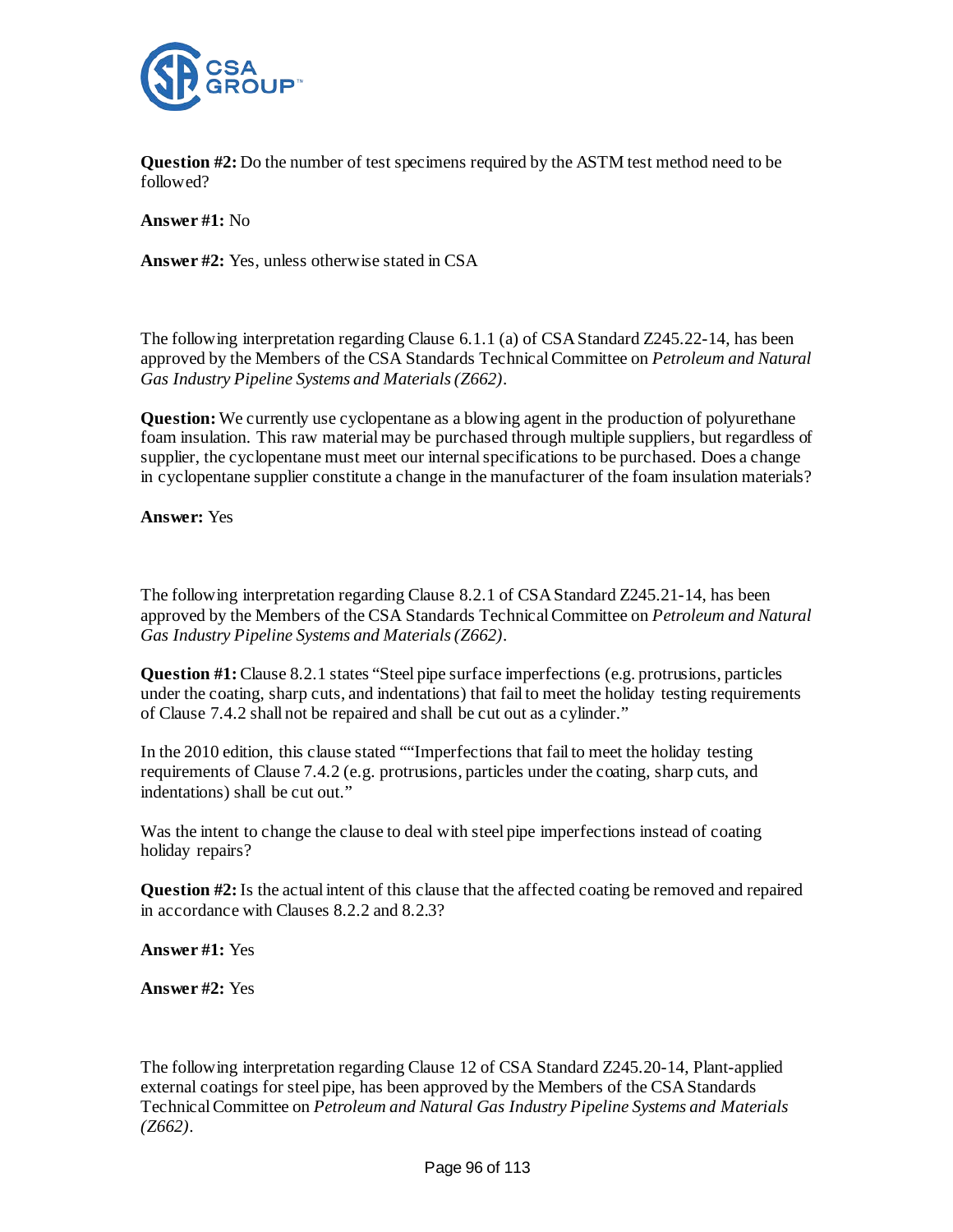

**Question:** Are test specimens with 6.0 mm thickness acceptable under CSA Z245.20 requirements?

## **Answer:** Yes

The following interpretation regarding Clause 12.8.3.1 (i) & 12.14.3 (b) of CSA Standard Z245.20-14, Plant-applied external coatings for steel pipe, has been approved by the Members of the CSA Standards Technical Committee on *Petroleum and Natural Gas Industry Pipeline Systems and Materials (Z662)*.

**Question:**Clauses 12.8.3.2 (i) and 12.14.3 (b) of Z245.20-14 require that the test specimen be "air cooled". Is forced air cooling by means of aiming a fan at the specimen allowed?

### **Answer:** Yes

The following interpretation regarding Clause 12.10 of CSA Standard Z245.20-14, Plant-applied external coatings for steel pipe, has been approved by the Members of the CSA Standards Technical Committee on *Petroleum and Natural Gas Industry Pipeline Systems and Materials (Z662)*.

**Question:** Regrading the application of ARO coatings for a System 2B coating system for testing porosity: is it acceptable to spray the ARO on a prepped bar (not previously coated with FBE) and rate it for cross sectional porosity?

### **Answer:** No

The following interpretation regarding Clause 1.2 of CSA Standard Z245.30-18, Field-applied external coatings for steel pipeline systems, has been approved by the Members of the CSA Standards Technical Committee on *Petroleum and Natural Gas Industry Pipeline Systems and Materials (Z662)*.

The scope of the Z245.30-14 Clause 1.2 identified "liquid-applied or fusion bond epoxy (FBE) coating", while the Z245.30-18 Clause 1.2 identifies "liquid-applied epoxy or fusion bond epoxy (FBE).

**Question 1:** Does the scope in Z245.30-18 mean to include liquid-applied epoxy hybrid coatings?

**Question 2:** Does the scope in Z245.30-18 mean to include liquid-applied 100% urethane coatings?

**Answer 1:** Yes

**Answer 2:** No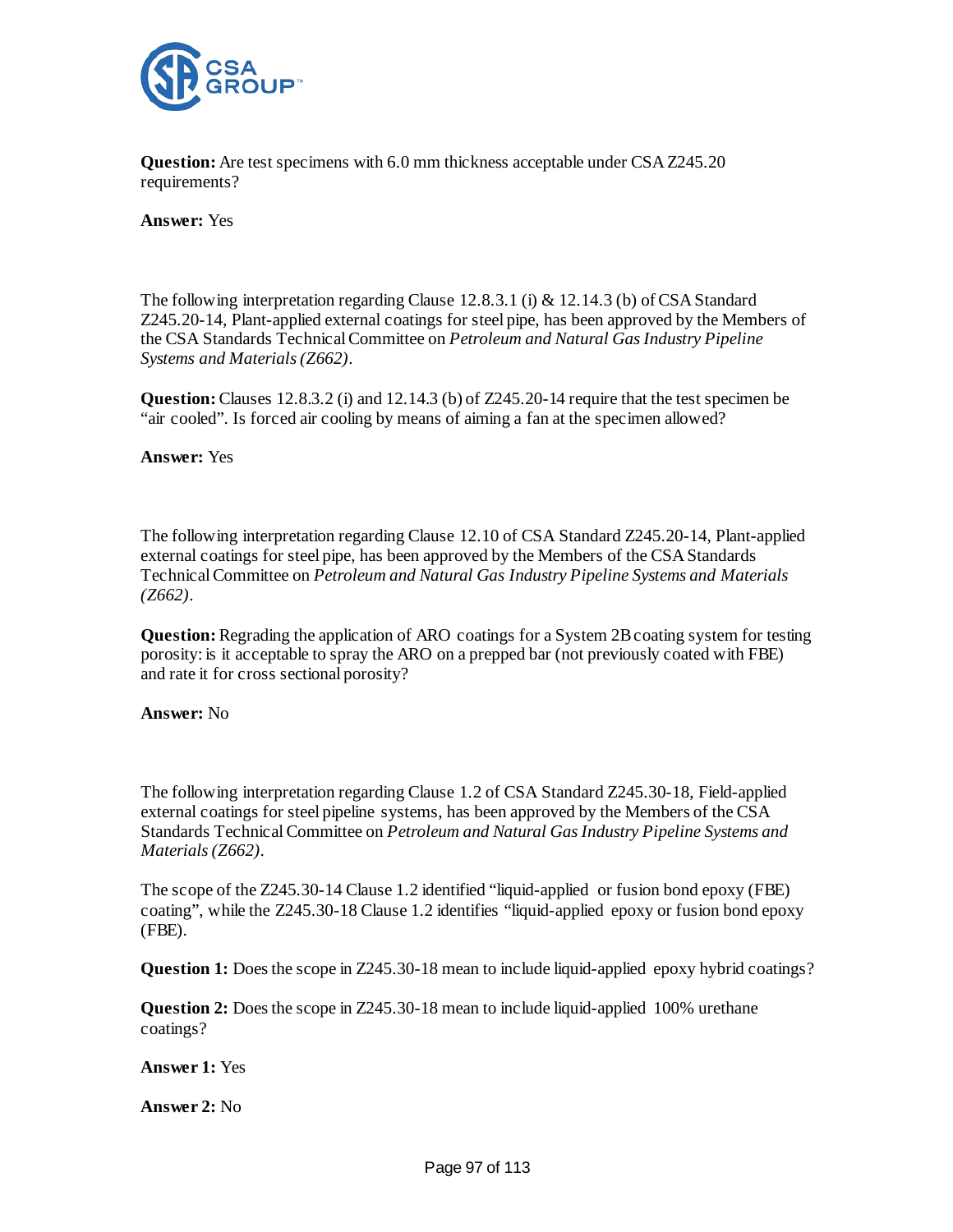

The following interpretation regarding Clause 1.2 a) of CSA Standard Z245.30-18, Field-applied external coatings for steel pipeline systems, has been approved by the Members of the CSA Standards Technical Committee on *Petroleum and Natural Gas Industry Pipeline Systems and Materials (Z662)*.

**Question:** SPC SP 2888 is an epoxy hybrid (contains a fraction of urethane in a predominantly epoxy matrix). With a glass transition temperature below 115 C, is this product considered a System FC1 under CSA Z245.30?"

**Answer:** Yes

The following interpretation regarding Clause Table 6 of CSA Standard Z245.30-18, Fieldapplied external coatings for steel pipeline systems, has been approved by the Members of the CSA Standards Technical Committee on *Petroleum and Natural Gas Industry Pipeline Systems and Materials (Z662)*.

**Question:** Is the intent of Table 6 – Appearance, to mandate that 100% of pinholes be detected by visual inspection?

**Answer:** No

The following interpretation regarding Clause 6.1.2.5.1 e) & 6.1.2.5.5 e) of CSA Standard Z245.30-18, Field-applied external coatings for steel pipeline systems, has been approved by the Members of the CSA Standards Technical Committee on *Petroleum and Natural Gas Industry Pipeline Systems and Materials (Z662)*.

**Question:** If an applicator was qualified to the 2014 edition, and does not require re-qualification per Clause 6.1.2.6, is it expected that a new qualification certificate be issued?

# **Answer:** No

The following interpretation regarding Clause 7.5.4.1 of CSA Standard Z245.30-18, Field-applied external coatings for steel pipeline systems, has been approved by the Members of the CSA Standards Technical Committee on *Petroleum and Natural Gas Industry Pipeline Systems and Materials (Z662)*.

**Question 1:** Clause 7.5.4.1, Holiday inspection – General. For new construction, is the use of a holiday detector on 100% of the coated surface of the pipe required?

**Question 2:** Does "existing pipe" refer to pipe already in-service?

**Answer 1:** Yes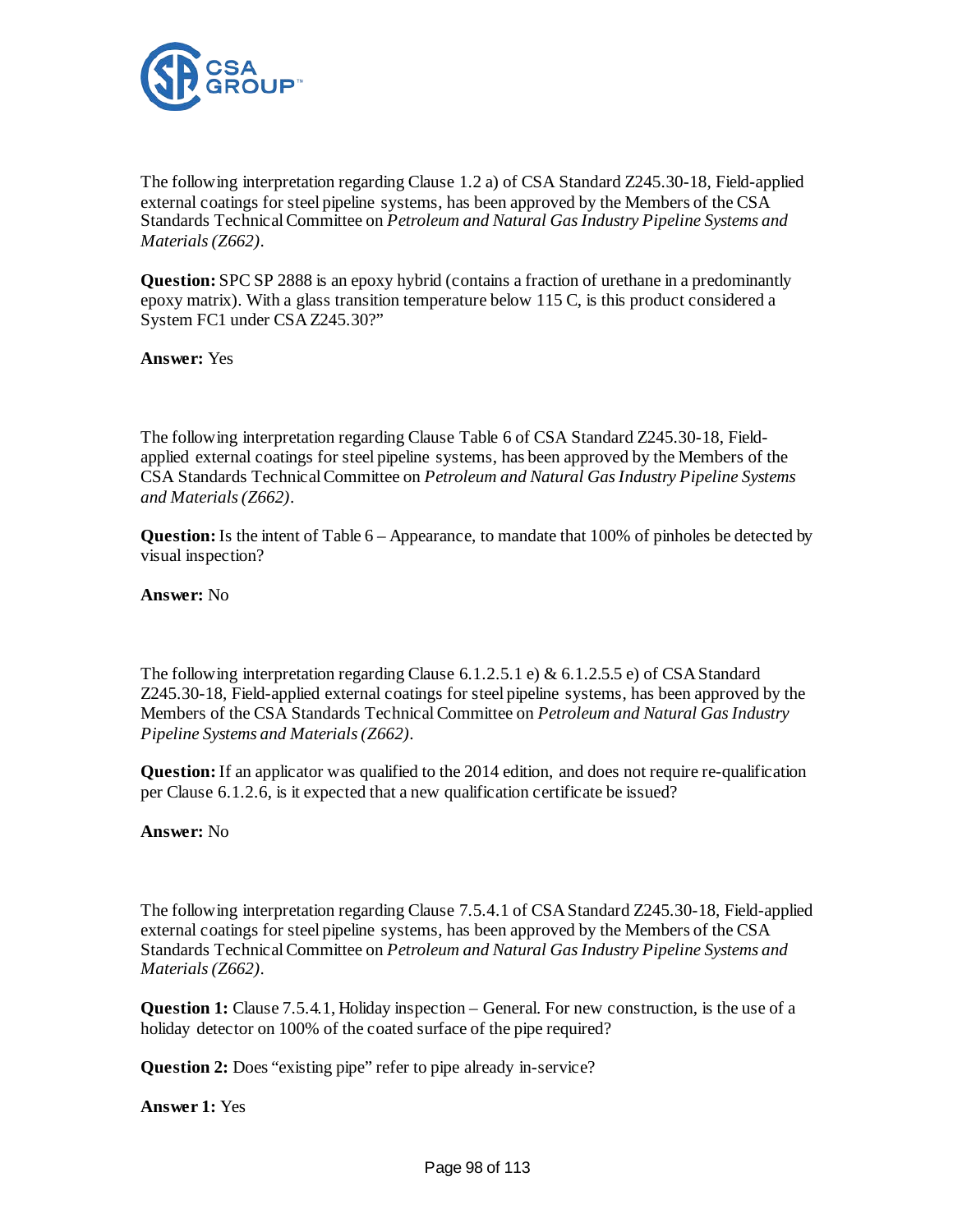

**Answer 2:** Yes

The following interpretation regarding Clause 7.5.4.1 of CSA Standard Z245.30-18, Field-applied external coatings for steel pipeline systems, has been approved by the Members of the CSA Standards Technical Committee on *Petroleum and Natural Gas Industry Pipeline Systems and Materials (Z662)*.

**Question:** Is 100% holiday detection required on coating applied on a pipe replacement section, where possible?

**Answer:** Yes

The following interpretation regarding Clause Table 7, Clauses 9 & 10 including footnotes of CSA Standard Z245.30-18, Field-applied external coatings for steel pipeline systems, has been approved by the Members of the CSA Standards Technical Committee on *Petroleum and Natural Gas Industry Pipeline Systems and Materials (Z662)*.

**Question 1:** Is it required to perform an adhesion test onto the outer jacket when using FC7 for an FC6 system outer layer if the FC7 MQAP does not require it?

**Question 2:** Is it required to perform an adhesion test onto the polyurethane foam when using FC7 for an FC6 system outer layer if the FC7 MQAP does not require it?

**Answer 1:** Yes

**Answer 2:** No

The following interpretation regarding Clause 12.1 b) of CSA Standard Z245.30-18, Fieldapplied external coatings for steel pipeline systems, has been approved by the Members of the CSA Standards Technical Committee on *Petroleum and Natural Gas Industry Pipeline Systems and Materials (Z662)*.

Clause 12.1 b) "The coating shall reach a thumbnail hard state".

**Question:** Is the use of a thumbnail, as stated in Clause 12.1 b), a test method?

**Answer:** No

The following interpretation regarding Clause Table 1 of CSA Standard Z245.30-18, Fieldapplied external coatings for steel pipeline systems, has been approved by the Members of the CSA Standards Technical Committee on *Petroleum and Natural Gas Industry Pipeline Systems and Materials (Z662)*.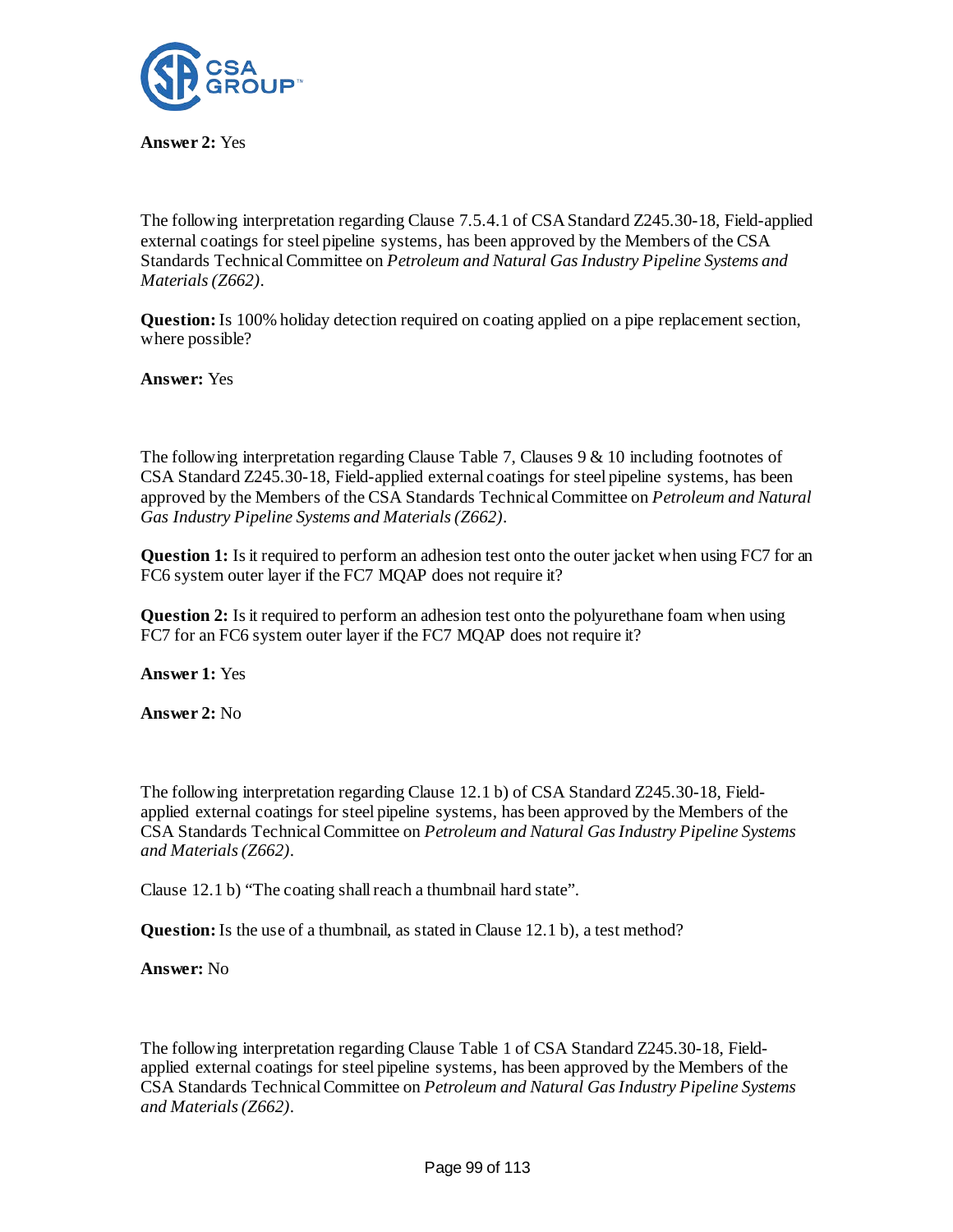

Table 1: Manufacturer qualification coating test requirements for systems FC1, FC2 and FC3

**Question:** Is flexibility testing in the field applicable to girth welds coated with liquid epoxy  $coating(s)?$ 

**Answer:** No

The following interpretation regarding Clause Testing of CSA Standard Z245.30-14, Fieldapplied external coatings for steel pipeline systems, has been approved by the Members of the CSA Standards Technical Committee on *Petroleum and Natural Gas Industry Pipeline Systems and Materials (Z662)*.

**Question:** Given that the coatings made at our two manufacturing facilities are identical in every way, is it permissible to do full Z245.30 testing on coatings made at one facility only?

# **Answer:** No

The following interpretation regarding Clause 1.1 & 5.3.1, and Table 1 FC1 of CSA Standard Z245.30-14, Field-applied external coatings for steel pipeline systems, has been approved by the Members of the CSA Standards Technical Committee on *Petroleum and Natural Gas Industry Pipeline Systems and Materials (Z662)*.

**Question:** Does the coating need to pass 95 °C adhesion even if there is not an existing coating?

**Answer:** No

The following interpretation regarding Clause 1.2 of CSA Standard Z245.30-14, Field-applied external coatings for steel pipeline systems, has been approved by the Members of the CSA Standards Technical Committee on *Petroleum and Natural Gas Industry Pipeline Systems and Materials (Z662)*.

**Question:**Is it intended that the System for liquid-applied coatings be classified by the glass transition temperature of the coating?

**Answer:** No. The System classification for liquid-applied coatings are to be determined by the maximum operating temperature of the coating and the System classification for fusion bond epoxy coatings are determined by the glass transition temperature.

The following interpretation regarding Clause 1.2 of CSA Standard Z245.30-14, Field-applied external coatings for steel pipeline systems, has been approved by the Members of the CSA Standards Technical Committee on *Petroleum and Natural Gas Industry Pipeline Systems and Materials (Z662)*.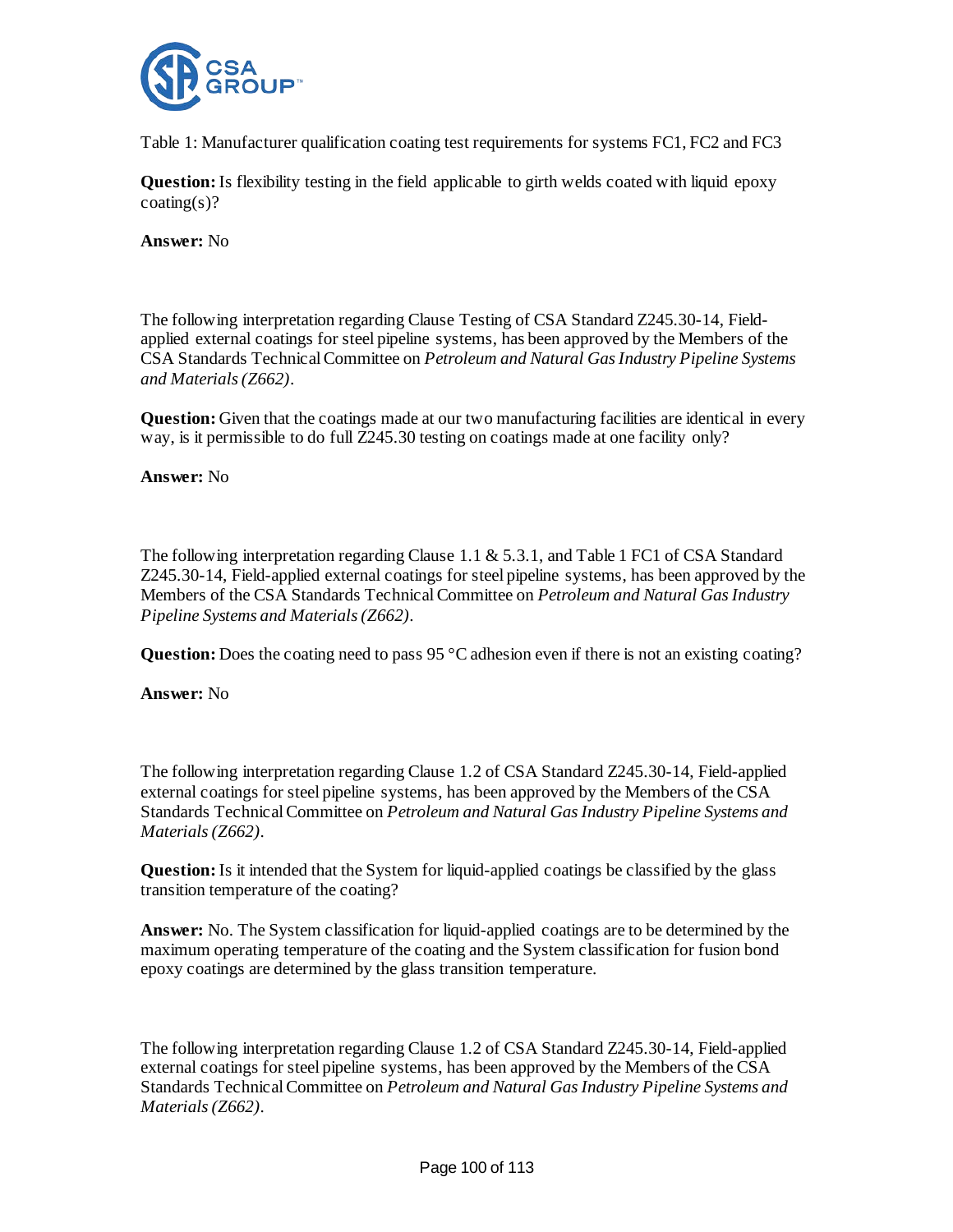

**Question:** Does System FC1, FC2 and FC3 of the CSA Z245.30-14 standard include liquid applied vinyl esters and polyurethane coatings?

**Answer:** No

The following interpretation regarding Clause Table 1 of CSA Standard Z245.30-14, Fieldapplied external coatings for steel pipeline systems, has been approved by the Members of the CSA Standards Technical Committee on *Petroleum and Natural Gas Industry Pipeline Systems and Materials (Z662)*.

**Question:** Is it necessary to test the coating at 1.5 J if it passes at 3 J?

**Answer:** No

The following interpretation regarding Clause Tables 2, 3, 5, 6 & 7 of CSA Standard Z245.30-14, Field-applied external coatings for steel pipeline systems, has been approved by the Members of the CSA Standards Technical Committee on *Petroleum and Natural Gas Industry Pipeline Systems and Materials (Z662)*.

**Question #1:** Does the adhesion testing need to be performed at both the steel and the existing coating?

**Question #2:** And if so is the number of test samples to be 3 in each location for Tables 2, 3 and 5?

**Question #3:** For Tables 6 and 7 is the requirement to test both locations, steel and existing coating?

**Answer #1:** Yes

**Answer #2:** Yes, three at each location for a total of 6 test samples

**Answer #3:** Yes

The following interpretation regarding Clause Table 4 of CSA Standard Z245.30-14, Fieldapplied external coatings for steel pipeline systems, has been approved by the Members of the CSA Standards Technical Committee on *Petroleum and Natural Gas Industry Pipeline Systems and Materials (Z662)*.

**Question:**Is there a way to express ASTM D2842 test results so that they can be compared to the CSA Z245.22 and CSA245.30 acceptance criteria of " $\leq$ =20 g /1000 mL"?

**Answer:** No. This will be corrected in the next edition of the standards. Default to ASTM D2842 for the units and record value for pass/fail criteria.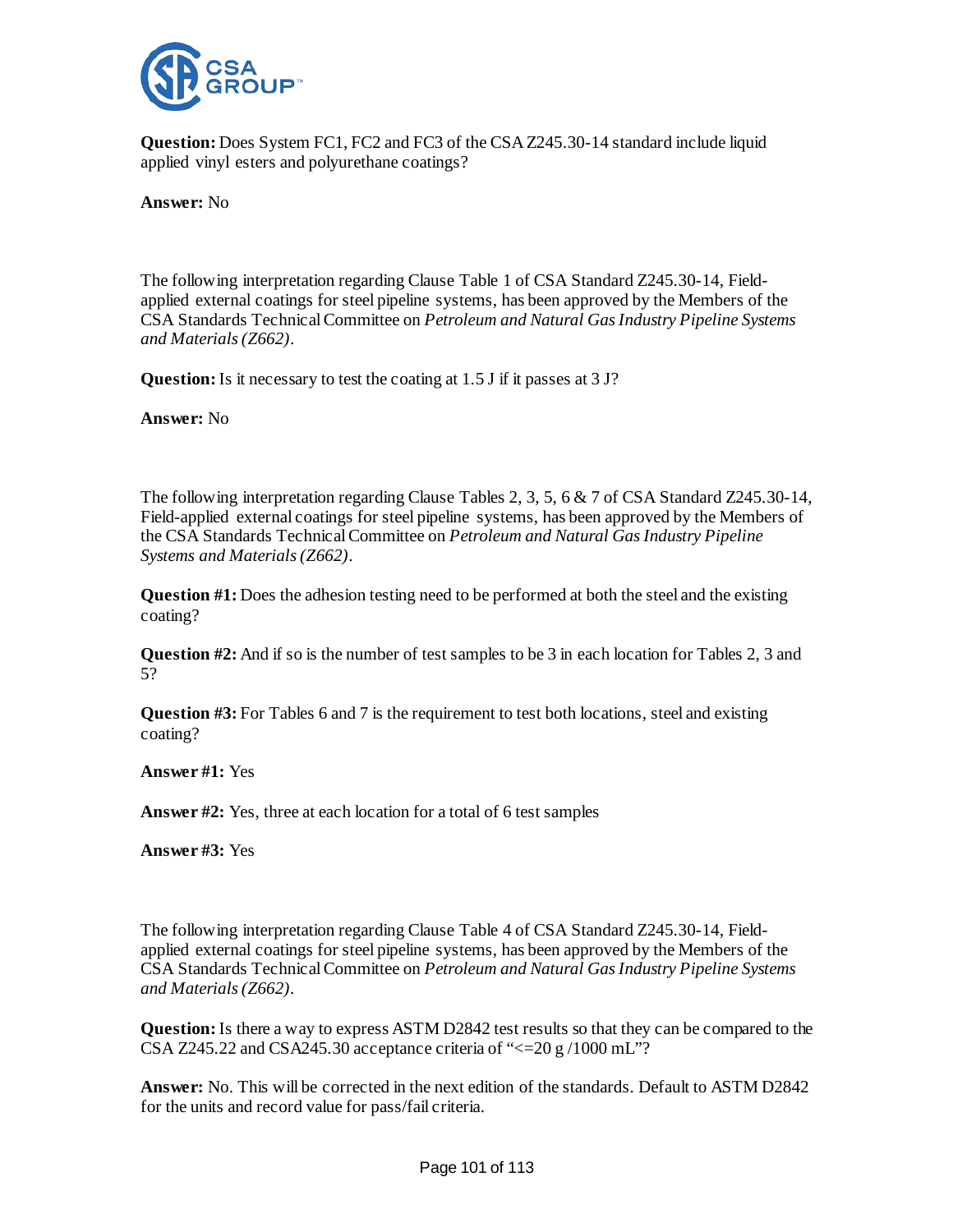

The following interpretation regarding Clause Table 4 of CSA Standard Z245.30-14, Fieldapplied external coatings for steel pipeline systems, has been approved by the Members of the CSA Standards Technical Committee on *Petroleum and Natural Gas Industry Pipeline Systems and Materials (Z662)*.

**Question #1:** Is compressive strength testing (before aging) at maximum design temperature +/- 3 deg C required in order to qualify a polyurethane foam to the CSA Z245.22 standard?

**Question #2:** Is compressive strength testing on aged test specimens required in order to qualify a Polyurethane foam to the CSA Z245.22 or CSA Z245.30 standard?

**Answer #1:** No

**Answer #2:** No

The following interpretation regarding Clause Table 4 of CSA Standard Z245.30-14, Fieldapplied external coatings for steel pipeline systems, has been approved by the Members of the CSA Standards Technical Committee on *Petroleum and Natural Gas Industry Pipeline Systems and Materials (Z662)*.

**Question:**CSA Z245.30 Table 4 (Manufacturer qualification coating test requirements for System FC6) has a column that details the number of test specimens required and also has a column that details the test method to be used. In cases where the "number of test specimens" in Table 4 differs from the number of test specimens required by the ASTM test method being referenced, is it permissible to supersede the ASTM number of test specimens with the CSA Z245.30 Table 4 number of test specimens when qualifying PUR foams in accordance with CSA Z245.30?

**Answer:** Yes

The following interpretation regarding Clause 4.2 of CSA Standard Z245.30-14, Field-applied external coatings for steel pipeline systems, has been approved by the Members of the CSA Standards Technical Committee on *Petroleum and Natural Gas Industry Pipeline Systems and Materials (Z662)*.

**Question #1:** Is the seller required to have a documented QMS?

**Question #2:** Is the seller considered the manufacturer as defined by the standard?

**Question #3:** Is the toll manufacturer considered the manufacturer as defined by the standard?

**Answer #1:** Yes

**Answer #2:** Yes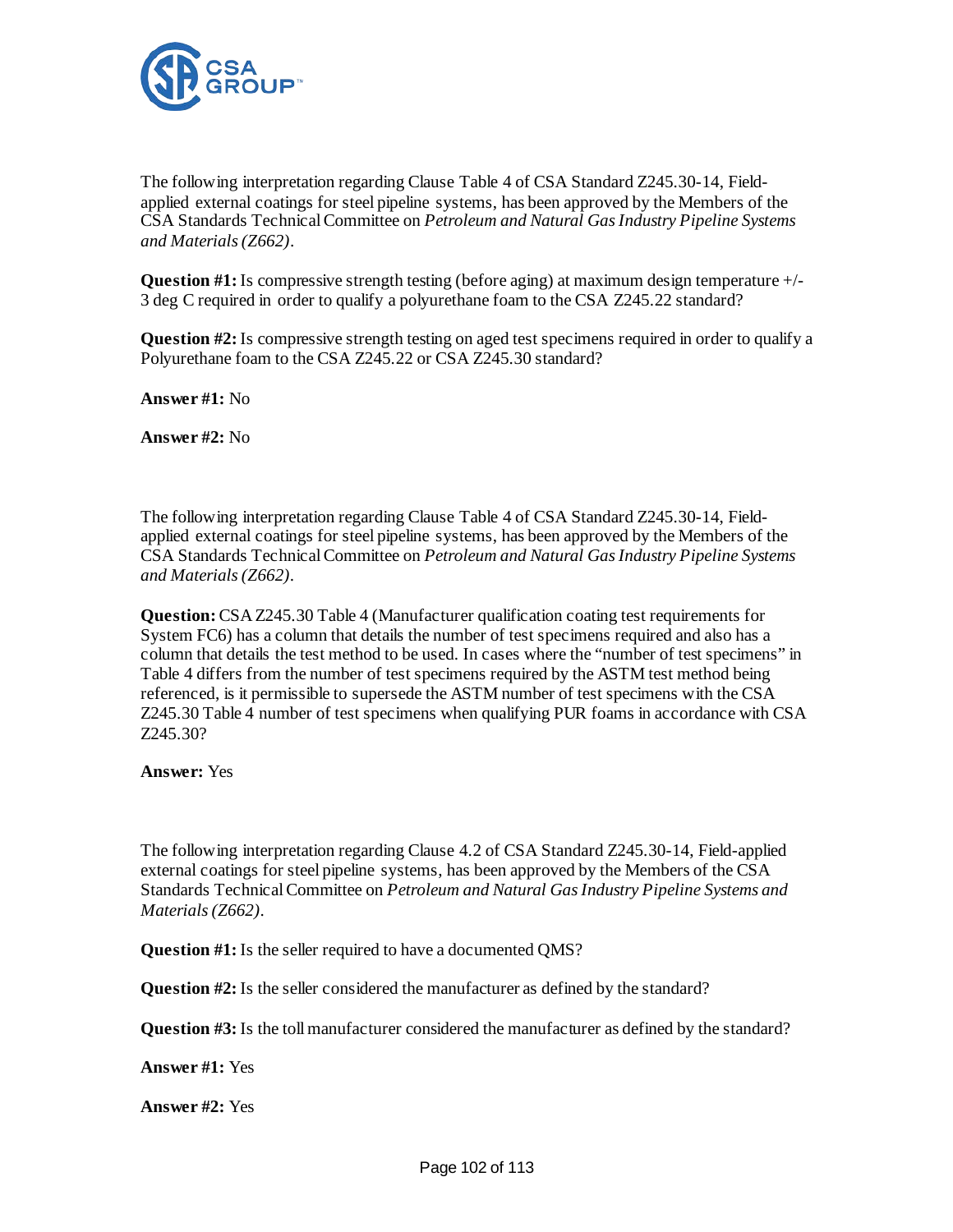

**Answer #3:** No

The following interpretation regarding Clause 5.3 of CSA Standard Z245.30-14, Field-applied external coatings for steel pipeline systems, has been approved by the Members of the CSA Standards Technical Committee on *Petroleum and Natural Gas Industry Pipeline Systems and Materials (Z662)*.

**Question #1:** If a manufacturer of plural component systems manufactures the components at multiple manufacturing sites, do different combinations of components manufactured at different sites by the same manufacturer, to the same formulation, require separate qualification?

**Question #2:** If a manufacturer has multiple grades of products (e.g., brush applied, cartridge, spray applied) with different physical properties, are they considered different coating formulations requiring separate qualification?

**Answer #1:** No

**Answer #2:** Yes

The following interpretation regarding Clause 6.1.2.4, 6.1.2.5 & 6.1.3.4 of CSA Standard Z245.30-14, Field-applied external coatings for steel pipeline systems, has been approved by the Members of the CSA Standards Technical Committee on *Petroleum and Natural Gas Industry Pipeline Systems and Materials (Z662)*.

**Question:** Does the applicator have to maintain the qualification test records as identified in Tables 6, 7, 8 of Clause 6.1.2.4?

**Answer:** No

The following interpretation regarding Clause 6.1.3.4 of CSA Standard Z245.30-14, Field-applied external coatings for steel pipeline systems, has been approved by the Members of the CSA Standards Technical Committee on *Petroleum and Natural Gas Industry Pipeline Systems and Materials (Z662)*.

**Question:** Is there a minimum duration for maintaining competency records according to Z245.30-14?

**Answer:** No

The following interpretation regarding Clause 7.5.2.1 of CSA Standard Z245.30-14, Field-applied external coatings for steel pipeline systems, has been approved by the Members of the CSA Standards Technical Committee on *Petroleum and Natural Gas Industry Pipeline Systems and Materials (Z662)*.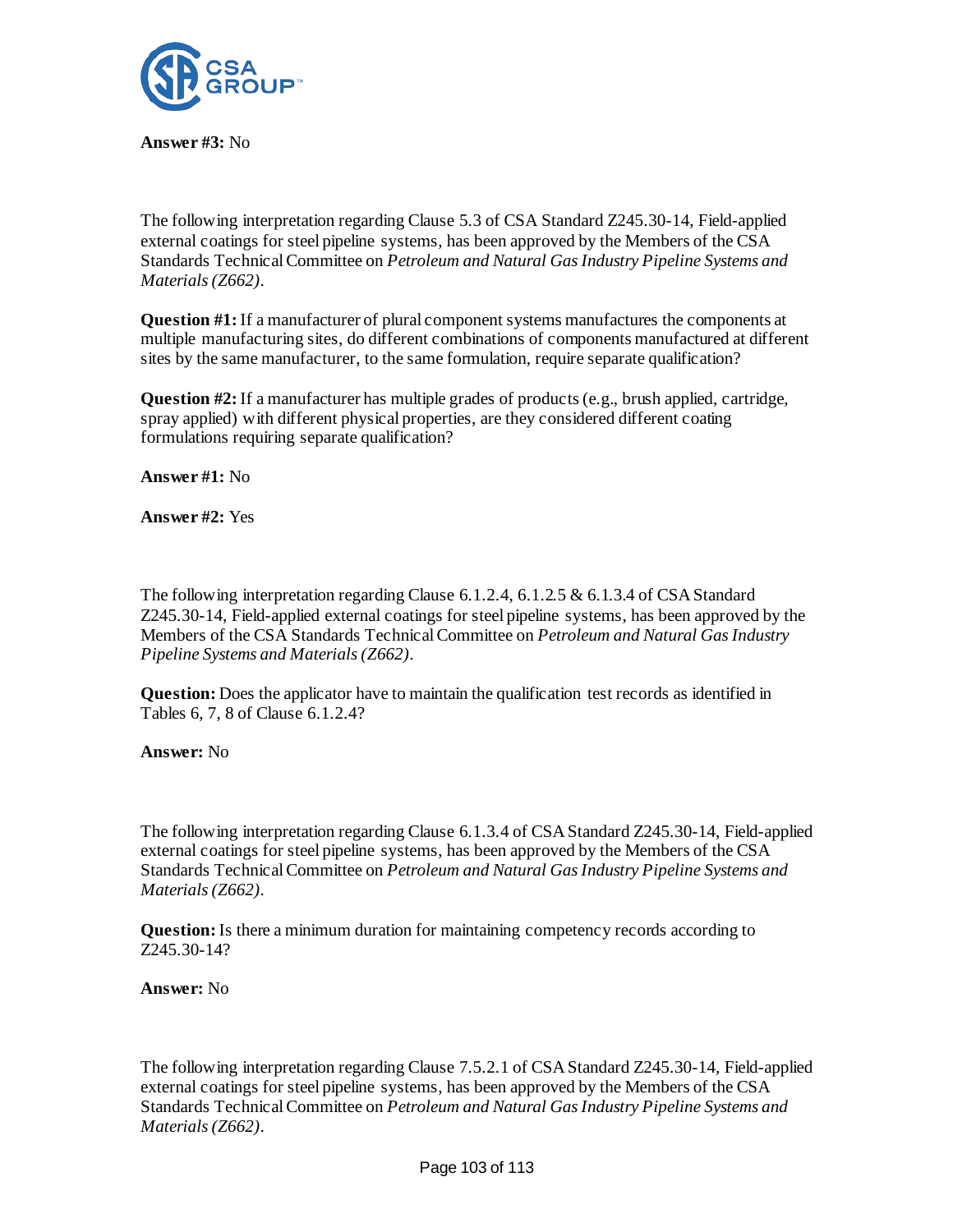

**Question #1:** Can the coating of flat panels be used to meet the applied coating quality testing requirements of system FC1, 2, 3 in table 6?

**Question #2:** Can the coating of flat panels be used to meet the applied coating quality testing requirements of system FC4, 5, 7 in table 7?

**Question #3:** Can the coating of flat panels be used to meet the applied coating quality testing requirements of system FC6 in table 8?

**Answer #1:** Yes, provided the company approves it. See ‡ Note to Table 6: ‡ Alternate test methods are acceptable providing they are approved by the company.

**Answer #2:** No

**Answer #3:** No

### *Posted Jun 24, 2021*

The following interpretation regarding Table 1, Reference 25.5 of CSA standard Z317.2, Special requirements for HVAC systems in health care facilities, has been approved by the Members of the CSA Technical Committee on *Health Care Facilities (Z257.)*

### **Question:**

i)Do the HVAC parameters in CSA Z317.2 Table 1; Reference 25.5; Function - In-vitro fertilization apply to a room that performs embryo transfer procedures only?

### **Answer:**

i)Yes.

Note: Table 1, Reference 25.5 focuses on minor surgical procedure spaces, so it would apply to the embryo transfer room. Please note that this reference would also apply to any other procedure rooms associated with the IVF process (e.g. egg retrieval room). It is not intended to apply to administrative spaces.

# *Posted Apr 20, 2021*

The following interpretation regarding Clause 8.2.2 of CSA standard N287.3-14, Design requirements for concrete containment structures for nuclear power plants, has been approved by the Members of the CSA Technical Committee on *Concrete Containment and Safety Related Structures for Nuclear Power Plants (N287/291)*

# **Question:**

i) Is the intention of Clause 8.2.2 of N287.3 for non-prestressed reinforced concrete design to provide more stringent requirements than Ultimate Limit State (ULS) prescribed in A23.3? ii) Shall strain limit requirement of 0.002 per Clause 8.2.2 be considered together with concrete resistance factor of 0.65 from CSA A23.3? (i.e. shall concrete stress-strain curve be modified by concrete resistance factor)?

**Answer**

i) Yes.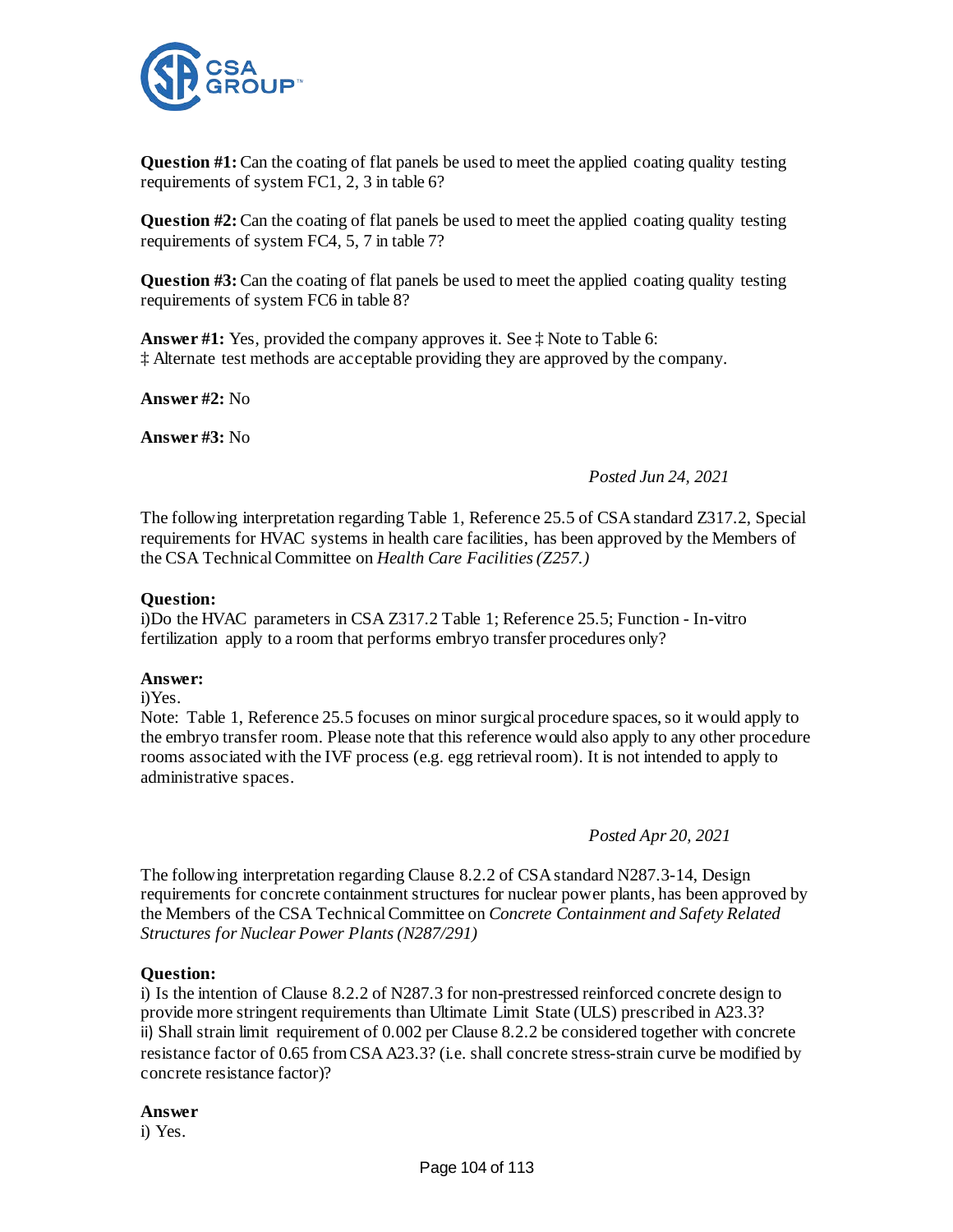

ii) Yes

*Posted Apr 20, 2021*

The following interpretation regarding Clause 9.2.1 of CSA Standard [CAN/CSA-C439-18,](http://locator.csa.ca/project_details.asp?pd=P.053253.001) Laboratory methods of test for rating the performance of heat/energy-recovery ventilators, has been approved by the Members of the CSA Technical Committee on *Heating, Ventilation, Air Conditioning and Refrigeration.*

**Question 1:** The apparent effectiveness of an HRV/ERV shall be calculated as follows: To determine the value of  $M_s$  or  $M_e$  for use in Equation 7, one shall use the equations provided in Clause 9.3.3.1 defining  $M_s$  and Me (i.e.,  $M_s = M_2$  x (1-R), and  $M_e = M_3$  x (1-R)). Is this interpretation correct?

Answer 1: No. Further clarification may be required at next revision.

**Question 2:** The apparent effectiveness of an HRV/ERV shall be calculated as follows: To determine the value of  $M_s$  or  $M_e$  for use in Equation 7, one shall use the value of  $M_2$ for  $M_s$  and  $M_3$  for Me. Is this interpretation correct?

**Answer 2:** Yes. Further clarification may be required at next revision.

*Posted Apr 20, 2021*

The following interpretation regarding Clauses 9.3.3.4.3 (equation 15) and Clauses 9.3.3.4.4 (equation 16) of CSA Standard [CAN/CSA-C439-18,](http://locator.csa.ca/project_details.asp?pd=P.053253.001) Laboratory methods of test for rating the performance of heat/energy-recovery ventilators, has been approved by the Members of the CSA Technical Committee on *Heating, Ventilation, Air Conditioning and Refrigeration.*

**Question:** When calculating Q<sub>CD</sub> for tests performed in cooling mode, one shall use Eq. 15 as written. When calculating  $Q_{CD}$  for tests performed in heating mode, one shall transpose the variables  $t_{air}$  and  $t_{case,i}$  as follows:

$$
Q_{CD} = \left(\sum_{i=1}^n UA_{cd,i} \times (t_{air} - t_{case,i})\right) \times \theta_t
$$

Likewise, when calculating  $Q_{CW}$  for tests performed in cooling mode, one shall use Eq. 16 as written. When calculating  $Q_{CW}$  for tests performed in heating mode, one shall transpose the variables  $h_{air}$  and  $h_{case,i}$  as follows:

$$
Q_{CW} = \left(\sum_{i=1}^n U_w A_{ew,i} \times (h_{air} - h_{case,i})\right) \times \theta_t
$$

Is this interpretation correct?

**Answer:** Yes. The objective is to take the absolute value between "air" and "case".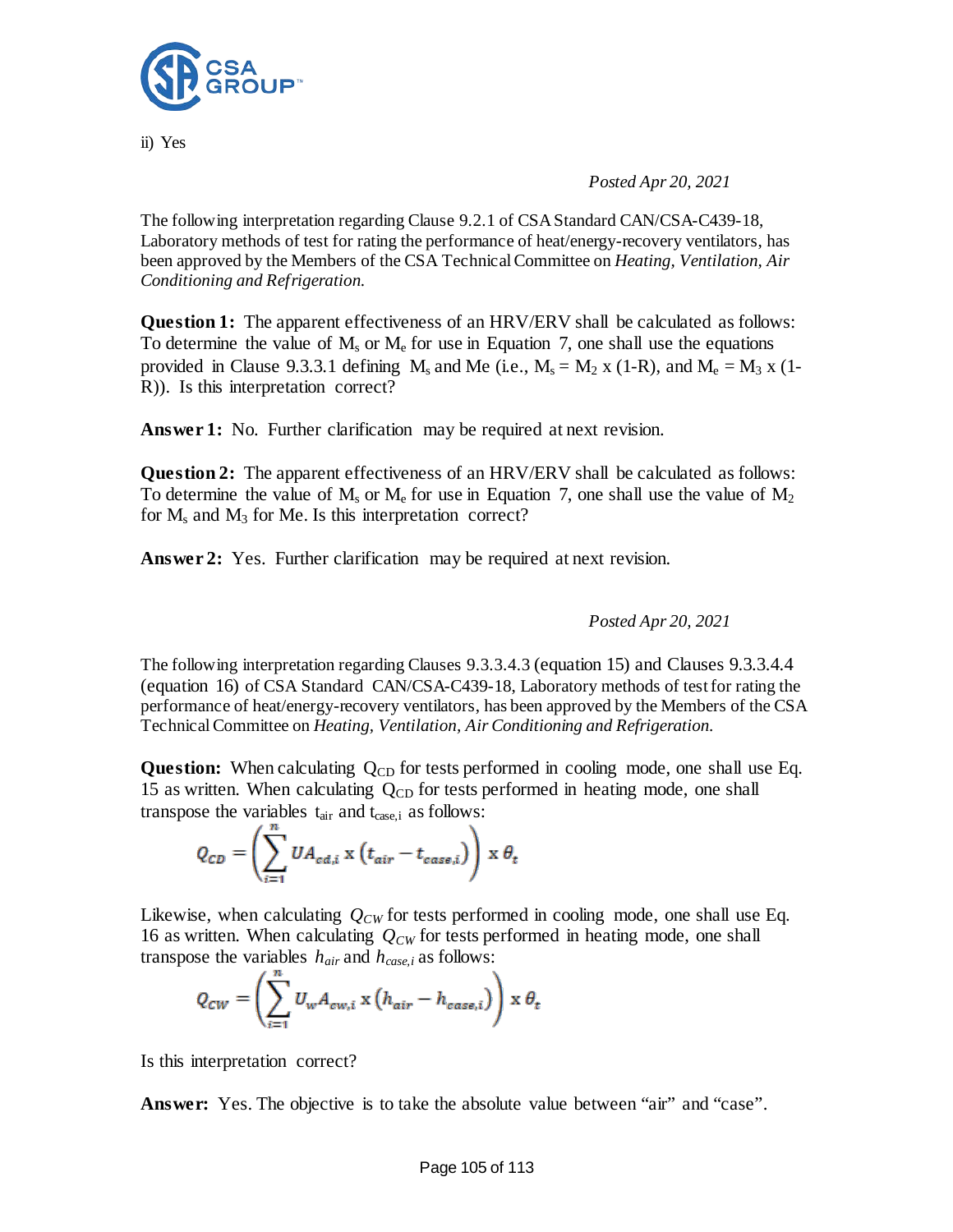

Currently, laboratory is correctly applying the absolute value in their calculations. Further improvements should be included in the new revision for further clarifications.

*Posted Apr 20, 2021*

The following interpretation regarding Clause 9.3.3.5 of CSA Standard [CAN/CSA-C439-18,](http://locator.csa.ca/project_details.asp?pd=P.053253.001) Laboratory methods of test for rating the performance of heat/energy-recovery ventilators, has been approved by the Members of the CSA Technical Committee on *Heating, Ventilation, Air Conditioning and Refrigeration.*

**Question:** For HRVs/ERVs that circulate indoor air through the unit for defrost, the energy loss from the circulated air shall be calculated as follows: When using Eq. 17, the flow rate of the air circulated for defrost,  $M_D$ , shall be determined using the following equation:  $M_D = M_2$  or  $M_3$ , whichever is greater. Is this interpretation correct?

**Answer:** No. Lab has sufficient measurements and responsibilities determine M<sub>D</sub> Further improvements should be included in the new revision for further clarifications.

*Posted Apr 20, 2021*

The following interpretation regarding Clause 9.3.3.6 of CSA Standard [CAN/CSA-C439-18,](http://locator.csa.ca/project_details.asp?pd=P.053253.001) Laboratory methods of test for rating the performance of heat/energy-recovery ventilators, has been approved by the Members of the CSA Technical Committee on *Heating, Ventilation, Air Conditioning and Refrigeration.*

**Question 1:** Energy loss due to casing leakage shall be calculated in accordance with the following equations. For consistency with Equations 18 a) and 18 b), Clause 9.3.3.6 should be amended to read as follows: For tests performed in cooling mode, the absolute value of  $(t_{3,i} - t_{4,i})$  shall be used in Equation 18 a), and the absolute value of  $(t_{5,i} - t_{1,i})$ shall be used in Equation 18 b). Is this interpretation correct?

**Answer 1:** Yes. Missing  $(t_{3,i} - t_{4,i})$  in the requirement following equations 18a and 18b.

**Question 2a:** Energy loss due to casing leakage shall be calculated in accordance with the following equations.  $Q_L$  shall be set to zero whenever an H/ERV is in recirculation defrost mode. Is this interpretation correct?

**Answer 2a:** Yes. When 9.3.3.3 applies, then  $Q_L$  can be set to 0 during defrost period. Standard can be updated for more clear definitions for the various defrost modes (i.e. recirculation defrost mode).

**Question 2b:** Energy loss due to casing leakage shall be calculated in accordance with the following equations. To evaluate the conditional equation:

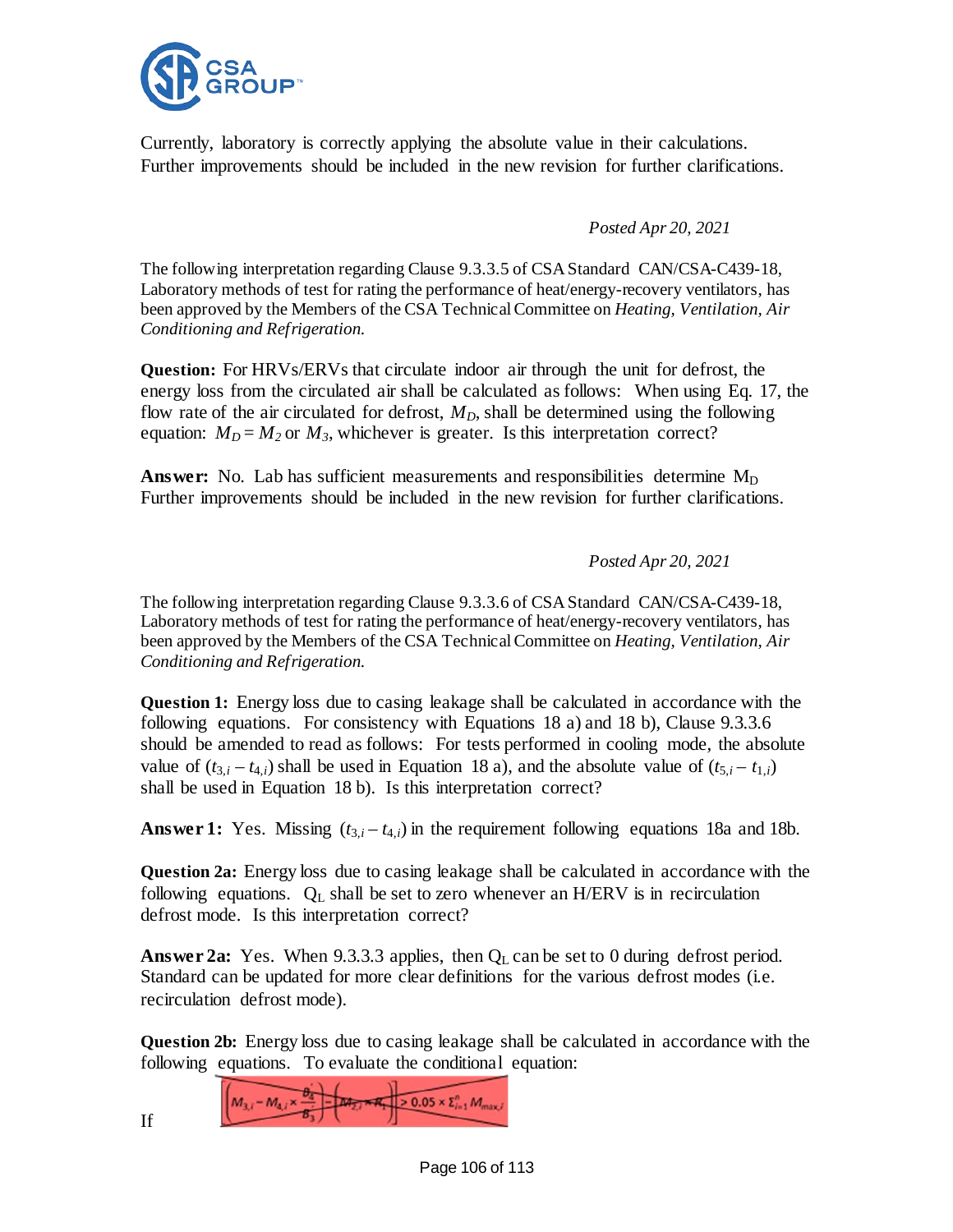

$$
\left[ \left( M_{3,i} - M_{4,i} \times \frac{B_4'}{B_3'} \right) - \left( M_{2,i} \times R_1 \right) \right] > 0.05 \times M_{max,i}
$$

And to undertake the calculation in equation 18 a) of the C439 standard (if applicable), The absolute value of

$$
\left[ \left( M_{3,i} - M_{4,i} \times \frac{B_4^{'}}{B_3^{'}} \right) - \left( M_{2,i} \times R_1 \right) \right]
$$
 shall be used. Is this interpretation correct?

**Answer 2b:** No. However, Further evaluation is required to better understand the validity the QL calculations and its impact for qualification. Shall be considered for next revision.

**Question 2c:** Energy loss due to casing leakage shall be calculated in accordance with the following equations. To evaluate the conditional equation:

H  

$$
\left[\left(M_{1,i}-M_{4,i}\times\frac{B_4}{B_1}-M_{2,i}\times\{1-R_2\}\right)\times 0.05\times\sum_{i=1}^{n}M_{\max,i}\right]
$$

If  

$$
\left[ \left( M_{1,i} - M_{4,i} \times \frac{B_4^2}{B_1^2} \right) - M_{2,i} \times (1 - R_2) \right] > 0.05 \times M_{max,i}
$$

And to undertake the calculation in equation 18 b) of the C439 standard (if applicable), The absolute value of

$$
\left[ \left( M_{1,i} - M_{4,i} \times \frac{B_4^{\prime\prime}}{B_1^{\prime\prime}} \right) - M_{2,i} \times (1 - R_2) \right]
$$
Shall be used. Is this interpretation correct?

**Answer 2c:** No. However, Further evaluation is required to better understand the validity the QL calculations and its impact for qualification. Shall be considered for next revision.

**Question 2d:** Energy loss due to casing leakage shall be calculated in accordance with the following equations. There are problems with the way that the conditional equations, resultant equations (if applicable) and summations are presented in clause 9.3.3.6.

Clause 9.3.3.6 should be interpreted as For  $i = 1$  to n If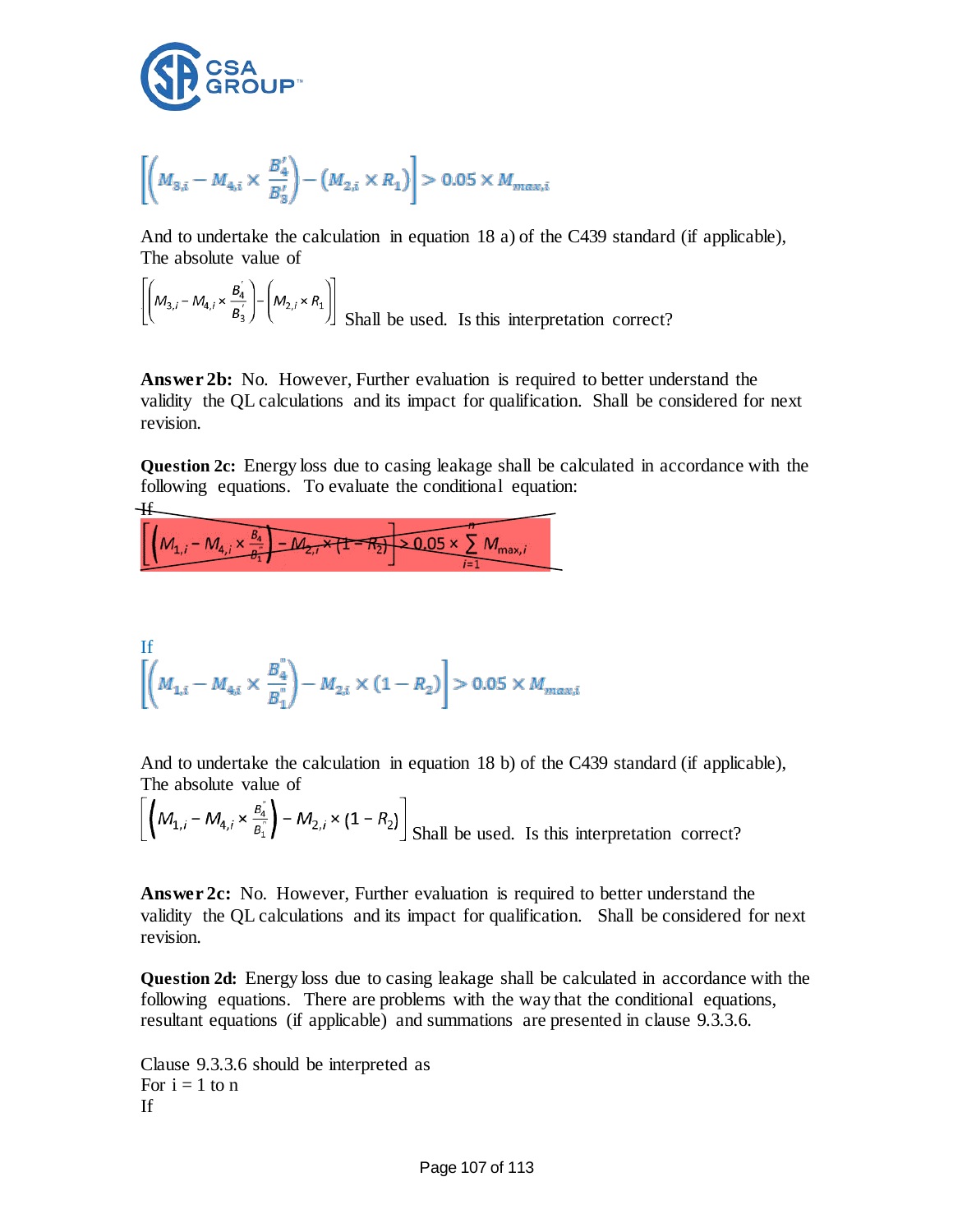

$$
\left[ \left( M_{3,i} - M_{4,i} \times \frac{B_4'}{B_3'} \right) - \left( M_{2,i} \times R_1 \right) \right] > 0.05 \times M_{max,i}
$$

Then 
$$
Q_{L1i} =
$$
  
\n
$$
\left[ \left( M_{3,i} - M_{4,i} \times \frac{B_4^{'}}{B_3^{'}} \right) - \left( M_{2,i} \times R_1 \right) \right] \times C_p \times \left( t_{3,i} - t_{4,i} \right) \times \Delta \theta_i
$$
\nEq. 18a)

Otherwise  $Q_{\text{L1i}} = 0$ 

$$
Q_{L1} = \Sigma_{i=1}^{n} Q_{L1i}
$$

If  

$$
\left[ \left( M_{1,i} - M_{4,i} \times \frac{B_4^{\circ}}{B_1^{\circ}} \right) - M_{2,i} \times (1 - R_2) \right] > 0.05 \times M_{max,i}
$$

Then 
$$
Q_{L2i} = \left[ \left( M_{1,i} - M_{4,i} \times \frac{B_i^{\prime\prime}}{B_1^{\prime\prime}} \right) - M_{2,i} \times (1 - R_2) \right] \times C_p \times \left( t_{5,i} - t_{1,i} \right) \times \Delta \theta_i
$$
 Eq. 18b)

Otherwise  $Q_{L2i} = 0$  $Q_{L2} = \sum_{i=1}^{n} Q_{L2i}$ 

Is this interpretation correct?

**Answer 2d:** Yes. Condition should be applied at each interval.

*Posted Apr 20, 2021*

The following interpretation regarding Clause 9.3.4 of CSA Standard [CAN/CSA-C439-18,](http://locator.csa.ca/project_details.asp?pd=P.053253.001) Laboratory methods of test for rating the performance of heat/energy-recovery ventilators, has been approved by the Members of the CSA Technical Committee on *Heating, Ventilation, Air Conditioning and Refrigeration.*

**Question:** Net Outdoor Airflow: During recirculation defrost, *Msup*, *Mexh*, and *MOA* should be set to zero in Equation 25. Is this interpretation correct?

**Answer:** Yes. Provided: Clause 9.3.3.3 applies

and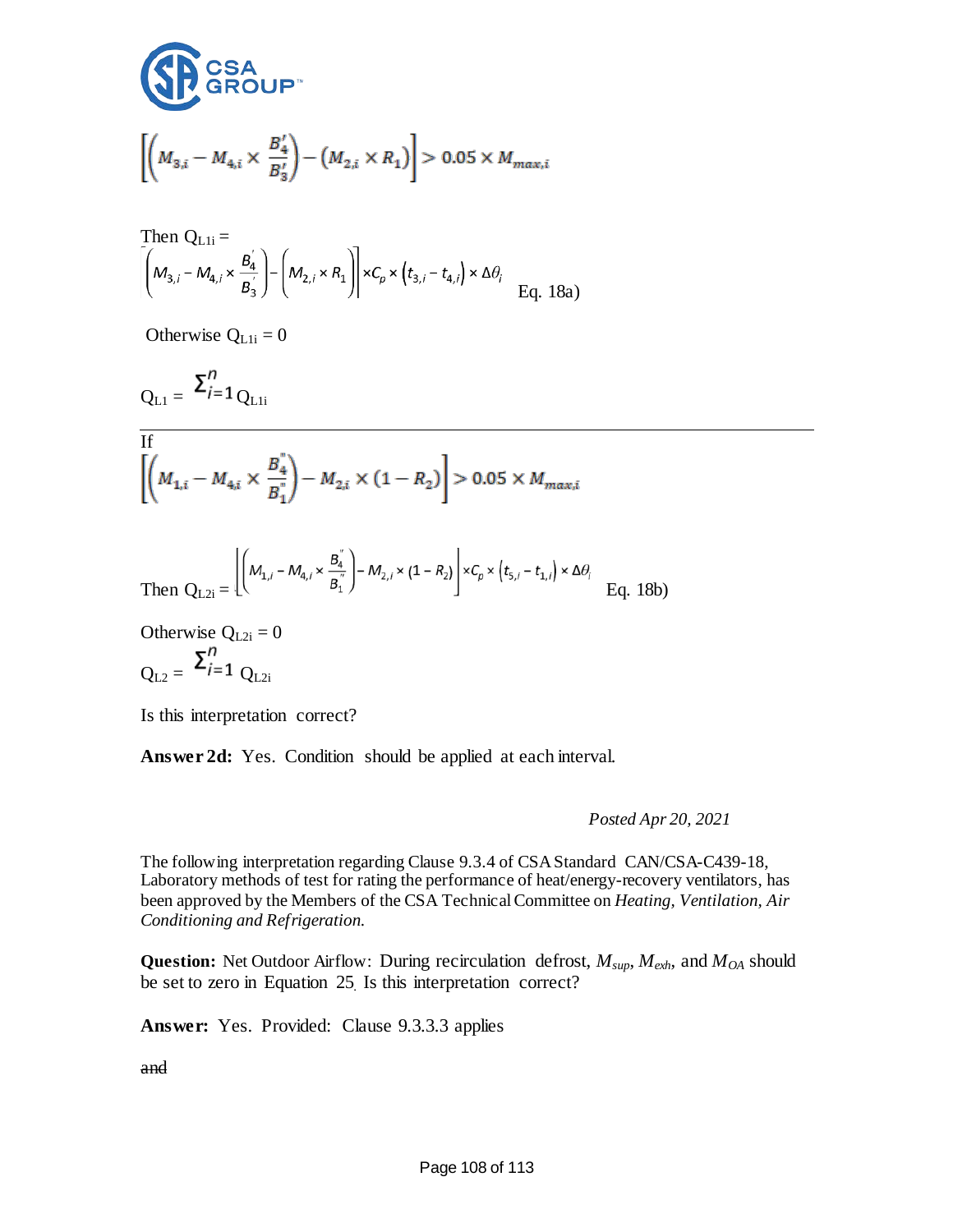

the measured flows  $M_{\text{max}}$ ,  $M_{\text{sub}}$ , and  $M_{\text{QA}}$  are less than 5 L/s. Then *shall be set to zero.* 

Further improvements should be considered in the new revision for further clarifications on how to determine whether 9.3.3.3 applies.

## *Posted Apr 20, 2021*

The following interpretation regarding Clause 10.6.5 of CSA Standard [CAN/CSA-C439-18,](http://locator.csa.ca/project_details.asp?pd=P.053253.001) Laboratory methods of test for rating the performance of heat/energy-recovery ventilators, has been approved by the Members of the CSA Technical Committee on *Heating, Ventilation, Air Conditioning and Refrigeration*

**Question:** The low-temperature ventilation reduction for net outdoor airflow, supply airflow, and exhaust airflow shall be calculated as follows: When calculating *LTVRE*, *Me* shall be used for calculating *mend* and *mstart*. Additionally, when calculating *LTVRE*, *Me* shall be equal to zero during periods of recirculation defrost. Is this interpretation correct?

 $[$ [Note: at CSA's discretion, please replace the variable  $M_e$  with the variable  $M_3$  in the interpretation above if  $M<sub>2</sub>$  is the correct variable to use when calculating  $LTVR<sub>4</sub>$ .]

**Answer:** Yes. Provided: Clause 9.3.3.3 applies

and

the measured flow *Me* is less than 5 L/s. Then *Me shall be set to zero.* 

Further improvements should be considered in the new revision for further clarifications on how to determine whether 9.3.3.3 applies.

## *Posted Apr 20, 2021*

The following interpretation regarding Clause 10.6.6 Clause 3 Definitions of CSA Standard [CAN/CSA-C439-18,](http://locator.csa.ca/project_details.asp?pd=P.053253.001) Laboratory methods of test for rating the performance of heat/energyrecovery ventilators, has been approved by the Members of the CSA Technical Committee on *Heating, Ventilation, Air Conditioning and Refrigeration.*

**Question**: Clause 10.6.6 – The maximum unbalanced airflow measured during the 72 h test shall be recorded and reported: Clause 3 Definitions. Low Temperature Airflow Imbalance (LTAI) shall be calculated as follows:

$$
LTAI = \left[\frac{\frac{\sum_{i=0}^{n}Ms}{\sum_{i=0}^{n}Ms}}{\frac{\sum_{i=0}^{n}Ms}{n}}\right] \times 100\%
$$

where  $M_e = 0$  (when clause 9.3.3.3 applies) Is this interpretation correct?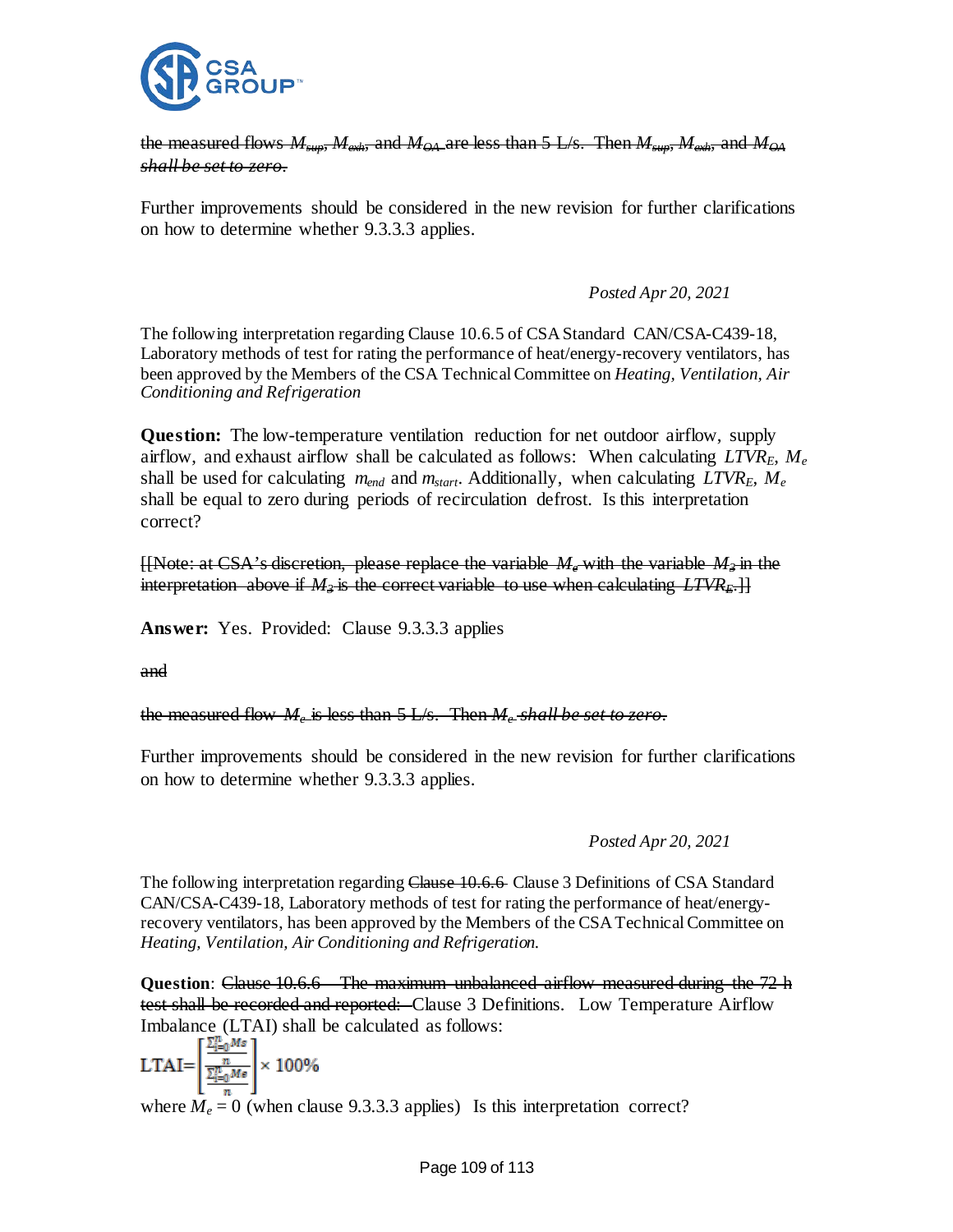

**Answer:** Yes.

*Posted Apr 20, 2021*

The following interpretation regarding Clause 7.6.2 of CSA Standard CSA B51:19, Boiler, pressure vessel and pressure piping code, has been approved by the Members of the CSA Technical Committee on *Boilers and Pressure Vessels (B51).*

**Question 1:** Does the term "anhydrous ammonia" as used in CSA B51 apply in the same way to both agricultural and refrigeration applications?

**Answer 1:** Yes. The definition is applicable to both agricultural and refrigeration applications.

**Question 2:** Is a pressure vessel containing ammonia for use in a refrigeration system considered an anhydrous ammonia tank?

**Answer 2:** Yes. The risks involved in storing ammonia for refrigeration requires its classification as an anhydrous ammonia tank.

**Question 3:** Does a pressure vessel with a water capacity greater than 13 600 L that contains ammonia for use in a refrigeration system require a manhole in accordance with clause 7.6.2?

**Answer 3:** Yes. The manhole is needed to permit inspection on vessels with water capacity greater than 13 600 L.

*Posted Feb 26, 2021*

The following interpretation regarding Clause 6.8.2 of CSA standard N289.3-10, Design procedures for seismic qualification of nuclear power plants, has been approved by the Members of the CSA Technical Committee on *Seismic Design for Nuclear Power Plants (N289).*

## **Question:**

i) Is the intent of clause 6.8.2 CSA N289.3-10 to add absolute values of piping responses to calculate total response in the multiple response spectra method where the seismic inputs to the piping system are known to be in phase?

ii) Is the intent of clause 6.8.2 (and in particular 6.8.2.4) CSA N289.3-10 to add absolute values of piping stresses from differential support movements to calculate total differential support movement response, when differential support movements are applied one at a time (i.e. in separate load cases)?

### **Answer:**

i) Yes. This is correct for inertial effects, as indicated in the last sentence in Clause 6.8.2.3.

ii) No. Clause 6.8.2 (and in particular 6.8.2.4) does not address how to combine stresses from differential support movements when they are applied one at a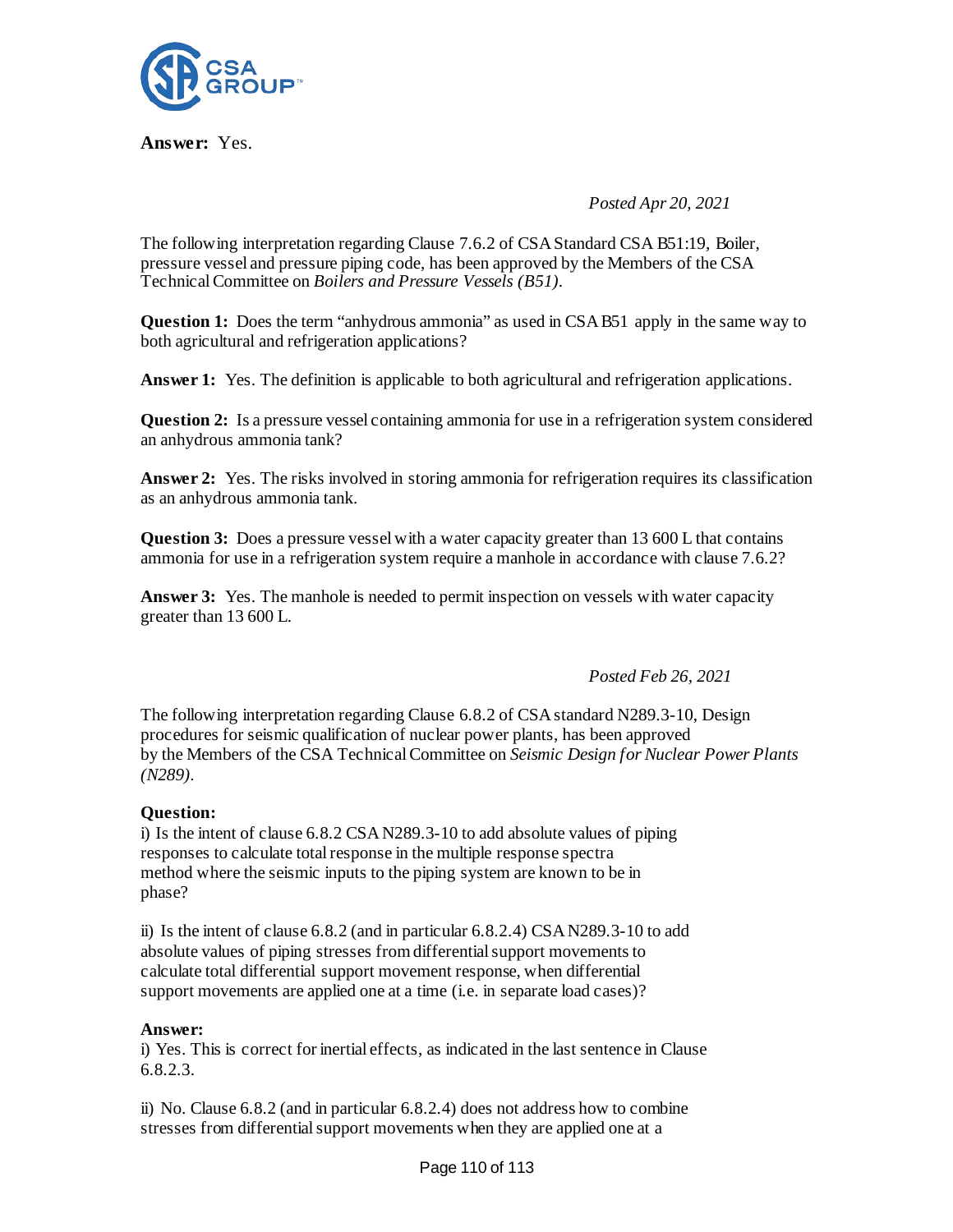

time.

*Posted Feb 26, 2021*

The following interpretation regarding Clause 7.6.5.2 of CSA standard N289.3:20, Design procedures for seismic qualification of nuclear power plants, has been approved by the Members of the CSA Technical Committee on *Seismic Design for Nuclear Power Plants (N289).*

**Question 1:** For anchorage of conventional NPP SSCs that fall under NBCC, is it the intent to use, as a minimum, load combinations as per NBCC for their anchorage design as per Clause D.4.2?

**Answer 1:** Yes. NBCC load combinations shall be used as a minimum, but also load combinations as per N287 or N291 may be used, especially for anchorage of SSCs that are supported on containment or safety-related structures.

**Question 2:** For anchorage of conventional NPP SSCs that fall under NBCC, does clause D.4.3.3 apply so that there can be an anchorage design that can avoid the application of clauses D.4.3.4 to D.4.3.8?

**Answer 2:** No. D.4.3.3 should not apply such that clauses D.4.3.4. to D.4.3.8 are always applicable.

*Posted Jan 28, 2021*

The following interpretation regarding Clause 7.1 of CSA standar[d A123.24:15 \(R2019\),](http://locator.csa.ca/project_details.asp?pd=P.051436.001) Standard test method for wind resistance of modular vegetated roof assembly, has been approved by the Members of the CSA Technical Committee on *Bituminous Roofing Materials (A123 Series).*

**Question:** is the following interpretation right (YES) or wrong (NO)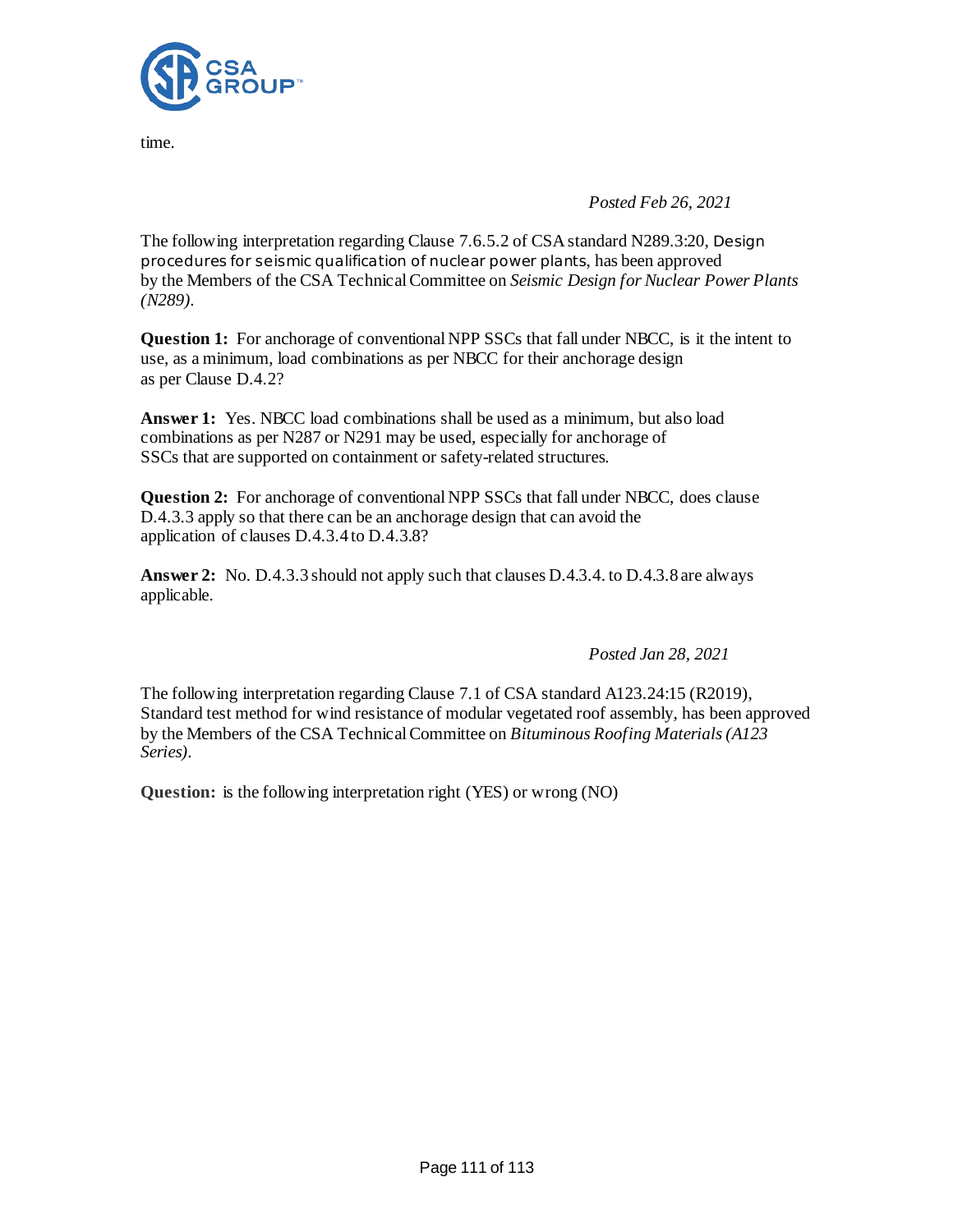

# Interpretation A) per 7.1

The with of the test specimen is measured as indicated on the drawing below?



**Answer:** Yes

*Posted Jan 28, 2021*

The following interpretation regarding Clause 10.7 of CSA Standard N293-12, Fire protection for nuclear power plants, has been approved by the Members of the CSA Standards Technical Committee on *Fire Protection for Nuclear Power Plants (N293).*

**Question**: Does 10.7.4 apply to mobile foam carts and their contained concentrate installed for emergency response in that manufacturer instructions can be followed for maintenance or applicable standards?

**Answer**: Yes

*Posted Jan 28, 2021*